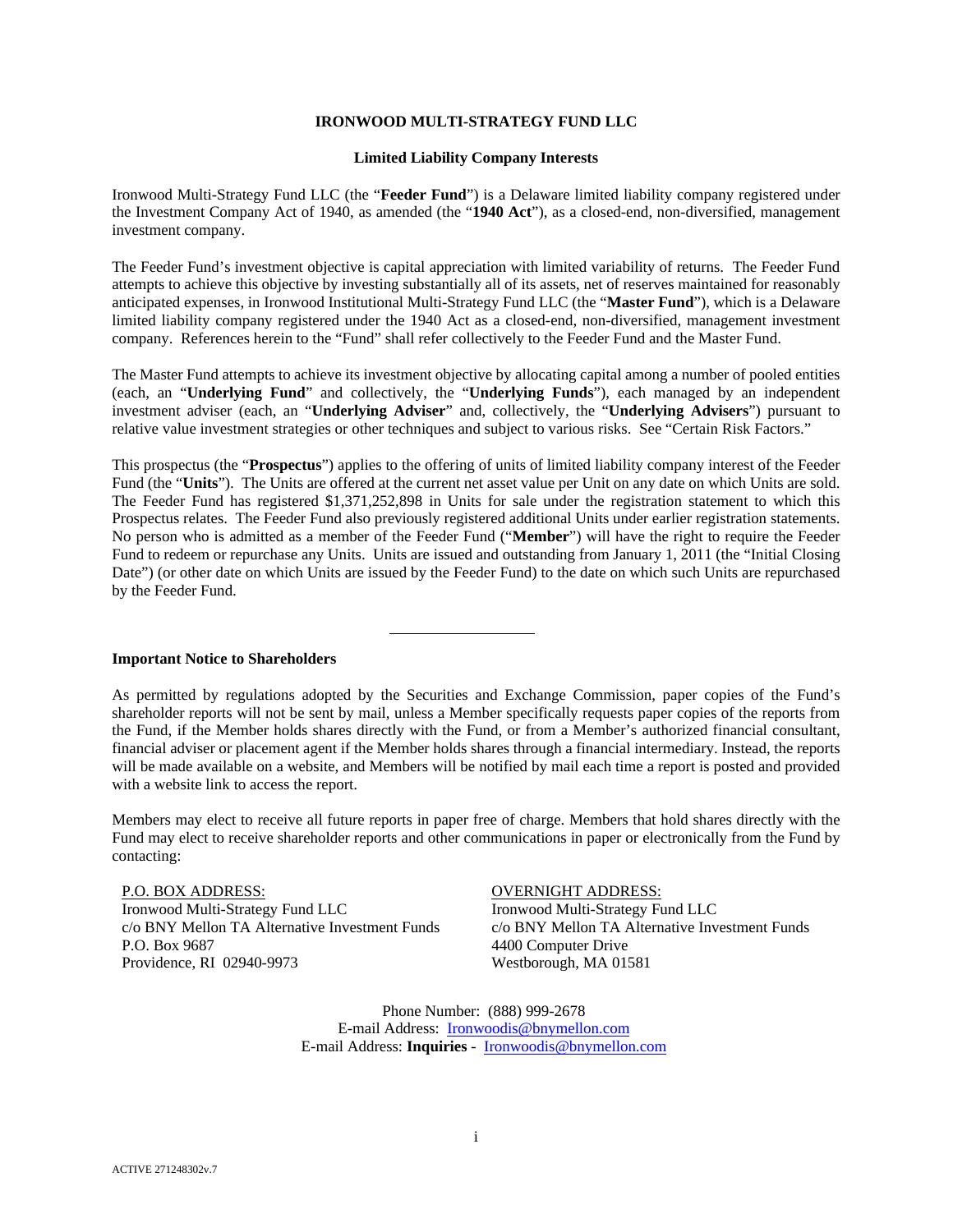Members who hold shares through a financial intermediary can contact the Member's authorized financial consultant, financial advisor, or placement agent to receive shareholder reports and other communications in paper or electronically.

A Member's election to receive reports in paper will apply to all funds held with the Ironwood fund complex or their financial intermediary.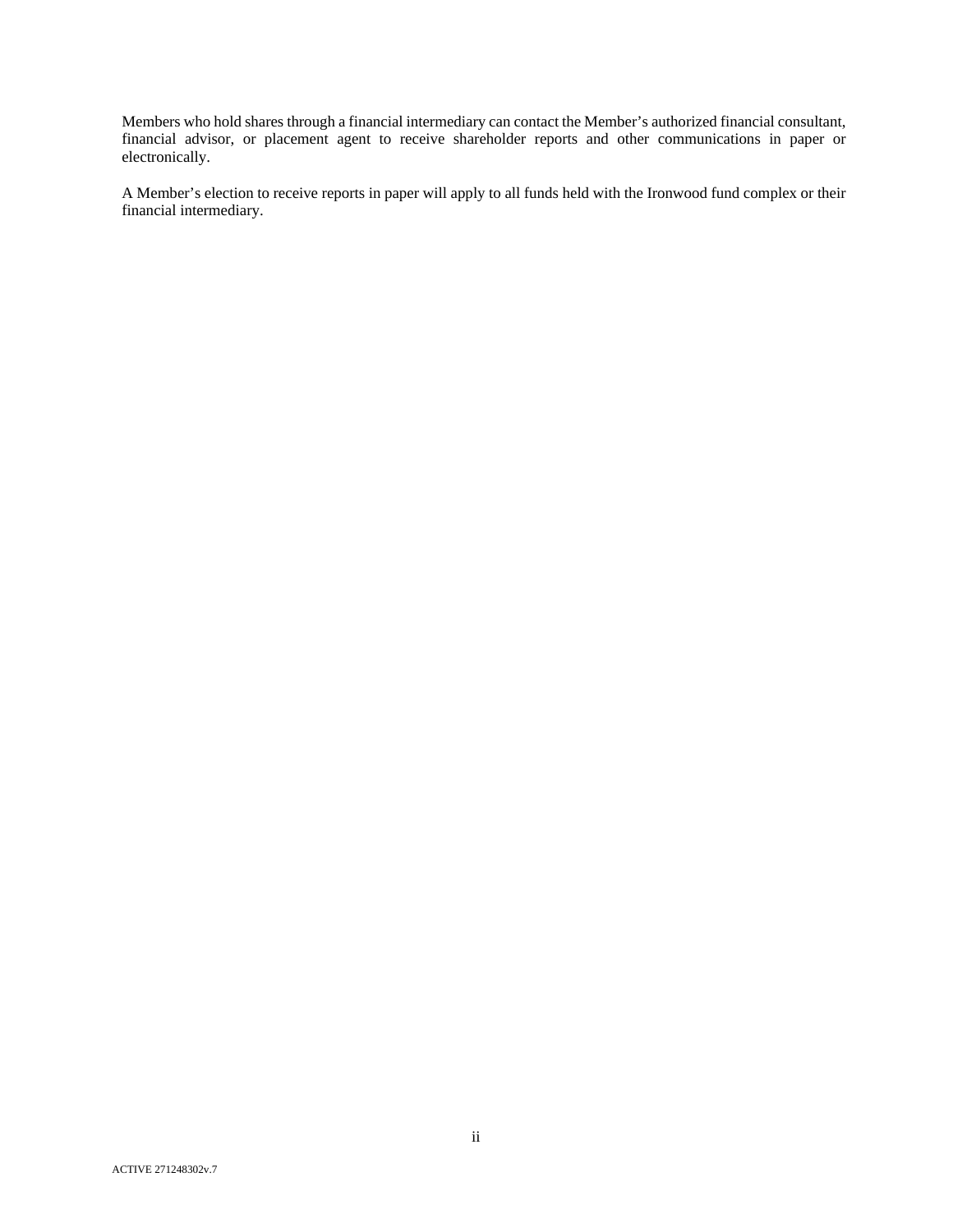**If you purchase Units of the Feeder Fund, you will become bound by the terms and conditions of the amended and restated limited liability company agreement (the "LLC Agreement"). A copy of the LLC Agreement has been filed as an exhibit to this Prospectus with the Securities and Exchange Commission (the "SEC").**

**INVESTMENTS IN THE FEEDER FUND MAY BE MADE ONLY BY "ELIGIBLE INVESTORS" AS DEFINED HEREIN. SEE "ELIGIBLE INVESTORS."**

**Investment in the Feeder Fund involves a high degree of risk and should be considered a speculative investment that entails substantial risks, including but not limited to:**

- **Loss of capital.**
- **The Units will not be listed on any securities exchange and it is not anticipated that a secondary market for the Units will develop. Unlike an investor in most closed-end investment companies, you should not expect to be able to sell your Units regardless of how the Feeder Fund performs.**
- **The Units are subject to substantial restrictions on transferability and resale and may not be transferred or resold except as permitted under the LLC Agreement.**
- **Although the Feeder Fund may offer to repurchase Units (or a portion thereof) from time to time, no assurance can be given that repurchases will occur or that any Units properly tendered will be repurchased by the Feeder Fund. You may not have access to the money you invested in the Feeder Fund for an indefinite time.**
- **Unlike open-end management investment companies (commonly known as mutual funds) which generally permit redemptions on a daily basis, Units will not be redeemable at an investor's option. As a result, an investor may not be able to sell or otherwise liquidate his or her Units. See "Certain Risk Factors—Closed End Fund; Limited Liquidity; Units Not Listed; Repurchases of Units."**
- **The Units are appropriate only for investors who can tolerate a high degree of risk and do not require a liquid investment.**
- **The Underlying Funds in which the Master Fund invests may pursue various investment strategies and are subject to special risks.**
- **The Feeder Fund is classified as a "non-diversified" investment company, which means that the percentage of its assets that may be invested in the securities of a single issuer is not limited by the 1940 Act. As a result, the Feeder Fund's investment portfolio may be subject to greater risk and volatility than if investments were made in the securities of a broad range of issuers.**
- **Investment in the Units is speculative and there is no guarantee that the Feeder Fund will achieve its investment objective.**

**Prospective investors should refer to the risk factors under the section entitled "Certain Risk Factors" prior to making an investment in the Feeder Fund, including the following risk factors: (i) Closed-End Fund; Limited Liquidity; Units Not Listed; Repurchases of Units; (ii) Non-Diversified Status under the 1940 Act; (iii) Investments in Non-U.S. Underlying Funds and Non-U.S. Markets by Underlying Funds; (iv) Illiquidity of Fund Investments; (v) No Control of Fund Investments; (vi) Limited Access to Information on Underlying Funds' Investments; (vii) Corporate-Level Income Tax for Failure to Qualify as a RIC and (viii) Underlying Funds Not Registered.**

This Prospectus sets forth the information that you should know about the Feeder Fund before investing. You are advised to read this Prospectus carefully and to retain it for future reference. Additional information about the Feeder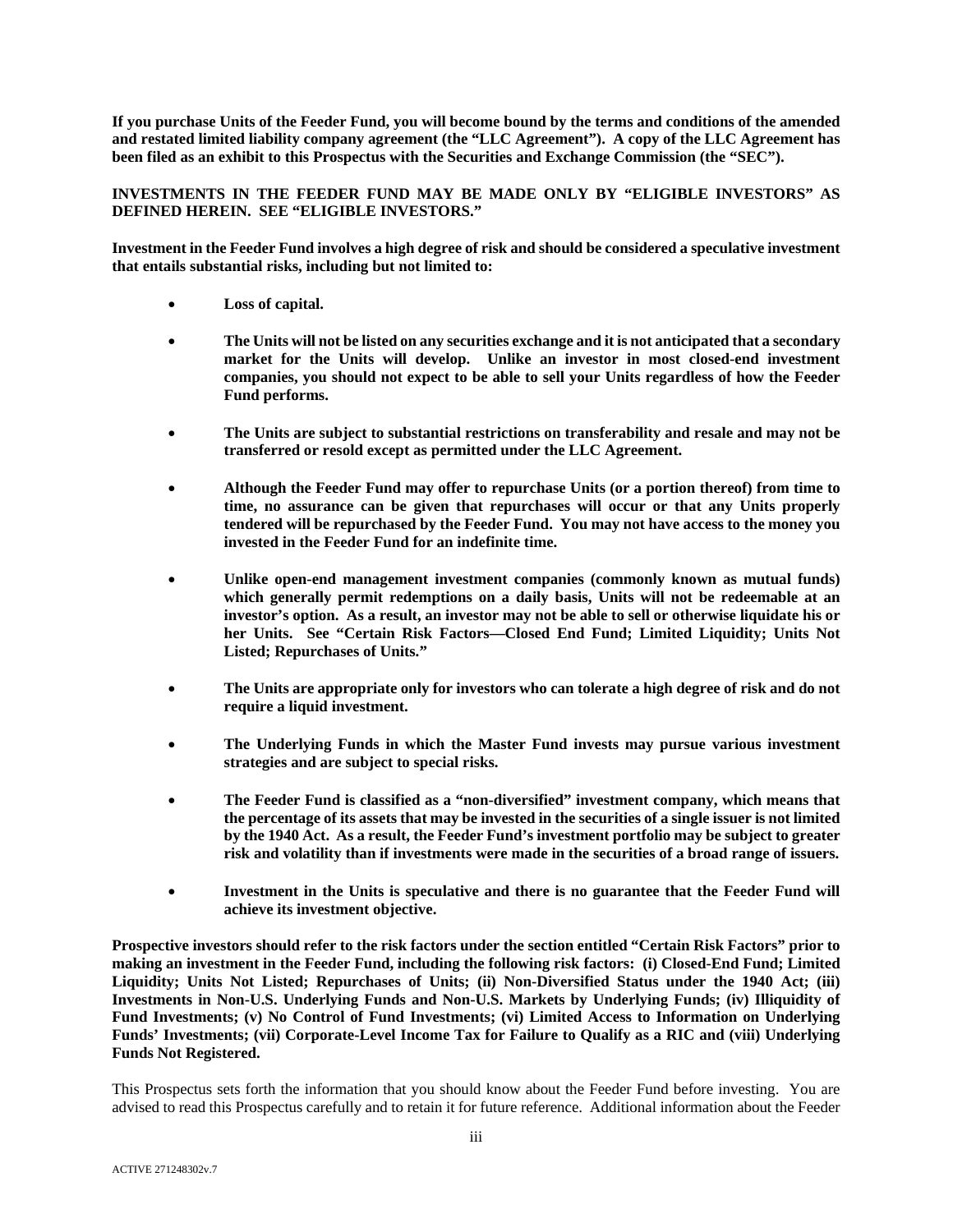Fund, including the Feeder Fund's Statement of Additional Information (the "**SAI**"), dated August 31, 2021, has been filed with the SEC. The SAI is incorporated by reference into this Prospectus in its entirety. You can obtain the SAI and other information about the Feeder Fund and the Master Fund on Ironwood's website [\(http://www.ironwoodpartners.com\)](http://www.ironwoodpartners.com/)and the SEC's website [\(http://www.sec.gov](http://www.sec.gov/)**).** You also can request a copy of the SAI without charge by writing to Ironwood Capital Management ("Ironwood"), One Market Plaza, Steuart Tower, Suite 2500, San Francisco, California 94105; or by calling Ironwood at 833-990-2394.

**Neither the SEC nor any state securities commission has determined whether this Prospectus is truthful or complete, nor have they made, nor will they make, any determination as to whether anyone should buy the Units. Any representation to the contrary is a criminal offense.**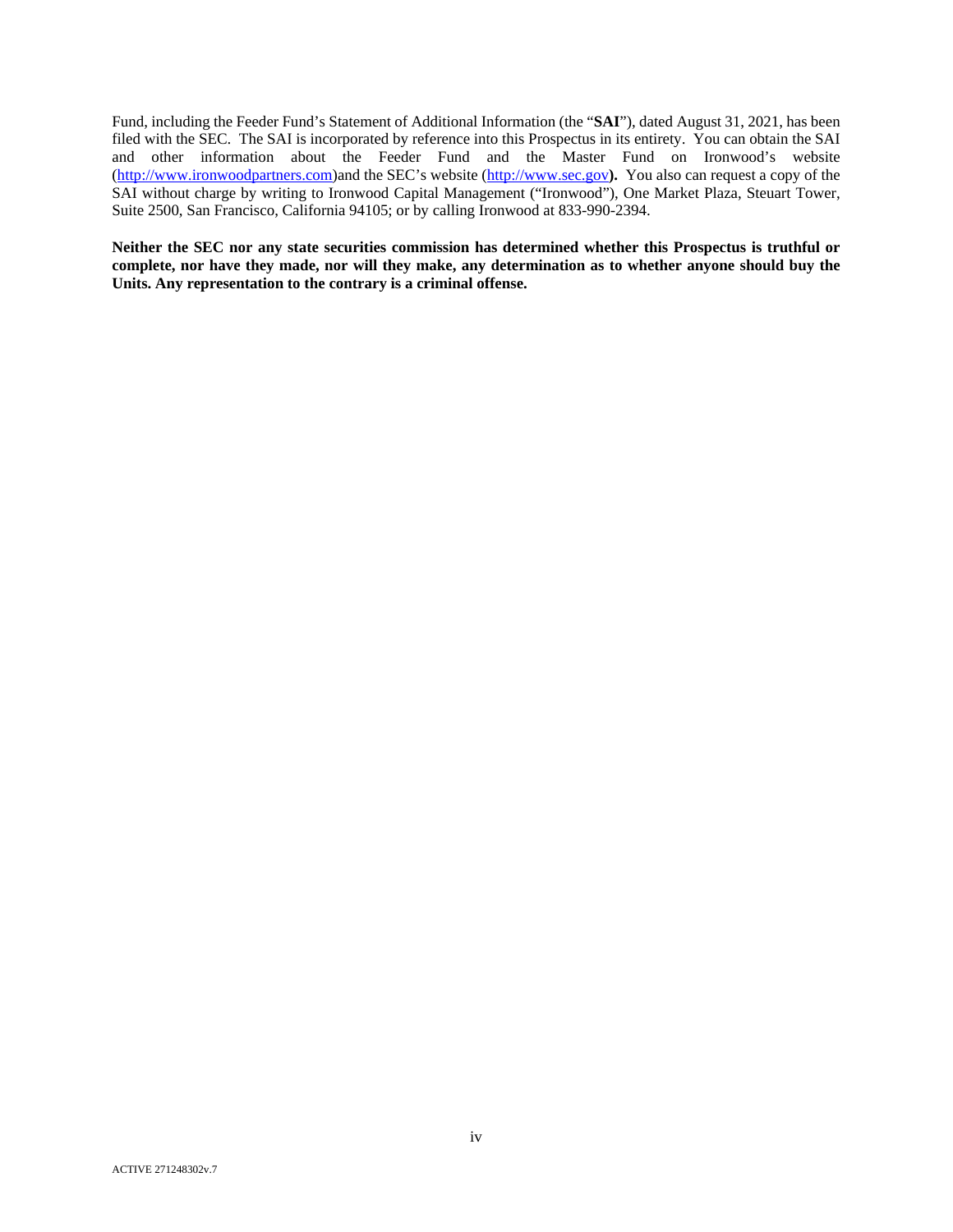|                                        | $\textbf{Total}^{(1)}$ |
|----------------------------------------|------------------------|
|                                        | 1.371.252.898.00       |
|                                        | None                   |
| Proceeds to the Feeder Fund $(3)(4)$ . | 1.371.252.898.00       |

#### **The Feeder Fund's distributor is Foreside Fund Services, LLC**

#### **The date of this Prospectus is August 31, 2021.**

- (1) Foreside Fund Services, LLC acts as the distributor (the "**Distributor**") of the Units on a best-efforts basis, subject to various conditions. The Feeder Fund may also distribute Units through other brokers or dealers. The Feeder Fund will sell Units only to investors who certify that they are "Eligible Investors." See "Eligible Investors." The minimum initial investment is \$50,000, subject to waiver by Ironwood. The minimum subsequent investment is \$10,000, subject to waiver by Ironwood. Pending investment in the Feeder Fund, the proceeds of the continuous offering will be placed in an account by a third-party agent of the Feeder Fund. After each closing, the balance in such account, including any interest earned, will be invested pursuant to the Feeder Fund's investment policies. Any interest accrued in such account will be for the benefit of all Members and not any particular Member. See "Subscription for Units." Figures shown above are rounded for ease of reference.
- (2) While neither the Feeder Fund nor the Distributor impose an initial sales charge, if you buy Units through brokers or dealers or other financial intermediaries, they may directly charge you transaction or other fees in such amount as they may determine. Please consult your financial intermediary for additional information. Any such transaction or other fee charged by your financial intermediary will be in addition to the subscription price for Units and will not form a part of an investor's investment in the Feeder Fund. See "Subscription for Units." Ironwood or its affiliates may also pay from their own resources additional compensation to brokers or dealers or other eligible intermediaries.
- (3) Certain fees may be viewed as compensation under Financial Industry Regulatory Authority ("**FINRA**") Rule 2341. The "Fees and Expenses" section of this Prospectus provides further information on these items.
- (4) Assumes sale of all Units currently registered at the net asset value and does not reflect the deduction of expenses expected to be incurred by the Feeder Fund, including expenses of issuance and distribution totalling \$154,000. There is also an ongoing payment to the Distributor by the Master Fund based on the Master Fund's net asset value. Units are offered at a price equal to the net asset value per Unit (which ranged from \$1,148.97 to \$1,227.64 for the period of July 1, 2020 to July 31, 2021).

**Prospective investors should not construe the contents of this Prospectus as legal, tax, financial or other advice. Each prospective investor should consult with his, her or its own professional advisers as to the legal, tax, financial or other matters relevant to the appropriateness of an investment in the Feeder Fund.**

**No broker-dealer, salesperson or other person is authorized to give an investor any information or to represent anything not contained in this Prospectus. As a prospective investor, you must not rely on any unauthorized information or representations that anyone provides to you. This Prospectus is an offer to sell or a solicitation of an offer to buy the Units, but only under the circumstances and in jurisdictions where and to persons to which it is lawful to do so. The information contained in this Prospectus is current only as of the date of this Prospectus. While this Prospectus and the SAI describe pertinent information about the Feeder Fund, neither this Prospectus nor the SAI can represent a contract between the Feeder Fund and any member or any other party.**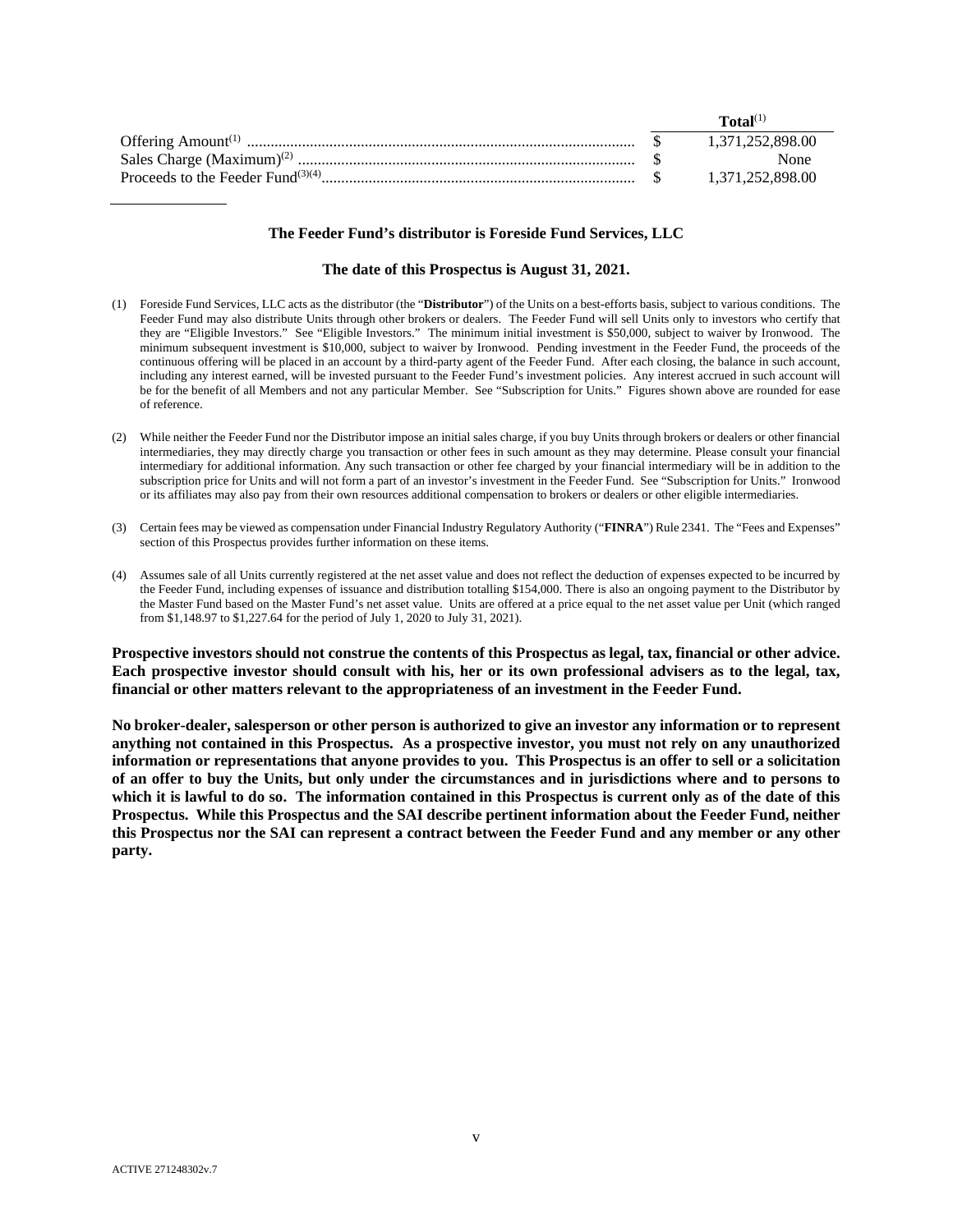# **TABLE OF CONTENTS**

# Page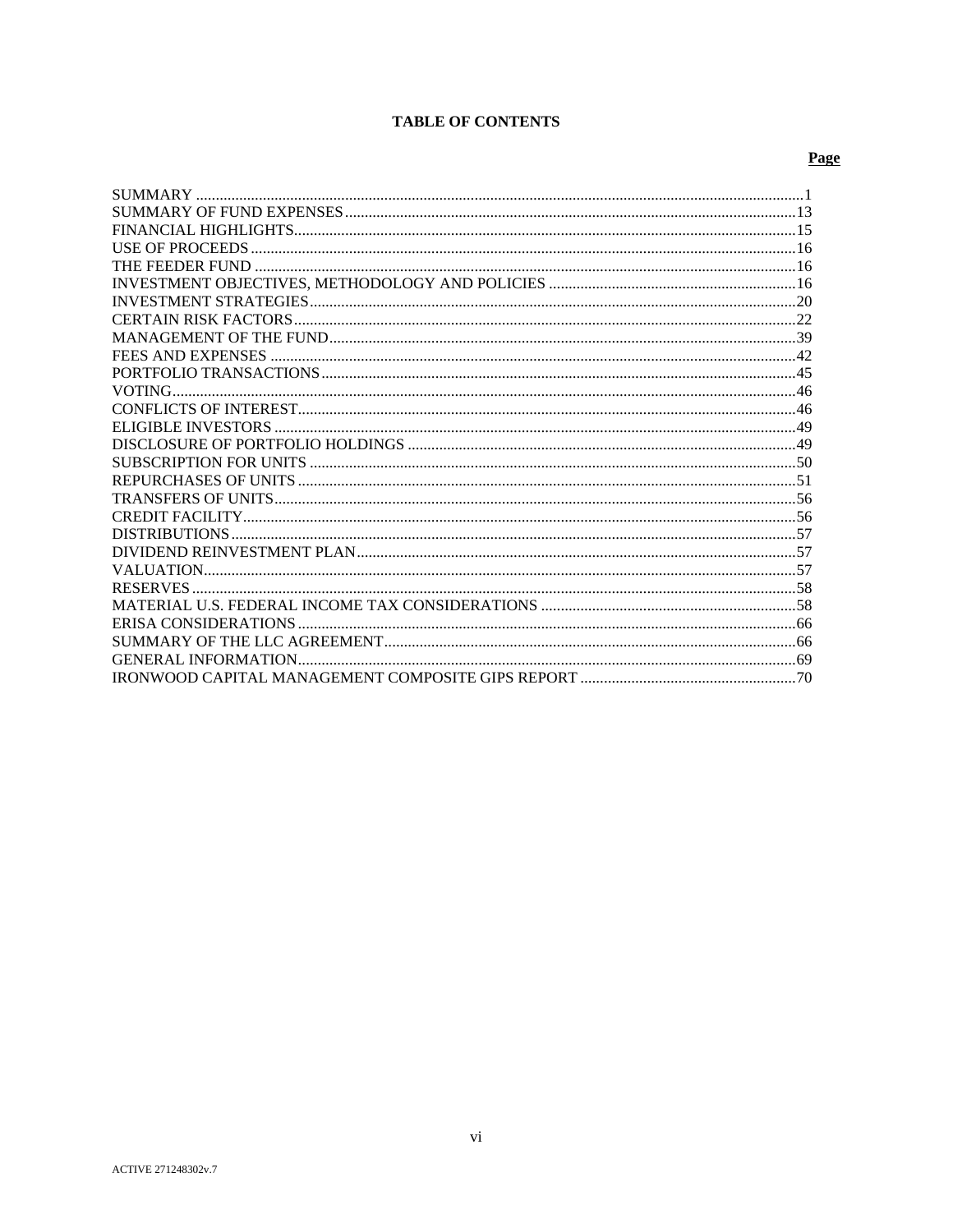## **SUMMARY**

<span id="page-6-0"></span>This is only a summary and does not contain all of the information that a prospective investor should consider before investing in Ironwood Multi-Strategy Fund LLC (the "**Feeder Fund**"). Before investing, a prospective investor in the Feeder Fund should carefully read the more detailed information appearing elsewhere in this Prospectus (the "**Prospectus**") and the Feeder Fund's Statement of Additional Information (the "**SAI**") and the terms and conditions of the Feeder Fund's limited liability company agreement (the "**LLC Agreement**"), each of which should be retained by any prospective investor.

## **The Fund**

The Feeder Fund is a Delaware limited liability company that is registered under the Investment Company Act of 1940, as amended (the "**1940 Act**"), as a closed-end, non-diversified, management investment company. The Feeder Fund is offering units of limited liability company interest of the Feeder Fund (the "**Units**") to retail and institutional investors. The Units are registered under the Securities Act of 1933, as amended (the "**Securities Act**"), but are subject to substantial limits on transferability and resale.

The Feeder Fund invests substantially all of its assets, net of reserves maintained for reasonably anticipated expenses, in Ironwood Institutional Multi-Strategy Fund LLC (the "**Master Fund**"), which is a Delaware limited liability company registered under the 1940 Act as a closed-end, non-diversified, management investment company. The Feeder Fund is the largest single investor in the Master Fund and currently has a majority of the Master Fund's Units. Ironwood may form other entities in the future that directly or indirectly invest in the Master Fund.

References herein to the "**Fund**" shall refer collectively to the Feeder Fund and the Master Fund.

#### **Ironwood**

Ironwood Capital Management ("**Ironwood**"), an investment adviser registered with the Securities and Exchange Commission (the "**SEC**") under the Investment Advisers Act of 1940, as amended (the "**Advisers Act**"), serves as investment adviser to the Feeder Fund and the Master Fund.

The Master Fund's capital is allocated by Ironwood among a number of pooled entities (each, an "**Underlying Fund**" and, collectively, the "**Underlying Funds**"), each managed by an independent investment adviser (each, an "**Underlying Adviser**" and, collectively, the "**Underlying Advisers**") that primarily employs either relative value strategies or other techniques designed to reduce market risk and provide superior risk-adjusted returns.

The Feeder Fund is an appropriate investment only for those investors who can tolerate a high degree of risk and do not require a liquid investment. The Feeder Fund is similar to a private investment fund in that Units are offered and sold only to certain high net worth and sophisticated investors in large denominations and in that investors in the Feeder Fund are subject to asset-based fees. However, unlike a typical private investment fund, the Feeder Fund has registered under the 1940 Act and does not charge performance-based fees.

## **The Offering**

The initial closing date for subscriptions for Units was January 1, 2011 (the "**Initial Closing Date**"). Subscriptions for Units generally are accepted monthly.

## **Use of Proceeds**

The Master Fund invests the proceeds of each month-end closing of the offering of Units in accordance with its investment objective and principal strategies. Pending the investment of the proceeds pursuant to the Master Fund's investment policies, a portion of the proceeds not invested in the Underlying Funds may be invested by the Feeder Fund and/or the Master Fund in short-term, high-quality debt securities, money market funds or other cash equivalents. In addition, the Feeder Fund and/or the Master Fund may maintain a portion of the proceeds in cash to meet operational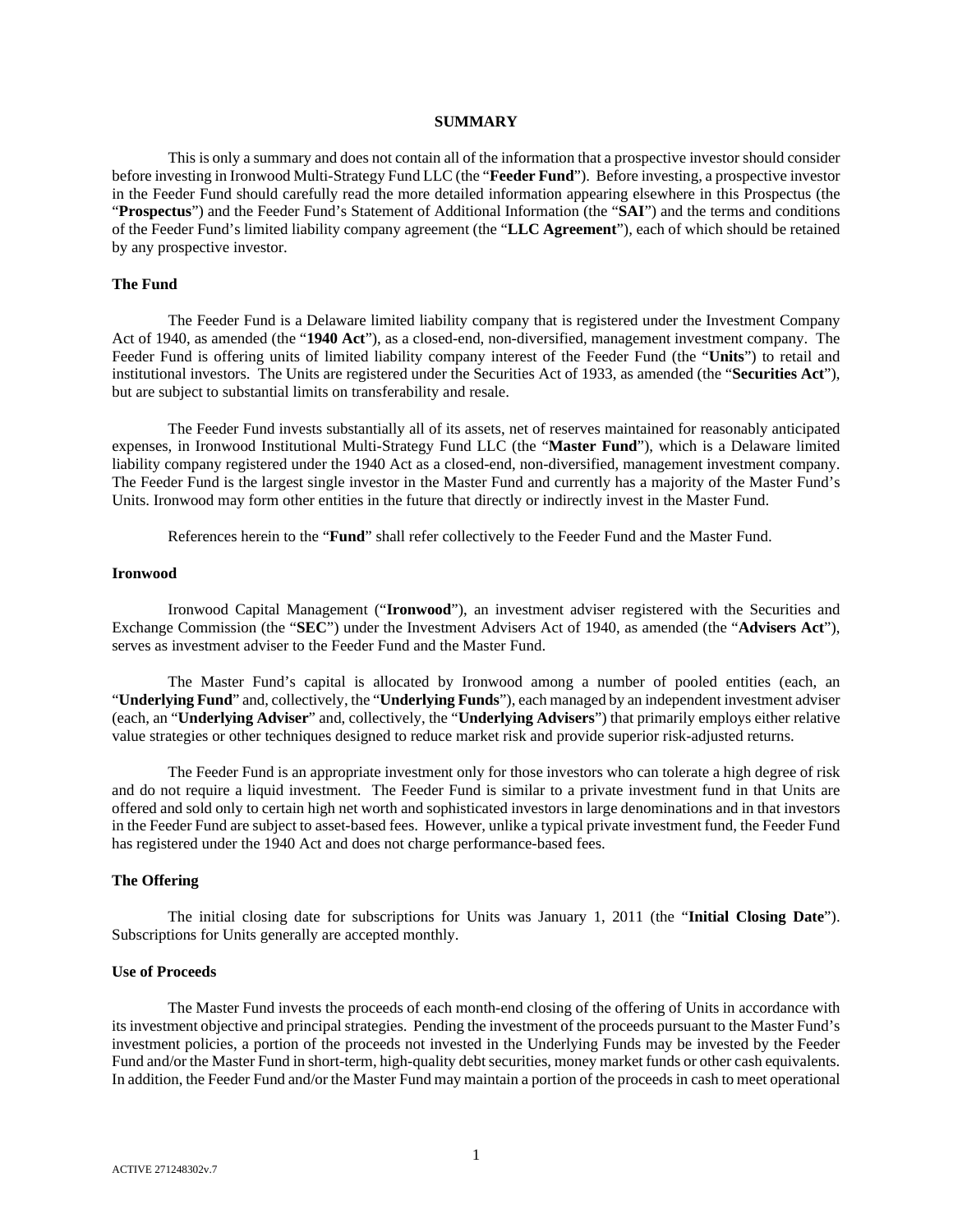needs or during any period in which Ironwood determines, in its sole discretion, that investment of the Master Fund's assets in one or more Underlying Funds is not in the best interests of the Fund.

### **Investment Objective and Strategies**

The Feeder Fund's investment objective is capital appreciation with limited variability of returns. The Feeder Fund attempts to achieve this objective by investing substantially all of its assets, net of reserves maintained for reasonably anticipated expenses, in the Master Fund. The Master Fund's investment objective is also capital appreciation with limited variability of returns. The Master Fund attempts to achieve this objective by allocating capital among a number of Underlying Funds. Because the Underlying Funds follow alternative investment strategies (whether hedged or not), they are commonly described as "hedge funds." Therefore, the investment program of the Master Fund can be referred to as a "fund of hedge funds." Ironwood anticipates that the Master Fund generally will invest in 15 to 30 Underlying Funds at any given point and Ironwood does not intend to allocate over 10% of the Master Fund's capital (as of the allocation date) to any single Underlying Fund (or any group of Underlying Funds managed by a single Underlying Adviser or group of affiliated Underlying Advisers).

Ironwood reserves the right to increase or decrease the number of Underlying Funds and to revise its method of allocating capital to them if, in the sole discretion of Ironwood, such changes are warranted. Ironwood may from time to time exceed the 10% of capital limitation described here; an example of a rationale to do so would be to invest up to the maximum capacity in a particular Underlying Fund that may be open to investment only for a limited period.

Ironwood focuses on institutional quality managers who invest in historically uncorrelated strategies, such as relative value, event driven, equity market neutral, credit, distressed securities and various arbitrage-based approaches.

Ironwood believes that market neutral and uncorrelated investment strategies offer potential for long-term investment success. Market neutral strategies are designed to exploit pricing differentials between related securities and to minimize market risk. These strategies seek to take long positions in undervalued securities and short positions in overvalued securities. Market neutral strategies take focused bets on pricing relationships between similar securities and generally do not seek to take directional bets on overall market direction. Market neutral strategies focus on security selection and can generate profits whether the broader market is rising or falling, although losses may occur as well.

Uncorrelated strategies attempt to capture mispricing associated with capital market transactions, such as mergers and acquisitions, spin-offs, reorganizations, bankruptcies, share buy-backs and other significant events. Many of these events are subject to certain conditions, such as shareholder or regulatory approval. These events are company-specific and are not market-driven events; therefore, the profitability of these strategies is dependent on the successful completion of a specific transaction within an expected time frame rather than overall market movements.

Since Ironwood's inception in 1996, Ironwood has been exclusively focused on building and maintaining low volatility, multi-manager portfolios that seek to have low correlation to the broader debt and equity indices. While the Master Fund may invest in any type of Underlying Fund, Ironwood expects to have the Master Fund invested in Underlying Funds that generally fall into the following four hedge fund sectors: (1) relative value, (2) event driven, (3) market neutral & hedged equity and (4) distressed & credit securities. The Underlying Advisers in these general hedge fund sectors utilize a variety of investment strategies, including, but not limited to, fundamental equity market neutral, risk and event arbitrage, distressed and stressed securities, convertible bond arbitrage, capital structure arbitrage, systematic trading, fixed income arbitrage and private investments.

Ironwood seeks to diversify the Master Fund's investments in Underlying Funds within sectors and across strategies in an attempt to offset the risks of investments in other sectors, strategies or the financial markets as a whole.

There can be no assurance that the Feeder Fund will achieve its investment objective or avoid substantial losses. The Feeder Fund's investment objective may be changed by the Board of Directors of the Feeder Fund (the "Board") without the vote of a majority of the Feeder Fund's outstanding Units. Notice will be provided to those persons who are admitted as members of the Feeder Fund ("**Members**") prior to any such change.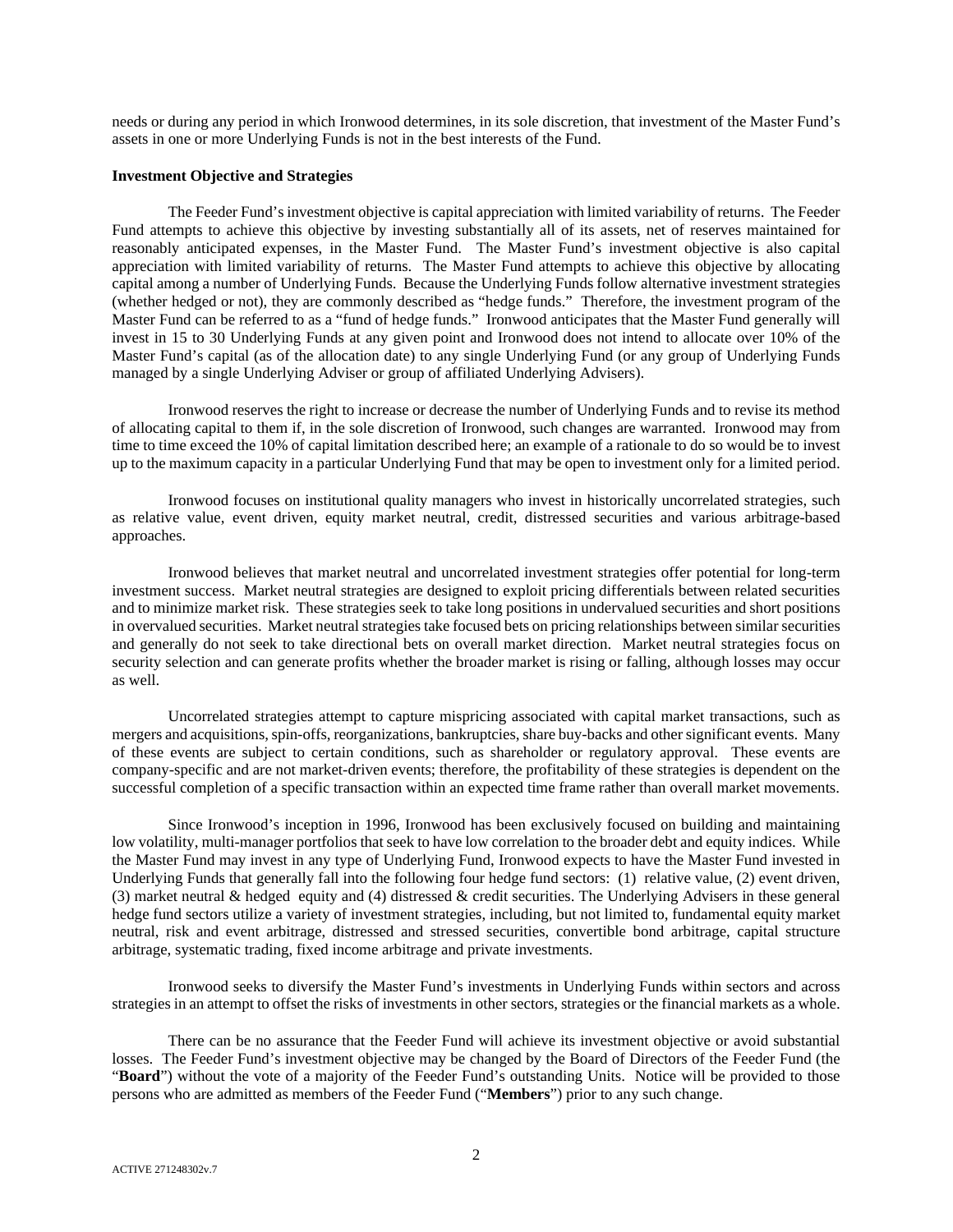#### **Use of Leverage**

Certain Underlying Funds utilize leverage as part of their investment strategies and in doing so may be subject to no limits on the amount of that leverage. This use of leverage magnifies rates of return (both positive and negative) achieved by the Feeder Fund. Further, the Master Fund may borrow an amount, not exceeding 10% of the Master Fund's net asset value, for the purpose of balancing investments in and withdrawals from Underlying Funds, balancing investments in Underlying Funds and subscriptions to the Master Fund (including any subscriptions accepted by the Master Fund from the Feeder Fund), facilitating prompt payouts to Members in connection with the Master Fund and Feeder Fund's periodic repurchases of Units and ensuring that the Master Fund and the Feeder Fund each remains in compliance with applicable laws and regulations relating to diversification of investments. The Master Fund may also borrow for other reasons. See "Certain Risk Factors."

#### **Certain Risk Factors**

The Fund's investment program is speculative and entails substantial risks. Units are subject to substantial restrictions on transferability and resale. Because the Feeder Fund is a closed-end investment company, Units are not redeemable. The Feeder Fund may make a tender offer to repurchase Units (each, an "**Offer**") but the Feeder Fund is not required to repurchase Units at a Member's option, nor will Units be exchangeable for units, interests or shares of any other fund. The Feeder Fund may make an Offer to repurchase less than the full amount of the Units that Members request to be repurchased. If the Feeder Fund does not repurchase a Member's Units, the Member may not be able to dispose of his, her or its Units, even during periods of Feeder Fund underperformance, due to the substantial restrictions on the transferability and resale of the Units. The ability of the Feeder Fund to make a tender offer is dependent on there being a corresponding tender offer by the Master Fund.

The investment program of the Master Fund attempts to limit risk through selection of Underlying Funds with properly developed and designed investment programs. Nevertheless, prospective investors should recognize that some of the Underlying Funds selected by Ironwood will employ strategies that utilize significant leverage and/or trade in markets, securities and other financial instruments that are, or at times may become, illiquid. In addition, the use of relative value strategies in a portion of the portfolio in no respect means that such strategies or the Fund itself does not entail potentially significant risk. Such strategies involve a number of significant risks and often contain directional elements.

Investment in the Feeder Fund is speculative and involves a high degree of risk. The Feeder Fund's performance depends upon the performance of the Underlying Funds in the Master Fund's portfolio and Ironwood's ability to select Underlying Funds and to allocate and reallocate effectively the Master Fund's assets among them. The Underlying Funds generally are not registered as investment companies under the 1940 Act and, therefore, the Master Fund is not entitled to the protections of the 1940 Act with respect to the Underlying Funds. Underlying Funds may have a limited or no operating history and Underlying Advisers may have limited experience in managing assets. There is no restriction on the Master Fund investing in Underlying Funds managed by Underlying Advisers with limited or no operating history. Moreover, past performance of any Underlying Fund (or the assets managed by any Underlying Advisers) is not necessarily predictive of future results to be obtained by such Underlying Fund or by the Fund.

The value of the Fund's net assets will fluctuate primarily based on the fluctuation in the value of the Underlying Funds in which the Master Fund invests. To the extent that the portfolio of an Underlying Fund is concentrated in securities of a single issuer or issuers in a single industry or market, the risk of the Master Fund's investment in that Underlying Fund is increased. Underlying Funds may be more likely than other types of funds to engage in the use of leverage, short sales and derivative transactions. An Underlying Fund's use of such transactions is likely to cause the value of the Underlying Fund's portfolio to appreciate or depreciate at a greater rate than if such techniques were not used. The investment environment in which the Underlying Funds invest may be influenced by, among other things, interest rates, inflation, politics, fiscal policy, current events, competition, productivity gains and losses and technological and regulatory change.

The Master Fund's interest in an Underlying Fund is generally valued at an amount determined pursuant to the governing documents of such Underlying Fund and reported by the relevant Underlying Adviser or its administrator. As a general matter, the governing documents of the Underlying Funds provide that any securities or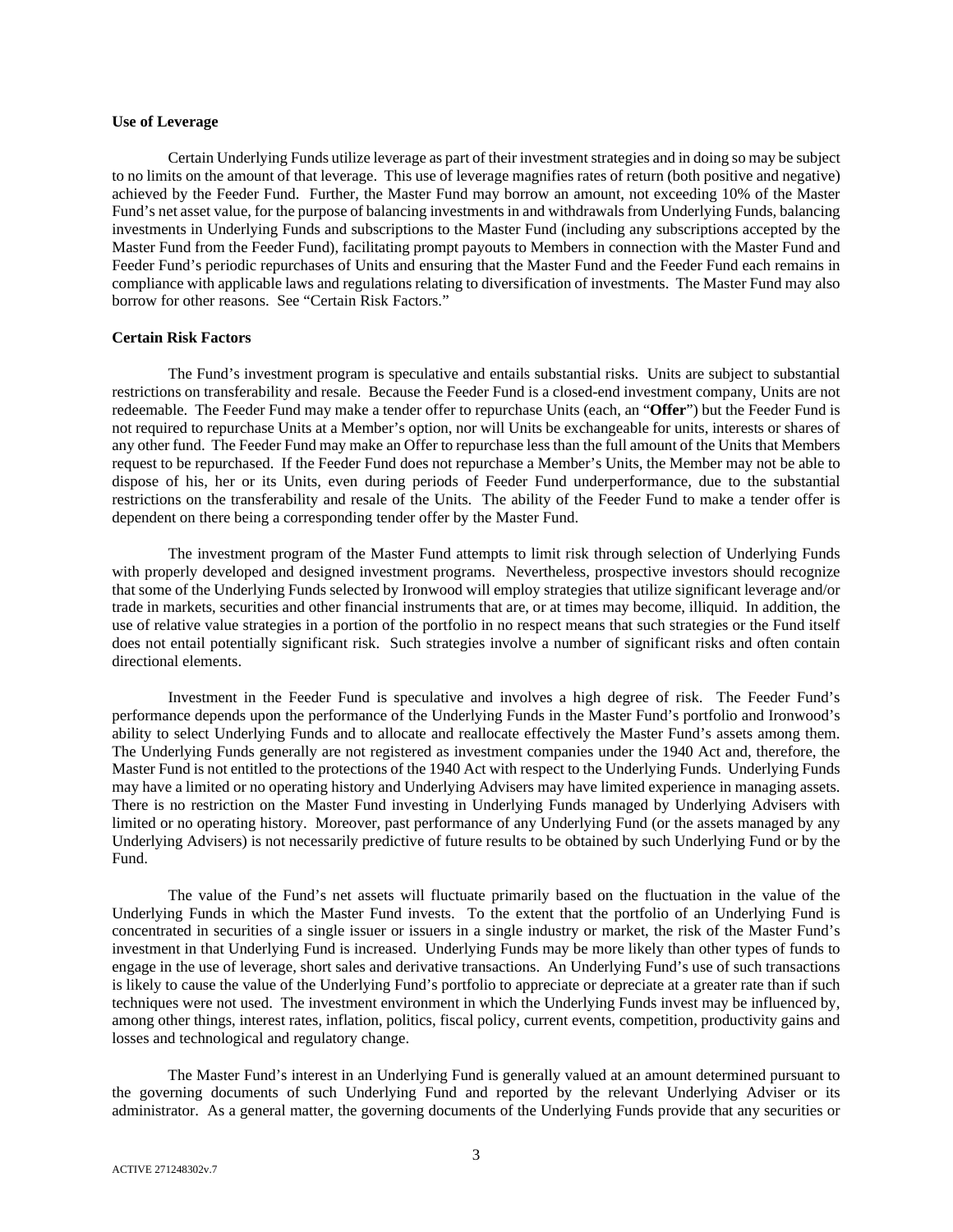investments that are illiquid, not traded on an exchange or in an established market or for which no value can be readily determined are assigned such fair value as the respective Underlying Adviser may determine in its judgment based on various factors.

Such factors, which include, but are not limited to, dealer quotes or independent appraisals, may include estimates. The Master Fund relies on these estimates in calculating the Master Fund's net asset value for reporting, fees and other purposes, including reporting the Master Fund's net asset value to the Feeder Fund. The Feeder Fund relies on this reporting for repurchases, reporting, fees and other purposes and generally does not make any further adjustments. Notwithstanding the foregoing, the Board is ultimately responsible for valuation of the Master Fund's and the Feeder Fund's assets. Such valuations may not be indicative of what actual fair market value would be in an active, liquid or established market.

The interests in the Underlying Funds in which the Master Fund invests or plans to invest are generally illiquid. The Master Fund may not be able to dispose of Underlying Fund interests that it has purchased at a time convenient for the Fund.

Each Underlying Fund generally is charged or is subject to an asset-based fee and may be subject to performance-based allocations or fees payable by or allocated from the Underlying Fund. By being exposed to the investment performance of the Underlying Funds indirectly through the Feeder Fund, an investor in the Feeder Fund bears asset-based fees at the Master Fund level payable to Ironwood, in addition to any asset-based management fees and performance-based fees or allocations at the Underlying Fund level. Thus, an investor in the Feeder Fund may be subject to higher operating expenses than if he, she or it invested in another closed-end fund with a different investment focus or structure. The performance-based compensation received by an Underlying Adviser also may create an incentive for such Underlying Adviser to make investments that are riskier or more speculative than those that it might have made in the absence of the performance-based compensation. In addition, performance-based compensation may be based on calculations of realized and unrealized gains made by an Underlying Fund without independent oversight.

Investments by the Underlying Funds in foreign financial markets, including markets in developing countries, present political, regulatory, economic and other risks that are significant and that may differ in kind and degree from risks presented by investments in the United States.

The investment activities of Ironwood, the Underlying Advisers, their respective affiliates, and their respective directors, trustees, managers, members, partners, officers and employees, for their own accounts and other accounts they manage, may give rise to conflicts of interest in relation to the Fund. The Fund's operations may give rise to other conflicts of interest.

The Master Fund may limit its voting rights in one or more Underlying Funds as a means to avoid certain prohibitions on trading with affiliates under the 1940 Act. To the extent the Master Fund limits its voting rights, with respect to its interest in an Underlying Fund, it will not be able to vote on matters that require the approval of the investors of such Underlying Fund, including a matter that could adversely affect the Master Fund's investment in it.

## **The Board**

The Board has ultimate responsibility for overseeing the business and operations of the Feeder Fund. The Board also serves as the board of directors of the Master Fund.

#### **The Investment Adviser**

Under the general oversight of the Board and pursuant to an investment management agreement (the "**Investment Management Agreement**"), Ironwood acts as the investment adviser of the Fund. Ironwood has been registered with the SEC as an investment adviser since July 1999. Ironwood has also been registered as a commodity pool operator with the Commodity Futures Trading Commission ("**CFTC**") and has been a member of the National Futures Association since December 1995. Ironwood also serves as investment adviser for other investment funds that utilize a similar investment strategy as the Fund.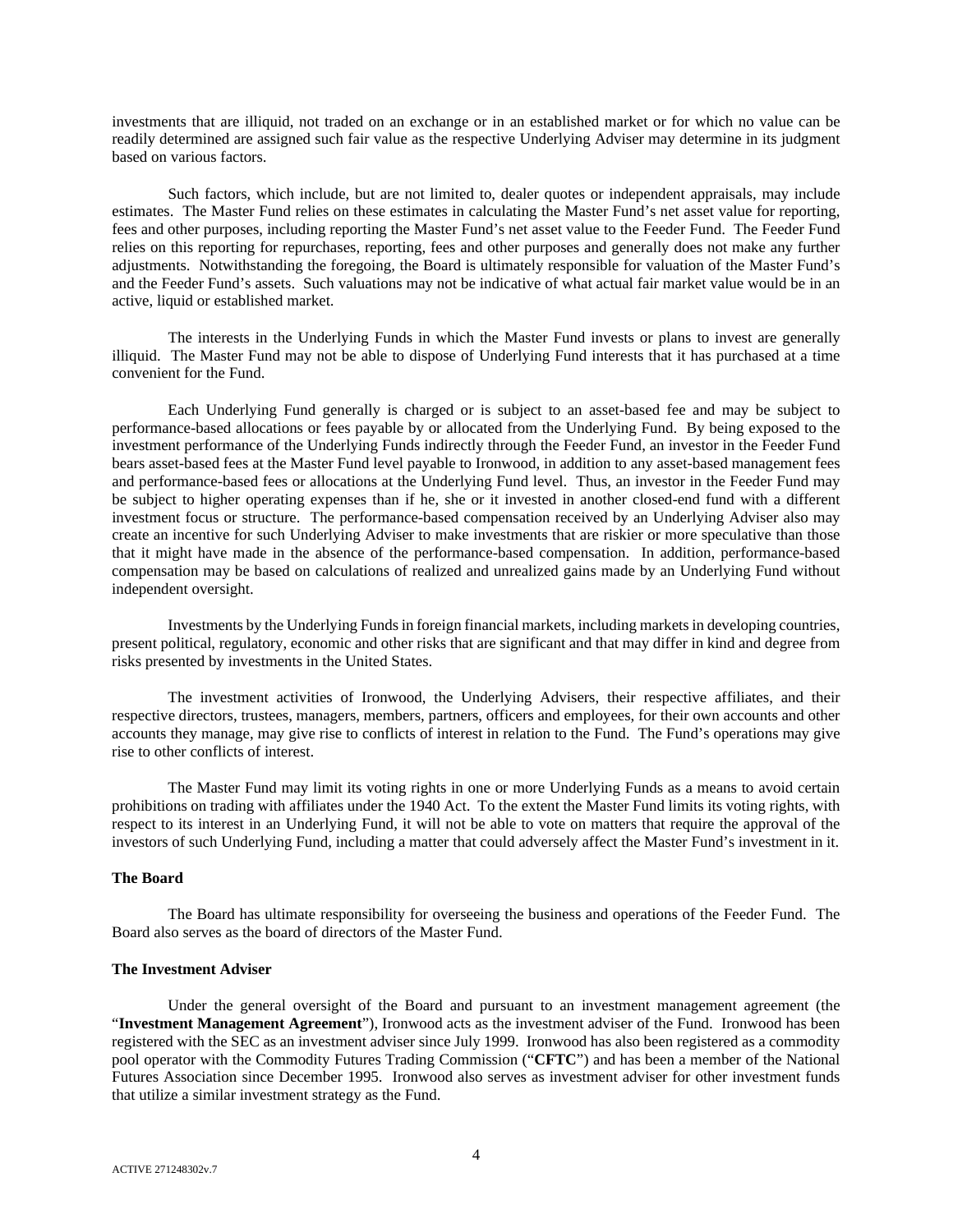## **The Fund Administrator**

The Bank of New York Mellon (the "**Fund Administrator**") serves as the administrator of the Fund. The Master Fund compensates the Fund Administrator for providing administrative services to the Feeder Fund and the Master Fund. Each of the Master Fund and the Feeder Fund bears its own charges for the Fund Administrator's tax, financial reporting, blue sky, and certain regulatory and compliance filing services. See "Fees and Expenses – Other Expenses."

## **The Custodian**

The Bank of New York Mellon (the "**Custodian**") serves as the custodian of the Master Fund, the Feeder Fund and the Subsidiary (defined below). The Master Fund compensates the Custodian for providing custody services. To the extent that the Feeder Fund invests in assets other than incidental cash and the Master Fund units, the Feeder Fund would bear its own custody fees. See "Fees and Expenses – Other Expenses."

### **The Regulatory Compliance Consultant**

Adviser Compliance Associates, LLC, d/b/a ACA Group, (**"ACA" or the "Regulatory Compliance Consultant"**), serves as the regulatory compliance consultant for the Feeder Fund and the Master Fund. The Master Fund compensates the Regulatory Compliance Consultant for providing regulatory compliance support services to the Master Fund and the Feeder Fund. See "Fees and Expenses – Other Expenses."

#### **Fees and Expenses**

*Advisory Fee*. The Master Fund pays to Ironwood, as compensation for its investment advisory services, a fee (the "**Advisory Fee**"). The Advisory Fee shall accrue monthly at a rate equal to 0.10% (a 1.20% annual rate) of the net asset value of the Master Fund, as of the close of business on the last calendar day of each month (a "**Fiscal Period Closing**" of each "**Fiscal Period**"), after crediting or debiting any increase or decrease in net asset value for the Fiscal Period but prior to reduction for (i) any repurchase payments to be paid in respect of a Repurchase Date (as defined below) that is as of such date, (ii) any distributions to be paid as of such date (including any distributions paid in respect of dividends declared by the Master Fund in the preceding Fiscal Period), or (iii) Advisory Fees or Account Servicing Fees, if any, assessed as of such date.

The Advisory Fee for any period less than a Fiscal Period shall be *pro-rated* based on the actual number of calendar days elapsed.

The Advisory Fee is paid in arrears as of the last calendar day of each three-month period ending in April, July, October and January (a "**Fiscal Quarter Closing**" of a "**Fiscal Quarter**").

The Feeder Fund does not pay Ironwood an advisory fee.

*Distribution Expenses*. Pursuant to a related Distribution Services Agreement, the Master Fund pays the Distributor certain fees for providing distribution services to the Master Fund and the Feeder Fund and reimburses certain expenses incurred by the Distributor in connection with the registration of the Feeder Fund's and the Master Fund's units for sale. While neither the Feeder Fund nor the Distributor impose an initial sales charge, if you buy Units through brokers or dealers or other financial intermediaries, they may directly charge you transaction or other fees in such amount as they may determine. Please consult your financial intermediary for additional information. Any such transaction or other fee charged by your financial intermediary will be in addition to the subscription price for Units and will not form a part of an investor's investment in the Feeder Fund. Ironwood or its affiliates may also pay from their own resources additional compensation to brokers or dealers or other eligible intermediaries. A portion of the Account Servicing Fee described below is also for distribution related activities and is a distribution expense.

*Account Servicing Fee*: The Feeder Fund pays to Ironwood an account servicing fee (the "**Account Servicing Fee**"). The Account Servicing Fee accrues monthly at a rate equal to 0.0625% (a 0.75% annual rate) of the net asset value of each Member's Units as of each Fiscal Period Closing after crediting or debiting any increase or decrease in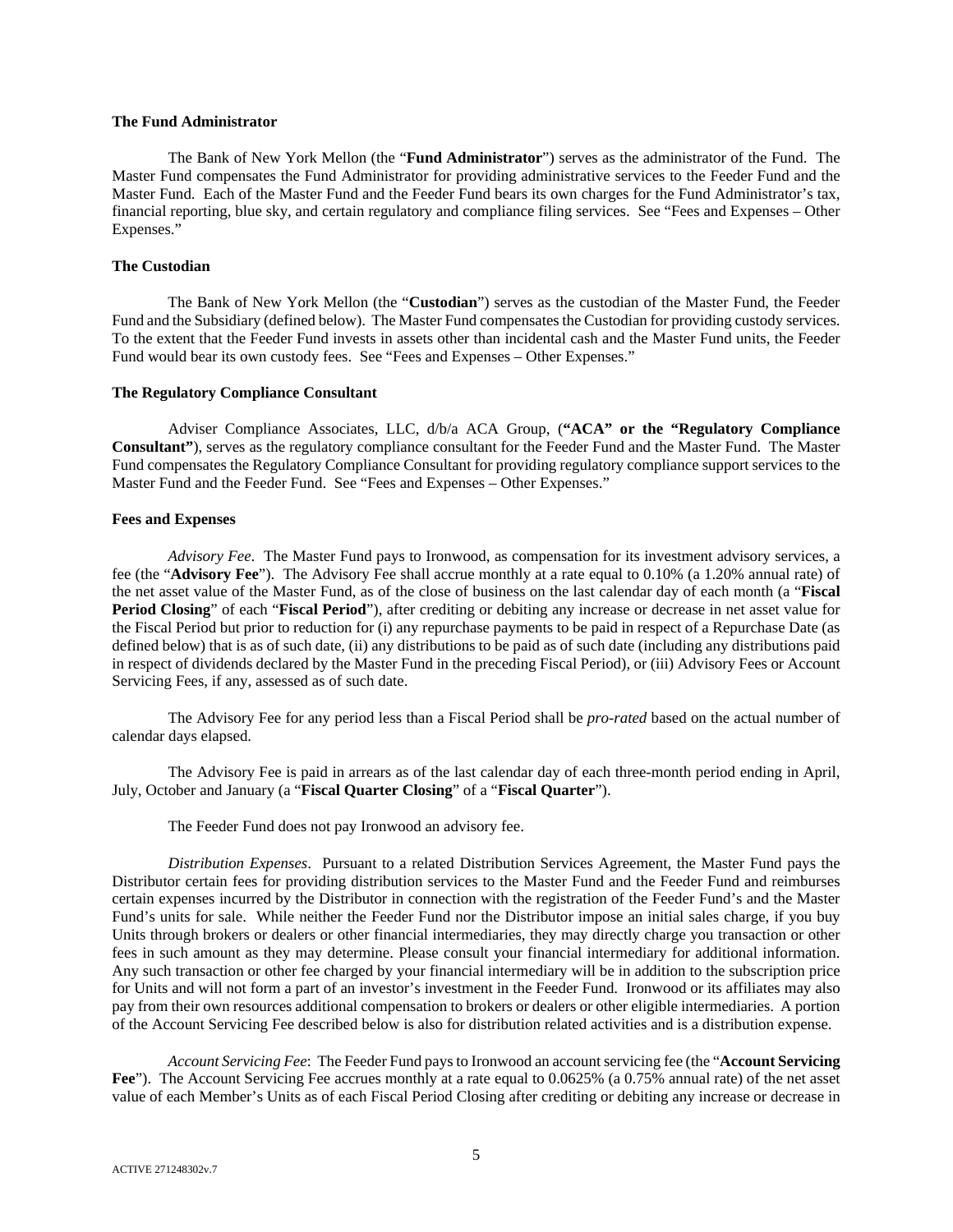net asset value for the Fiscal Period but prior to reduction for (i) any repurchase payments to be paid in respect of a Repurchase Date that is as of such date, (ii) any distributions to be paid as of such date (including any distributions paid in respect of dividends declared by the Feeder Fund in the preceding Fiscal Period), or (iii) Account Servicing Fees assessed as of such date. Under FINRA Rule 2341, the portion of the Account Servicing Fee designated for personal services and/or the maintenance of shareholder accounts is limited to an annual rate of 0.25% of the average net assets of the Feeder Fund. The remainder is to be treated as an asset-based sales charge.

The Account Servicing Fee for any period less than a Fiscal Period shall be *pro-rated* based on the actual number of calendar days elapsed.

The Account Servicing Fee is payable in arrears at each Fiscal Quarter Closing.

Ironwood may, in its sole discretion, pay up to the entire amount of the Account Servicing Fee relating to Units to a placement agent that assists in the sale of Units and/or the servicing of accounts.

*Other Expenses.* The Master Fund pays all investment expenses, including, but not limited to, brokerage commissions (if any) and all other costs of executing portfolio transactions, all costs and expenses directly related to positions for the Master Fund's account, such as custody fees, direct and indirect expenses associated with the Master Fund's investments and investments in Underlying Funds (including management fees to Underlying Advisers and performance fees or allocations to such Underlying Advisers), costs associated with enforcing the Master Fund's rights in respect of such investments, taxes withheld on non-U.S. income, transfer taxes and premiums, professional fees (including, without limitation, the fees and expenses of consultants, accountants, investment bankers, attorneys and experts, which may be retained to assist with due diligence or similar services with respect to potential or current Underlying Advisers or other purposes), fees and expenses to any third party vendors performing data aggregation and/or risk reporting services and fees and expenses of any third party vendor performing tax compliance services.

The Master Fund also pays interest expense (including loan commitment fees), fees and expenses associated with the registration of Units, and all other ongoing ordinary administrative and operational expenses of the Master Fund, including, but not limited to, insurance expense (including, but not limited to, errors and omissions, directors' and officers' liability insurance and fidelity bond), legal costs, accounting costs, taxes, fees and expenses paid to the Distributor, Fund Administrator, Transfer Agent, Custodian and the Regulatory Compliance Consultant; costs of preparing and distributing the updated prospectuses and subscription documents; costs of preparing reports and other communications, including proxy, tender offer correspondence or similar materials; fees and expenses related to tax return and reporting preparation, review and distribution to Unit holders; fees of Independent Directors and travel expenses of Directors relating to meetings of the Board of Directors and committees thereof; all costs and charges for equipment or services used in communicating information regarding transactions between Ironwood and any custodian or other agent engaged by or on behalf of the Master Fund; and any extraordinary expenses, including indemnification expenses as provided for in the LLC Agreement.

The Feeder Fund bears its share of the Master Fund's expenses and certain of the Feeder Fund's ongoing ordinary administrative and operational expenses which can include the same types of expenses listed above. The Feeder Fund or the Master Fund, as applicable, also directly pays any extraordinary operating expenses. Among the Master Fund's operating costs are certain costs that may be associated in part with the Feeder Fund that are not clearly allocable on a separate basis or for which separate allocation is otherwise deemed unnecessary (e.g., a non-material cost). Board of Directors meeting costs and related legal fees are examples. Certain joint vendor contracts also may provide or be understood to provide for payment of fees solely by the Master Fund. SEC share registration and tender offer fees for both the Feeder Fund and Master Fund generally are calculated at the level of and borne by the Master Fund.

The Feeder Fund is the largest shareholder of the Master Fund (as of April 30, 2021, owning approximately 51.8% of the Master Fund's units). As such, the Feeder Fund bears a pro rata share of all expenses of the Master Fund.

Ironwood bears all ongoing ordinary administrative and operational costs of Ironwood, including employees' salaries, office rent, travel costs, computer and equipment costs, telephone bills, office supplies, research and data costs, legal costs, accounting costs, filing costs, and communication expenses.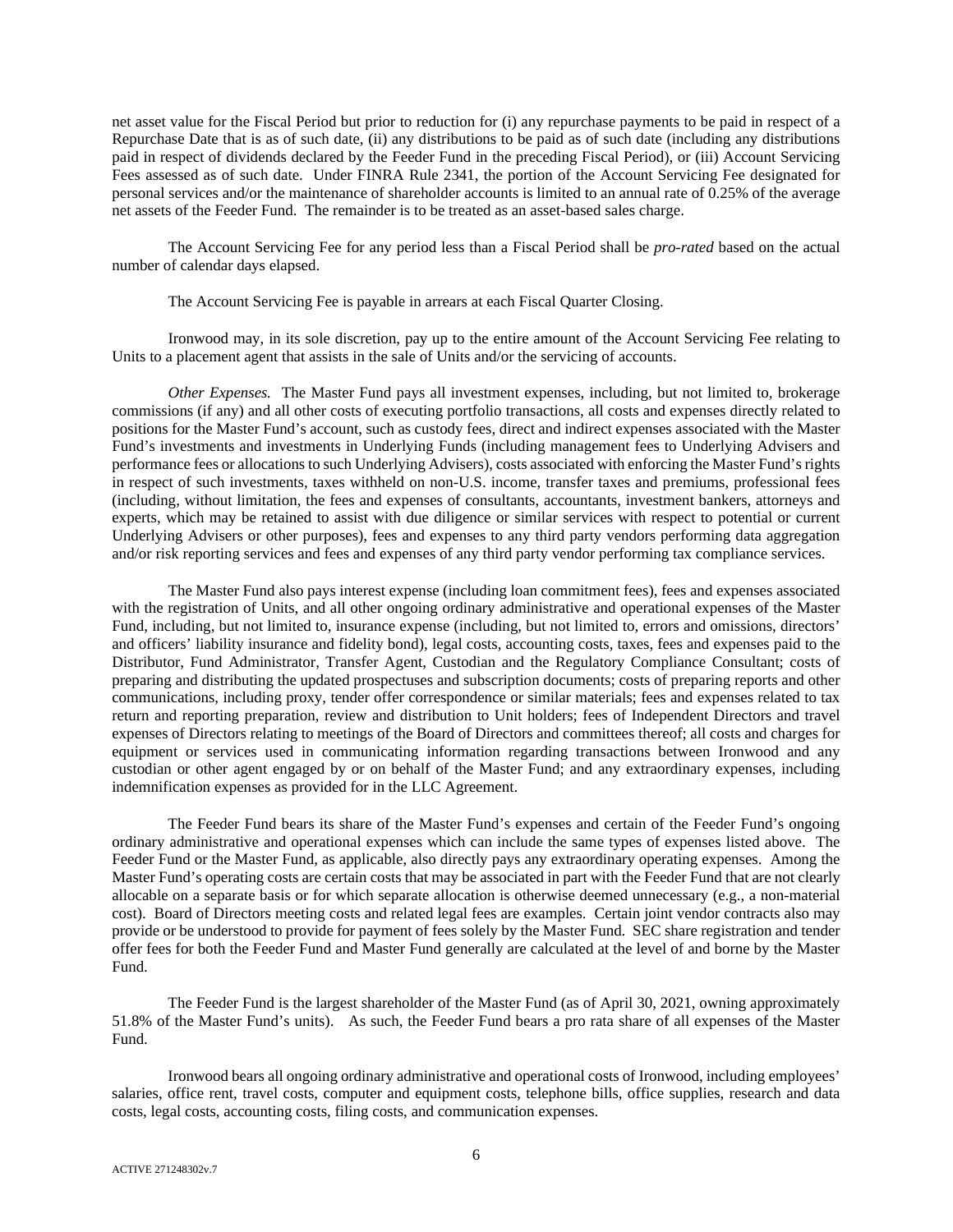*Expense Limitation Agreement*. Ironwood has entered into an agreement with the Master Fund and the Feeder Fund (the "**Expense Limitation Agreement**") whereby it has contractually agreed to waive advisory fees payable to Ironwood by the Master Fund and/or reimburse the Master Fund's expenses to the extent necessary to ensure that the Master Fund's monthly expenses (excluding taxes, brokerage commissions, custody fees, interest expense (including loan commitment fees) incurred in connection with the Master Fund's credit facility, other transaction-related expenses, any extraordinary expenses of the Master Fund, any Acquired Fund Fees and Expenses (defined below) and the Advisory Fee payable by the Master Fund) will not exceed 0.020833% (0.25% per annum) of the Master Fund's net assets as of each Fiscal Period Closing during the term of the Expense Limitation Agreement (the "**Master Fund Expense Limitation**"), before giving effect to (i) any repurchase payments to be paid in respect of a Repurchase Date that is as of such date, (ii) any distributions to be paid as of such date (including any distributions paid in respect of dividends declared by the Master Fund in the preceding Fiscal Period), or (iii) Advisory Fees assessed on the Master Fund as of such date.

The Master Fund will carry forward, for a period not to exceed 3 years from the date on which a waiver or reimbursement is made by Ironwood, any expenses in excess of the Master Fund Expense Limitation and repay Ironwood such amounts; *provided* that the Master Fund is able to effect such reimbursement and remain in compliance with the Master Fund Expense Limitation disclosed in the then-effective Prospectus. For the avoidance of doubt, the Master Fund will make such a repayment to Ironwood only if, in doing so, it remains in compliance with the Master Fund Expense Limitation as if then in effect at the same level as when the relevant expenses were waived.

In addition, under the Expense Limitation Agreement, Ironwood has contractually agreed to reimburse the Feeder Fund's expenses to the extent necessary to ensure that the Feeder Fund's monthly expenses (including the Feeder Fund's *pro rata* share of the Master Fund's monthly expenses but excluding taxes, brokerage commissions, other transaction-related expenses, any extraordinary expenses of the Feeder Fund, and the Account Servicing Fees payable by the Feeder Fund) will not exceed 0.020833% (0.25% per annum) of the Feeder Fund's net assets as of each Fiscal Period Closing during the term of the Expense Limitation Agreement (the "**Feeder Fund Expense Limitation**"), before giving effect to (i) any repurchase payments to be paid in respect of a Repurchase Date that is as of such date, (ii) any distributions to be paid as of such date (including any distributions paid in respect of dividends declared by the Feeder Fund in the preceding Fiscal Period), or (iii) Account Servicing Fees assessed on the Feeder Fund as of such date.

The Feeder Fund will carry forward, for a period not to exceed 3 years from the date on which a waiver or reimbursement is made by Ironwood, any expenses in excess of the Feeder Fund Expense Limitation and repay Ironwood such amounts; *provided* that the Feeder Fund is able to effect such reimbursement and remain in compliance with the Feeder Fund Expense Limitation disclosed in the then-effective Prospectus. For the avoidance of doubt, the Feeder Fund will make such a repayment to Ironwood only if, in doing so, it remains in compliance with the Feeder Fund Expense Limitation as if then in effect at the same level as when the relevant expenses were waived.

The Expense Limitation Agreement will be automatically renewed for the period September 1 through August 31 of each calendar year, unless Ironwood provides written notice to the Master Fund and the Feeder Fund of the termination of the Expense Limitation Agreement at least 90 calendar days prior to the end of the then-current term.

## **Repurchases of Units**

Units are not redeemable. No Member will have the right to require the Feeder Fund to repurchase its Units.

The Board of the Master Fund, from time to time and in its complete and absolute discretion, may determine to cause the Master Fund to make an offer to repurchase Master Fund units from Master Fund members at the net asset value per Unit on a Repurchase Date and on such other terms and conditions as it may determine. The Board expects that the Master Fund will make an offer on each Repurchase Date. When the Master Fund makes a repurchase offer, the Board of the Feeder Fund expects that it will authorize the corresponding offer for the Feeder Fund. The Master Fund offer generally is intended to treat Members as if they were direct members of the Master Fund and subject to the Master Fund Offer. These share exchanges are executed via the mechanism of the Feeder Fund's tender offers from time to time.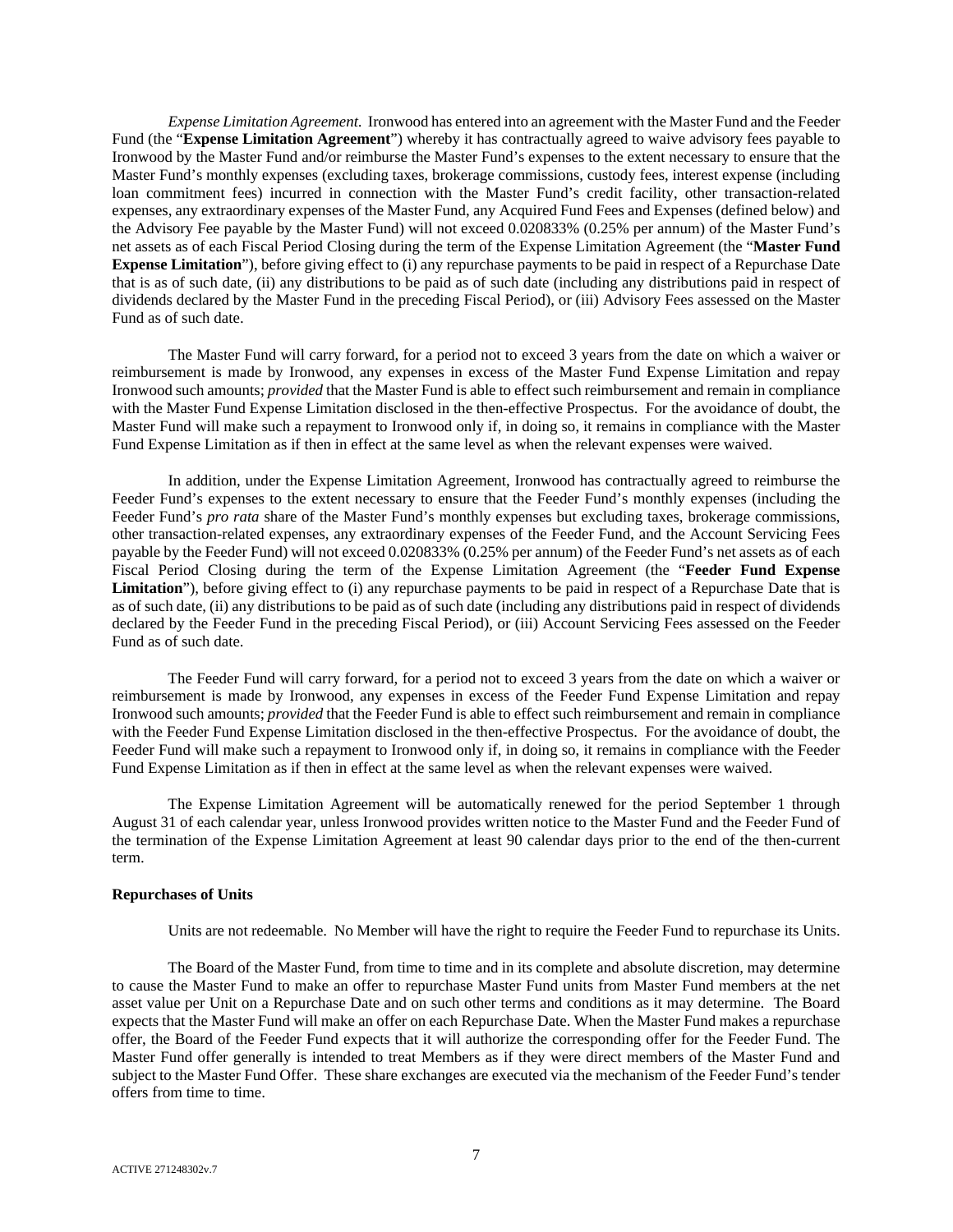The total number of Master Fund units subject to a Master Fund offer will be determined by the Board in its complete and absolute discretion and such number of Master Fund units may include all or any portion of the Feeder Fund's outstanding Units. The Board of the Master Fund will consider the following factors, among others, in making the determination to repurchase Master Fund units and the number of Master Fund units to be subject to such Master Fund offer: (i) whether any Master Fund members or Members have requested that the Master Fund or Feeder Fund repurchase Master Fund units or Units and the number of Master Fund units or Units that such Master Fund members or Members have requested to be repurchased; (ii) the liquidity of the Master Fund's assets; (iii) the investment plans and working capital requirements of the Master Fund; (iv) the relative economies of scale with respect to the size of the Master Fund and Feeder Fund; (v) the history of the Master Fund in repurchasing Units; (vi) the economic condition of the securities markets; (vii) the anticipated tax consequences of any proposed repurchases; and (viii) the recommendation of Ironwood.

Ironwood expects that it will recommend to the Board that the Master Fund make an Offer to repurchase Units from Master Fund members as of June 30 and December 31 of each year (each, a "**Repurchase Date**").

While there can be no guarantee that it will continue this practice, to date the Master Fund has offered to repurchase up to 10-20% of its units at each of its June 30 and December 31 repurchase offers. Any percentage threshold is determined as of the Offer Acceptance Deadline based on the last available unaudited net asset value per Unit (that is, the value of the assets minus liabilities, divided by the number of Units outstanding) calculated prior to such date.

• Each Offer is expected to be structured so as to repurchase units from Members as if they were Members of the Master Fund and subject to the terms of the repurchase at the Master Fund. The Feeder Fund's ability to repurchase its Units depends entirely on the Master Fund's corresponding offer to repurchase outstanding Master Fund units.

For example, on a hypothetical Repurchase Date, the Master Fund makes an offer to repurchase up to 20% of Master Fund units outstanding (in line with currently anticipated practice) and the Feeder Fund holds Master Fund units as specified below. The Feeder Fund would expect to be able to repurchase as few as 20% of the Feeder Fund's Units outstanding and generally up to the maximum set out below:

| <b>Hypothetical percentage of Master Fund units held</b><br>by the Feeder Fund | <b>Hypothetical maximum percentage of Units</b><br>outstanding that might be repurchased in the<br><b>Feeder Fund's Offer</b> |
|--------------------------------------------------------------------------------|-------------------------------------------------------------------------------------------------------------------------------|
|                                                                                | 100\%                                                                                                                         |
|                                                                                | 40%                                                                                                                           |
|                                                                                | 25%                                                                                                                           |
|                                                                                | 20%                                                                                                                           |

- The hypothetical maximum percentage of Units outstanding that might be repurchased in the Feeder Fund's Offer assumes no other Master Fund unitholder participates in the Master Fund repurchase offer (*i.e.*, the Feeder Fund is the only participant), so that all 20% of Master Fund units available for repurchase are allocated to the Feeder Fund.
- All figures shown here are hypothetical. In actual fact, as of April 30, 2021, the Feeder Fund held approximately 51.8% of the Master Fund's units, which means that if no Master Fund Members tendered their Units in that fund's June 30, 2021 tender offer, the Feeder Fund would have been able to repurchase approximately 38.6% of its Units outstanding.

**Responses to a Repurchase Notice (each, an "Offer Acceptance") received by the Feeder Fund or its designated agent less than 95 calendar days prior to the Repurchase Date (the "Offer Acceptance Deadline") will be void**. When the Board has determined that the Feeder Fund will make an Offer, the Feeder Fund will send a notice to each Member detailing: (i) the commencement date of such Offer; (ii) the Repurchase Date for such Offer; (iii) the number of Units that are the subject of such Offer and/or the percentage that such Units represent of all Units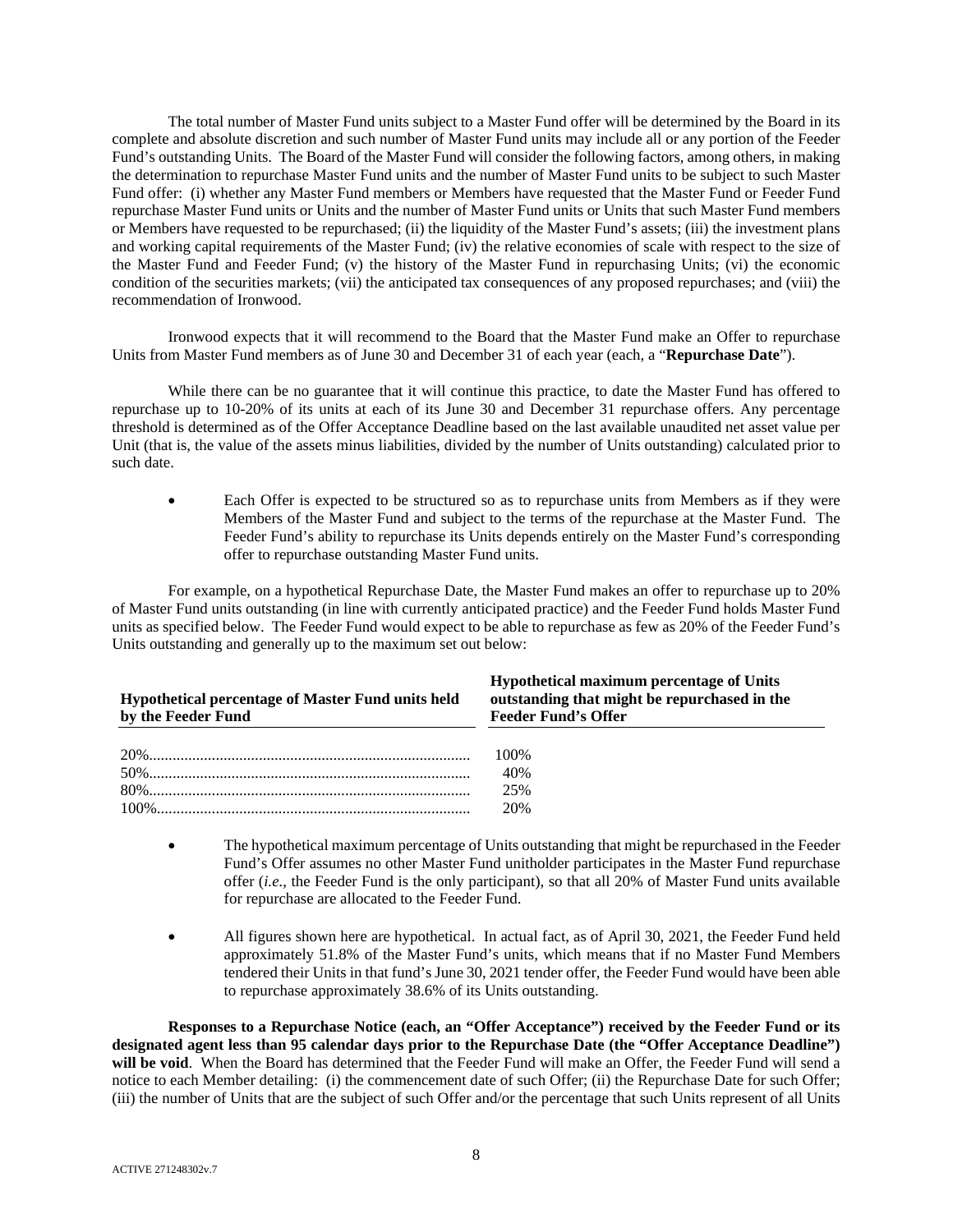held by Members; and (iv) any other information that the Board has determined, in its sole discretion, that a Member should consider in deciding whether and how to participate in such Offer (the "**Repurchase Notice**"). For each Offer, a Repurchase Notice will be sent to each Member no later than 20 business days prior to the Offer Acceptance Deadline for such Offer.

A Member who tenders some, but not all, of such Member's Units for repurchase as of a Repurchase Date will be required to maintain a minimum aggregate net asset value of Units generally equal to \$25,000. The Feeder Fund reserves the right to reduce the amount to be repurchased from a Member as of a Repurchase Date so that the required minimum aggregate net asset value of Units is maintained. Upon request by a Member, the Board or its delegate may permit a Member to cancel an Offer Acceptance, if such cancellation is determined by the Board or its delegate to be in the best interest of the Fund.

A Member who tenders for repurchase such Member's Units during the first year following such Member's initial capital contribution (such time period, a "**Lock-Up Period**") will be subject to a fee of 5.00% of the value of the Units repurchased by the Feeder Fund, payable to the Feeder Fund (an "**Early Repurchase Fee**"). As to any Member who makes an additional subscription, a separate Lock-Up Period also shall be deemed to run from the date of such subscription for additional Units, but that separate Lock-Up Period shall apply only to those additional Units.

The Board or its delegate may, in certain limited instances where the Board or its delegate has determined that the remaining Members will not be materially and adversely affected or prejudiced, waive the imposition of the Early Repurchase Fee. Any such waiver does not imply that the Early Repurchase Fee will be waived at any time in the future. For the avoidance of doubt, Units exchanged by Members when transferring between the Master Fund and the Feeder Fund will not be subject (at the time of exchange) to the Early Repurchase Fee, and going forward the original investment date will be used to calculate any Lock-Up Period as to the exchanged Units.

The Master Fund invests substantially all of its assets, net of reserves maintained for reasonably anticipated expenses, in a number of pooled entities (each, an "**Underlying Fund**" and collectively, the "**Underlying Funds**"), each managed by an independent investment adviser (each, an "**Underlying Adviser**" and, collectively, the "**Underlying Advisers**") that primarily employs either relative value strategies or other techniques designed to reduce market risk and provide superior risk-adjusted returns. Therefore, in order to finance the repurchase of Units pursuant to repurchase offers, the Master Fund may have to liquidate all or a portion of its interests in one or more Underlying Funds. Each Underlying Fund has substantial restrictions on the ability of investors (including the Master Fund) to redeem their interest therein and broad authority to suspend redemptions of interests therein.

Ironwood, the Board and their respective employees or other affiliates do not have any control over any Underlying Fund or any Underlying Adviser. Therefore, due to circumstances entirely outside of the control of Ironwood, the Board and their respective affiliates, the Feeder Fund may be unable to repurchase Units as of any Repurchase Date. Subject to the Master Fund's investment restriction with respect to borrowings, the Master Fund may borrow money or issue debt obligations to finance the Feeder Fund's repurchase obligations pursuant to any such repurchase offer.

## **Purchase of Units**

The Feeder Fund may accept both initial and additional applications by investors to purchase Units at such times as the Feeder Fund may determine, subject to the receipt of cleared funds generally on or prior to the fifth Business Day prior to the relevant subscription date, which may be extended at the Feeder Fund's discretion. A "**Business Day**" is any day, other than Saturday or Sunday, on which the U.S. equity markets are open for business.

Pending investment in the Feeder Fund, the proceeds of the continuous offering will be placed in an account by the Feeder Fund Administrator. After each closing, the balance in such account, including any interest earned, will be invested pursuant to the Feeder Fund's investment policies. Any interest accrued in such account will be for the benefit of all Members and not any particular Member.

Initial and subsequent purchases are generally accepted monthly. The Feeder Fund reserves the right to reject in its complete and absolute discretion any application for Units. The Feeder Fund also reserves the right to suspend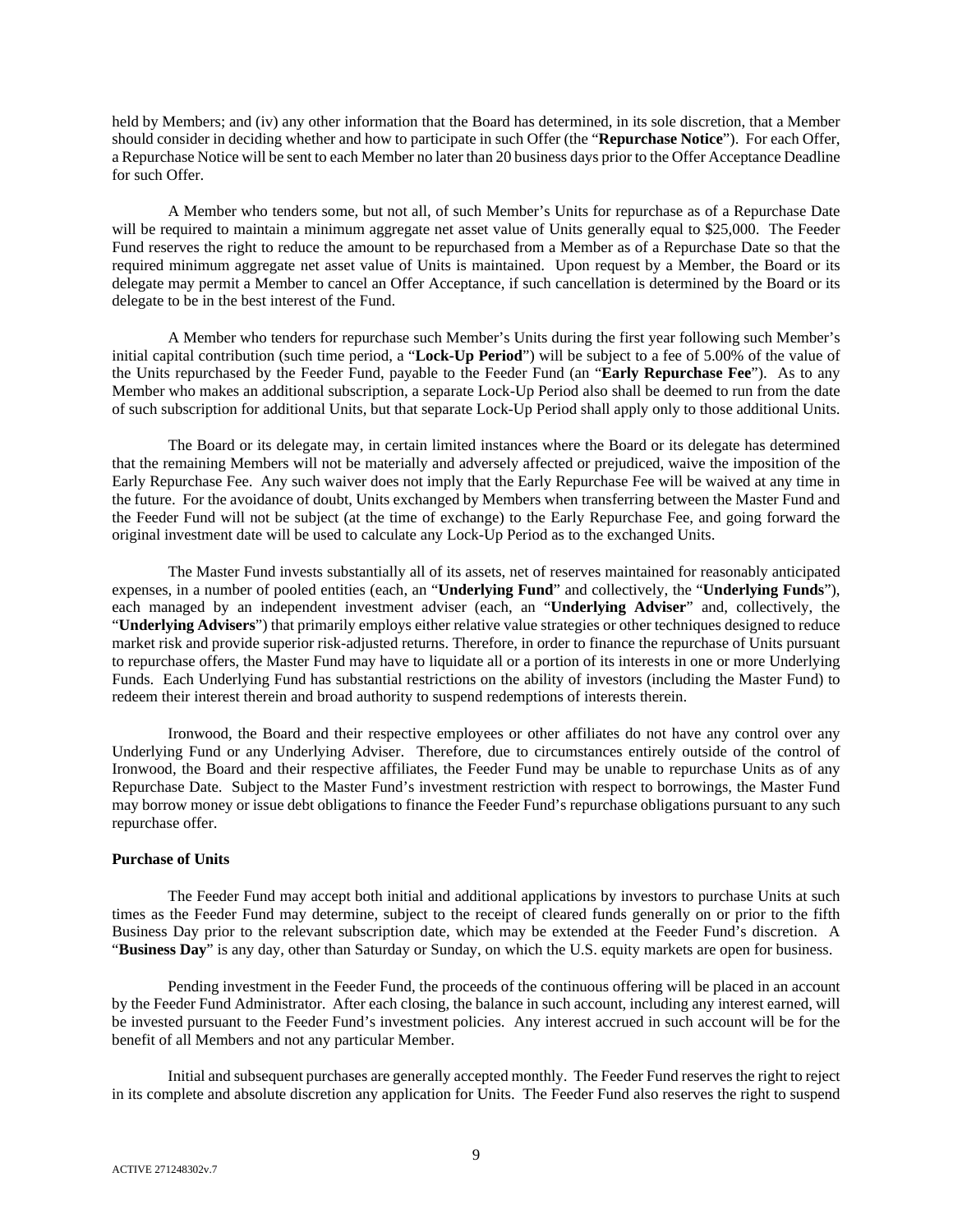subscriptions for Units at any time. The minimum initial investment is \$50,000, subject to waiver by Ironwood. The minimum subsequent investment is \$10,000, subject to waiver by Ironwood. All investors making both initial purchases and subsequent purchases must meet the specific investor eligibility requirements as described immediately below.

## **Eligible Investors**

Each prospective investor (and Members who subscribe for additional Units) will be required to certify that the Units purchased are being acquired directly or indirectly for the account of either (i) a natural person who is an "**accredited investor**", as defined in Rule 501 of the Securities Act, or (ii) a non-natural person that is a "**qualified client**", as defined in Rule 205-3 of the Investment Advisers Act of 1940, as amended (the "**Advisers Act**"). To qualify as an "**accredited investor,**" a natural person must (i) generally have an individual or joint net worth with that person's spouse or spousal equivalent of \$1,000,000 (exclusive of the value of such person's primary residence), (ii) generally have an individual income in excess of \$200,000 in each of the two most recent years or joint income with that person's spouse or spousal equivalent in excess of \$300,000 in each of those years and a reasonable expectation of reaching the same income level in the current year, (iii) hold, in good standing, a FINRA Series 7, Series 82 or Series 65 license or any such other professional certification, designation or credential that has been designated by an order of the SEC as qualifying an individual for accredited investor status or (iv) be a "family client" of a "family office" (as such terms are defined in Rule 202(a)(11)(G)–1 under the Advisers Act) and such family office has total assets under management in excess of \$5,000,000, such family office was not formed for the specific purpose of acquiring the Units and whose prospective investment in the Fund is directed by a representative of such family office who has such knowledge and experience in financial and business matters that such family office is capable of evaluating the merits and risks of the prospective investment in the Units. "**Spousal equivalent**" means a cohabitant occupying a relationship generally equivalent to that of a spouse**.** For purposes of determining the value of the primary residence to be excluded from net worth referenced in subclause (i), a prospective investor should exclude the amount by which the estimated fair market value of his or her primary residence exceeds the outstanding balance of any indebtedness secured by that primary residence. If any such indebtedness exceeds the estimated fair market value of such primary residence, a prospective investor should reduce his or her net worth by the amount of any such excess indebtedness. The fair market value of a primary residence and the amount of outstanding indebtedness should be measured as of the relevant subscription date. In addition, if outstanding indebtedness secured by a prospective investor's primary residence has increased (other than as a result of the acquisition of such primary residence) in the 60-day period preceding the proposed relevant subscription date (e.g., due to a home equity loan), a prospective investor should reduce his or her net worth by the amount of such increase. A "**qualified client**" means an entity that has a net worth of more than \$2,200,000 or that meets certain other qualification requirements. The relevant investor qualifications are set forth in the subscription document and investor certification that each investor must sign in order to invest in the Feeder Fund.

An investment in the Feeder Fund involves a considerable amount of risk. It is possible that some or all of a Member's investment may be lost. Before making an investment decision, an investor should consider (among other things): (i) the appropriateness of the investment with respect to its investment objectives and personal situation; and (ii) other factors, including its personal net worth, income, age, risk tolerance, tax situation and liquidity needs. An investor should invest in the Feeder Fund only money that it can afford to lose and it should not invest in the Feeder Fund money to which it will need access in the short-term or on a frequent basis. In addition, all investors should be aware of how the Fund's investment strategies fit into their overall investment portfolios because the Feeder Fund is not designed to be, by itself, a well-balanced investment for a particular investor.

## **Distributions**

The Feeder Fund intends to distribute all of its net investment income (i.e., taxable interest, dividends and other taxable ordinary income, net of expenses), if any, and net capital gain (i.e., the excess of long-term capital gains over short-term capital losses), if any, to Members at least annually (each, a "**Distribution**"). Distributions will be made to each Member pro rata based on the number of Units held by such Member and will be net of Fund expenses. For U.S. federal income tax purposes, the Feeder Fund is required to distribute substantially all of its net investment income for each calendar year.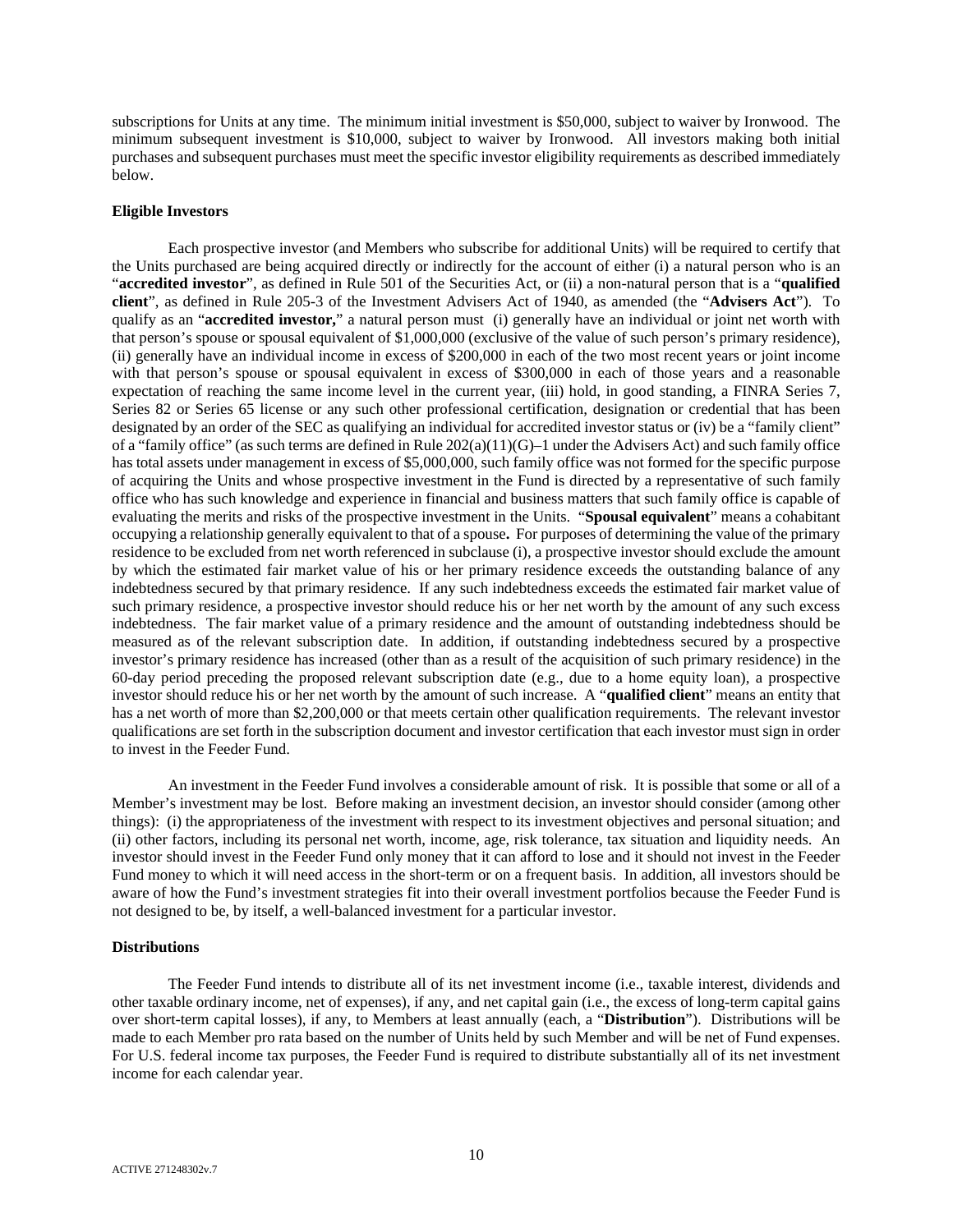### **Dividend Reinvestment Plan**

Unless a Member elects in the subscription document to receive Distributions in the form of cash (a "**Distribution Election**"), all Distributions are reinvested in full and fractional Units at the net asset value per Unit next determined on or after the payable date of such Distributions. A Member may, by written request to Ironwood, make a Distribution Election, in which event such Member will receive any Distribution in cash. Any such Units will be registered in the name of such Member and such cash payment will be transmitted as soon as practicable after the final calculation of the amounts due. The Feeder Fund is not responsible for any failure of a wire to reach a Member's account.

The automatic reinvestment of Distributions does not relieve participants of any U.S. federal income tax that may be payable (or required to be withheld) on such Distributions. See "Material U.S. Federal Income Tax Considerations."

#### **Taxes**

**The Feeder Fund has elected to be treated, for U.S. federal income tax purposes, as a regulated investment company a ("RIC") under the Internal Revenue Code of 1986, as amended (the "Code"). As a RIC, the Feeder Fund generally will not pay corporate-level U.S. federal income taxes on any ordinary income or capital gains that it distributes to the Members as dividends. To maintain its RIC status, the Feeder Fund must meet specified source-of-income and asset diversification requirements and distribute annually an amount equal to at least the sum of (i) 90% of its ordinary income and realized net short-term capital gains in excess of realized net long-term capital losses, if any, reduced by deductible expenses and (ii) 90% of its net tax-exempt income, for the taxable year.**

See "Certain Risk Factors—Corporate-Level Income Tax for Failure to Qualify as a RIC," "Distributions" and "Material U.S. Federal Income Tax Considerations."

#### **ERISA Plans and Other Tax-Exempt Entities**

Subject to the limitations and considerations described herein, Units generally may be purchased by "employee benefit plans" as defined in and subject to the fiduciary responsibility provisions of the Employee Retirement Income Security Act of 1974, as amended ("**ERISA**") and by "plans" as defined in and subject to Section 4975 of the Code. See "ERISA Considerations."

## **Term**

The Feeder Fund's term is perpetual unless the Feeder Fund is otherwise terminated under the terms of the LLC Agreement.

#### **Reports to Members**

The Feeder Fund anticipates sending Members unaudited monthly financial information that will include the number of Units held by the Member, the net asset value per Unit and the aggregate net asset value of a Member's Units. Audited annual financial statements, and necessary U.S. federal income tax information will be sent within 60 calendar days after the close of the period for which the report is being made, or as required by the 1940 Act.

#### **Fiscal Year**

For accounting and U.S. federal income tax purposes, the Feeder Fund's "**Fiscal Year**" is the period ending on April 30.

**The Underlying Funds in which the Fund invests may pursue various investment strategies and are subject to special risks. The Units will not be listed on any securities exchange and it is not anticipated that a secondary market for the Units will develop. The Units will also be subject to substantial restrictions on**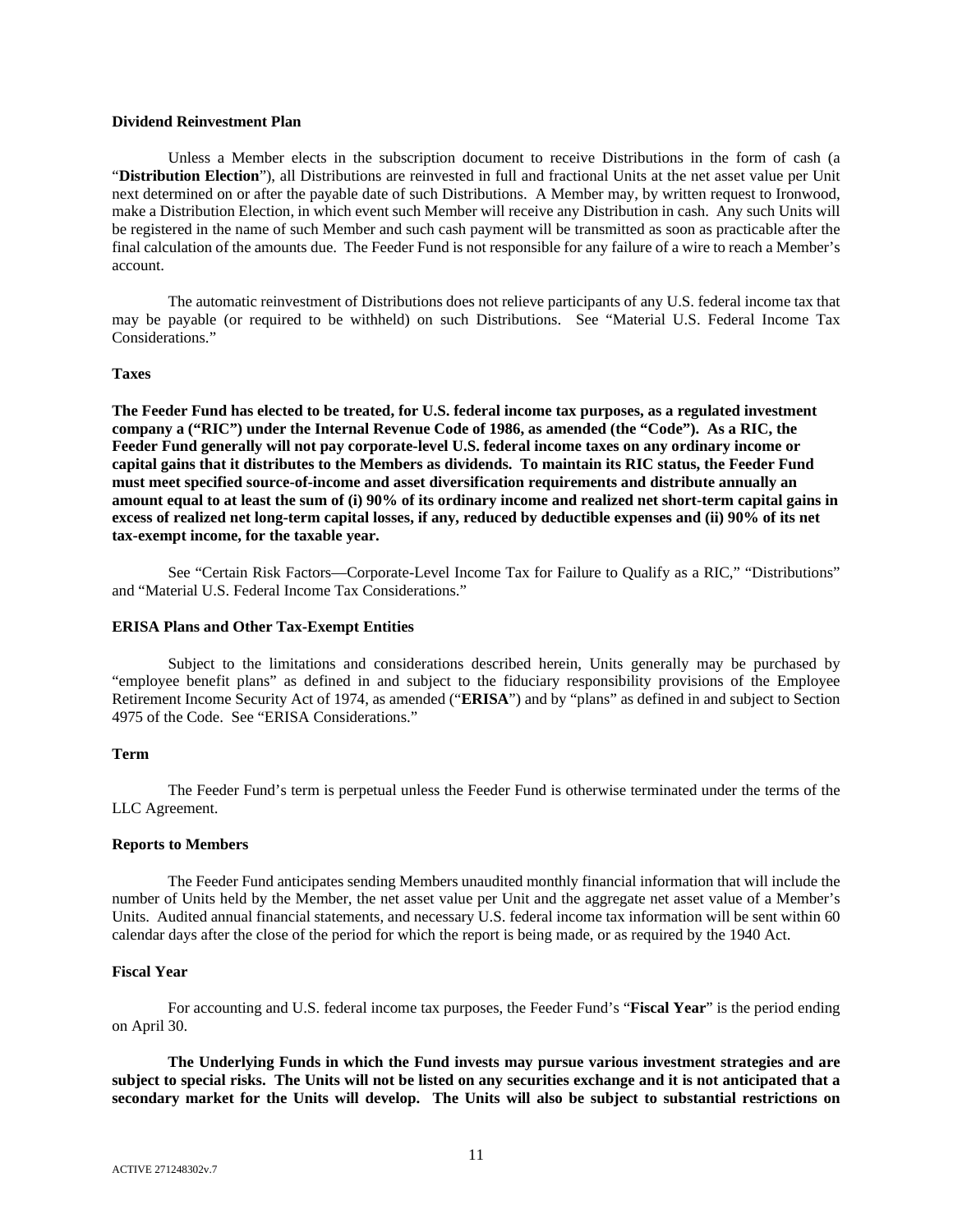**transferability and resale and may not be transferred or resold except as permitted under the LLC Agreement of the Fund and in compliance with federal and state securities laws. Because the Fund is a closed-end investment company, Units are not redeemable. The Fund will not be required to repurchase Units at a Member's option nor will Units be exchangeable for interests in any other fund. As a result, a Member may not be able to sell or otherwise liquidate his, her or its Units. The Units are appropriate only for those investors who can tolerate a high degree of risk and do not require a liquid investment**.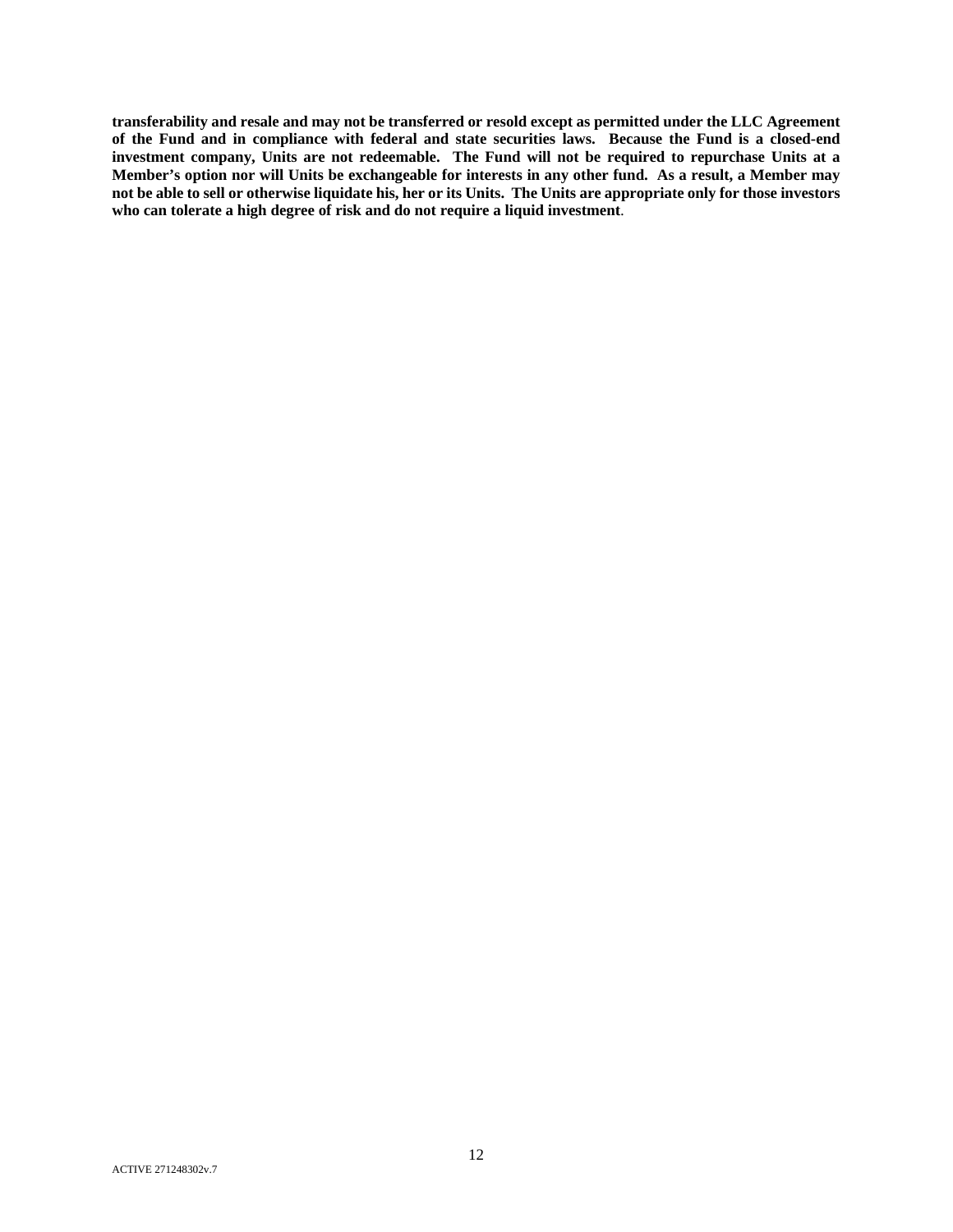## **SUMMARY OF FUND EXPENSES**

<span id="page-18-0"></span>The following table summarizes the expenses of the Feeder Fund and is intended to assist Members and potential investors in understanding the various costs and expenses that they will bear, directly or indirectly, by investing in the Feeder Fund. The Fund is a "fund of hedge funds". As such, like all hedge fund investors, the Fund bears a pro-rata share of the fees and expenses, including performance-based compensation, charged at the Underlying Fund level. Such expenses are included in the caption "Acquired Fund Fees and Expenses" in the table below. The Acquired Fund Fees and Expenses are not collected by or paid to Ironwood or the Fund, but are paid to, assessed and collected by the Underlying Advisers to those Underlying Funds in which the Fund invests. The Acquired Fund Fees and Expenses are common to all hedge fund investors.

## **Member Transaction Expenses**

|                                                                       | None           |
|-----------------------------------------------------------------------|----------------|
|                                                                       | None           |
|                                                                       | $5.00\%^{(8)}$ |
| Annual Expenses (as a percentage of net assets attributable to Units) |                |
|                                                                       | 1.20%          |
|                                                                       | 0.75%          |
|                                                                       | 0.05%          |
|                                                                       | 11.09%         |
|                                                                       | 13.09%         |
|                                                                       | 0.00%          |
|                                                                       | 13.09%         |

<sup>(1)</sup> While neither the Feeder Fund nor the Distributor impose an initial sales charge, if you buy Units through brokers or dealers or other financial intermediaries, they may directly charge you transaction or other fees in such amount as they may determine. Please consult your financial intermediary for additional information. Any such transaction or other fee charged by your financial intermediary will be in addition to the subscription price for Units and will not form a part of an investor's investment in the Feeder Fund. Ironwood or its affiliates may also pay from their own resources additional compensation to brokers or dealers or other eligible intermediaries. See "Subscription for Units."

<sup>(2)</sup> The Master Fund pays to Ironwood an Advisory Fee at each Fiscal Quarter Closing at a 1.20% annual rate. The Advisory Fee accrues monthly before giving effect to (i) any repurchase payments to be paid in respect of a Repurchase Date that is as of such date, (ii) any distributions to be paid as of such date (including any distributions paid in respect of dividends declared by the Master Fund in the preceding Fiscal Period), or (iii) Advisory Fees, if any, assessed as of such date, and is payable at each Fiscal Quarter Closing.

<sup>(3)</sup> The Feeder Fund pays to Ironwood an account servicing fee at each Fiscal Quarter Closing at an annual rate of 0.75%. The Account Servicing Fee accrues monthly before giving effect to (i) any repurchase payments to be paid in respect of a Repurchase Date that is as of such date, (ii) any distributions to be paid as of such date (including any distributions paid in respect of dividends declared by the Feeder Fund in the preceding Fiscal Period), or (iii) Account Servicing Fees as of such date, and is payable at each Fiscal Quarter Closing.

<sup>(4)</sup> Reflects the gross amount (prior to application of the provisions of the Expense Limitation Agreement) of all expected ordinary operating expenses of the Fund other than taxes, any extraordinary expenses of the Fund, any Acquired Fund Fees and Expenses, the Advisory Fee and the Account Servicing Fee. The organizational and initial offering expenses of the Fund were paid by Ironwood.

<sup>(5)</sup> The Feeder Fund bears a share of the Master Fund's expenses, which includes the Master Fund's *pro rata* share of the expenses of the Underlying Funds. "**Acquired Fund Fees and Expenses**" refers to the fees and expenses of the Underlying Funds borne by the Master Fund. The Master Fund specifically bears: (i) management fees charged by each Underlying Fund and payable to the associated Underlying Adviser calculated as a percentage of between 0% to 3.5% of the average net asset value of the Master Fund's investment, (ii) performance-based fees or allocations paid or allocated by each Underlying Fund to the associated Underlying Adviser (or its affiliates) in an amount equal to between 0% to 35% of the net capital appreciation in the Master Fund's investment in such Underlying Fund during a particular calendar year or other measurement period, and (iii) various additional expenses of each Underlying Fund (including, without limitation, administration fees, custody and prime brokerage fees, brokerage commissions related to transactions, directors' fees and costs of making investment). The amounts described above are calculated based on the Feeder Fund's *pro rata* share of the Master Fund's interest and other expenses and fees and expenses of the Underlying Funds in which the Master Fund invested during the Fiscal Year ended April 30, 2021. This figure is based on the level of assets that were invested in each of the Underlying Funds as well as on the fees and expenses, including incentive fees or allocations ("**Performance Compensation**") paid to each Underlying Fund during its most recent Fiscal Year. It should be noted that such historic fees (including Performance Compensation) may fluctuate over time and may be substantially higher or lower with respect to future periods. The Acquired Fund Fees and Expenses are not collected by or paid to Ironwood or the Fund. The Acquired Fund Fees and Expenses are paid to, assessed and collected by the Underlying Advisers of those Underlying Funds in which the Fund invests and are common to hedge fund investors generally. The Acquired Fund Fees and Expenses include interest expense, dividend expense, and other expenses associated with the trading strategies of the Underlying Funds. Acquired Fund Fees and Expenses are reflected in the net performance reported by Underlying Funds.

<sup>(6)</sup> Pursuant to the Expense Limitation Agreement, Ironwood has contractually agreed to waive advisory fees payable to Ironwood by the Master Fund and/or reimburse the Master Fund's expenses to the extent necessary to ensure that the Master Fund's monthly expenses (excluding taxes, brokerage commissions, custody fees, interest expense (including loan commitment fees) incurred in connection with the Master Fund's credit facility, other transaction-related expenses, any extraordinary expenses of the Master Fund, any Acquired Fund Fees and Expenses and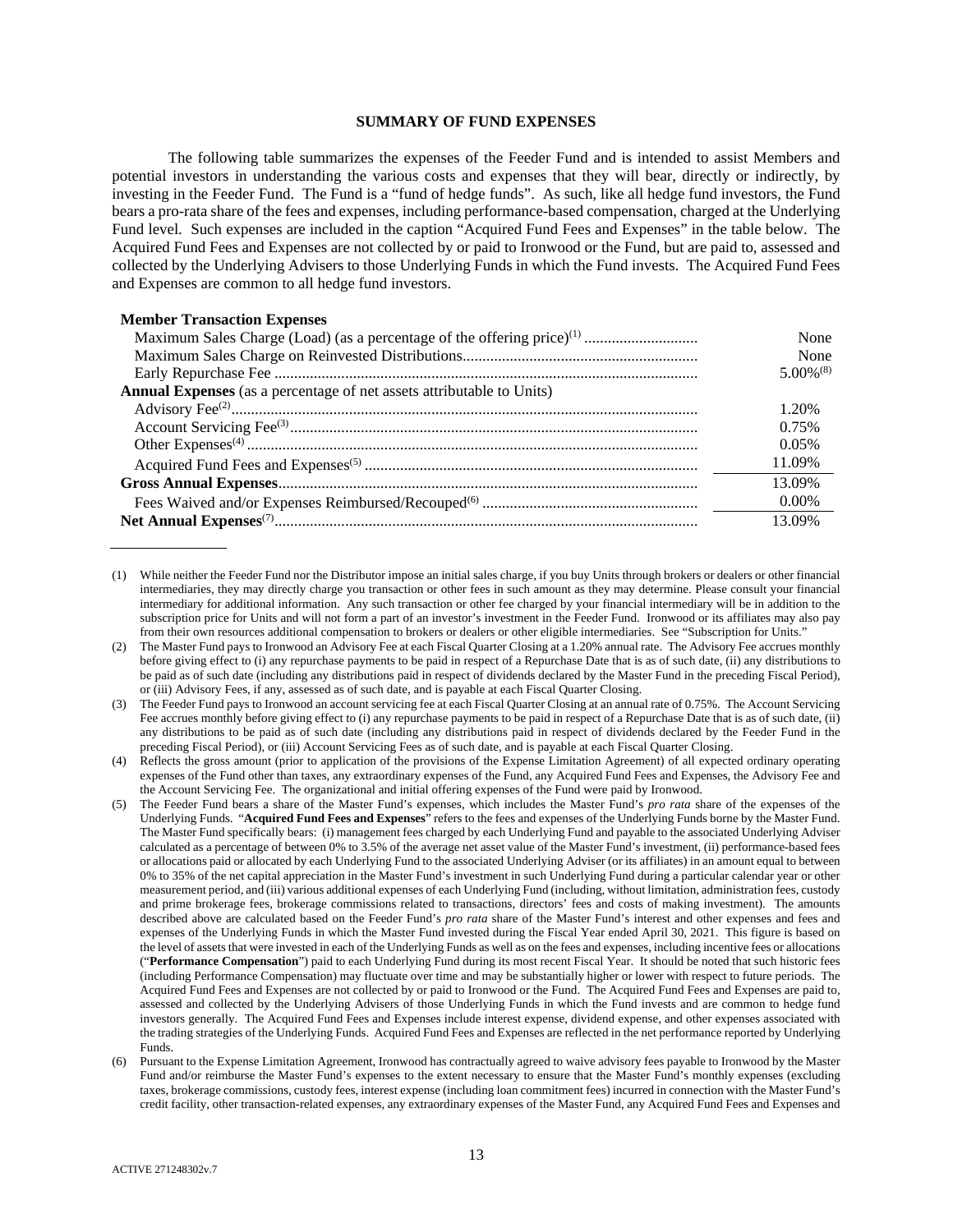the Advisory Fee) will not exceed 0.020833% (0.25% per annum) of the Master Fund's net assets as of each Fiscal Period Closing during the term of the Expense Limitation Agreement, before giving effect to (i) any repurchase payments to be paid in respect of a Repurchase Date that is as of such date, (ii) any distributions to be paid as of such date (including any distributions paid in respect of dividends declared by the Master Fund in the preceding Fiscal Period), or (iii) Advisory Fees as of such date. The Master Fund will carry forward, for a period not to exceed 3 years from the date on which a waiver or reimbursement is made by Ironwood, any expenses in excess of the Master Fund Expense Limitation and repay Ironwood such amounts; *provided* that the Master Fund is able to effect such reimbursement and remain in compliance with the Master Fund Expense Limitation disclosed in the then-effective Prospectus. For the avoidance of doubt, the Master Fund will make such a repayment to Ironwood only if, in doing so, it remains in compliance with the Master Fund Expense Limitation as if then in effect at the same level as when the relevant expenses were waived.

In addition, under the Expense Limitation Agreement, Ironwood has contractually agreed to reimburse the Feeder Fund's expenses to the extent necessary to ensure that the Feeder Fund's monthly expenses (including the Feeder Fund's pro rata share of the Master Fund's monthly expenses but excluding taxes, brokerage commissions, other transaction-related expenses, any extraordinary expenses of the Feeder Fund, the Account Servicing Fees payable by the Feeder Fund) will not exceed 0.020833% (0.25% per annum) of the Feeder Fund's net assets as of each Fiscal Period Closing during the term of the Expense Limitation Agreement, before giving effect to (i) any repurchase payments to be paid in respect of a Repurchase Date that is as of such date, (ii) any distributions to be paid as of such date (including any distributions paid in respect of dividends declared by the Feeder Fund in the preceding Fiscal Period), or (iii) Account Servicing Fees assessed on the Feeder Fund as of such date.

The Feeder Fund will carry forward, for a period not to exceed 3 years from the date on which a waiver or reimbursement is made by Ironwood, any expenses in excess of the Feeder Fund Expense Limitation and repay Ironwood such amounts; *provided* that the Feeder Fund is able to effect such reimbursement and remain in compliance with the Feeder Fund Expense Limitation disclosed in the then-effective Prospectus. For the avoidance of doubt, the Feeder Fund will make such a repayment to Ironwood only if, in doing so, it remains in compliance with the Feeder Fund Expense Limitation as if then in effect at the same level as when the relevant expenses were waived.

The Expense Limitation Agreement will be automatically renewed for the period September 1 through August 31 of each calendar year, unless Ironwood provides written notice to the Master Fund and the Feeder Fund of the termination of the Expense Limitation Agreement at least 90 calendar days prior to the end of the then-current term.

Estimated fee waivers and expense reimbursements or recoupments are shown at 0.00% (i.e., with no waivers, reimbursements or recoupments). In prior years, there were both reimbursements (made to the Fund) and recoupments (paid by the Fund to Ironwood), but those are not expected to be material at current Fund asset levels so are no longer shown here.

- (7) Each of the above disclosed expenses other than the Acquired Fund Fees and Expenses are based on figures from the Fund's most recent annual report for the period ended April 30, 2021. The total net annual expenses shown is different from the ratio of expenses to average net assets of the Fund under the heading "Financial Highlights" because the Financial Highlights section includes only actual operating expenses of the Fund, without Acquired Fund Fees and Expenses.
- (8) Early Repurchase Fee only applies for redemptions that occur within one year of purchase.

The following hypothetical example is intended to help you compare the cost of investing in the Feeder Fund with the cost of investing in other funds. The example assumes that all distributions are reinvested at net asset value and that the percentage amounts listed under Annual Expenses remain the same in the years shown. The tables and the assumption in the hypothetical example of a 5% annual return are required by regulations of the SEC applicable to all investment companies; the assumed 5% annual return is not a prediction of and does not represent, the projected or actual performance of the Units. See "Fees and Expenses" for a more complete description of the Fund's costs and expenses.

## **The following example should not be considered a representation of past or future expenses because actual expenses may be greater or less than those shown**.

## **Example**

|                                                            | 1 YEAR | 3 YEARS | 5 YEARS | 10 YEARS |     |  |
|------------------------------------------------------------|--------|---------|---------|----------|-----|--|
| You would pay the following net annual expenses based on a | 152    | 369 \$  | -554    |          | 903 |  |

If your Units are repurchased by the Feeder Fund in the first year that you hold them, they will be subject to the 5% early repurchase fee. The 1 year expense figure for such Units under the assumptions of this example would be \$197.

<sup>(1)</sup> This Example assumes the application of the 13.09% expense ratio, with all fees and expenses (including the Acquired Fund Fees and Expenses) assumed to have been accrued on a monthly basis as of the last calendar day of each month, reducing the net asset value per Unit.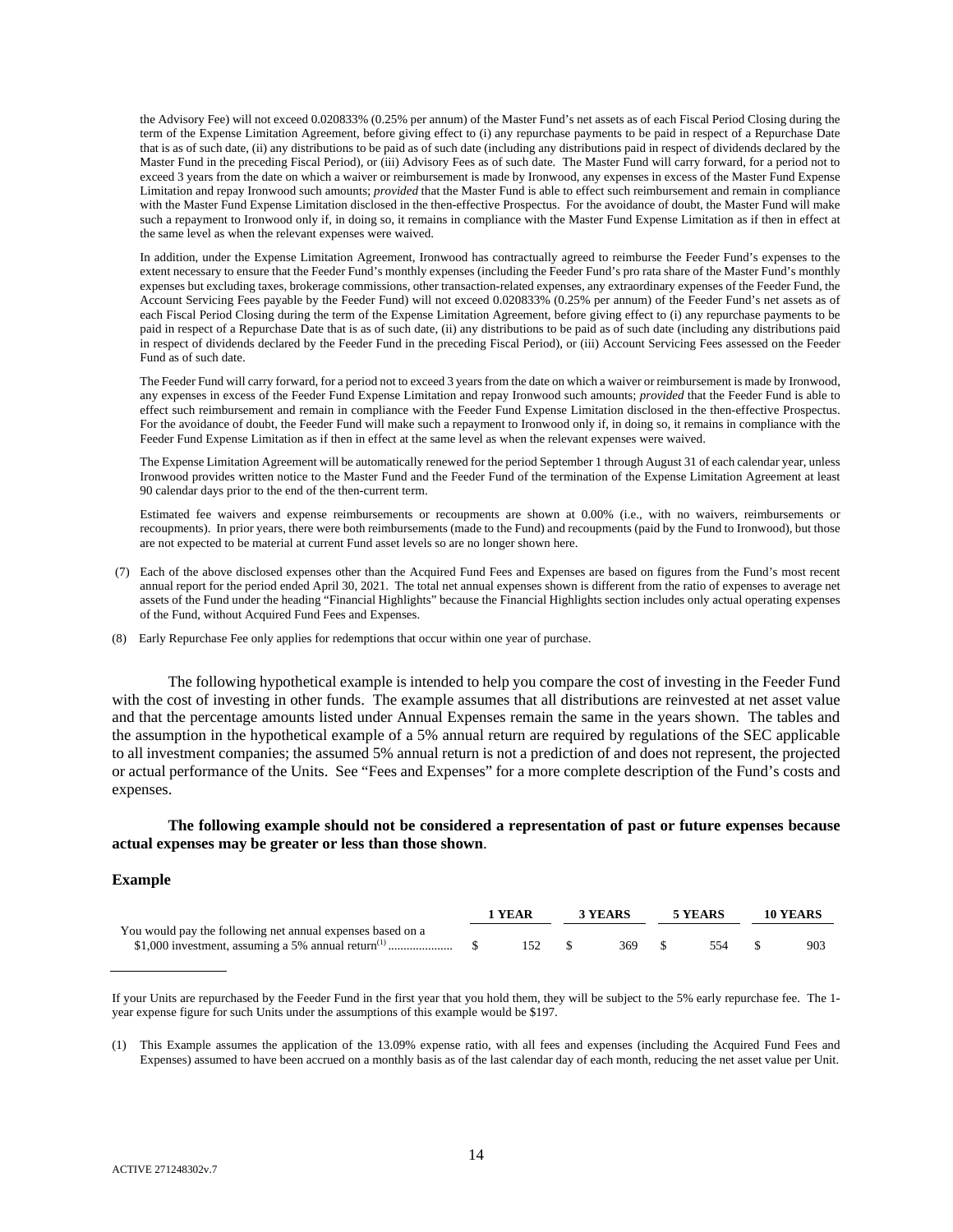## **FINANCIAL HIGHLIGHTS**

<span id="page-20-0"></span>The table below sets forth selected financial information that has been derived from the financial statements in the Feeder Fund's audited annual report for the Fiscal Years ended April 30, 2012, April 30, 2013, April 30, 2014, April 30, 2015, April 30, 2016, April 30, 2017, April 30, 2018, April 30, 2019, April 30, 2020 and April 30, 2021 (each, an "**Annual Report**"). The financial statements in the Feeder Fund's Annual Report for the fiscal years ended 2012, 2013, 2014, 2015, 2016, 2017, 2018, 2019, 2020 and 2021 have been audited by Ernst & Young LLP, an independent registered public accounting firm, and their report thereon is contained in the Annual Report. Free copies of the Annual Report may be obtained by calling 833-990-2394.

| For a Unit outstanding<br>throughout the Year                                                                                                                  |     | <b>Fiscal Year</b><br><b>Ended</b><br>April 30, 2021 | <b>Fiscal Year</b><br><b>Ended</b><br>April 30, 2020 | <b>Fiscal Year</b><br>Ended<br>April 30, 2019 |               | <b>Fiscal Year</b><br><b>Ended</b><br>April 30, 2018 |   | <b>Fiscal Year</b><br><b>Ended</b><br>April 30, 2017 |    | <b>Fiscal Year</b><br><b>Ended</b><br>April 30, 2016 |   | <b>Fiscal Year</b><br>Ended<br>April 30, 2015 | <b>Fiscal Year</b><br><b>Ended</b><br>April 30, 2014 |     | <b>Fiscal Year</b><br><b>Ended</b><br>April 30, 2013 |               | <b>Fiscal Year</b><br><b>Ended</b><br>April 30, 2012 |
|----------------------------------------------------------------------------------------------------------------------------------------------------------------|-----|------------------------------------------------------|------------------------------------------------------|-----------------------------------------------|---------------|------------------------------------------------------|---|------------------------------------------------------|----|------------------------------------------------------|---|-----------------------------------------------|------------------------------------------------------|-----|------------------------------------------------------|---------------|------------------------------------------------------|
| Net asset value, beginning of<br>Net investment income (loss) <sup>(a)</sup> .<br>Net realized and unrealized                                                  | \$. | 1,099.16<br>69.24                                    | 1,114.74<br>22.66                                    | 1.122.76<br>31.49                             | $\mathcal{S}$ | 1.103.00<br>39.36                                    | S | 1.046.76<br>7.48                                     | \$ | 1.123.61<br>19.06                                    | Ś | 1.104.53<br>29.20                             | 1.084.83<br>60.84                                    | \$. | 1,040.97<br>33.60                                    | <sup>\$</sup> | 1.043.42<br>7.07                                     |
| gain (loss) from investments<br>in the Master Fund                                                                                                             |     | 112.66                                               | (15.20)                                              | (6.36)                                        |               | 21.64                                                |   | 58.55                                                |    | (74.27)                                              |   | 21.15                                         | 22.99                                                |     | 62.09                                                |               | 0.18                                                 |
| Net increase (decrease) in net<br>assets resulting from                                                                                                        |     |                                                      |                                                      |                                               |               |                                                      |   |                                                      |    |                                                      |   |                                               |                                                      |     |                                                      |               |                                                      |
| Distributions paid from:                                                                                                                                       |     | 181.90                                               | 7.46                                                 | 25.13                                         |               | 61.00                                                |   | 66.03                                                |    | (55.21)                                              |   | 50.35                                         | 83.83                                                |     | 95.69                                                |               | 7.25                                                 |
| Net investment income                                                                                                                                          |     | (70.20)                                              | (22.78)                                              | (32.03)                                       |               | (39.04)                                              |   | (7.15)                                               |    | (18.56)                                              |   | (30.41)                                       | (63.92)                                              |     | (51.83)                                              |               | (9.70)                                               |
| Net realized gains                                                                                                                                             |     | (3.44)<br>(73.64)                                    | (0.26)<br>(23.04)                                    | (1.12)                                        |               | (2.20)                                               |   | (2.64)                                               |    | (3.08)                                               |   | (0.86)                                        | (0.21)                                               |     |                                                      |               |                                                      |
| Total distributions                                                                                                                                            |     |                                                      |                                                      | (33.15)                                       |               | (41.24)                                              |   | (9.79)                                               |    | (21.64)                                              |   | (31.27)                                       | (64.13)                                              |     | (51.83)                                              |               | (9.70)                                               |
| Net asset value, end of year                                                                                                                                   |     | 1,207.42                                             | 1,099.16                                             | 1,114.74                                      | £.            | 1,122.76                                             |   | 1,103.00                                             | -S | 1,046.76                                             |   | 1,123.61                                      | 1,104.53                                             |     | 1,084.83                                             |               | 1,040.97                                             |
| Ratios/Supplemental Data <sup>(c)</sup><br>Ratio of total expenses to<br>average net assets before<br>expense waivers and                                      |     | 16.68%                                               | 0.62%                                                | 2.33%                                         |               | 5.57%                                                |   | 6.33%                                                |    | $(4.97\%)$                                           |   | 4.62%                                         | 7.90%                                                |     | 9.50%                                                |               | 0.74%                                                |
| Ratio of total expenses to<br>average net assets after<br>expense waivers and                                                                                  |     | 0.80%                                                | 0.80%                                                | 0.80%                                         |               | 0.82%                                                |   | 0.82%                                                |    | 0.79%                                                |   | 0.84%                                         | 1.02%                                                |     | 1.32%                                                |               | 2.29%                                                |
| Ratio of net investment income<br>(loss) to average net assets <sup>(c)</sup><br>Ratio of total expenses to<br>average net assets after<br>expense waivers and |     | 0.80%<br>5.90%                                       | 0.80%<br>2.06%                                       | 0.80%<br>2.88%                                |               | 0.85%<br>3.47%                                       |   | 0.87%<br>0.69%                                       |    | 0.87%<br>1.79%                                       |   | 0.79%<br>2.61%                                | 0.75%<br>5.16%                                       |     | 0.76%<br>3.52%                                       |               | 0.36%<br>0.98%                                       |
| recaptures of the Master<br>Net assets, end of year (in                                                                                                        | S   | 1.38%<br>1,645,345                                   | 1.37%<br>\$1.344,429                                 | 1.38%<br>1.344.999                            | S             | 1.41%<br>1.227.839                                   | S | 1.43%<br>1.175.378                                   | S  | 1.44%<br>1.176.667                                   | S | 1.57%<br>1.000.450                            | \$<br>1.56%<br>609,903                               | S   | 1.59%<br>177,432                                     | -S            | 2.07%<br>42.326                                      |
|                                                                                                                                                                |     |                                                      |                                                      |                                               |               |                                                      |   |                                                      |    |                                                      |   |                                               |                                                      |     |                                                      |               |                                                      |

(a) Calculated based on the average units outstanding methodology.

(b) Total return assumes a subscription of a unit in the Feeder Fund at the beginning of the year, a repurchase of the unit on the last day of the year, and the reinvestment of all distributions during the year.

(c) Ratios do not reflect the Feeder Fund's proportionate share of the income and expenses of the Master Fund.

(d) Ratios do not reflect the Master Fund's proportionate share of the expenses of the investment funds.

The above ratios and total return have been calculated for the Members taken as a whole. An individual Member's return and ratios may vary from these returns and ratios due to the timing of unit transactions.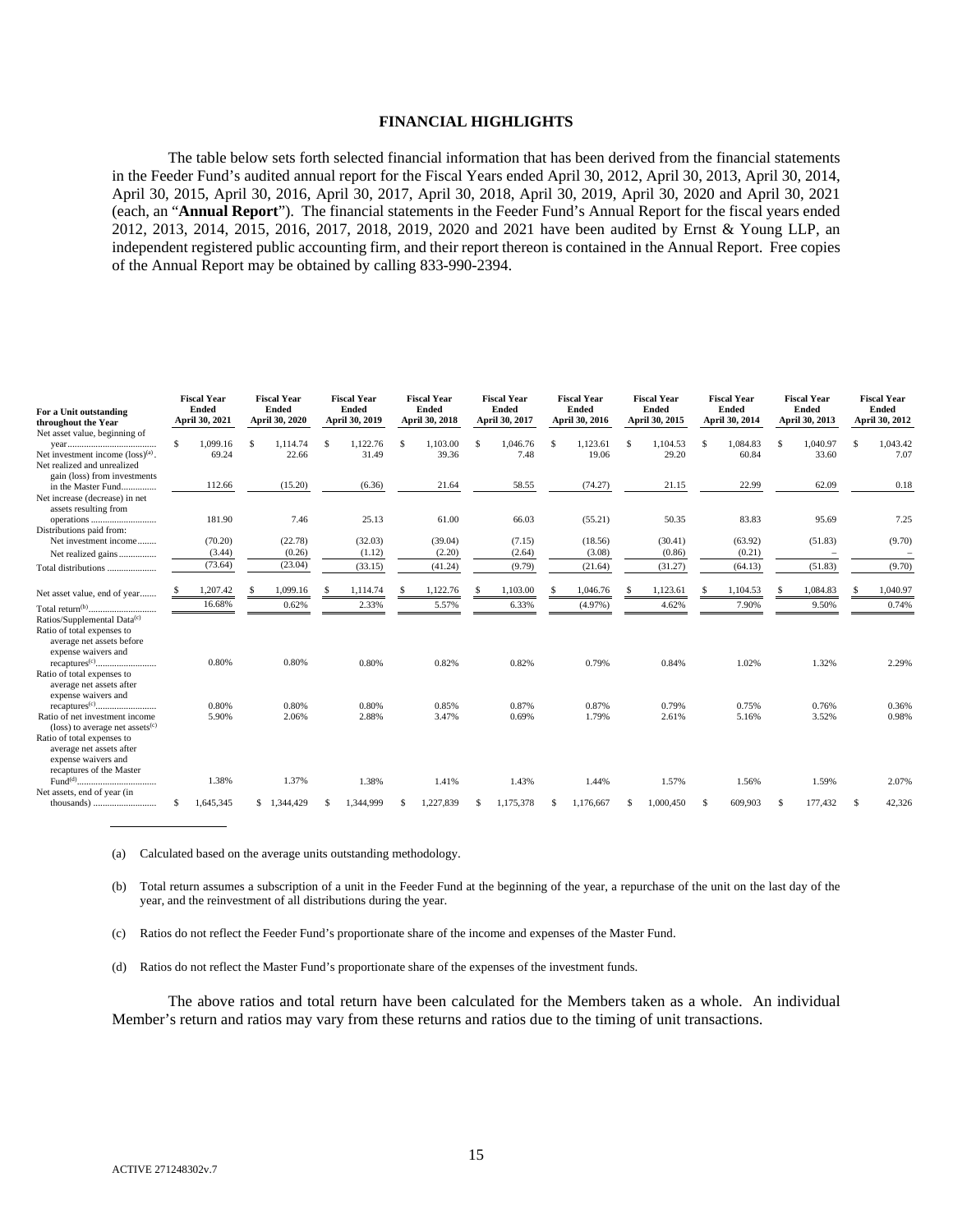The ratio of the Master Fund's total expenses to average net assets is as follows:

|                                                 | <b>Fiscal Year</b><br>Ended<br>April 30,<br>2021 | <b>Fiscal Year</b><br>Ended<br>April 30,<br><b>2020</b> | <b>Fiscal Year</b><br><b>Ended</b><br>April 30,<br>2019 | <b>Fiscal Year</b><br><b>Ended</b><br>April 30,<br>2018 | <b>Fiscal Year</b><br>Ended<br>April 30,<br>2017 | <b>Fiscal Year</b><br><b>Ended</b><br>April 30,<br>2016 | <b>Fiscal Year</b><br><b>Ended</b><br>April 30,<br>2015 | <b>Fiscal Year</b><br>Ended<br>April 30,<br>2014 | <b>Fiscal Year</b><br><b>Ended</b><br>April 30,<br>2013 | <b>Fiscal Year</b><br><b>Ended</b><br>April 30,<br>2012 |
|-------------------------------------------------|--------------------------------------------------|---------------------------------------------------------|---------------------------------------------------------|---------------------------------------------------------|--------------------------------------------------|---------------------------------------------------------|---------------------------------------------------------|--------------------------------------------------|---------------------------------------------------------|---------------------------------------------------------|
| Before expense<br>waivers and<br>reimbursements | 1.38%                                            | 1.37%                                                   | 1.38%                                                   | 1.41%                                                   | 1.43%                                            | 1.44%                                                   | 1.52%                                                   | 1.48%                                            | 1.71%                                                   | 2.85%                                                   |
| After expense<br>waivers and<br>reimbursements  | 1.38%                                            | 1.37%                                                   | 1.38%                                                   | 1.41%                                                   | 1.43%                                            | 1.44%                                                   | 1.57%                                                   | 1.56%                                            | 1.59%                                                   | 2.07%                                                   |

## **USE OF PROCEEDS**

<span id="page-21-0"></span>The Feeder Fund expects that the proceeds of the offering, net of the Feeder Fund's ongoing fees and expenses, will be invested by the Master Fund in Underlying Funds, in accordance with the Feeder Fund's investment objective and strategies as soon as practicable after each month-end closing of the offering. Proceeds will be invested together with any interest earned in the Feeder Fund's account prior to such closing.

The Feeder Fund and/or the Master Fund may maintain a portion of the proceeds in cash to meet operational needs or during any period in which Ironwood determines, in its sole discretion, that investment of the Master Fund's assets in one or more Underlying Funds is not in the best interests of the Fund. The Fund may be prevented from achieving its objective during any time in which the Master Fund's assets are not substantially invested in accordance with its principal investment strategies.

#### **THE FEEDER FUND**

<span id="page-21-1"></span>The Feeder Fund is a Delaware limited liability company that is a registered, closed-end, non-diversified, management investment company under the 1940 Act, which invests substantially all of its investable assets in the Master Fund, a Delaware limited liability company that is a registered, closed-end, non-diversified, management investment company under the 1940 Act, which invests substantially all of its investable assets in Underlying Funds.

## **INVESTMENT OBJECTIVES, METHODOLOGY AND POLICIES**

#### <span id="page-21-2"></span>**Investment Objectives**

The Fund's investment objective is to achieve capital appreciation while limiting the variability of returns. The Master Fund emphasizes investments in Underlying Funds that utilize relative value strategies (i.e., they attempt to take long and short positions or other combinations of positions that tend to substantially reduce exposure to market risk) and other related strategies, such as non-directional or arbitrage-oriented investment strategies. In these strategies, long positions will generally be balanced in whole or in part by offsetting short positions. In addition, the Master Fund invests with certain Underlying Funds that utilize other investment strategies that may not be considered relative value or arbitrage-oriented strategies, but demonstrate limited dependence on movements within broader financial markets. Underlying Funds utilizing these strategies may not balance their positions but are nonetheless potentially able to produce returns that are independent of equity and bond markets as a whole.

Ironwood believes that market neutral and uncorrelated investment strategies offer potential for long-term investment success. Market neutral strategies are designed to exploit pricing differentials between related securities and to minimize market risk. These strategies take long positions in undervalued securities and take short positions in overvalued securities. Market neutral strategies take focused bets on pricing relationships between similar securities and generally do not seek to take directional bets on overall market direction. Market neutral strategies focus on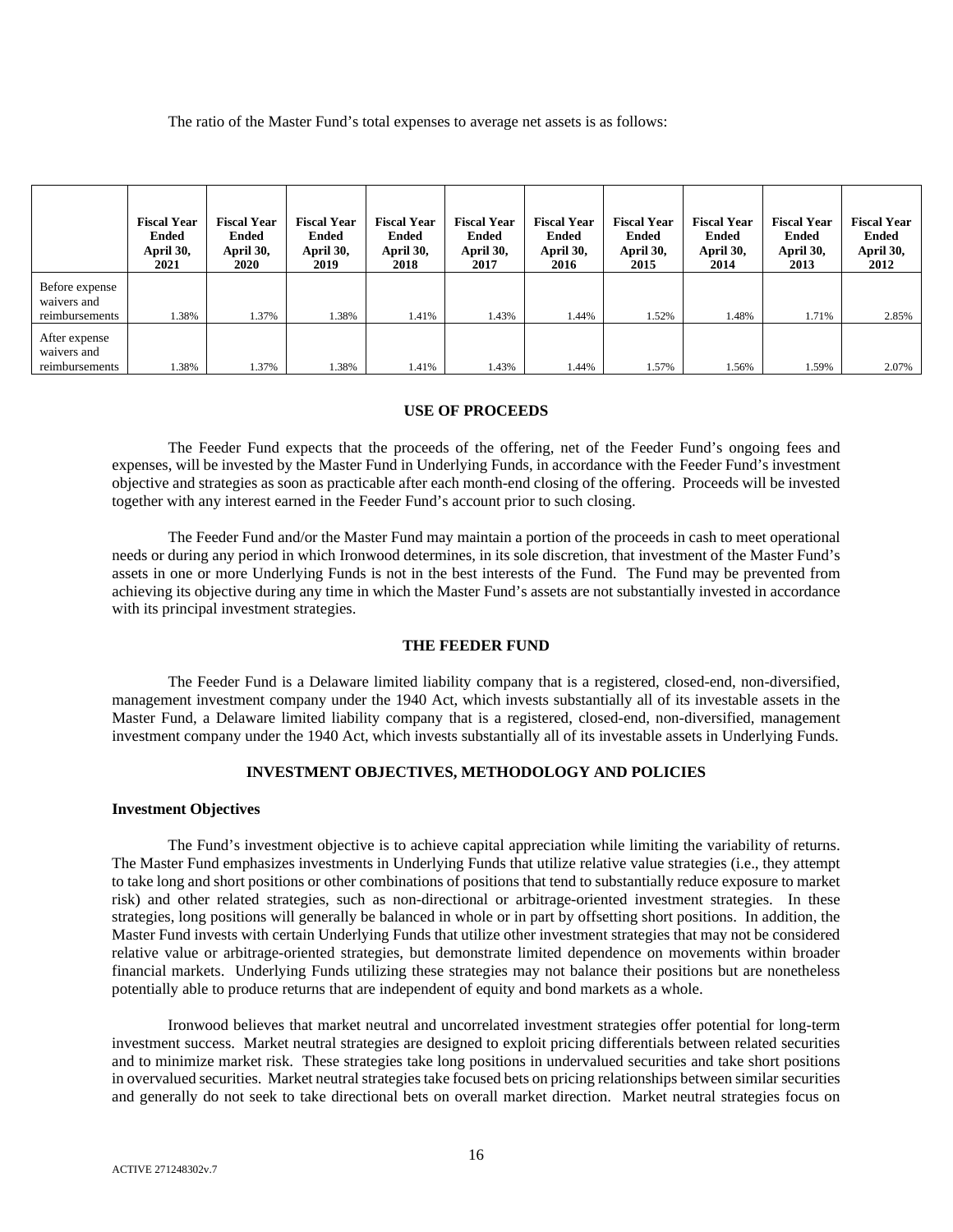security selection and can generate profits whether the broader market is rising or falling, although losses may occur as well.

Uncorrelated strategies attempt to capture mispricing associated with capital market transactions, such as mergers and acquisitions, spin-offs, reorganizations, bankruptcies, share buy-backs and other significant events. Many of these events are subject to certain conditions such as shareholder or regulatory approval. These events are companyspecific and are not market-driven events; therefore, the profitability of these strategies is dependent on the successful completion of a specific transaction within an expected time frame rather than overall market movements.

Since Ironwood's inception in 1996, Ironwood has been exclusively focused on building and maintaining low volatility, multi-manager portfolios that seek to have low correlation to the broader debt and equity indices. While the Master Fund may invest in any type of Underlying Fund, Ironwood expects to have the Master Fund invested in Underlying Funds that generally fall into the following four hedge fund sectors: (1) relative value, (2) event driven, (3) market neutral & hedged equity and (4) distressed & credit securities. The Underlying Advisers in these general hedge fund sectors utilize a variety of investment strategies, including, but not limited to, fundamental equity market neutral, risk and event arbitrage, distressed and stressed securities, convertible bond arbitrage, capital structure arbitrage, systematic trading, fixed income arbitrage and private investments.

Investments may also be made with Underlying Funds employing other investment strategies involving stocks, bonds, futures, stock futures, forwards, swaps, options and other financial instruments. There are no substantive restrictions on the types of markets or instruments that may be used by the Underlying Funds; the Underlying Funds may invest and trade in virtually any security, commodity, currency or derivative market worldwide.

(1) Relative Value. Relative value strategies attempt to capture pricing anomalies between assets that for all economic purposes are identical. Relative value strategies capture these inefficiencies by utilizing a combination of assets, including bonds, stocks, swaps, options, exchange traded funds, currencies, futures, etc. One such strategy is capital structure arbitrage which involves the purchase and short sale of different classes of securities of the same issuer where there is a relative mispricing between two classes of securities. An example of this strategy is the purchase of undervalued senior secured debt and the short sale of overvalued subordinated unsecured debt or common equity. Other examples of relative value strategies include fixed income arbitrage, relative value interest rates, convertible bond arbitrage, relative value energy and quantitative strategies.

(2) Event Driven. Event driven strategies involve the assessment of how, when, and if specific transactions will be completed and the effect on corporations and financial assets. A common event driven strategy is merger arbitrage (also called risk arbitrage). This involves the purchase of the stock of a target company involved in a potential merger and, in the case of a stock-for-stock offer, the short sale of the stock of the acquiring company. The target company's stock would typically trade at a discount to the offer price due to the uncertainty of the completion of the transaction. The positions may be reversed if the manager feels the acquisition may not close. This strategy aims to capture the spread between the value of the security at the close of the transaction and its discounted value at the time of purchase. Other examples of event driven strategies and opportunities include corporate restructurings, spin-offs, operational turnarounds, activism, asset sales, and liquidations.

(3) Market Neutral & Hedged Equity. Market neutral & hedged equity strategies involve the purchase of a stock or basket of stocks that is relatively underpriced as well as selling short a stock or basket of stocks that is relatively overpriced. Depending on the manager's investment strategy, the determination of whether a stock is overpriced or underpriced can be made through fundamental analysis (a fundamental strategy) or by complex statistical models that examine numerous factors that affect the price of a stock (a quantitative strategy). Ironwood will utilize equity managers that target well-hedged and low net exposures and/or use a balanced approach to investing, i.e., they are short approximately the same dollar value of stocks they are long.

Distressed & Credit Securities. Distressed strategies involve the purchase or short sale of debt or equity securities of issuers experiencing financial distress. These securities may be attractive because of the market's inaccurate assessment of the issuer's future potential or the values and timing of recoveries. Managers may obtain voting rights or control blocks and actively participate in the bankruptcy or reorganization process while other investors may remain passive investors. Examples of distressed securities trades include bankruptcies, liquidations,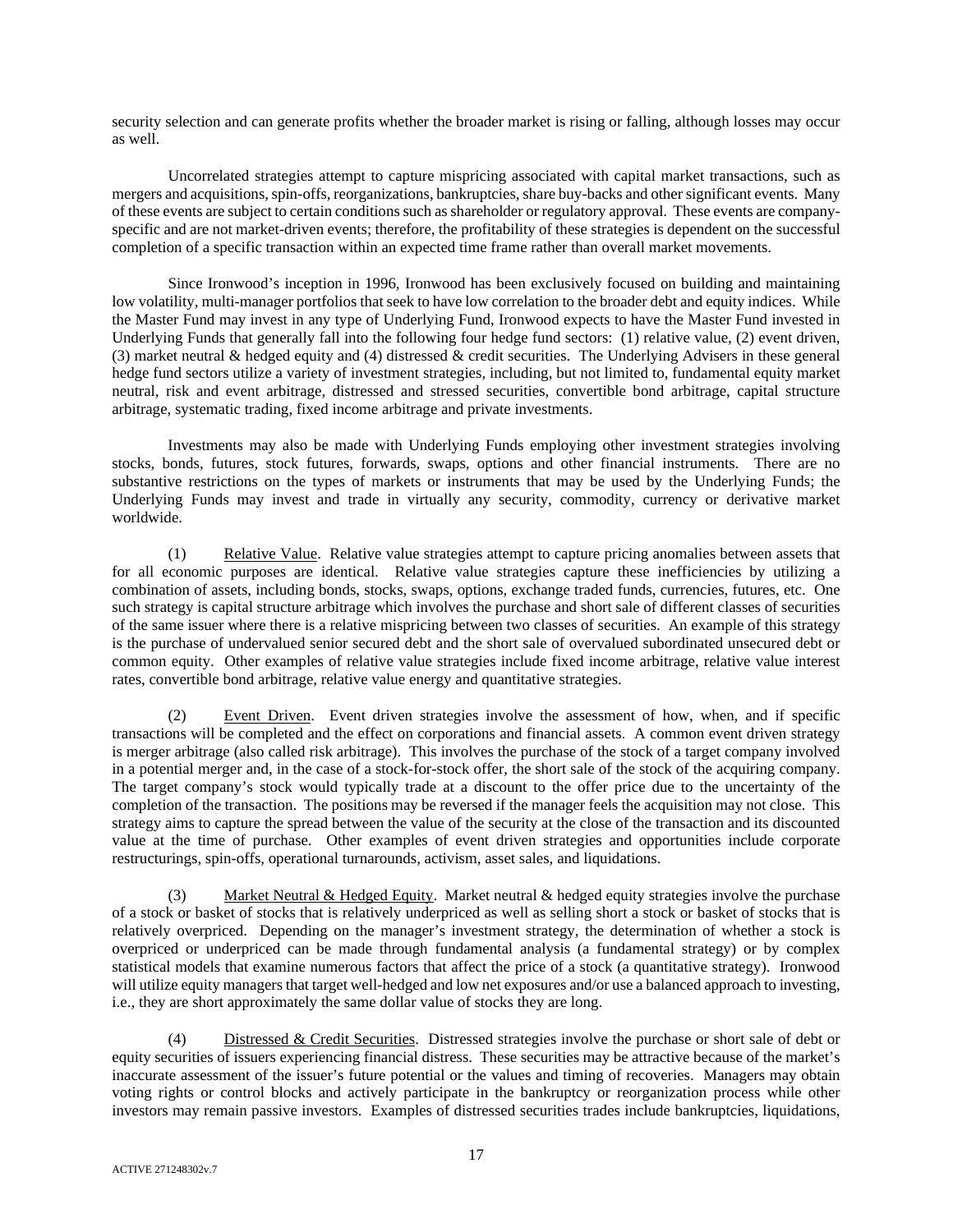post-restructured equities, structured credit and balance sheet restructurings. Credit strategies involve a variety of strategies intended to exploit inefficiencies in the high-yield and related credit markets.

Ironwood seeks to diversify its investments in Underlying Funds within sectors and across strategies in an attempt to offset the risks of other investments in sectors, strategies or the financial markets as a whole. However, in allocating the Master Fund's assets to the Underlying Funds, Ironwood is not subject to any formal diversification requirements, and the Master Fund may from time to time be concentrated in a limited number of Underlying Funds, which themselves may from time to time be concentrated in a limited number of positions or strategies. By investing with a diverse group of Underlying Funds that in turn utilize a diverse group of strategies, Ironwood anticipates that the capital deployed within strategies by certain Underlying Funds is not expected to significantly correlate with investments undertaken by other Underlying Funds, although there can be no assurance that this will be the case.

Hedging and arbitrage strategies are not intended to profit by taking directional market risk, although they sometimes contain a limited directional component. Hedging and arbitrage strategies are designed to profit from price movements among related financial instruments. While these strategies are by no means risk-free, they are intended to be generally indifferent to overall market price movements as the differentials they seek to exploit can occur as readily in declining as in rising financial markets.

Because certain Underlying Funds may invest in various derivatives regulated by the CFTC, usually (but not exclusively) for the purpose of hedging other positions, Ironwood is subject to potential regulation as a commodity pool operator of the Fund under CFTC regulations. However, Ironwood operates the Fund pursuant to relief provided by CFTC Staff Letter No. 12-38 and an exclusion from the definition of "commodity pool operator" provided by CFTC Rule 4.5. Therefore, Ironwood will not be required to deliver a disclosure document that satisfies the requirements of CFTC regulations, nor will it be required to provide certified annual reports that satisfy the requirements of CFTC regulations generally applicable to registered commodity pool operators.

Those Underlying Funds that trade futures and options contracts may trade any futures or option contract traded on a domestic or foreign exchange. Such Underlying Funds, as well as non-CFTC registered Underlying Funds, may also trade currency forward contracts in the interbank market and interest rate and currency swaps in the interbank/interdealer swaps market.

Ironwood anticipates that the Master Fund will generally invest in 15 to 30 Underlying Funds at any given point and Ironwood does not intend to allocate over 10% of the Master Fund's capital (as of the allocation date) to any single Underlying Fund (or any group of Underlying Funds managed by a single Underlying Adviser or group of affiliated Underlying Advisers). However, Ironwood reserves the right to increase or decrease the number of Underlying Funds and revise its method of allocating capital to them if, in the view of Ironwood, such changes are warranted. Ironwood may from time to time exceed the 10% of capital limitation described in this paragraph; an example of a rationale to do so would be to take the capacity in a particular Underlying Fund that may be open to investment for only a limited period.

## **Underlying Fund Selection Process**

The Master Fund invests its assets in Underlying Funds that are selected with the objective of obtaining quality management and a broad diversification within the types of strategies utilized by the Fund. The compensation earned by the Underlying Advisers can involve fixed fees based on the value of the assets under management (generally 0% to 3.5% per annum), performance fees based on profits earned by the Underlying Funds (generally 0% to 35% of such profits) or a combination thereof. Certain Underlying Funds may charge higher or lower fees than those set forth in the preceding sentence.

An important element of the selection process is Ironwood's subjective assessment of the ability and character of prospective Underlying Advisers. Ironwood has developed an investment due diligence process focused heavily on information gathering and on-site or videoconference due diligence meetings with senior investment and operations professionals of prospective and current Underlying Advisers. Ironwood may conduct numerous on-site visits or videoconference meetings over several years before making an investment which may include, but is not limited to, interviewing the managing partners as well as portfolio managers, junior partners, traders and senior analysts. A prospective Underlying Adviser must receive unanimous support from Ironwood's Investment and Risk Committee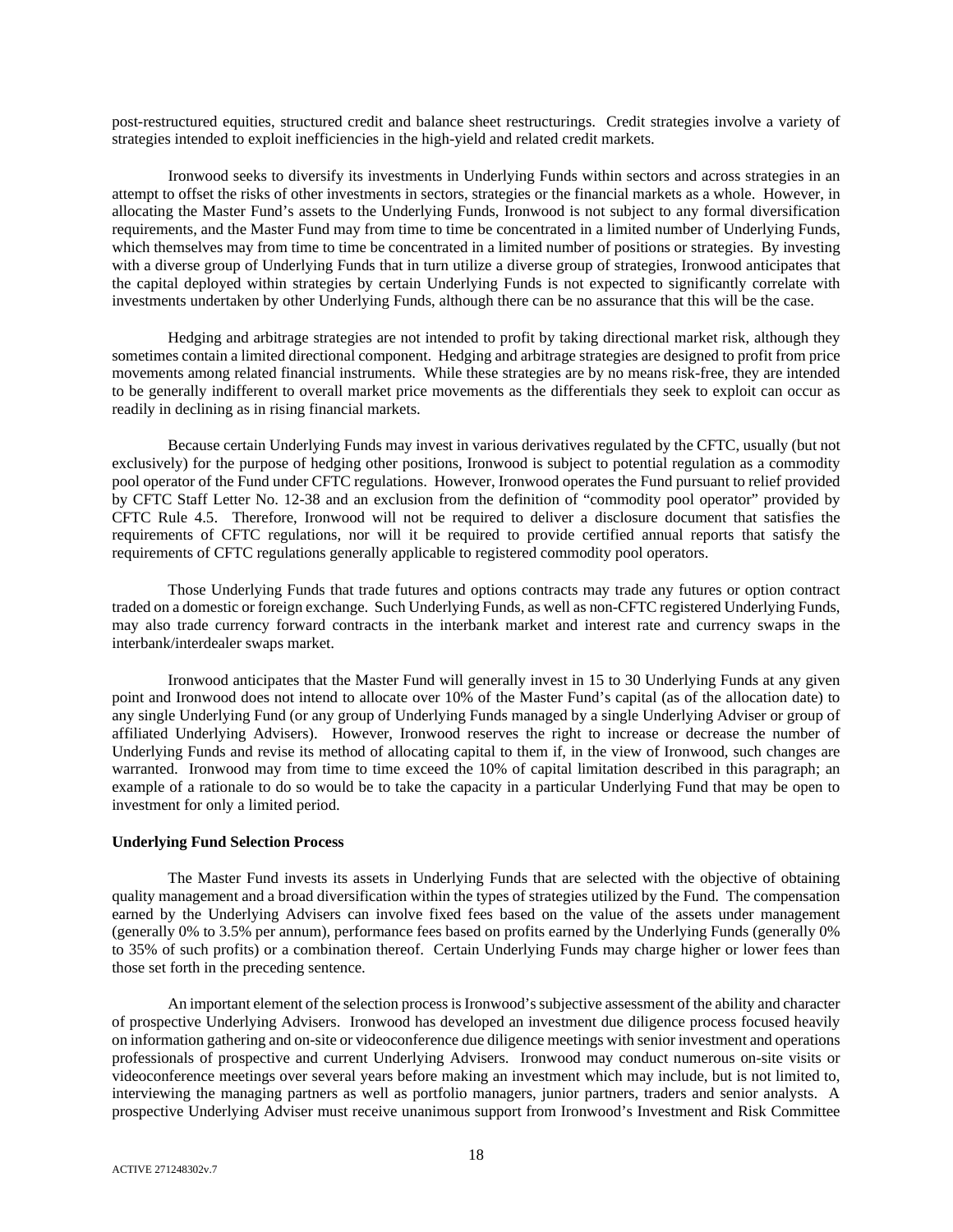and Operational Due Diligence team in order to be included in the Fund's portfolio. Ironwood invests in Underlying Advisers with a proven track record, a substantial asset base and a robust business infrastructure to support an Underlying Adviser's investment activities, though these are not the only factors considered by Ironwood. Additionally, Ironwood will invest in established teams at newer or emerging firms with relatively lower assets under management as certain strategies may be more effective when implemented by Underlying Advisers with smaller, more nimble portfolios.

Ironwood considers a variety of factors in selecting prospective Underlying Funds, including:

- Past performance during favorable and unfavorable market conditions.
- Diversification, leverage, liquidity and other portfolio characteristics in relation to other Underlying Funds.
- Differentiation of strategy and management resources relative to other prospects.
- Amount of assets under management.
- Absence of significant conflicts of interest.
- Overall integrity and reputation.
- Percentage of business time devoted to investment activities.
- Fees charged.

Ironwood has several sources for identifying prospective Underlying Funds, including:

- Referrals from other advisers, consultants, brokers and investors.
- Knowledge obtained through current and past investment activities of potential Underlying Advisers who manage only proprietary capital or who are employed by other financial entities.
- Articles and publications.
- On-site, videoconference and telephone interviews.

# **Monitoring of the Underlying Funds and Investments**

Ironwood monitors the performance of each Underlying Fund. Ironwood contacts each Underlying Adviser and makes periodic visits to the offices of the Underlying Advisers (or arranges for videoconference meetings) to review their activities. The frequency of Ironwood's on-site or videoconference reviews varies depending on a number of factors which may include: length of relationship, size of allocation or degree of change in trading strategy (if any). The Underlying Advisers are contacted frequently regarding their periodic results and for their analysis of significant events as they relate to such Underlying Advisers' investment strategies and influence such Underlying Advisers' investment decisions.

If an Underlying Fund's relative performance is poor or if significant changes occur in an Underlying Fund's approach or investments, Ironwood may reduce or redeem the Master Fund's capital allocation to that Underlying Fund. Ironwood may also reallocate the Master Fund's assets among different Underlying Funds to reflect Ironwood's analysis of which investment strategies are best suited to current market conditions.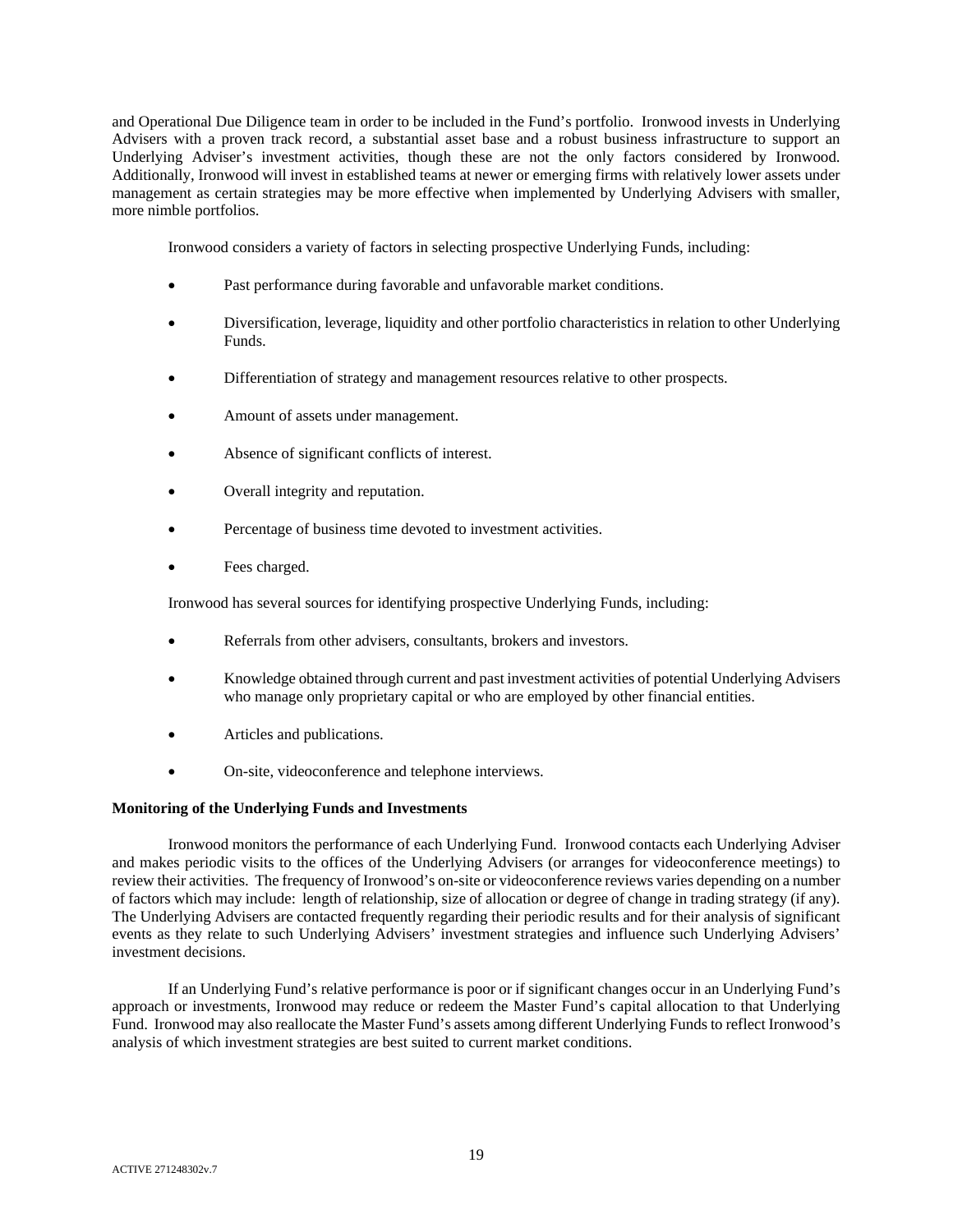#### **Leverage**

The Underlying Advisers frequently use leverage in their investment activities through purchasing securities on margin and through selling securities short. The Underlying Funds may also leverage by entering into repurchase agreements whereby they effectively borrow funds on a secured basis by selling portfolio securities to a financial institution for cash and agreeing to repurchase such securities at a specified future date for the sales price paid plus interest at a negotiated rate. The proceeds of such repurchase agreements will be used to finance other investment activities. Further, leverage may be generated through bank borrowings, total return swaps, futures and options and other techniques. Futures trading by the Underlying Funds generally involves greater leverage than other investment activities due to the low margin requirements associated with futures trading.

The Feeder Fund will not directly leverage its investment in the Master Fund and the Master Fund will not directly leverage its investments in Underlying Funds through borrowing to any significant extent and generally does not expect to borrow in excess of 10% of its net asset value (see "Certain Risk Factors – Use of Leverage"). As examples, the Master Fund may borrow money for the purpose of balancing cash inflows and outflows between the Master Fund and its selected Underlying Funds, balancing cash flows between Underlying Funds and subscriptions to the Master Fund and/or the Feeder Fund (*e.g.*, the Master Fund invests with an Underlying Fund that is only available on April 1 in anticipation of further subscriptions from new or existing Members on July 1 of such year) and providing liquidity to fund the periodic repurchase of Units on a timely basis. The Master Fund may also temporarily borrow funds for the purpose of providing liquidity for the payment of fees or expenses or for any other reasonable purpose (as determined by Ironwood).

#### **Cash Reserves**

Ironwood is not required to allocate all of the Master Fund's assets to Underlying Funds and may maintain such cash reserves as it may from time to time deem to be appropriate for defensive purposes, to fund future allocations, or to pay operating costs or to pay the cash portion of any Distributions. Ironwood may invest and manage such cash reserves in Treasury securities, money market funds, bank deposits and similar short-term instruments or accounts including repurchase agreements for such securities. If Ironwood allocates some of the Feeder Fund's or the Master Fund's assets to a money market fund or similar investment, the relevant Fund will bear the standard management fees and costs and expenses of such money market fund in addition to the fees and expenses borne by the Fund.

## **INVESTMENT STRATEGIES**

<span id="page-25-0"></span>Following are brief summaries of some of the investment strategies which may be utilized by the Underlying Funds. They are not intended to be complete explanations of the strategies described or a list of all possible investment strategies or methods which may be used by the Underlying Funds.

(1) Convertible Bond Arbitrage. Involves purchasing a convertible bond and selling short a varying percentage ("**delta hedge**") of the stock into which the bond is convertible. In the event that the price of the stock rises, the increase in value of the bond's conversion option is anticipated to more than offset the loss in the short stock position. In the event that the price of the stock falls, the gain on the short stock position should more than offset the loss on the bond, because the value of the bond is anticipated not to fall below the price investors are willing to pay for the non-convertible debt of the issuer. Underlying Advisers invest in the entire range of convertible bonds from "deep-in-the-money" bonds to "busted" bonds. Underlying Advisers set up positions with hedges against numerous other factors, including, but not limited to, interest rates, implied volatility and credit risk.

(2) Distressed Situations. Involves the purchase or short sale of debt or equity securities of issuers experiencing financial distress. These securities may be attractive because of the market's inaccurate assessment of the issuer's future potential or the values and timing of recoveries. Some Underlying Advisers may obtain voting rights or control blocks and actively participate in the bankruptcy/reorganization process, while others may remain passive investors.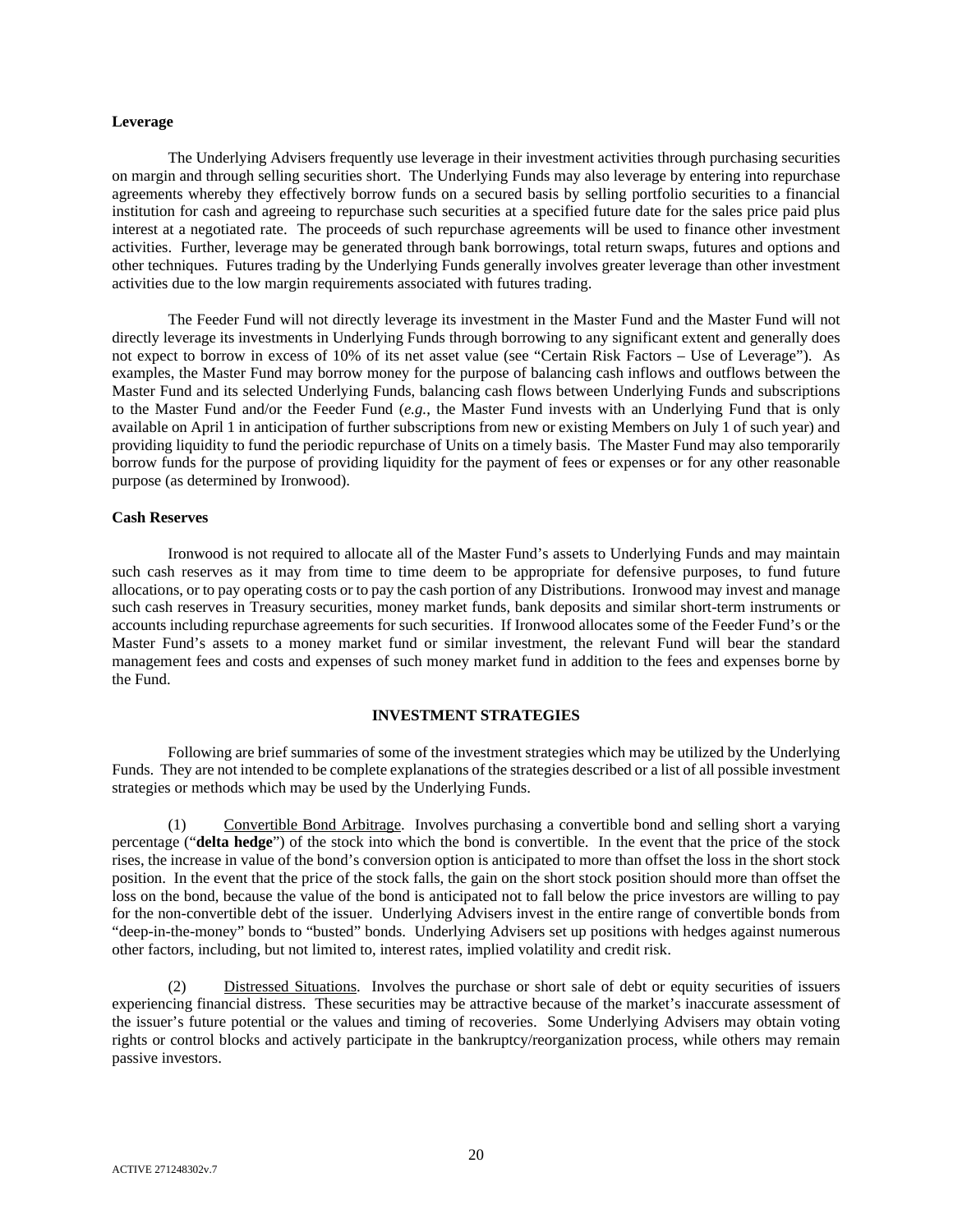(3) Event Credit. Exploits inefficiencies in credit securities (i.e.*,* loans, bonds, credit default swaps, etc.) derived from activities such as legal situations, covenant amendments, activist strategies, and corporate activity. Underlying Advisers will initiate investments when they identify a defined catalyst or event that may impact the price of the security.

(4) Event Equity. Involves the purchase and/or sale of securities involved in corporate events, such as restructurings, asset sales, proxy contests and liquidations. Underlying Advisers will generally enter these types of investments when they identify a specific theme or catalyst that may affect the price of an individual stock or situation.

(5) Fixed Income and Interest Rates. Strategies that deploy capital in the developed fixed income and interest-rate markets, focusing on liquid products, including nominal and inflation-protected government bonds, interest-rate swaps, futures and options. The strategies are primarily concentrated in developed markets and combine macroeconomic analysis, quantitative modeling and portfolio construction techniques.

(6) Market Neutral and Hedged Equity. Involves the purchase of a stock, or basket of stocks, that is relatively underpriced and selling short a stock, or basket of stocks, that is relatively overpriced. Depending on the Underlying Adviser's investment strategy, the determination of whether a stock is overpriced/underpriced can be made through fundamental analysis or by complex statistical models that examine numerous factors that affect the price of a stock. Ironwood favors long/short Underlying Advisers who use a "dollar balanced" approach, i.e., they are short approximately the same dollar value of stocks that they are long.

(7) Portfolio Protection. A variety of strategies and positions intended to protect an Underlying Adviser's portfolio against unusual market movements and tail risk events. These "protection trades" are intended to help protect trading strategies that should not otherwise be affected (i.e., are already hedged) but can come under pressure from market liquidations, abnormal volatility, and general macro risks. Protection strategies can include, but are not limited to, the use of options, futures, indices, exchange traded funds, credit default swaps, and certain individual corporate and sovereign securities.

(8) Private Securities. Involves an investment made in a company outside of the public markets. Underlying Advisers will generally enter these types of investments when they discover a theme that cannot adequately be captured through public market investments. Underlying Advisers may either make a passive investment or take a more active role in the management of the target company.

(9) Risk Arbitrage. Seeks to profit from the spread between the current and projected values of securities involved in a corporate event. The most common form of this strategy is merger arbitrage, which involves the purchase of the stock of a target company involved in a potential merger and, in the case of a stock-for-stock offer, the short sale of the stock of the acquiring company (positions may be reversed if the Underlying Adviser feels the acquisition may not close). The target's stock typically trades at a discount to the offer price due to the uncertainty of the completion of the transaction. This strategy is largely dependent upon the manager's ability to correctly analyze the outcome and completion date of a proposed transaction. Other examples of risk arbitrage trades include spin-offs, multi-share capital arbitrage and tender offers.

(10) Statistical Arbitrage. Systematic trading strategies intended to exploit short- and long-term pricing inefficiencies between securities. Underlying Advisers rely on mathematical models to identify the temporal convergence and/or divergence of price movements of a pair or basket of stocks. These highly technical strategies typically involve large numbers of securities, short holding periods, and substantial computational and trading activity.

(11) Structured Credit. Strategies that invest primarily in residential and commercial mortgage-backed securities (RMBS and CMBS), other non-mortgage related asset-backed securities (ABS), collateralized debt obligations, structured notes and other structured products. The most common strategies involve long and short positions in RMBS, CMBS, ABS and related derivatives and indices.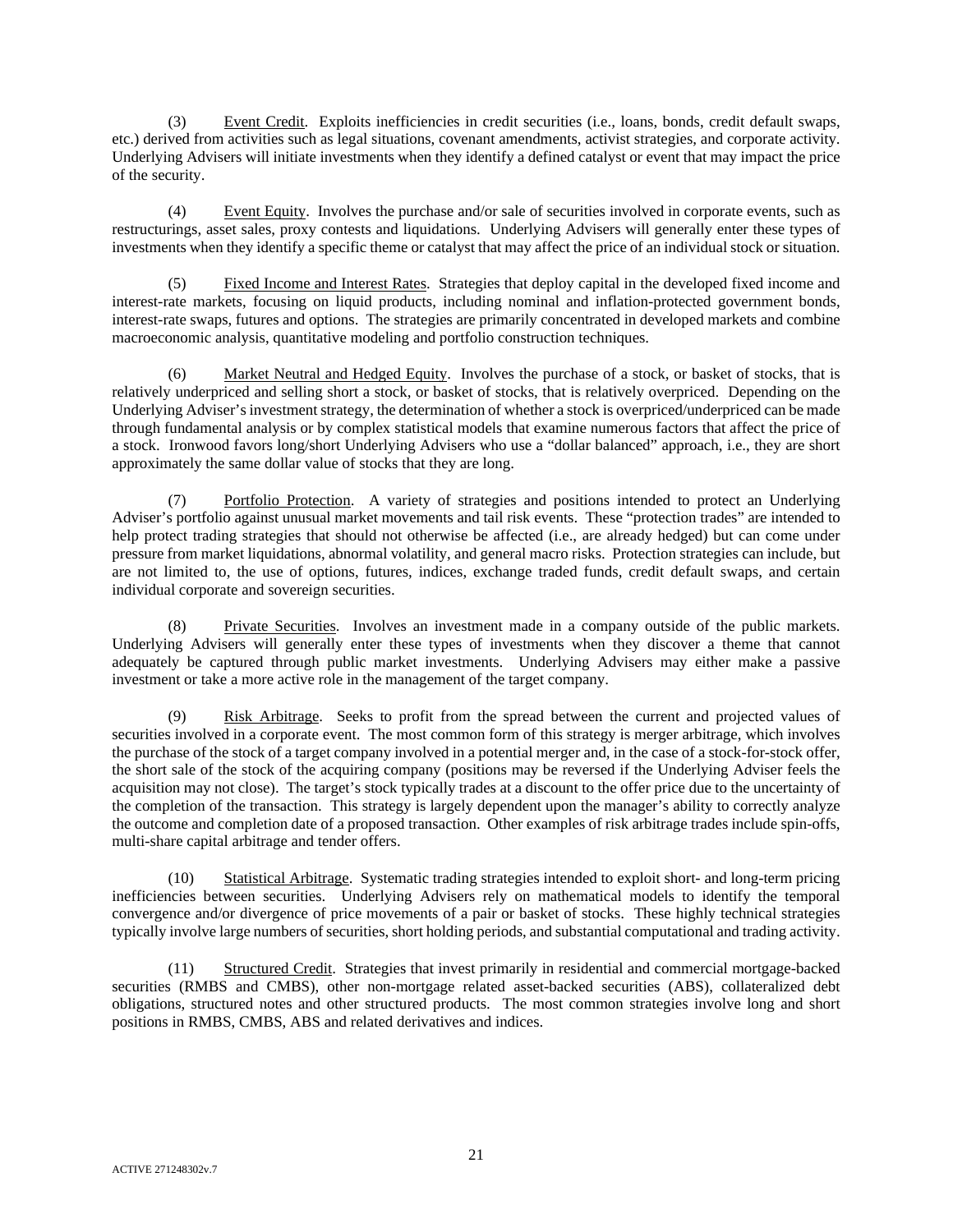## **CERTAIN RISK FACTORS**

<span id="page-27-0"></span>Prospective investors should consider the following factors in determining whether an investment in the Feeder Fund is appropriate for them. However, the following section does not set forth all risks applicable to the Feeder Fund and prospective investors should read this entire Prospectus prior to investing in the Feeder Fund. The following discussion of certain risk factors does not purport to be an exhaustive list or a complete explanation of all of the risks involved in an investment in the Feeder Fund. An investment in the Feeder Fund should only be made after consultation with independent qualified sources of investment and tax advice. In addition, certain Underlying Funds employ strategies for which no specific "risk factors" are provided. Nevertheless, such strategies should be considered to be speculative, volatile and, in general, no less risky than other strategies more fully described herein.

## **THE PAST RESULTS OF THE UNDERLYING FUNDS OR THE UNDERLYING ADVISERS SELECTED FOR INVESTMENT BY THE MASTER FUND ARE NOT NECESSARILY INDICATIVE OF FUTURE PERFORMANCE. NO ASSURANCE CAN BE MADE THAT PROFITS WILL BE ACHIEVED OR THAT SUBSTANTIAL LOSSES WILL NOT BE INCURRED. THE FEEDER FUND IS NOT A COMPLETE INVESTMENT PROGRAM AND SHOULD REPRESENT ONLY A PORTION OF AN INVESTOR'S PORTFOLIO MANAGEMENT STRATEGY**.

### Closed-End Fund; Limited Liquidity; Units Not Listed; Repurchases of Units.

The Feeder Fund and the Master Fund are each a closed-end, non-diversified, management investment company under the 1940 Act designed primarily for long-term investment and is not intended to be a trading vehicle. Units are not redeemable. Investors should not invest in the Feeder Fund if they need a liquid investment. Closedend funds differ from open-end management investment companies (commonly known as mutual funds) in that investors in a closed-end fund do not have the right to redeem their shares on a daily basis at a price based on net asset value. In order to be able to meet daily redemption requests, mutual funds are subject to more stringent liquidity requirements than closed-end funds. In particular, a mutual fund generally may not invest more than 15% of its net assets in illiquid securities. Ironwood believes that unique investment opportunities exist in the market for Underlying Funds. However, these investments are generally illiquid and an open-end fund's ability to make such investments is limited. For this reason, among others, the Feeder Fund and the Master Fund have each been organized as a closedend fund.

The Feeder Fund does not intend to list its Units for trading on any securities exchange. There is no secondary trading market for the Units and none is expected to develop. Because the Feeder Fund is a closed-end investment company, the Units are, therefore, not readily marketable. The Feeder Fund is not required to repurchase its Units at the option of Members and Units are not exchangeable for interests of any other fund. Although the Board, in its complete and absolute discretion, may cause the Feeder Fund to make Offers to repurchase outstanding Units at their net asset value, the Units are considerably less liquid than shares of funds that trade on a stock exchange or shares of open-end investment companies. The number of Units that the Feeder Fund will make Offers to repurchase during any Offer is determined by the Board, in its complete and absolute discretion, and such number may be all or any portion of the Feeder Fund's outstanding Units.

In addition, in extreme cases, the Feeder Fund may not be able to complete repurchases due to the Master Fund's holding of illiquid investments in interests of the Underlying Funds. Members whose Units are repurchased will bear the risk that the Feeder Fund's net asset value may fluctuate significantly between the time that they submit their Offer Acceptances and the effective date of the repurchase (i.e., the Repurchase Date). Further, Offers, if any, may be suspended or postponed in the complete and absolute discretion of the Board.

An investment in the Feeder Fund is appropriate only for investors who can bear the risks associated with the limited liquidity of the Units and the investments of the Master Fund in the Underlying Funds as well as the limited liquidity of the investments owned by the Underlying Funds. See "Eligible Investors" and "Repurchases of Units." Also, because the Units will not be listed on any securities exchange, the Feeder Fund is not required, and does not intend, to hold annual meetings of its Members.

Ironwood expects that it will recommend to the Board that the Feeder Fund offer to repurchase Units from Members on the Repurchase Dates. In addition, a Member that requests a repurchase of such Member's Units subject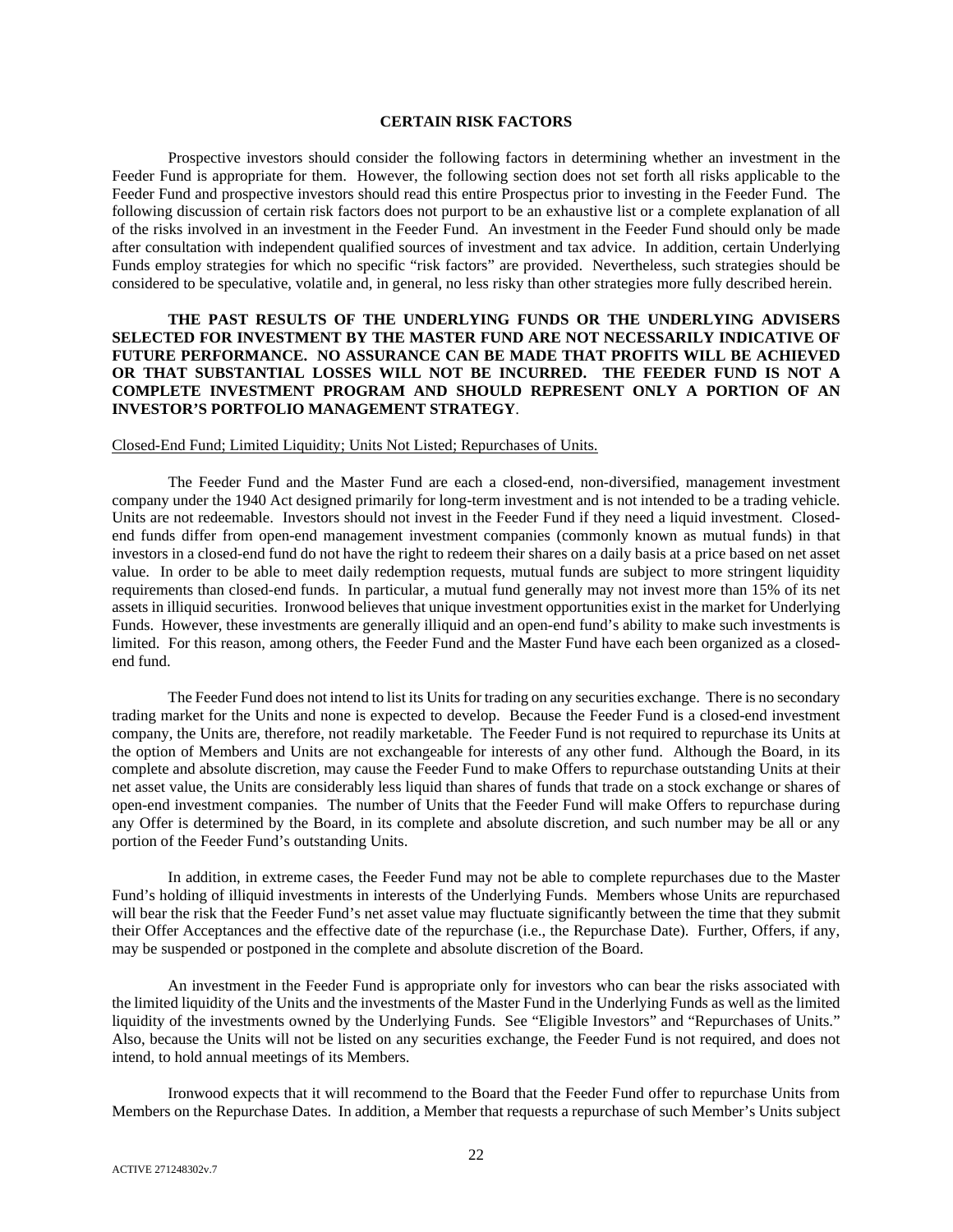to a Lock-Up Period will be subject to an Early Repurchase Fee of 5.00% of the amount being repurchased by the Feeder Fund, payable to the Feeder Fund. Units are not freely transferable. As there is no market for Units and none is expected to develop, Members may not be able to liquidate their investment in the event of an emergency or for any other reason and Units may not be readily accepted as collateral for a loan. In addition, illiquidity of the Master Fund's investments (Underlying Funds may only allow redemptions on an annual or more irregular basis and may impose limits on the amount of redemptions) or an Underlying Fund's investments may prevent the Feeder Fund from making prompt payment of repurchase proceeds. Each Underlying Fund has substantial restrictions on the ability of investors (including the Master Fund) to redeem their interest therein and broad authority to suspend redemptions of interests therein. None of Ironwood, the Board or any of their respective employees or other affiliates has any control over any Underlying Fund or any Underlying Adviser. Therefore, due to circumstances entirely outside of the control of Ironwood, the Board and any of their respective affiliates, the Feeder Fund may be unable to repurchase Units as of any Repurchase Date. Further, in certain limited circumstances, the Feeder Fund may delay offers to repurchase Units and/or pay for repurchased Units in kind rather than in cash.

## Illiquidity of Master Fund Investments.

The Master Fund invests all or most of its assets in Underlying Funds where Ironwood has no control over the trading policies or strategies of such entities and does not have the same ability as with separate accounts to react quickly to changing investment circumstances due to the limited liquidity of these types of investment.

During the financial market crisis of 2007-2009, a number of private investment funds adopted or otherwise implemented liquidity constraints, such as "gates," "side pockets," suspension of withdrawals/net asset value calculations, withdrawals in kind, special liquidity vehicles, lock-ups, withdrawal fees and less frequent withdrawal rights. Ironwood has no control over the liquidity of the Underlying Funds (except at original investment) and depends on the Underlying Fund to provide valuations as well as liquidity in order to process withdrawals. Members must recognize that under certain circumstances, repurchases may be materially restricted or delayed due to the Underlying Funds' illiquidity. In some cases, Ironwood may have allocated Fund assets to Underlying Funds which Ironwood later intends to liquidate but the Fund is unable to do so promptly due to liquidity constraints imposed by such Underlying Funds. To the extent that a material portion of the Fund's assets are allocated to Underlying Funds that take such actions, the Fund will likely be unable to withdraw from such Underlying Funds for an extended period of time notwithstanding a desire to do so. Such inability to withdraw from such Underlying Funds could expose the Fund to losses it may have avoided if it had been able to allocate away from such Underlying Funds.

The complicated and often protracted process of withdrawing from Underlying Funds could hinder the Fund's ability to repurchase Units from Members in a timely manner, as well as the Fund's ability to adjust its Underlying Fund allocations. It could also cause the Fund's portfolio to become unbalanced in the event the Fund withdraws from its more liquid Underlying Funds to fund the Fund's repurchases or expenses; *provided*, *however*, that Ironwood limits the percentage of Units subject to any Offer to mitigate such risks, although it will be impossible to eliminate such risks. Also, to the extent that a material portion of Underlying Funds suspend the calculation of net asset value, Ironwood may be unable to calculate the Master Fund's net asset value.

## Underlying Fund Risk.

The Master Fund's approach to investing in multiple Underlying Funds is subject to the possibility of loss due to Underlying Fund's fraud, intentional or inadvertent deviations from a predefined investment strategy (including excessive concentration, directional investing outside of predefined ranges, excessive leverage or new capital markets) or simply poor judgment. During the lifetime of the Fund, there could be material changes in one or more Underlying Funds, including changes in control, initial public offerings and mergers. The effect of such changes on an Underlying Fund cannot be predicted but could be material and adverse. Given the limited liquidity of the Underlying Funds, the Fund may not be able to quickly alter its portfolio allocation in response to any such changes, resulting in substantial losses.

## Non-Diversified Status Under the 1940 Act.

The Feeder Fund and the Master Fund are each a "non-diversified" investment company under the 1940 Act. Thus, there are no limitations imposed by the 1940 Act on the percentage of the Master Fund's assets that may be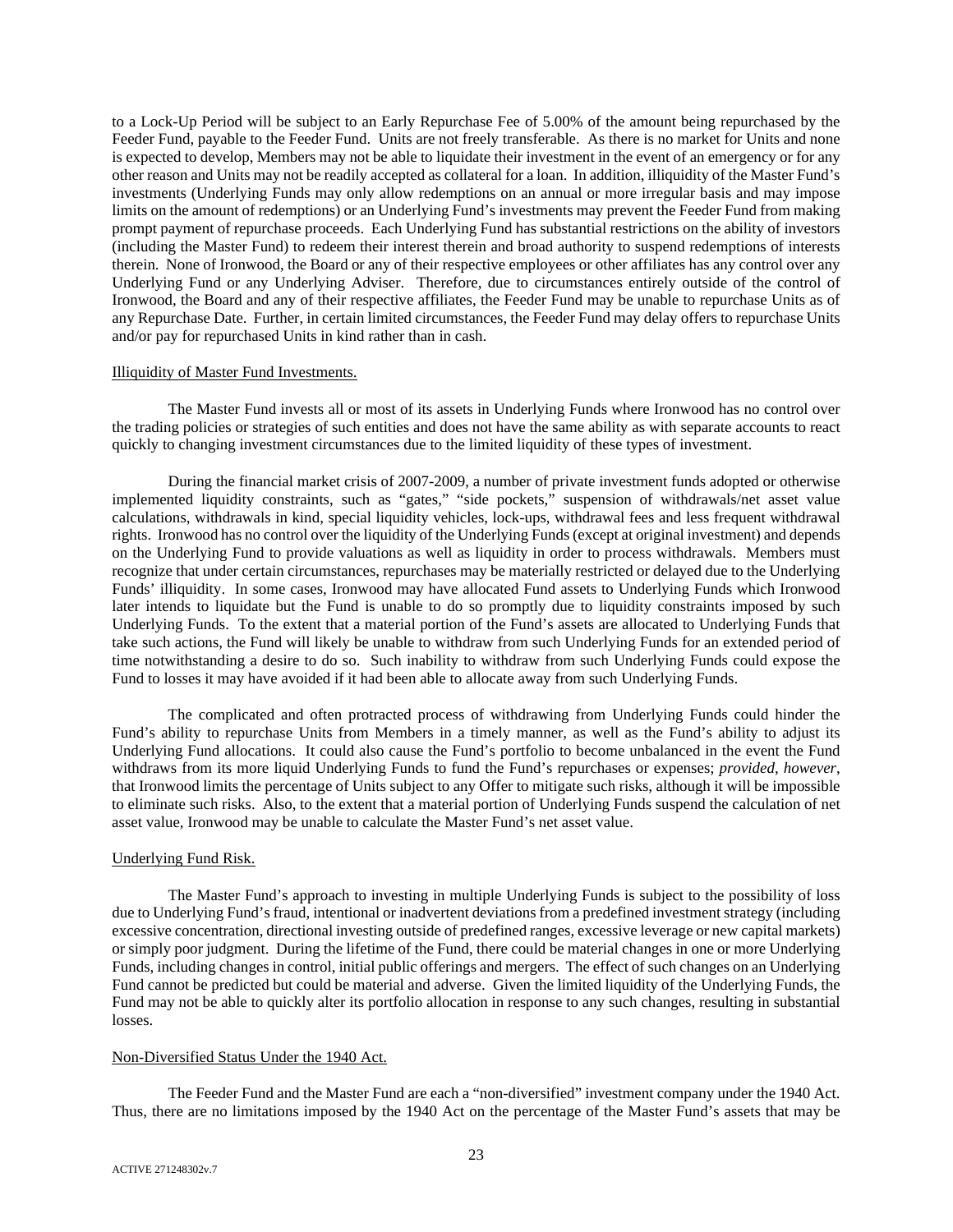invested in the securities of any one issuer. This may result in the Master Fund's investment portfolio being more susceptible to a single economic, political or regulatory occurrence than would be the case if the Master Fund were operated as a diversified investment company under the 1940 Act. The Master Fund generally will not invest more than 10% of its assets (measured at the time of purchase) in the securities of a single Underlying Fund (or any group of Underlying Funds managed by a single Underlying Adviser or group of affiliated Underlying Advisers), although it has the discretion to do so.

## No Guarantee of Investment Program Success.

No guarantee or representation is made that the Fund's investment program will be successful.

#### General Economic and Market Conditions and Political Uncertainty.

The success of the Underlying Funds' and the Fund's activities may be affected by general economic and market conditions, such as interest rates, availability of credit, inflation rates, economic uncertainty, changes in laws and national and international political circumstances.

Although globally and among developed countries there has been a relatively stable political environment for decades, there is no guarantee that such stability will be maintained in the future. International policies, relationships and trade agreements, which have generally been perceived as stable or evolving only slowly in the post-WWII period, appear to be much more in flux. Adjustments in major trade relationships include the United Kingdom's withdrawal from the European Union and the United States' renegotiation of the North American Free Trade Agreement and reassessment of its various other existing trade agreements. Such measures have already been met by retaliatory measures from other countries and could cause potential escalation in protectionist behavior leading to a drag on growth prospects as trade and investment and productivity growth are reinforcing and linked.

Furthermore, the administration in the United States could also significantly impact the regulation of United States financial markets. Areas subject to potential change, amendment or repeal include the Dodd-Frank Act, the authority of the Federal Reserve and administrative agencies. It is not possible to predict which, if any, of these actions will be taken or, if taken, their effect on the economy, securities markets or the financial stability of the United States.

Other drivers of geopolitical, economic and market risk may also come from, among other things, increased political tension on the international stage, substantial slowdown and outright recessions in certain markets, pressure on oil prices, rising corporate leverage, continuous abnormally low global interest rates, structural stresses in the European Union, public health issues like pandemics or epidemics, international terrorist activity, armed conflict and risk of armed conflict in the Middle East, East Asia and elsewhere and the reduced ability of bank proprietary trading desks or dealer balance sheets to meet liquidity shocks. Such factors may affect the level and volatility of security prices and liquidity of the Fund's investments.

Beginning in January 2020, global financial markets experienced and may continue to experience significant volatility resulting from the spread of a novel coronavirus known as COVID-19. The outbreak of COVID-19 has resulted in, among other things, travel and border restrictions, quarantines, supply chain disruptions, lower consumer demand, and general market uncertainty. The impact of COVID-19 on the financial markets and the global economy remains uncertain, which may impact the Fund's performance.

Any of these developments, or the perception that any of these developments are likely to occur or worsen, could have a material adverse effect on economic growth or business activity, result in the relocation of businesses, cause business interruptions, lead to economic recession or depression, and impact the stability of financial markets or financial institutions and the financial and monetary system. The Underlying Funds and the Fund may be affected by these developments in ways that are not foreseeable, and there is a possibility that such developments could have a significant adverse effect on the Fund and its ability to achieve its investment objective.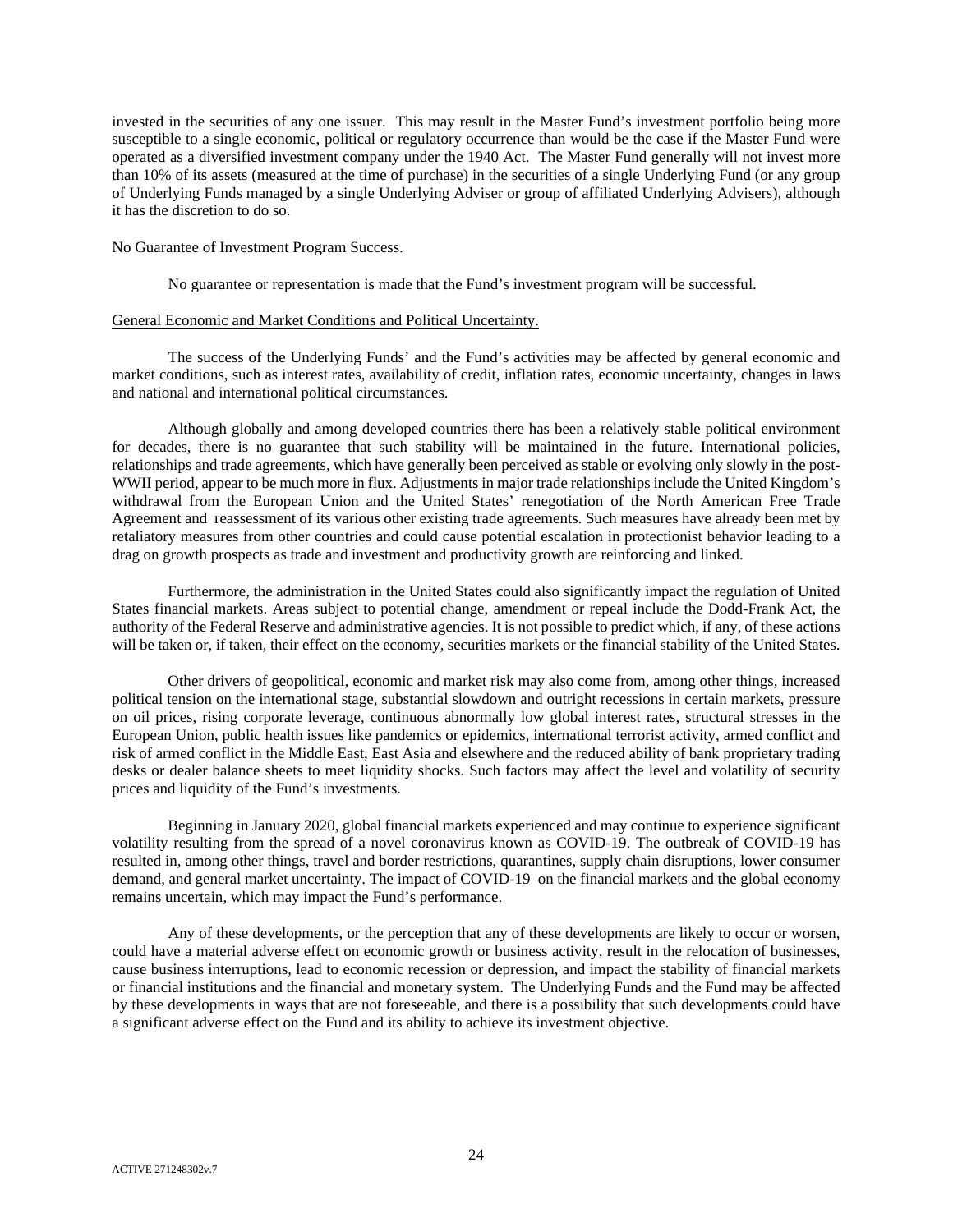#### Market Turmoil.

Market turmoil may negatively affect the Fund's performance and its ability to withdraw from the Underlying Funds. Both the credit and equity markets experienced unprecedented turmoil during 2007-2009, resulting in the credit markets becoming illiquid, credit spreads widening and the equity markets losing substantial value. Such market conditions caused many private investment funds to suffer substantial losses. At the same time, some funds implemented withdrawal gates, designated investments, illiquid investment provisions or suspended withdrawals in response to increased withdrawal requests, and other actions that might have adversely affected the Fund's ability to withdraw from the Underlying Funds. Such market turmoil may occur in the future, which may cause some funds to suffer substantial losses and/or implement measures that adversely affect the Fund.

Similarly, sudden and significant levels of turmoil, credit market disruption and equity market losses were experienced in the first quarter of 2020 as a result of COVID-19 related economic shocks. In addition, the expanded influence of social media platforms on the market, combined with the access to commission-free retail brokerage, can exacerbate the volatility of particular issuers without regard to the fundamental value or the financial results of such issuers.

## Market Risk.

The Fund's investment approach is subject to various investment-related types of risks, including market risk. Market risk includes unexpected directional price movements, deviations from historical pricing relationships, changes in the regulatory environment, changes in market volatility, panicked or forced selling of riskier assets and contraction of available credit or other financing sources.

## Investment Strategies Generally.

While certain Underlying Funds use "relative value" hedging or arbitrage strategies, this in no respect should be taken to imply that the Master Fund's investments in such Underlying Funds are without risk. Substantial losses may be recognized on "hedge" or "arbitrage" positions and illiquidity and default on one side of a position can effectively result in the position being transformed into a speculative position. Every relative value strategy involves exposure to some second-order risk of the market, such as the implied volatility in convertible bonds or warrants, the yield spread between similar-term government bonds or the price spread between different classes of stock for the same underlying firm. Further, many "relative value" Underlying Funds employ limited directional strategies which expose such Underlying Funds to certain market risk.

## Credit Markets.

Certain of the Underlying Funds will concentrate on the credit markets, attempting to take advantage of relative mispricings. The identification of attractive investment opportunities in disrupted credit markets is difficult and involves a significant degree of uncertainty.

The credit markets are, in general, highly susceptible to interest-rate movements, government interference, economic news and investor sentiments. There was significant volatility in the credit markets in 2007-2009 (and again in the first quarter of 2020), and such volatility can be expected to recur. During periods of "credit squeezes" or "flights to quality," the market for credit instruments other than U.S. treasury bills can be substantially reduced. This poses the risk that leveraged credit instrument positions held by Underlying Funds that pursue credit related investment strategies may need to be sold at discounts to fair value of outstanding positions, resulting in additional margin calls as loan to value triggers are hit under prime brokerage and swap agreements. Such downward pressures on price and leverage could cause substantial or total losses for Underlying Funds implementing credit strategies. Moreover, even if such Underlying Funds do not implement leverage strategies, forced sales from those funds into illiquid markets due to investor withdrawals could result in substantial losses.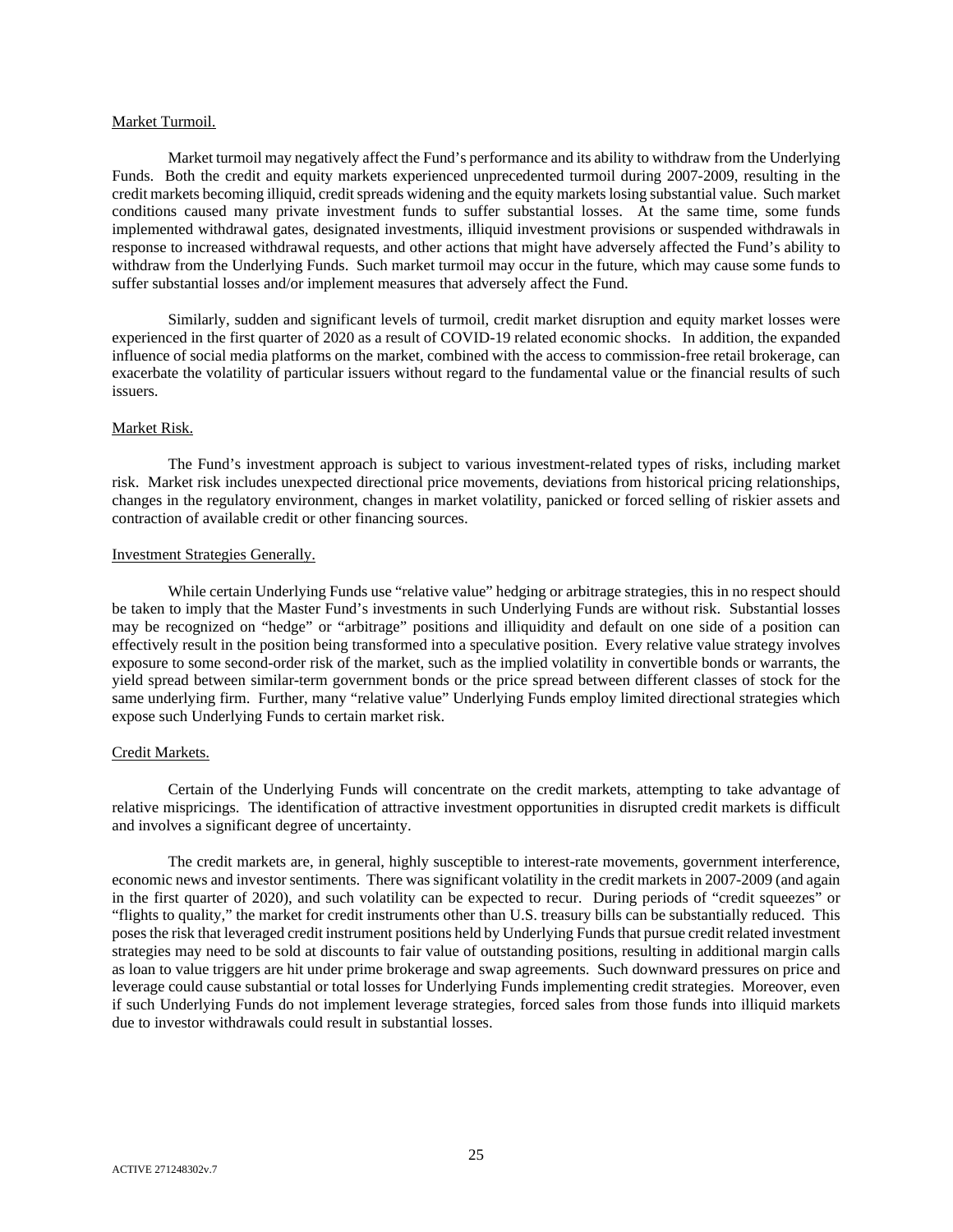#### Short Selling and Futures Trading.

Some of the Underlying Funds use high-risk strategies, such as selling securities short and futures trading. Short selling exposes the seller to unlimited risk due to the lack of an upper limit on the price to which a security may rise. Emergency short sale rules have been adopted by the SEC and other financial market regulators. At times of extreme market stress, such limitations may materially adversely impact the implementation of certain trading strategies making them uneconomical or impractical to implement, exposing the Fund to potential material losses. For example, commodity futures prices can be highly volatile. Because of the low margin deposits normally required in futures trading, an extremely high degree of leverage is typical of a futures trading account. As a result, a relatively small price movement in a commodity futures contract may result in an Underlying Fund incurring substantial losses. In addition, if it is determined by the broader market that an Underlying Fund (and others) are short a heavily shorted security, the Underlying Fund may be susceptible to the risk that groups of investors may coordinate, on social media or otherwise, to drive up the price of the short position for the purpose of causing the holders of such positions, including the Underlying Fund, to close out of such positions.

## Forward Trading.

Underlying Funds may engage in forward trading. Forward contracts and options thereon, unlike futures contracts, are not traded on exchanges and are not standardized; rather, banks and dealers act as principals in these markets, negotiating each transaction on an individual basis. Forward and "cash" trading is substantially unregulated; there is no limitation on daily price movements and speculative position limits are not applicable. The principals who deal in the forward markets are not required to continue to make markets in the currencies or commodities they trade and these markets can experience periods of illiquidity, sometimes of significant duration.

There have been periods during which certain participants in these markets have been unable to quote prices for certain currencies or commodities or have quoted prices with an unusually wide spread between the price at which they were prepared to buy and that at which they were prepared to sell. Disruptions can occur in any market traded by the Underlying Funds due to unusually high trading volume, political intervention or other factors.

#### Risk and Event Arbitrage.

In pursuing risk and event arbitrage opportunities, certain Underlying Funds may seek to purchase securities at prices below their anticipated value following the occurrence of a predicted event, including proposed mergers, tender offers, spin-offs or similar transactions. Such purchase price may be in excess of the market price of the securities immediately prior to the announcement of the proposed transaction. If the proposed transaction is not consummated or is delayed, the market price of the security may decline and result in losses to the Feeder Fund. In certain transactions, the Underlying Fund may not be hedged against market fluctuations unrelated to the anticipated transaction but which may affect the value of the consideration to be received. This may result in losses, even if the proposed transaction is consummated.

#### Investment in Restricted Securities.

While most of the Underlying Funds invest only in marketable instruments, certain Underlying Funds, especially those implementing private investment strategies, invest in restricted or non-marketable securities. In certain circumstances, such investments could limit the liquidity of the Master Fund's investments in such Underlying Funds.

## Investment Commitments.

Certain Underlying Funds may request advance commitments to invest by the Master Fund. In such a case, the Master Fund agrees to invest up to a specific amount when and if requested to do so by the Underlying Fund. This exposes the Master Fund to the risk that the investment may no longer be desirable when it is required to be made. Further, the Master Fund must manage its available cash, including through maintaining capacity to borrow, so as to have cash on hand to complete the investment when required. Commitments of this nature can represent material obligations of the Master Fund.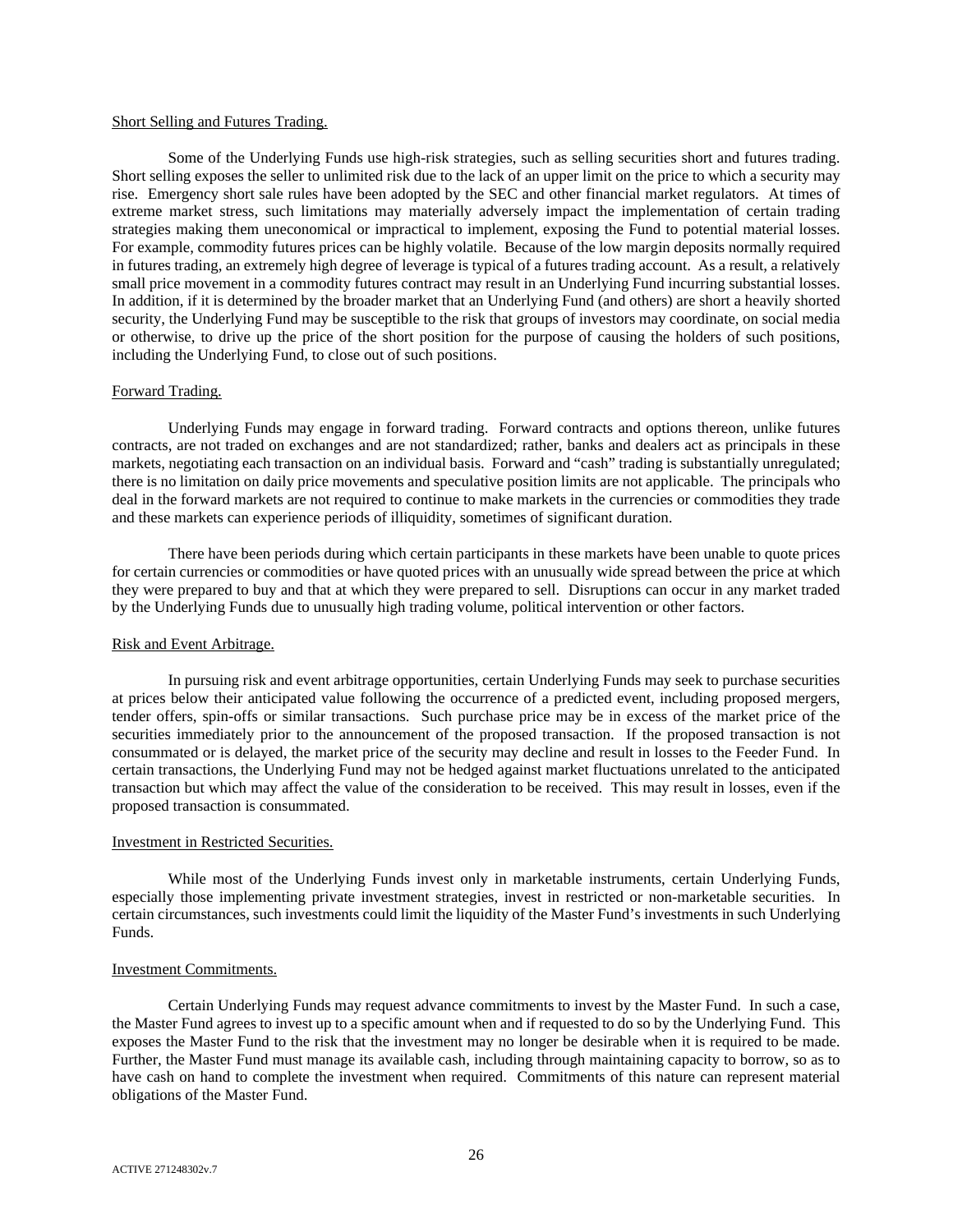# Investment in Distressed and Low Credit Quality Securities.

Certain Underlying Funds may acquire distressed securities and securities issued by companies with a low credit rating. Such securities tend to be highly volatile and illiquid. In addition, there may be a significant risk of payment default in the case of debt securities. The Underlying Fund's ability to realize significant appreciation in the value of such securities may depend upon the issuer's ability to achieve a successful reorganization or restructuring. The risk inherent in such securities may be offset by hedging techniques, but this may not always be the case. In some instances, hedging could compound the risk.

## Equity Securities.

The value of the securities held by the Underlying Funds is subject to market risk, including changes in economic conditions, business conditions, growth rates, profits, interest rates and the market's perception of these securities. The Feeder Fund's net asset value will increase and decrease, reflecting fluctuations in the value of such securities.

#### Debt and Other Fixed Income Securities.

Fixed income securities are subject to interest rate, market and credit risk. Interest rate risk relates to changes in a security's value as a result of changes in interest rates generally. Even though such instruments are investments that may promise a stable stream of income, the prices of such securities are inversely affected by changes in interest rates and, therefore, are subject to the risk of market price fluctuations. In general, the values of fixed income securities increase when prevailing interest rates fall and decrease when such interest rates rise.

Because of the resetting of interest rates, adjustable rate securities are less likely than non-adjustable rate securities of comparable quality and maturity to increase or decrease significantly in value when market interest rates fall or rise, respectively. After a brief period during which it increased interest rates above the historically low levels that followed the 2008 financial crisis, the U.S. Federal Reserve has recently decreased interest rates back to near historically low levels and has promised to increase quantitative easing again. A substantial increase in interest rates could have a material adverse effect on fixed income investments and on the performance of the Fund. Market risk relates to the changes in the risk or perceived risk of an issuer, country or region. Credit risk relates to the ability of the issuer to make payments of principal and interest. The values of fixed income securities may be affected by changes in the credit rating or financial condition of the issuing entities. Fixed income securities denominated in non-U.S. currencies are also subject to the risk of a decline in the value of the denominating currency relative to the U.S. dollar.

## LIBOR Rate Replacement.

Changes relating to LIBOR may adversely affect the value of the LIBOR-indexed, floating-rate debt securities in an Underlying Fund's portfolio. The United Kingdom's Financial Conduct Authority announced a phase out of LIBOR such that after December 31, 2021, all sterling, euro, Swiss franc and Japanese yen LIBOR settings and the 1-week and 2-month U.S. dollar LIBOR settings will cease to be published or will no longer be representative, and after June 30, 2023, the overnight, 1-month, 3-month, 6-month and 12-month U.S. dollar LIBOR settings will cease to be published or will no longer be representative. Other interbank offered rates, such as the Euro Overnight Index Average ("EONIA"), may also cease to be published. To the extent that an Underlying Fund's debt investment portfolio bears interest rates indexed upon LIBOR or an Underlying Fund holds indebtedness which accrues interest indexed upon LIBOR rate, the use of a new replacement rate could reduce the Underlying Fund's interest income or increase the Underlying Fund's interest expense. The effect of the LIBOR transition process might lead to increased volatility and illiquidity in markets for instruments whose terms currently include LIBOR.

## Convertible Securities.

Convertible securities ("**Convertibles**") are generally debt securities or preferred stocks that may be converted into common stock. Convertibles typically pay current income as either interest (debt security Convertibles) or dividends (preferred stocks). A Convertible's value usually reflects both the stream of current income payments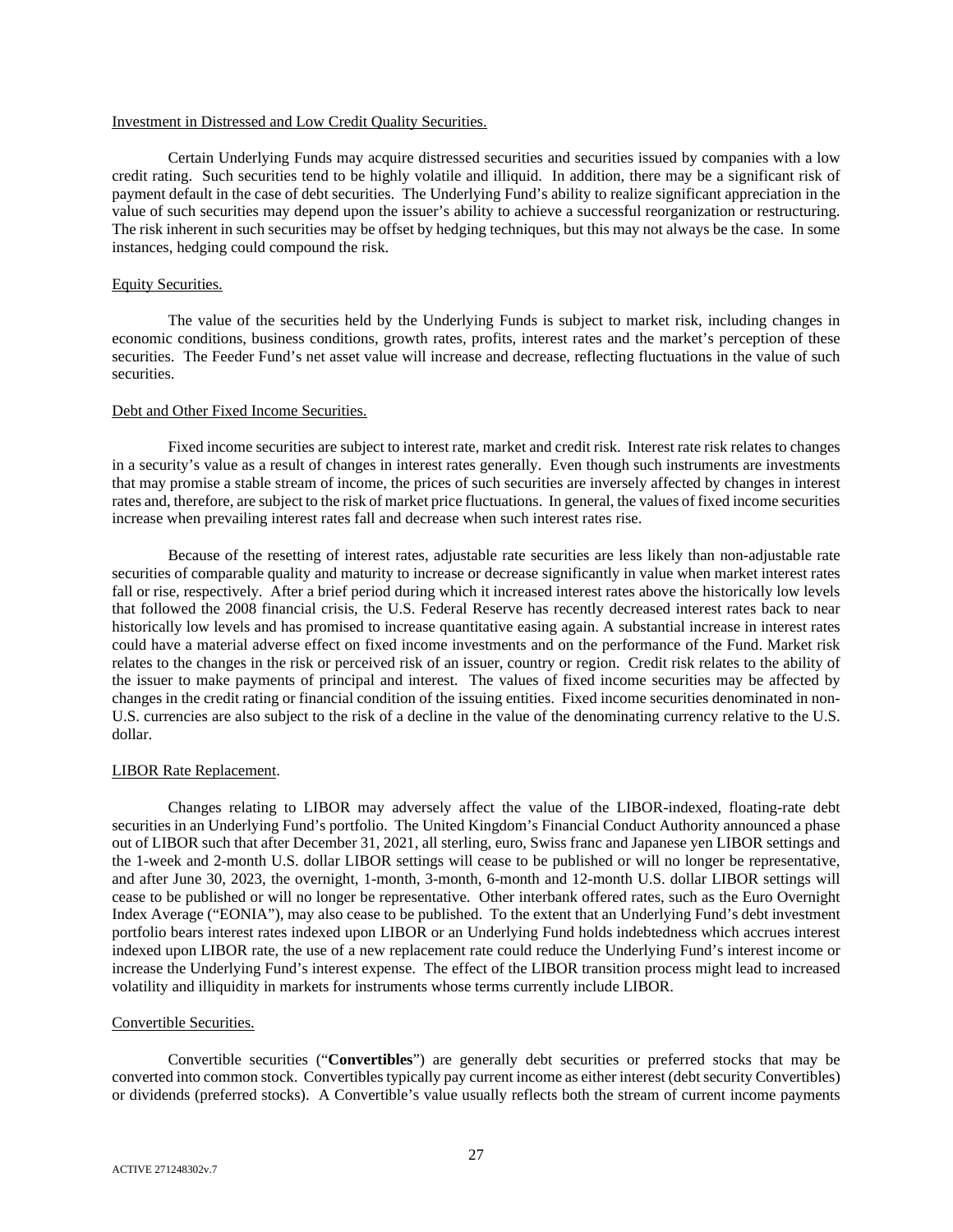and the value of the underlying common stock. The market value of a Convertible performs like that of a regular debt security; that is, if market interest rates rise, the value of a Convertible usually falls. Since it is convertible into common stock, the Convertible generally has the same types of market and issuer risk as the underlying common stock. Convertibles that are debt securities are also subject to the normal risks associated with debt securities, such as interest rate risks, credit spread expansion and, ultimately, default risk, as discussed above. Convertibles are also prone to liquidity risk, as demand can dry up periodically and bid/ask spreads on bonds can widen significantly.

An issuer may be more likely to fail to make regular payments on a Convertible than on its other debt because other debt securities may have a prior claim on the issuer's assets, particularly if the Convertible is preferred stock. However, Convertibles usually have a claim prior to the issuer's common stock. In addition, for some Convertibles, the issuer can choose when to convert to common stock, or can "call" (redeem) the Convertible, which may be at times disadvantageous for an Underlying Fund. Finally, because Convertible arbitrage also involves the short sale of underlying common stock, the strategy is also subject to stock-borrowing risk, which is the risk that an Underlying Fund will be unable to sustain the short position in the underlying common shares.

#### Currency Risk.

Currency exchange rates may fluctuate significantly over short periods of time. They generally are determined by the forces of supply and demand in the respective markets and the relative merits of investments in different countries, actual or perceived changes in interest rates and other complex factors, as seen from an international perspective. Currency exchange rates can also be affected unpredictably by intervention by governments or central banks (or the failure to intervene) or by currency controls or political developments. Certain of the investments of the Underlying Funds are in currencies other than the U.S. dollar. Because the Feeder Fund maintains its books and records in U.S. dollars, exchange rate fluctuations may cause the value of these investments to diminish.

## Trading in Derivatives Markets.

The Underlying Funds may make use of various derivative instruments, such as Convertibles, options, futures, forwards and interest rate, credit default, total return and equity swaps. The use of derivative instruments involves a variety of material risks, including the extremely high degree of leverage sometimes embedded in such instruments. The derivatives markets may be characterized by limited liquidity, which can make it difficult as well as costly to close out open positions in order either to realize gains or to limit losses. The pricing relationships between derivatives and the instruments underlying such derivatives may not correlate with historical patterns, resulting in unexpected losses.

Use of derivatives and other techniques, such as short sales for hedging purposes involves certain additional risks, including (i) dependence on the ability to predict movements in the price of the securities hedged; (ii) imperfect correlation between movements in the securities on which the derivative is based and movements in the assets of the underlying portfolio; and (iii) possible impediments to effective portfolio management or the ability to meet shortterm obligations because of the percentage of a portfolio's assets segregated to cover its obligations. In addition, by hedging a particular position, any potential gain from an increase in the value of such position may be limited.

#### Over-the-Counter Derivatives Transactions.

Although the Dodd Frank Wall Street Reform and Consumer Protection Act (the "**Dodd-Frank Act**") currently requires many over-the-counter ("OTC") interest rate derivative transactions and certain credit default swaps previously entered into on a principal-to-principal basis to be submitted for clearing by a regulated clearinghouse and may require additional types of OTC derivatives transactions to be submitted for clearing in the future certain of the derivatives that may be traded by an Underlying Fund may remain principal-to-principal or OTC contracts between an Underlying Fund and third parties entered into privately. The risk of counterparty nonperformance can be significant in the case of these OTC instruments and "bid-ask" spreads may be unusually wide in these OTC derivatives markets. While the Dodd-Frank Act is intended in part to reduce these risks, it is still uncertain whether the Dodd-Frank Act has been effective in reducing counterparty risk. To the extent not mitigated by implementation of the Dodd-Frank Act, if at all, the risks posed by such instruments and techniques, which can be extremely complex and may involve leveraging of the assets of one or more Underlying Funds, include: (1) counterparty credit risks (the exposure to the possibility of loss resulting from a counterparty's failure to meet its financial obligations); (2) market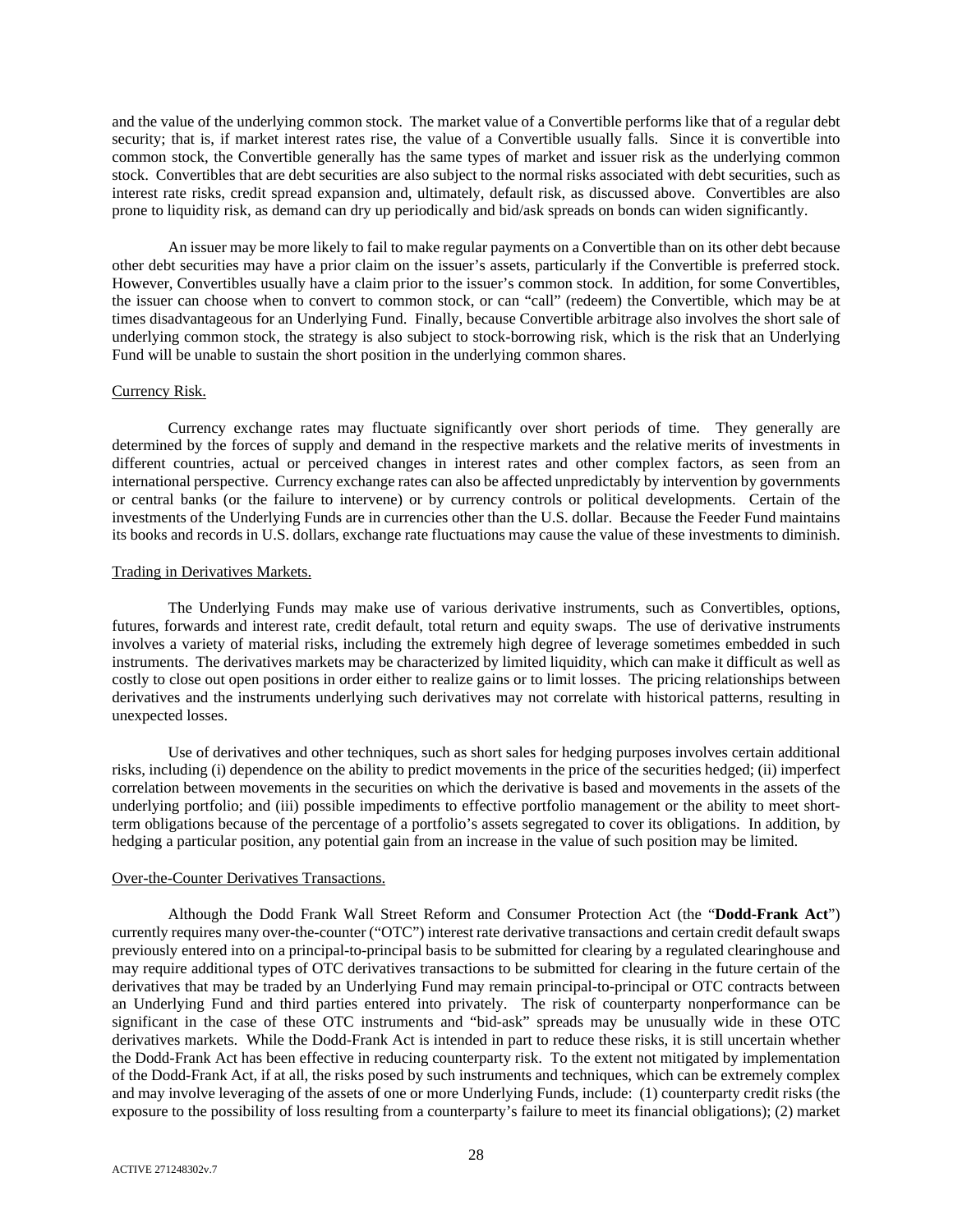risk (adverse movements in the price of a financial asset or commodity); (3) legal risks (the characterization of a transaction or a party's legal capacity to enter into it could render the financial contract unenforceable and the insolvency or bankruptcy of a counterparty could preempt otherwise enforceable contract rights); (4) operational risk (inadequate controls, deficient procedures, human error, system failure or fraud); (5) documentation risk (exposure to losses resulting from inadequate documentation); (6) liquidity risk (exposure to losses created by inability to prematurely terminate the derivative); (7) systemic risk (the risk that financial difficulties in one institution or a major market disruption will cause uncontrollable financial harm to the financial system); (8) concentration risk (exposure to losses from the concentration of closely related risks, such as exposure to a particular industry or exposure linked to a particular entity); and (9) settlement risk (the risk faced when one party to a transaction has performed its obligations under a contract but has not yet received value from its counterparty).

### Investments in Non-U.S. Underlying Funds and Non-U.S. Markets by Underlying Funds.

Substantially all of the Fund's assets are invested in Underlying Funds organized outside of the United States. A jurisdiction in which one or more Underlying Funds may be organized may have limitations on the ability of the Master Fund as an investor in such Underlying Funds to enforce the Master Fund's rights as an investor therein. Moreover, the laws of such jurisdiction may generally limit the rights of investors in an Underlying Fund. The Fund does not have limits on investments in Underlying Funds that are organized in any jurisdiction.

In addition, certain Underlying Funds may trade on securities and commodities markets located outside the United States. Trading on such markets between non-U.S. counterparties is not regulated by any U.S. government agency and may involve certain risks not applicable to trading on U.S. markets. For example, certain foreign markets are "principals' markets" in which performance is the responsibility of the counterparty rather than a clearinghouse. Consequently, investments by the Underlying Funds in non-U.S. financial markets, including markets in developing countries, present political, regulatory and economic risks that are significant and that may differ in kind and degree from risks presented by investments in the United States and pose a range of potential risks that could include, depending upon the country involved, expropriation, confiscatory taxation, political or social instability, illiquidity, price volatility and market manipulation. In addition, less information may be available regarding non-U.S. issuers and non-U.S. companies may not be subject to accounting, auditing and financial reporting standards and requirements comparable to or as uniform as those of U.S. companies. Further, non-U.S. securities may not be as liquid as U.S. securities. Transaction costs of investing outside the United States are generally higher than in the United States. Higher costs result because of the cost of converting a non-U.S. currency to U.S. dollars, the payment of fixed brokerage commissions on some non-U.S. exchanges and the imposition of transfer taxes or transaction charges by non-U.S. exchanges. There is generally less government supervision and regulation of exchanges, brokers and issuers outside the United States than there is in the United States and there is greater difficulty in taking appropriate legal action in non-U.S. courts. Non-U.S. markets can also have different clearance and settlement procedures which in some markets have at times failed to keep pace with the volume of transactions, thereby creating substantial delays and settlement failures that could adversely affect the Feeder Fund's performance.

## Use of Trading Systems by Underlying Funds.

Certain Underlying Funds' strategies require the use of systematic trading systems. As market dynamics shift over time (for example, due to changing market conditions and participants), a previously highly successful trading system often becomes outdated or inaccurate, perhaps without the Underlying Adviser recognizing that fact before substantial losses are incurred. There can be no assurance that an Underlying Adviser will be successful in continuing to develop and maintain effective quantitative trading systems. Systematic trading systems also rely heavily on computer hardware and software, online services and other computer-related or electronic technology and equipment to facilitate the Underlying Fund's investment activities and may trade financial instruments through electronic trading or order routing systems. Electronic trading exposes such an Underlying Fund, and therefore the Feeder Fund, to the risk of system or component failure.

#### Strategy Risk.

The Feeder Fund is subject to strategy risk. Strategy risk is associated with the failure or deterioration of an entire strategy (such that most or all Underlying Funds in the strategy suffer significant losses). Strategy-specific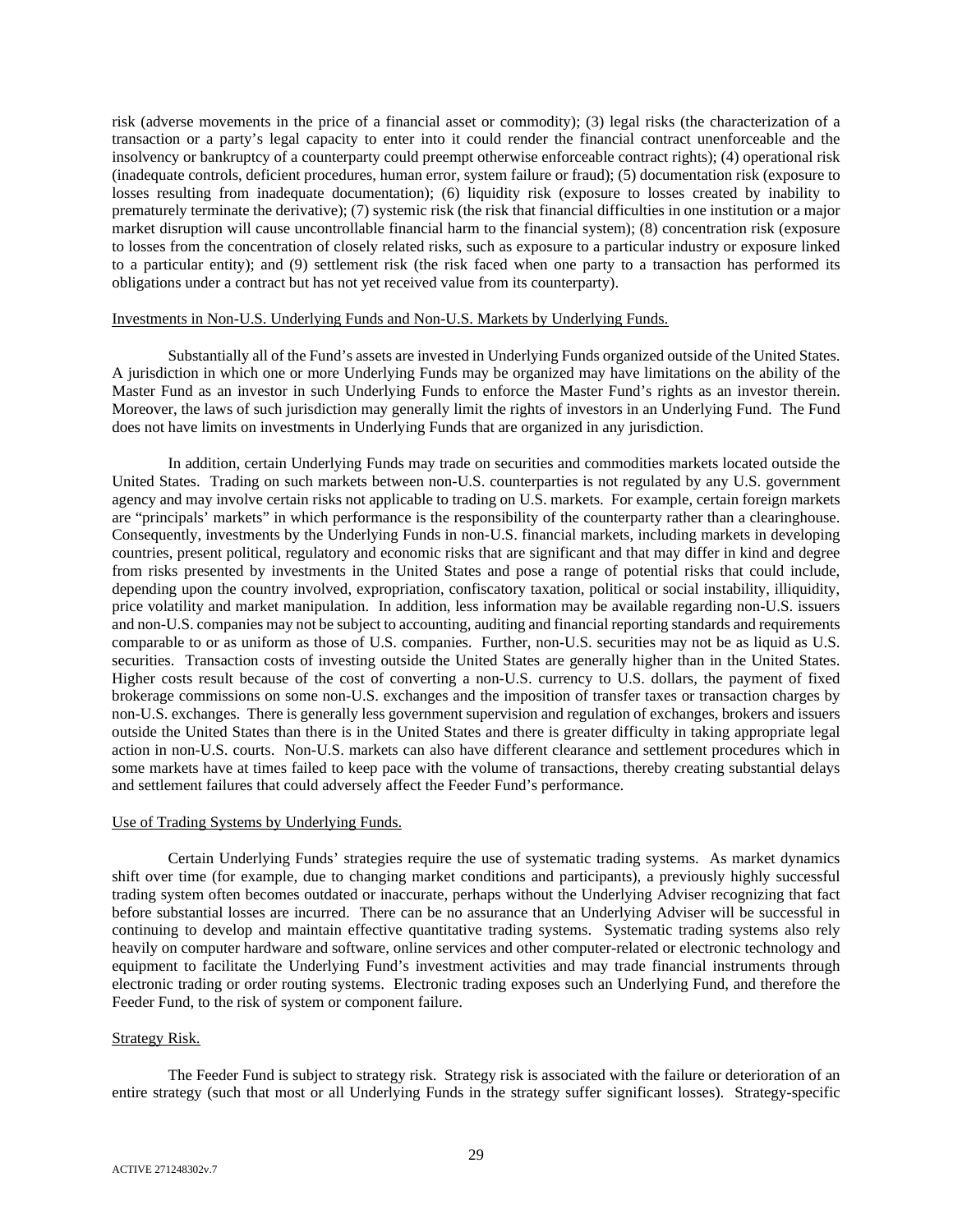losses can result from excessive concentration by multiple Underlying Funds in the same investment or broad events that adversely affect particular strategies (*e.g.*, illiquidity within a given market).

## Long/Short Equity Risks.

The Feeder Fund could incur significant losses in the long/short equities component of the Underlying Funds in the event of a substantial decline in the global stock markets.

## Custody Risk.

Institutions, such as brokerage firms, banks or limited partnerships, will have custody of the assets of the Feeder Fund, the Master Fund and each Underlying Fund. Often these assets will not be registered in the Fund's name or, in certain cases, the name of the Feeder Fund, the Master Fund or any Underlying Funds. Bankruptcy or fraud at one of these institutions could indirectly impair the operational capabilities or capital position of the Master Fund and the Feeder Fund by impairing an Underlying Fund through which they have invested. Ironwood attempts to limit its direct investment transactions to well-capitalized and established banks and brokerage firms in an effort to mitigate such risks and all of the Fund's assets will be custodied with the Custodian, although this may change in the future. Ironwood, however, will have no control over the banks, brokerage firms or other institutions used by the Underlying Fund to custody assets.

## No Control of Fund Investments.

The Master Fund invests substantially all of its assets in Underlying Funds where Ironwood has no control over the trading policies or strategies of such entities and does not have the same ability as with separate accounts to react quickly to changing investment circumstances due to the limited liquidity of these types of investments.

## Limited Access to Information on Underlying Funds' Investments.

Although Ironwood receives detailed information from each Underlying Fund regarding the Underlying Fund's historical performance and investment strategy, Ironwood generally is not given access to real-time information regarding the actual investments made by the Underlying Funds. At any given time, Ironwood may not know the composition of the Underlying Funds' portfolios with respect to the degree of hedged or directional positions, the extent of concentration risk or exposure to specific markets. In addition, Ironwood may not learn of significant structural changes, such as personnel, manager withdrawals or capital growth, until after the fact.

## Reliability of Valuations.

Although the Board retains ultimate responsibility for the valuation of assets of the Master Fund and the Feeder Fund, the value of the Master Fund's interest in each Underlying Fund is generally determined pursuant to the instrument governing such Underlying Fund, and reported by the relevant Underlying Adviser or such Underlying Fund's administrator. As a general matter, the governing instruments of the Underlying Funds provide that any securities or investments that are illiquid, not traded on an exchange or in an established market or for which no value can be readily determined, are assigned such fair value as the respective Underlying Advisers may determine in their judgment based on various factors. Such factors include, but are not limited to, dealer quotes or independent appraisals, and may include estimates. An Underlying Fund may also be required to make a valuation adjustment under Accounting Standards Codification Topic No. 820 ("**ASC 820**"). For instance, if an Underlying Fund has assets on deposit with a dealer that is in distress or has gone bankrupt, the Underlying Fund may under ASC 820 discount the value of those assets. The Fund Administrator relies on these estimates in calculating the Master Fund's net asset value for reporting, repurchases, fees and other purposes, including reporting the Master Fund's net asset value to the Feeder Fund and generally does not make any further adjustments; however, in accordance with its Valuation Policy, the Master Fund may adjust the value received from an Underlying Fund, and such adjustment could reduce the net asset value of the Master Fund. The Feeder Fund relies on this reporting for repurchases, reporting, fees and other purposes and generally does not make any adjustments with respect to payments made upon the Feeder Fund's periodic repurchase of Units. Such valuations may not be indicative of what actual fair market value would be in an active, liquid or established market.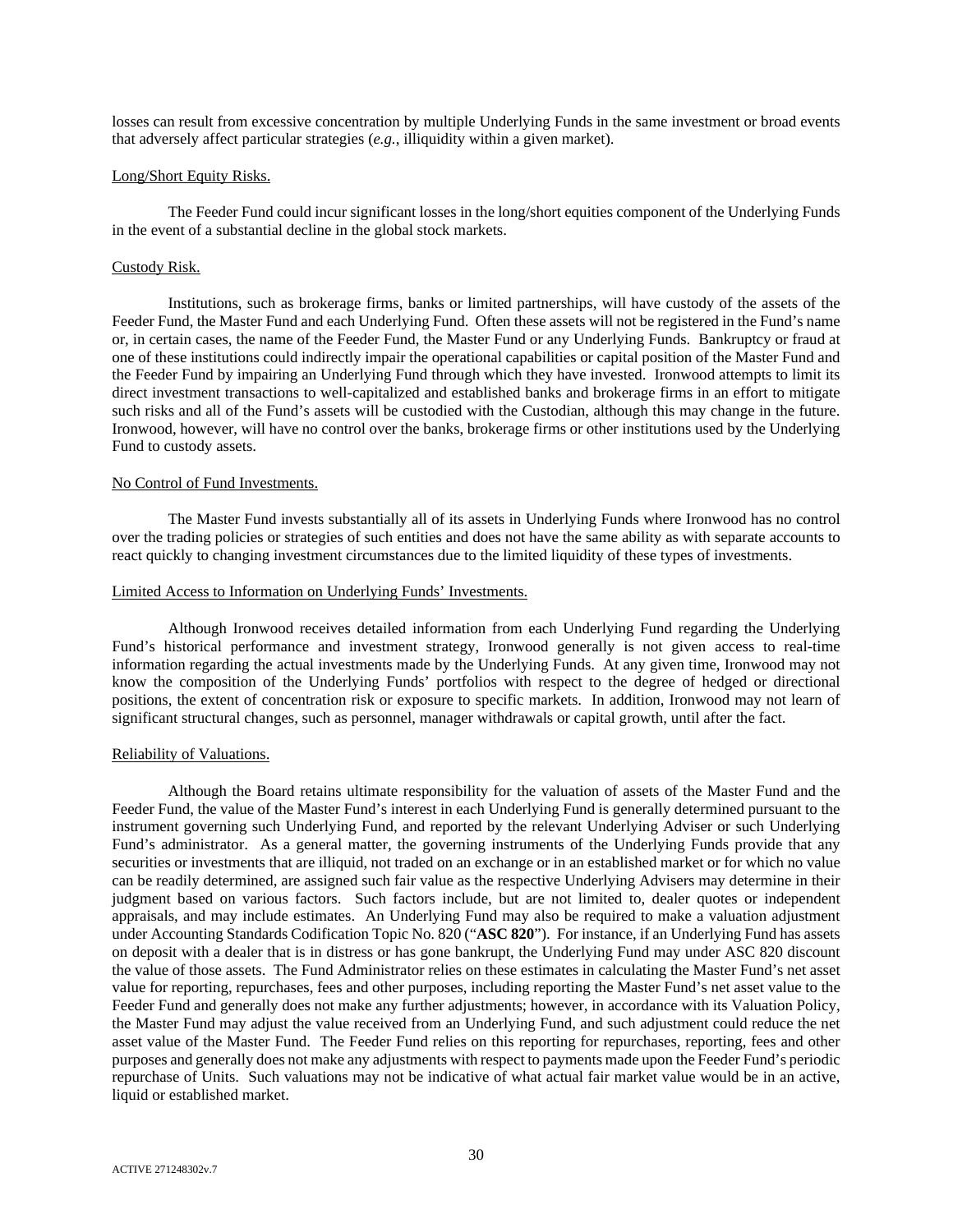There may be extraordinary circumstances in which actual or estimated net asset values of Underlying Funds would be adjusted by Ironwood if Ironwood determines that a significant and unusual circumstance with an Underlying Fund warrants a net asset value adjustment under ASC 820. While the Board relies significantly on Ironwood's Valuation Committee and the Fund Administrator to implement the Board's approved valuation guidelines, ultimate responsibility for valuation of the Master Fund's and the Feeder Fund's assets rests with the Board.

## Incentive Toward Riskier Strategies.

Most Underlying Advisers receive performance-based compensation calculated by reference to the investment performance of their corresponding Underlying Fund. Underlying Advisers compensated with performance fees may tend to incur more risk than those who receive fixed fees.

# Use of Leverage.

The Underlying Funds generally use leverage by purchasing instruments with the use of borrowed funds, selling securities short and/or trading options or futures contracts, which would increase any loss incurred. The more leverage is employed, the more likely a substantial change will occur either up or down in the value of the Units.

Because of the relatively small intrinsic profits in "hedge" or "arbitrage" positions, some Underlying Funds may acquire extremely large positions in an effort to meet their rate of return objectives. Consequently, they will be subject to major losses in the event that market disruptions destroy the hedged nature of such positions and are subject to the risk of "credit squeezes" such as occurred in 2008-2009.

Global regulators are reviewing the use of leverage by hedge funds and may implement new reporting frameworks or even measures designed to limit leverage. While uncertain, any such change may reduce returns to the Underlying Funds and the Fund over time.

### Credit Facilities.

In the discretion of Ironwood, proceeds for repurchased Units may be funded through credit facilities provided to the Master Fund at prevailing market rates by the lender or its affiliates or from unaffiliated third parties. The Master Fund may also utilize credit facilities for portfolio management purposes. Should such credit facilities be utilized, the Feeder Fund would be subject to greater risk of loss than if it did not utilize such credit facilities. Moreover, the Feeder Fund would incur additional interest and other expenses with respect to such facilities.

Depending on market conditions, it may be both difficult and expensive to arrange credit facilities. The Fund believes that it will be able to maintain any obtained facility or replace any such obtained facility so as to retain a capability to bridge repurchases and subscriptions and provide leverage, but there can be no assurance that it will be able to maintain a facility over the long term at attractive rates.

### Access to Credit and Overall Credit Market Conditions.

As a general matter, the banks and dealers that provide financing to the Underlying Funds can apply essentially discretionary margin, haircut, financing and collateral valuation policies. Changes by banks and dealers in any of the foregoing may result in large margin calls, loss of financing and forced liquidations of positions at disadvantageous prices. There can be no assurance that any particular Underlying Fund will be able to secure or maintain adequate financing without which an investment in such Underlying Fund may not be a viable investment.

### High Trading Volume.

Some of the investment strategies employed by the Underlying Funds may require a high volume of trading. Therefore, turnover and brokerage commissions may be greater than for other investment entities of similar size. In addition, the aggregate cost of operating the Fund, including the fees and expenses paid to Ironwood and the Underlying Funds, may constitute a higher percentage of total assets than for other investment entities.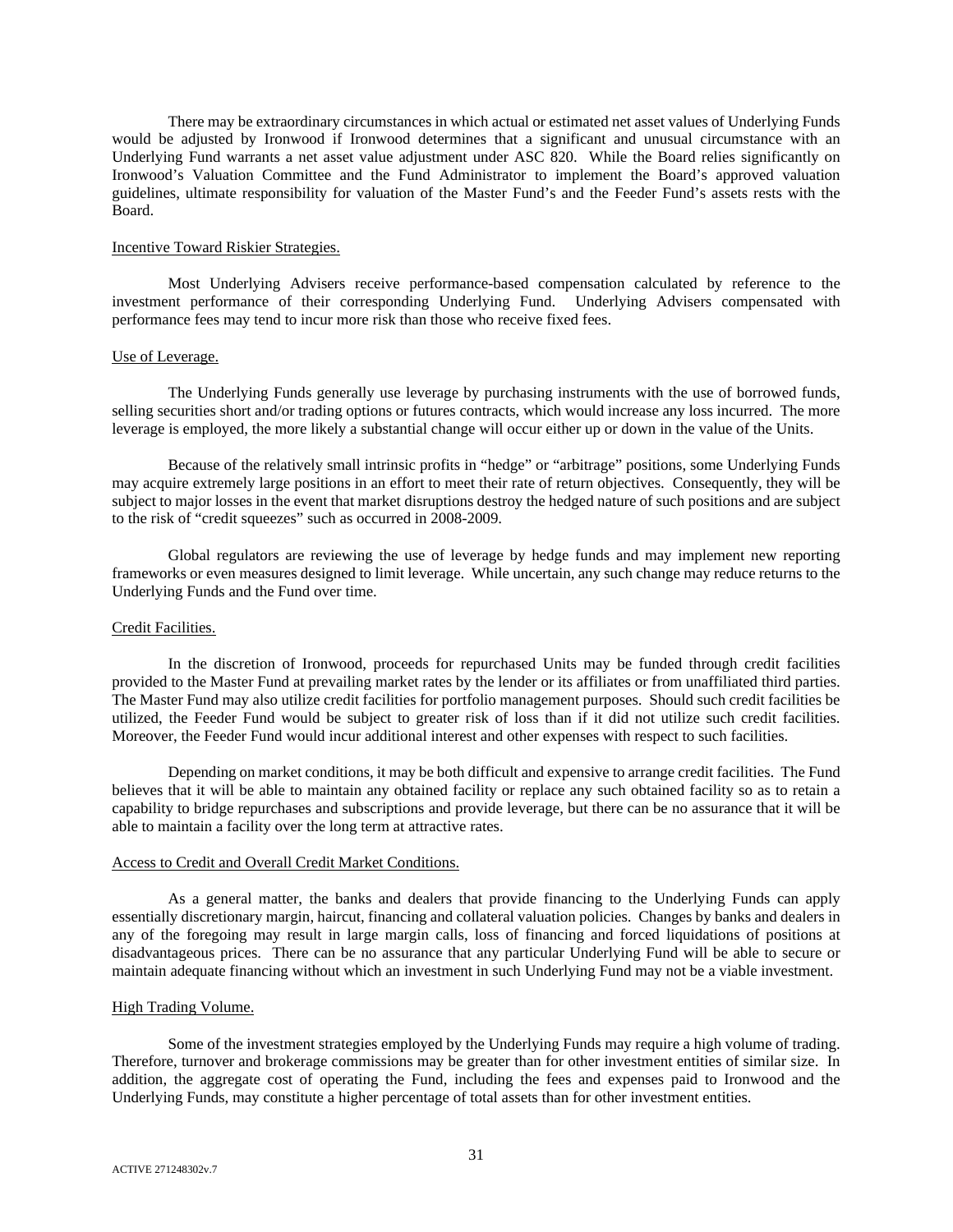# Competition Among Underlying Funds.

The Underlying Funds trade independently of each other and may pursue investment strategies that "compete" with each other for execution or that cause the Feeder Fund to participate in positions that offset each other (in which case the Feeder Fund would bear its *pro rata* share of commissions and fees without the potential for a trading profit).

# Lack of Diversification.

The Master Fund is not, and certain Underlying Funds may not be, subject to any formal diversification requirements. Further, the diversification by the Master Fund and any Underlying Fund may not always be significant and, even if significant, may not provide meaningful risk control, even though it may reduce the Master Fund's or the Underlying Fund's profit potential. Some of the Underlying Funds may concentrate their investments in only a few securities, industries or countries. Although the Master Fund's overall investments may be diversified, concentration by individual Underlying Funds may cause a proportionately greater loss than if their investments had been spread over a larger number of investments.

## No Assurance of Profits; Trading Method Variance.

There can be no assurance that any trading strategies will produce profitable results and the past performance of an Underlying Fund's or Underlying Adviser's trading strategies is not necessarily indicative of its respective future performance. Furthermore, Underlying Funds' trading methods are dynamic and change over time; thus, an Underlying Fund will not always use the same trading method in the future that was used to compile its past performance record.

# Limited Asset Allocation Flexibility.

One of the principal disadvantages and risks inherent in the Fund's fund of funds structure is the restrictions imposed on the asset allocation flexibility and risk control capability of Ironwood as a result of the limited liquidity of the Underlying Funds in which the Fund invests. Certain Underlying Funds may permit redemptions only on a semi-annual, annual or less frequent basis or be subject to "lock-ups" or redemption "gates" that restrict redemptions. The Master Fund could be unable to redeem its capital from Underlying Funds for some months after Ironwood has determined that the Underlying Adviser operating such Underlying Fund has begun to deviate from its announced trading policies and strategy.

## Multiple Levels of Fees and Expenses; Underlying Advisers' Performance Fees.

The Master Fund will incur management, performance, advisory, sponsorship or other fees and expenses when investing in or allocating assets to Underlying Funds. Further, if the Underlying Funds invest in exchangetraded funds or similar managed products, the Master Fund will be subject to the fees and costs associated with such investments. In addition, Underlying Advisers' performance fees are generally paid on a quarterly or annual basis. Therefore, an Underlying Adviser could receive performance fees in a year even though its corresponding Underlying Fund was unprofitable during such year. Once a performance fee is paid, the Underlying Adviser retains the fee regardless of subsequent performance of its corresponding Underlying Fund. Performance fees will be calculated separately for each Underlying Fund, so the Feeder Fund could bear substantial performance fees in respect of Underlying Funds whose trading is profitable even when the Feeder Fund as a whole has a loss.

## Potential for Underlying Adviser Fraud or Misconduct.

When the Master Fund invests in an Underlying Fund, the Master Fund does not have custody of the assets or control over their investment. Therefore, there is always the risk that the Underlying Adviser could divert or abscond with the assets, fail to follow agreed-upon investment strategies, provide false reports of operations or engage in other misconduct. The Underlying Funds with whom the Master Fund invests are private and do not register their securities or investment advisory operations under federal or state securities laws.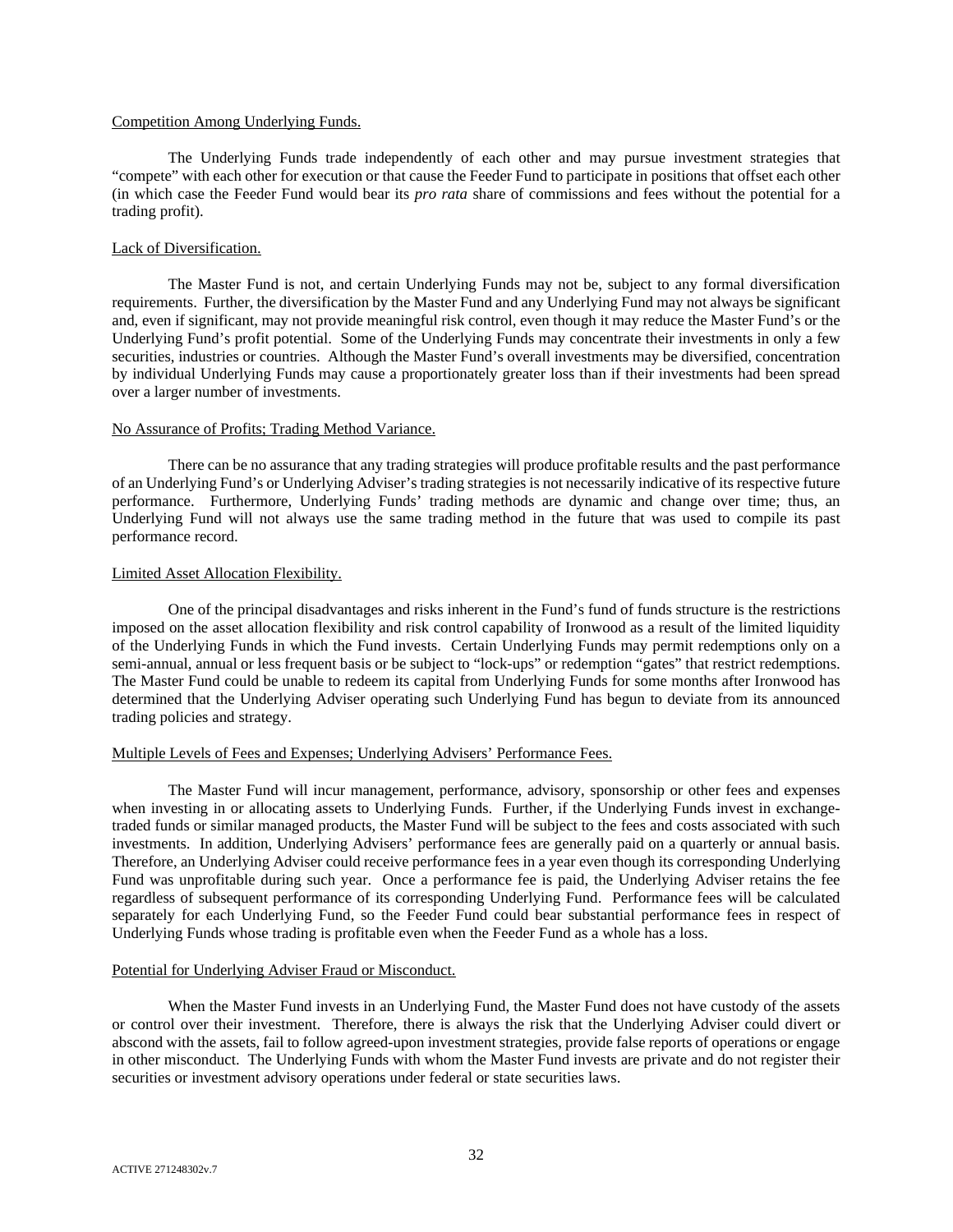### Risk of Regulatory Action and Litigation; Possible Indemnification Obligations.

The Feeder Fund, the Master Fund and Ironwood could be named as a defendant in, or otherwise become involved in, litigation or a regulatory proceeding. Legal and regulatory actions can be time-consuming and expensive, and can frequently lead to unexpected delays or losses. The outcome of such proceedings, which may materially and adversely affect the value of the Fund, may be impossible to anticipate, and such proceedings may continue without resolution for long periods of time. Litigation may consume substantial amounts of Ironwood's time and attention, often to an extent disproportionate to the amounts at stake in the litigation. The Fund will likely be required to expend significant resources responding to any litigation or regulatory action related to it. Moreover the Master Fund may be obligated to indemnify an Underlying Fund, other counterparties, and any of their respective principals and affiliates under the various agreements entered into with such parties against certain liabilities they may incur in connection with their relationship with the Master Fund. The Feeder Fund also indemnifies its officers and directors, as well as Ironwood and its affiliates pursuant to the LLC Agreement. See also "Certain Risk Factors— Indemnification of Underlying Advisers" below.

An Underlying Adviser might accumulate substantial positions in the securities of a specific company and engage in a proxy fight, become involved in litigation or attempt to gain control of a company. Under such circumstances, an Underlying Adviser and/or an Underlying Fund conceivably could be named as a defendant in a lawsuit or regulatory action.

There have been a number of widely reported instances of violations of securities laws through the misuse of confidential information, diverting or absconding with hedge fund assets, falsely reporting hedge fund values and performance, and other violations of the securities laws. Such violations may result in substantial liabilities for damages caused to others, for the disgorgement of profits realized and for penalties. Investigations and enforcement proceedings are ongoing and it is possible that hedge funds may be charged with involvement in such violations. If that were the case, the performance records of the hedge funds would be misleading. Furthermore, if an Underlying Fund has engaged in such violations, the Fund could be exposed to losses.

### Reliance on Key Individuals.

Ironwood relies on the services of certain key individuals and certain Underlying Funds rely on the services of a limited number of persons. The loss of the services of such key personnel could have a material adverse impact on the Feeder Fund.

# Impact of Ironwood's Scale on Fund Operations

As of July 31, 2021, Ironwood had total assets of approximately \$4.8 billion under management. There may be both benefits and disadvantages to the scale and growth of assets under management by Ironwood. Growth in assets may provide greater visibility and commercial leverage for Ironwood when dealing with Underlying Funds and service providers. However, growth in assets may also narrow the scope of investment opportunities otherwise desirable to the Fund or may under certain circumstances result in decreased liquidity with respect to certain investment positions of the Fund. Growth in assets also may require additional resources and infrastructure deployed by Ironwood and other service providers to the Fund. On the other hand, declines in assets may result in untimely dispositions of investments by the Fund, reduce visibility and leverage in the marketplace, and potentially reduce resources for Ironwood.

# Corporate-Level Income Tax for Failure to Qualify as a RIC.

To maintain qualification as a RIC under the Code, which is required in order for the Feeder Fund to avoid U.S. federal income tax on the portion of net investment income and net capital gains that it distributes to its Members, the Feeder Fund must meet certain income source, asset diversification and annual distribution requirements. Because the Feeder Fund invests substantially all of its assets, net of reserves maintained for reasonably anticipated expenses, in the Master Fund, if the Master Fund were to fail to qualify as a RIC, the Feeder Fund would likely fail to satisfy the asset diversification requirement and may therefore fail to qualify as a RIC. If the Feeder Fund fails to qualify as a RIC for any reason and becomes or remains subject to corporate-level income tax, the resulting corporate taxes could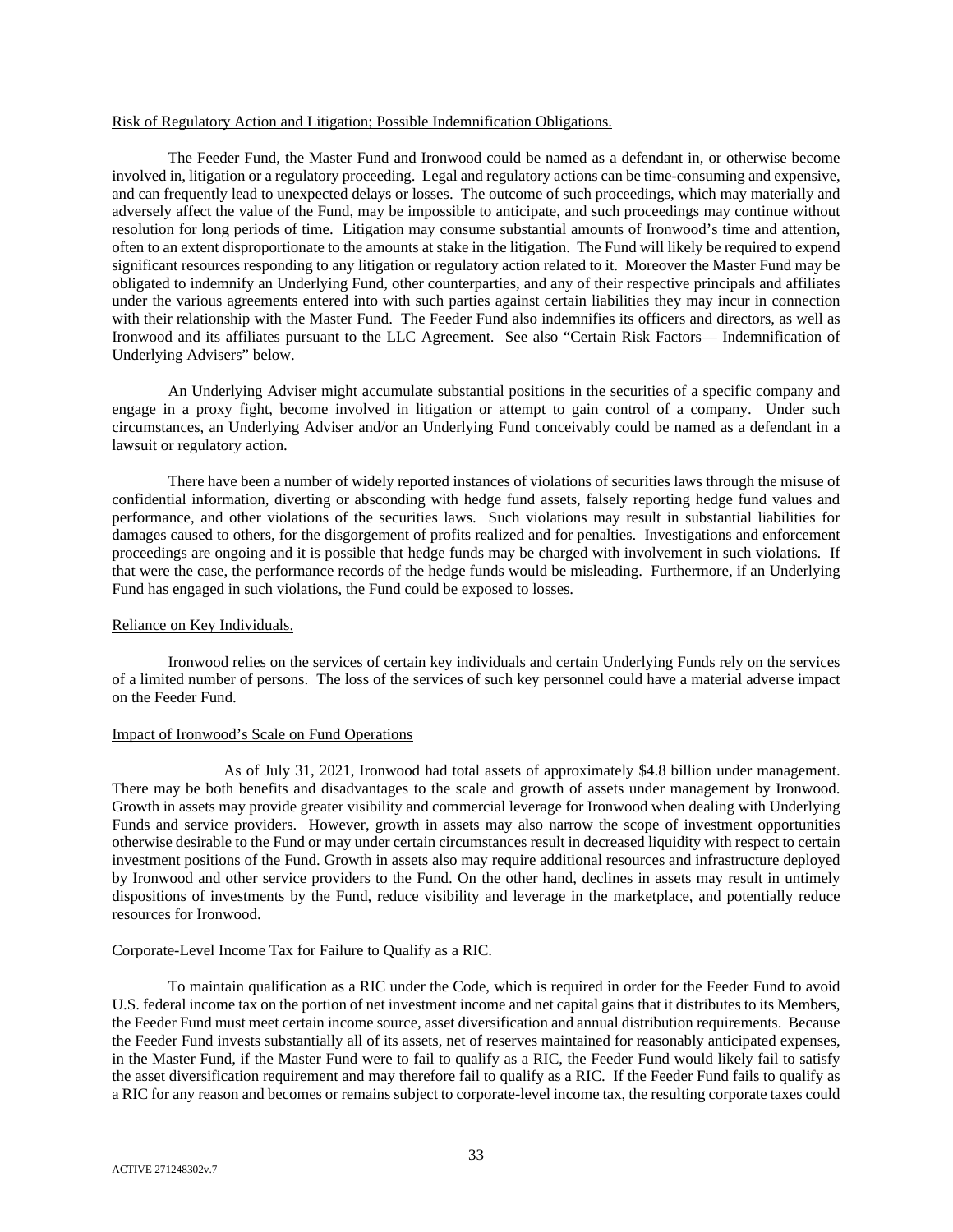substantially reduce its net assets, the amount of income available for distribution and the amount of distributions. Such a failure would have a material adverse effect on the Feeder Fund's results of operations and financial conditions, and thus, the Members. See "Material U.S. Federal Income Tax Considerations—Taxation as a RIC."

### Difficulty Paying Required Distributions.

The distribution requirement for a RIC is satisfied if the Feeder Fund distributes to the Members, for each taxable year, an amount equal to at least the sum of (i) 90% of its ordinary income and realized net short-term capital gains in excess of realized net long-term capital losses, if any, reduced by deductible expenses and (ii) 90% of its net tax-exempt income. For U.S. federal income tax purposes, the Master Fund will include in income certain amounts that it has not yet received in cash. For example, the Master Fund intends to elect to mark-to-market at the end of each taxable year its shares in the Underlying Funds that are treated as passive foreign investment companies ("**PFICs**") or elect to treat such PFICs as "qualified electing funds" ("**QEFs**"). If the Master Fund were to make a mark-to-market election with respect to a PFIC, the Master Fund would recognize as ordinary income any increase in the value of such interests, and, as ordinary loss any decrease in such value to the extent it does not exceed prior increases included in income. Alternatively, if the Master Fund were to make a QEF election with respect to a PFIC, the Master Fund generally would be required to include annually in income its pro rata share of the ordinary earnings and net capital gain of the PFIC, regardless of whether it actually received any distributions from the PFIC. Losses of a PFIC for which a QEF election has been made will not pass through to the Master Fund. In order to make a QEF election, the Master Fund would be required to obtain certain information from PFICs in which it invests, which in many cases may be difficult to obtain. Under the mark-to-market or the QEF election, the Master Fund may be required to recognize in a year income in excess of the Master Fund's distributions from the Underlying Funds and such income will nevertheless be subject to the Master Fund's Annual Distribution Requirement. If the Master Fund is required to make a distribution to its members, including the Feeder Fund, then the Feeder Fund will also be required to make a corresponding distribution to the Members. In addition, transactions of the Master Fund through Partnership Underlying Funds (as defined below) are subject to special tax rules of the Code that may, among other things, accelerate the recognition of income without a corresponding receipt of cash (with which to make the necessary distributions to satisfy distribution requirements applicable to RICs). See "Material U.S. Federal Income Tax Considerations—Taxation as a RIC."

#### Taxable Distribution of Units.

The Feeder Fund maintains an "opt out" dividend reinvestment plan for the Members. As a result, when the Feeder Fund declares a dividend, each Member that has not made a Distribution Election will automatically have their dividends reinvested in additional Units. To the extent Members make a Distribution Election, the Feeder Fund will pay such Member his, her or its Distribution in cash.

Members who receive distributions of Units will be subject to the same U.S. federal, state and local tax consequences as if they received cash distributions, but will not have received cash from the Feeder Fund with which to pay such taxes. If the Feeder Fund makes such a distribution, each of the taxable U.S. Members will be required to treat the total value of the distribution that each such Member receives as a dividend, to the extent of each such Member's *pro rata* share of the Feeder Fund's current and accumulated earnings and profits. With respect to Non-U.S. Members, the Feeder Fund may be required to withhold U.S. federal income tax with respect to dividends, including dividends that are paid in Units. See "Distributions" and "Material U.S. Federal Income Tax Considerations."

# Members May Not Participate in Management.

Members are not entitled to participate in the management of the Feeder Fund or the conduct of its business.

#### Involuntary Repurchase of Member's Units.

Under the limited circumstances listed under "Repurchases of Units—Mandatory Repurchases," the Feeder Fund may repurchase a Member's Units without the Member's consent.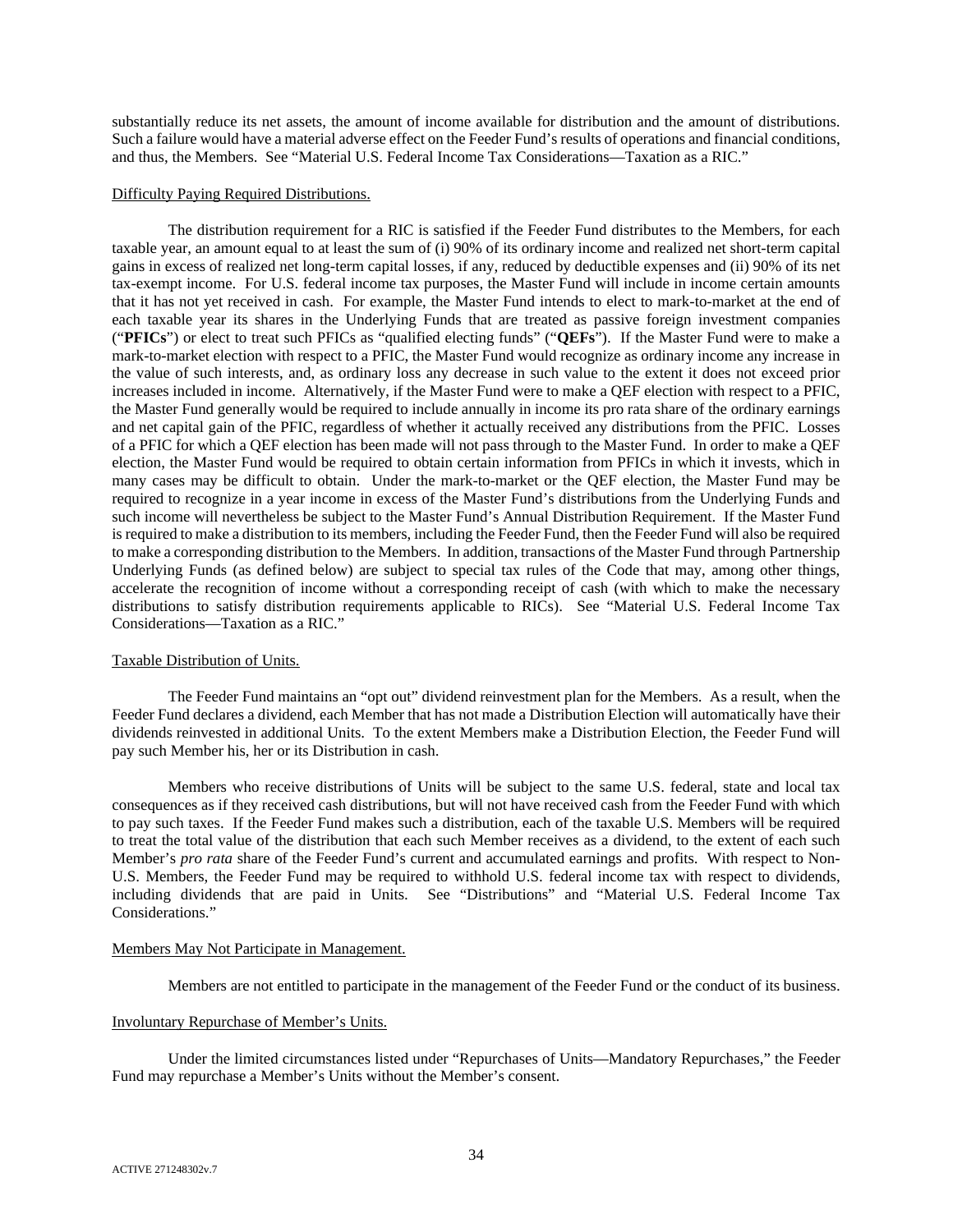#### Reliance on Corporate Management and Financial Reporting.

Certain of the strategies implemented by Underlying Funds rely on the financial information made available by the issuers in which the Underlying Funds place assets. None of Ironwood, the Board, the Underlying Funds or the Underlying Advisers have the ability to independently verify the financial information disseminated by these issuers and are dependent upon the integrity of both the management of these issuers and the financial reporting process in general. Corporate mismanagement, fraud and accounting irregularities can result in both issuer-specific losses and broad market uncertainty.

## Underlying Funds Not Registered.

The Underlying Funds typically are not registered as investment companies under the 1940 Act and, therefore, the Fund is not entitled to the protections of the 1940 Act with respect to the Underlying Funds. For example, the Underlying Funds typically are not required to, and may not, hold custody of their assets in accordance with the requirements of the 1940 Act. As a result, bankruptcy or fraud at institutions, such as brokerage firms, banks or administrators, into whose custody those Underlying Funds have placed their assets, could impair the operational capabilities or the capital position of the Underlying Funds and may, in turn, have an adverse impact on the Feeder Fund. Further, the Underlying Funds in which the Master Fund invests typically are not subject to the disclosure and other investor protection requirements that would be applicable if their securities were registered or publicly traded.

### "Soft Dollar" Payments.

In selecting brokers, banks and dealers to effect portfolio transactions, certain Underlying Advisers may consider such factors as price, the ability of brokers, banks and dealers to effect transactions, their facilities, reliability and financial responsibility, as well as any products or services provided, or expenses paid, by such brokers, banks and dealers. Products and services may include research items used by the Underlying Advisers in making investment decisions and expenses may include general overhead expenses of such manager. Such "soft dollar" benefits may cause an Underlying Adviser to execute a transaction with a specific broker, bank or dealer even though it may not offer the lowest transaction fees.

#### Other Accounts Advised by Underlying Advisers.

The Underlying Advisers may manage other accounts (including other accounts in which such Underlying Funds may have an interest) which, together with accounts already being managed, could increase the level of competition for the same trades that the relevant Underlying Fund might otherwise make, including the priorities of order entry. This could make it difficult or impossible to take or liquidate a position in a particular security or futures contract at a price indicated by an Underlying Adviser's strategy.

#### Sole Principal Managers.

Some of the Underlying Funds to which the Fund may allocate capital may be managed by Underlying Advisers that have only one principal. If that individual died or became incapacitated, the Fund might sustain losses.

#### Turnover.

The Master Fund's activities involve investment in the Underlying Funds, which may invest on the basis of short-term market considerations. The turnover rate within the Underlying Funds may be significant, potentially involving substantial brokerage commissions and fees. The Feeder Fund will have no control over this turnover. As a result of this turnover, it is anticipated that the Feeder Fund's income and gains, if any, will be primarily derived from ordinary income and short-term capital gains. In addition, the withdrawal of the Master Fund from an Underlying Fund could involve expenses to the Master Fund under the terms of the Master Fund's investment.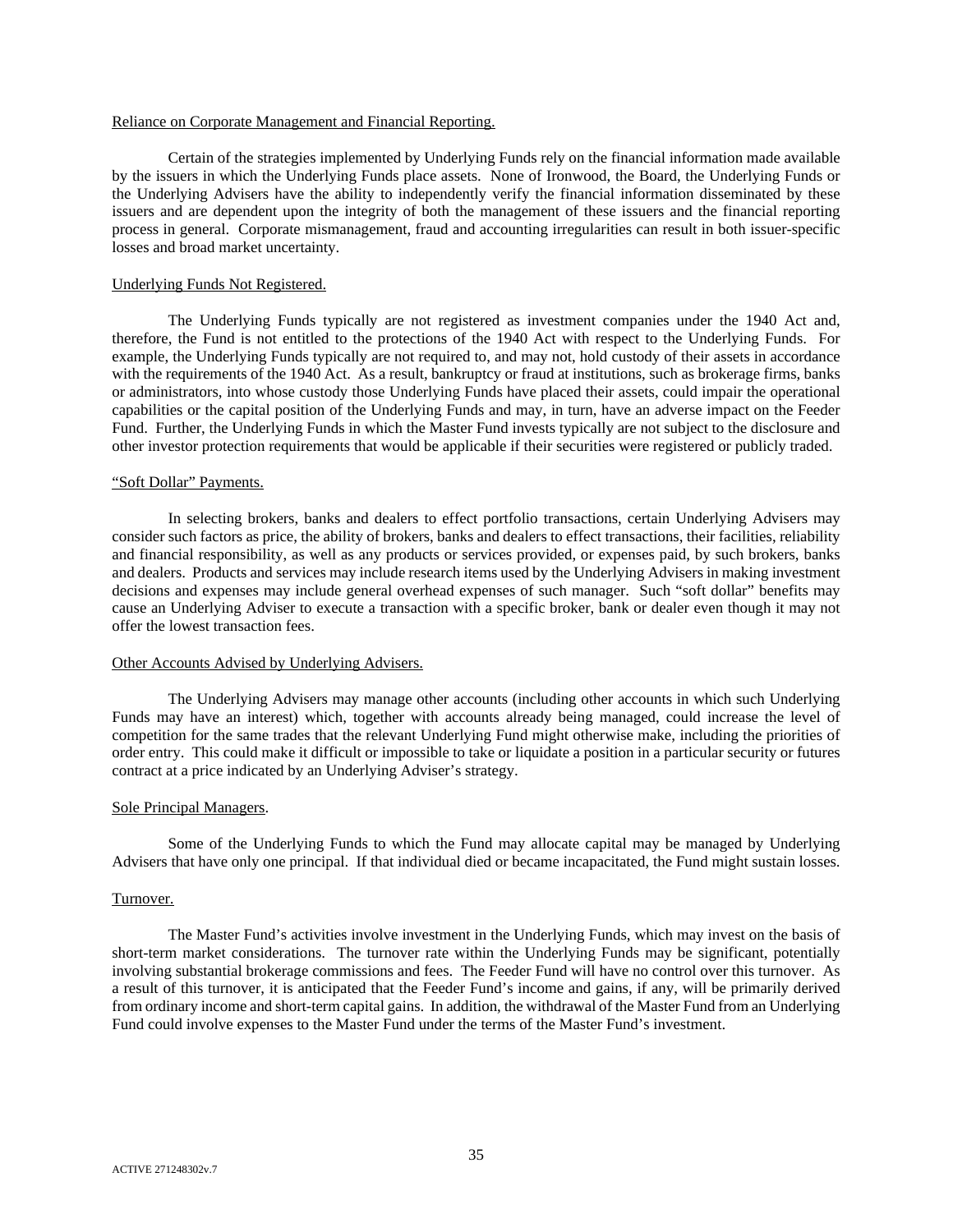### Changes in Underlying Funds and Allocations.

Ironwood may from time to time select new or replacement Underlying Funds and change the percentage of Master Fund assets allocated to each Underlying Fund. These changes will be made in Ironwood's sole discretion, subject to the Underlying Funds' liquidity constraints. The Feeder Fund's success depends to a great extent on Ironwood's ability to identify and allocate assets successfully among Underlying Funds.

# Other Trading Strategies.

Certain of the Underlying Funds may employ strategies for which no specific "risk factors" are provided. Nevertheless, such strategies should be considered to be speculative, volatile, and, in general, no less risky than other strategies more fully described herein.

## Inability to Vote or Exercise Control.

The Master Fund often elects to hold non-voting securities in Underlying Funds or waive the right to vote in respect of an Underlying Fund. In such cases, the Master Fund will not be able to vote on matters that require the approval of the interest holders of the Underlying Fund, including matters adverse to the Members. The Master Fund does not intend to acquire a sufficient percentage of the economic units in any Underlying Fund to cause the Master Fund to control the Underlying Fund. Applicable securities and banking rules and interpretations may limit the percentage of voting or non-voting securities of any Underlying Fund that may be held by the Master Fund. In any event, the Underlying Funds often do not provide their shareholders or limited partners with an ability to vote except under limited circumstances.

# Inability to Invest in Underlying Funds.

In the event that the Master Fund is able to make investments in Underlying Funds only at certain times, the Feeder Fund and/or the Master Fund may invest any portion of its assets that is not invested in Underlying Funds in money market securities or other liquid assets, pending investment in Underlying Funds. During this time that the Master Fund's assets are not invested in Underlying Funds, that portion of the Feeder Fund's assets will not be used to pursue the Feeder Fund's investment objective.

## Indemnification of Underlying Advisers.

The Underlying Funds generally indemnify their corresponding Underlying Advisers and their affiliates from any liability, damage, cost or expense arising out of, among other things, certain acts or omissions. The Underlying Advisers often have broad limitations on liability and indemnification rights.

## Additional Government or Market Regulation.

Market disruptions and the dramatic increase in the capital allocated to alternative investment strategies during the past decade have led to increased governmental, as well as self-regulatory, scrutiny of the "hedge fund" and financial services industry in general. Certain legislation requiring greater regulation of the industry, such as the Dodd-Frank Act, enacted in July 2010, is considered periodically by the U.S. Congress, as well as the governing bodies of non-U.S. jurisdictions. It is impossible to predict what, if any, changes in the regulations applicable to the Fund, Ironwood, the Underlying Funds, the Underlying Advisers, the markets in which they trade and invest or the counterparties with which they do business may be instituted in the future. Any such laws or regulations could have a material adverse impact on the profit potential of the Fund, as well as require increased transparency as to the identity of the Members. In addition, there are currently proposals in the U.S. Congress that would require an increase in the frequency of disclosure of hedge fund trading activity which could, if enacted as proposed, affect the Underlying Funds and their strategies and could render certain strategies pursued by the Underlying Funds impractical.

In April 2016, the United States Department of Labor ("**DOL**") released a final rulemaking (the "**Fiduciary Rule**") relating to a long-running effort to overhaul the fee and revenue sharing arrangements between financial services organizations and their retail retirement clients (principally Individual Retirement Account ("IRA") investors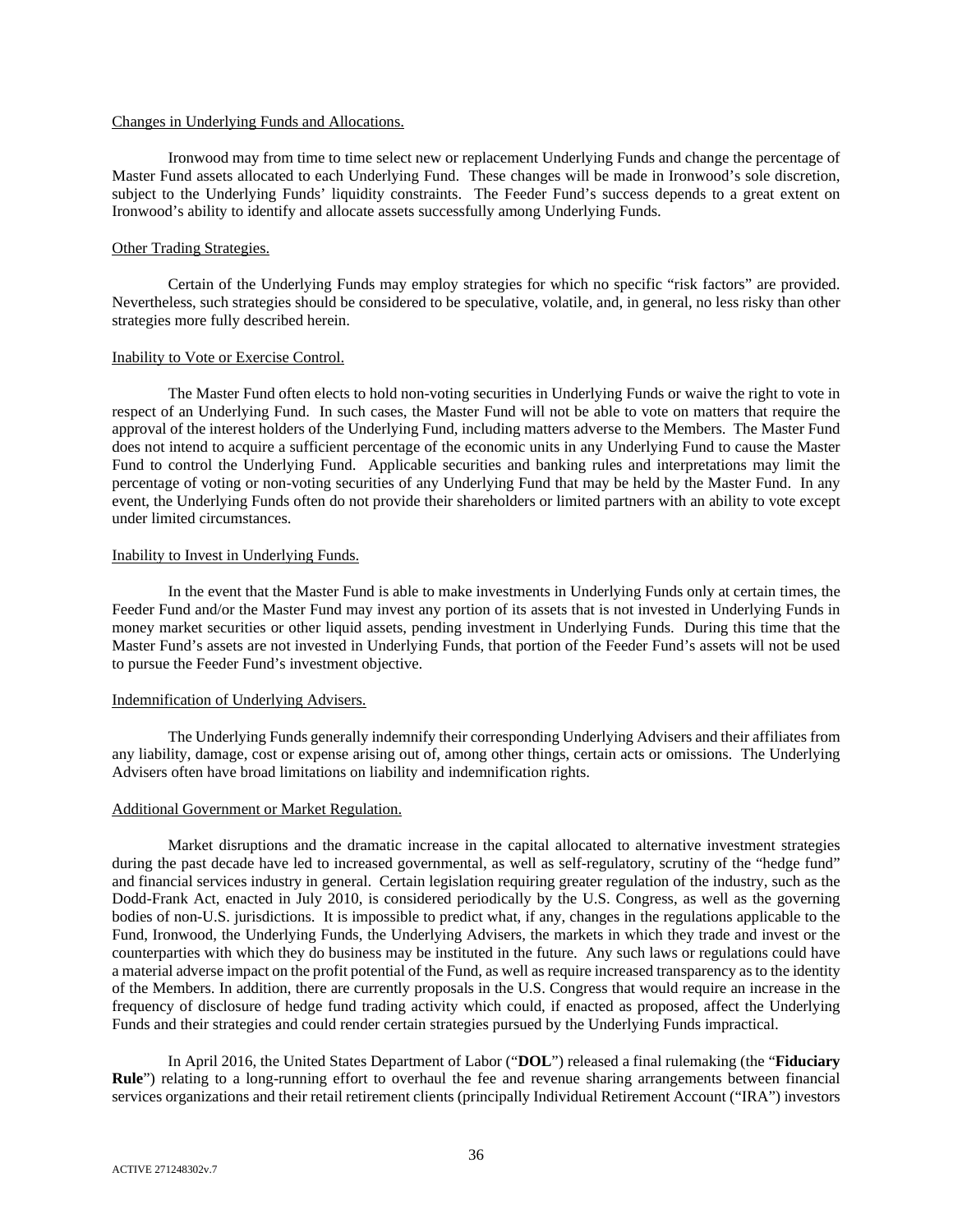and other retail retirement clients whose assets are subject to the Employee Retirement Income Security Act of 1974, as amended ("ERISA")). The Fiduciary Rule was intended to subject many of the investment and asset management recommendations from broker dealers, banks and other financial services organizations to IRAs and other retail retirement clients that are not subject to ERISA to the fiduciary standards and remedies under ERISA. On June 21, 2018, the United States Court of Appeals for the Fifth Circuit issued a mandate officially vacating the Fiduciary Rule. In June 2020, the DOL issued a new proposed rule to replace the vacated regulations. In December 2020, the DOL issued the new rule, which reaffirmed that the rule in effect prior to the adoption of the vacated regulations continues to apply in determining whether a person renders investment advice for purposes of ERISA. In addition, the new rule added a prohibited transaction class exemption for investment advice fiduciaries that is based on the "impartial conduct standards," which were generally adopted as a temporary policy after the prior regulations defining fiduciary were vacated. The DOL also stated that a recommendation to "rollover" assets from a qualified retirement plan to an IRA, or from an IRA to another IRA, can be considered fiduciary investment advice if the facts and circumstances indicate that the recommendation meets the investment advice test of the new rule. In April 2021 FAQs regarding the new rule and class exemption, the DOL noted that it would continue until December 20, 2021, its policy of not pursuing prohibited transaction claims against investment advice fiduciaries who are making diligent and good faith efforts to comply with the new rule, but that it would begin enforcing its position regarding rollovers after February 16, 2021.

In addition to the new DOL rule, questions of fiduciary duty and standards of care are also being considered by other regulators. In June 2019, the SEC adopted a package of rulemakings and interpretations regarding the standard of conduct for investment advisers under the Advisers Act and establishing a standard of conduct for broker-dealers (and associated persons) when making a recommendation of any securities transaction or investment strategy involving securities to a retail customer. A significant percentage of investors in the Fund invest through IRAs or similar tax-advantaged savings accounts. It is not possible to predict the ultimate impact of these new rules and interpretations on the Fund, but any new regulations in this area can be expected to affect financial intermediaries recommending sales of the Shares.

## Market Disruptions; Governmental Intervention.

Since 2008, the global financial markets have gone through pervasive and fundamental disruptions that have led to extensive and unprecedented governmental intervention. Such intervention was in certain cases implemented on an "emergency" basis, suddenly and substantially eliminating market participants' ability to continue to implement certain strategies or manage the risk of their outstanding positions.

The Fund may incur major losses in the event of disrupted markets and other extraordinary events in which historical pricing relationships become materially distorted. The risk of loss from pricing distortions is compounded by the fact that in disrupted markets many positions become illiquid, making it difficult or impossible to close out positions against which the markets are moving. The financing available to the Fund and the Underlying Funds from their respective banks, dealers and other counterparties is typically reduced in disrupted markets. Such a reduction may result in substantial losses to the Fund. Market disruptions may from time to time cause dramatic losses for the Fund and such events can result in otherwise historically low-risk strategies performing with unprecedented volatility and risk.

## Operational and Information Security Risk from Software or Cyber Failures.

A software or cyber failure refers to both intentional and unintentional events that may cause a business to lose proprietary information, suffer data corruption or lose operational capacity. The Fund and its service providers may be prone to operational and information security risks resulting from software or cyber failures. Cyber failures include, among other behaviors, stealing or corrupting data maintained online or digitally, denial of service attacks on websites, ransomware attacks, the unauthorized release of confidential information or various other forms of cyber security breaches. Software or cyber failures affecting the Fund, Ironwood, the Fund's administrators, custodians or other third party service providers may adversely impact the Fund. For instance, software or cyber failures may interfere with the processing of Unit holder transactions, impact the ability to calculate the value of the Fund's Units, cause the release of private Unit holder information or other confidential information, impede trading, subject the Fund and its service providers to regulatory fines or financial losses and cause reputational damage. Similar types of risks are also present for other market participants, including the Underlying Funds and Underlying Advisers, which may have material adverse consequences for the Fund, and may cause the Fund's investment to lose value. The Fund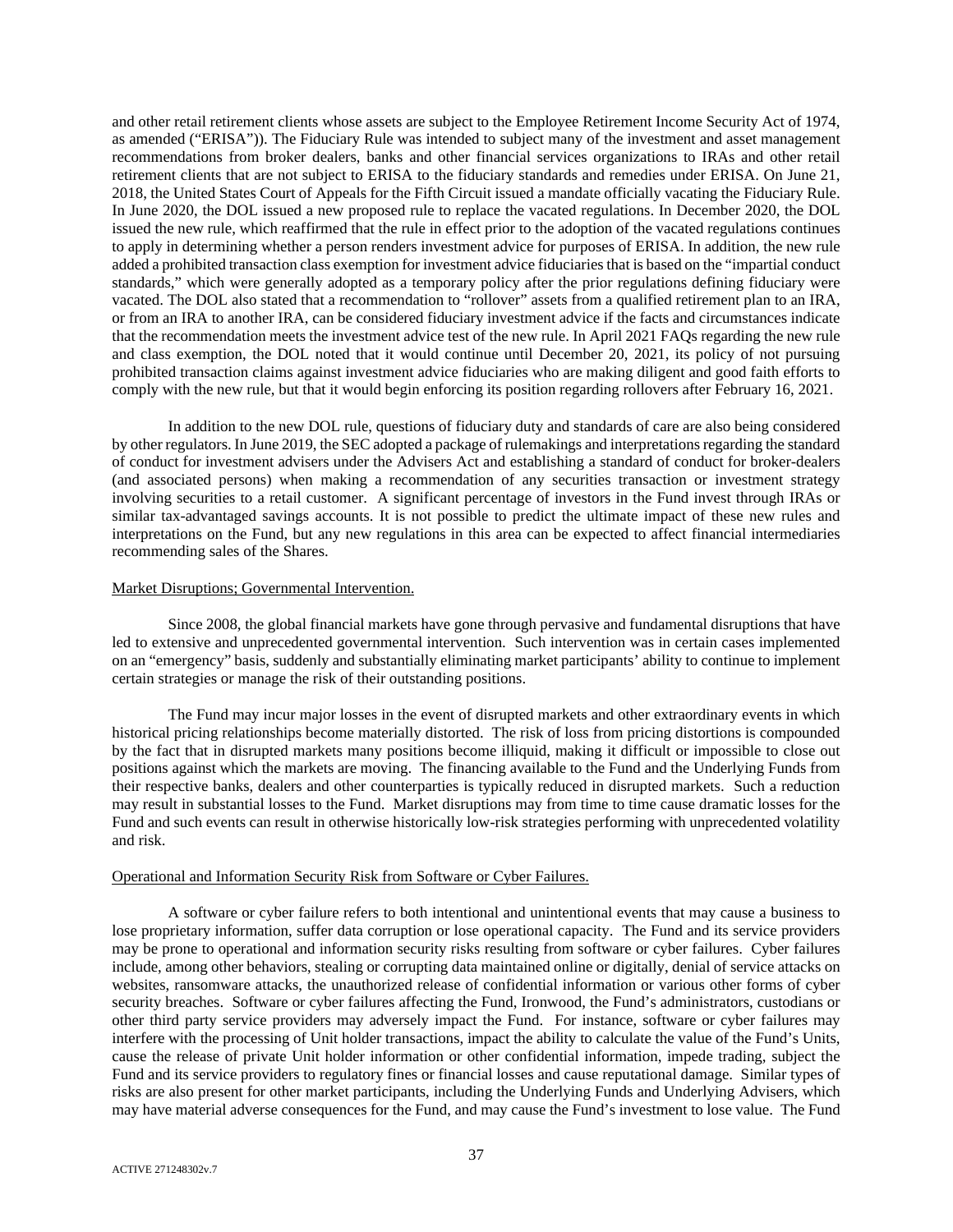and its service providers may incur additional costs relating to cyber security management and preparations, and such preparations, though taken in good faith, may be inadequate. The scope of the risk from software and cyber failures and related mitigation techniques is difficult to predict and is subject to continuing change.

### Alternative Data-Based Investing.

Investment and market analysis increasingly relies on inputs from so called "alternative data"—a phrase generally referring to information previously not available to professional investors because, for example, the implementing technology is relatively new (e.g., geolocation, equipment sensor, and "scraped" or "aggregated" website data), the information previously was held as proprietary (e.g., credit card processor, payroll, and shipping data), or the information was simply too unwieldy or expensive to manage. Risks associated with alternative data include the possibility of new legal and regulatory frameworks targeting collection, marketing and use of data (particularly relating to cybersecurity and privacy), technological changes that may make data more or less useful, changes in the marketplace for data (which is relatively new and fragmented), etc. For example, nearly all professional investors making regular use of alternative data rely on third-party data sellers or brokers and therefore are exposed to the possibility both that data may become unavailable or that it was improperly or illegally collected or handled, with derivative liability potentially extending to the investor purchasing the data. Insider trading and "fair practice" laws generally are untested in this sector and therefore present risks for alternative data-based investing. Holding sensitive data of any type also increases the risk of an Underlying Adviser being targeted in various ways, e.g., by cyber-attackers, insider theft, government investigation, civil plaintiffs, etc. Additional commercial risks relate to the prospect that investment decisions based on alternative data may be flawed for various reasons, including incomplete, "dirty" or misunderstood data and gaps or flaws in technology used to collect and analyze data. Substantial legal and technical costs may be incurred in responding to any of these risks and developments.

#### Artificial Intelligence and Machine Driven Investing.

As computing technology and data analytics continually advance there has been an increasing trend towards machine driven and artificially intelligent trading systems, particularly providing such systems with increasing levels of autonomy in trading decisions. Regulators have been increasingly active in considering regulations and market restrictions on algorithmic and other machine assisted trading strategies, including, efforts to require pre-testing of such techniques, to impose automatic volume controls and/or to impose liability for negative or manipulative market impacts of such trading. Such restrictions may also impair the operation of fully autonomous trading systems and technologies, either by design or inadvertently. In addition, such technologies are relatively recent developments and may be subject to one or more undetected errors, defects or security vulnerabilities. Some such errors may only be discovered after a product or service has been used by end customers or after substantial operations in the market place. Any exploitable errors or security vulnerabilities discovered after such products are in wide spread operation could result in substantial loss of revenues or assets, or material liabilities or sanctions. The potential speed of such trading technology may exacerbate the impact of any such flaws, particularly where such flaws are exploited by other artificially intelligent systems and may act to impair or prevent the intervention of a human control.

#### High Frequency Trading.

There has been an increased regulatory and Congressional focus on the structure of the U.S. equity markets over the last several years, and particularly since the so-called "flash crash" of May 6, 2010. The SEC, FINRA and the national securities exchanges have proposed, adopted or are in the process of implementing several initiatives aimed at addressing the oversight, integrity and resilience of the markets. The Underlying Funds in which the Fund invests may depend on the volume of trading and the integrity of the global capital markets in order to achieve liquidity and generate returns. Trading and clearing volumes are directly affected by economic, political and market conditions, broad trends in business and finance, unforeseen market closures or other disruptions in trading, the level and volatility of interest rates, inflation, changes in price levels of securities and the overall level of investor confidence. In recent years, trading and clearing volumes across the markets have fluctuated significantly depending on market conditions and other factors beyond the Fund's control. Current initiatives being considered by regulators and governments, such as restrictions on algorithmic (high-frequency) trading, could have a material adverse effect on overall trading and clearing volumes. Declines in trading and clearing volumes may also impact the Underlying Funds' market share or pricing structures and adversely affect their business and financial condition.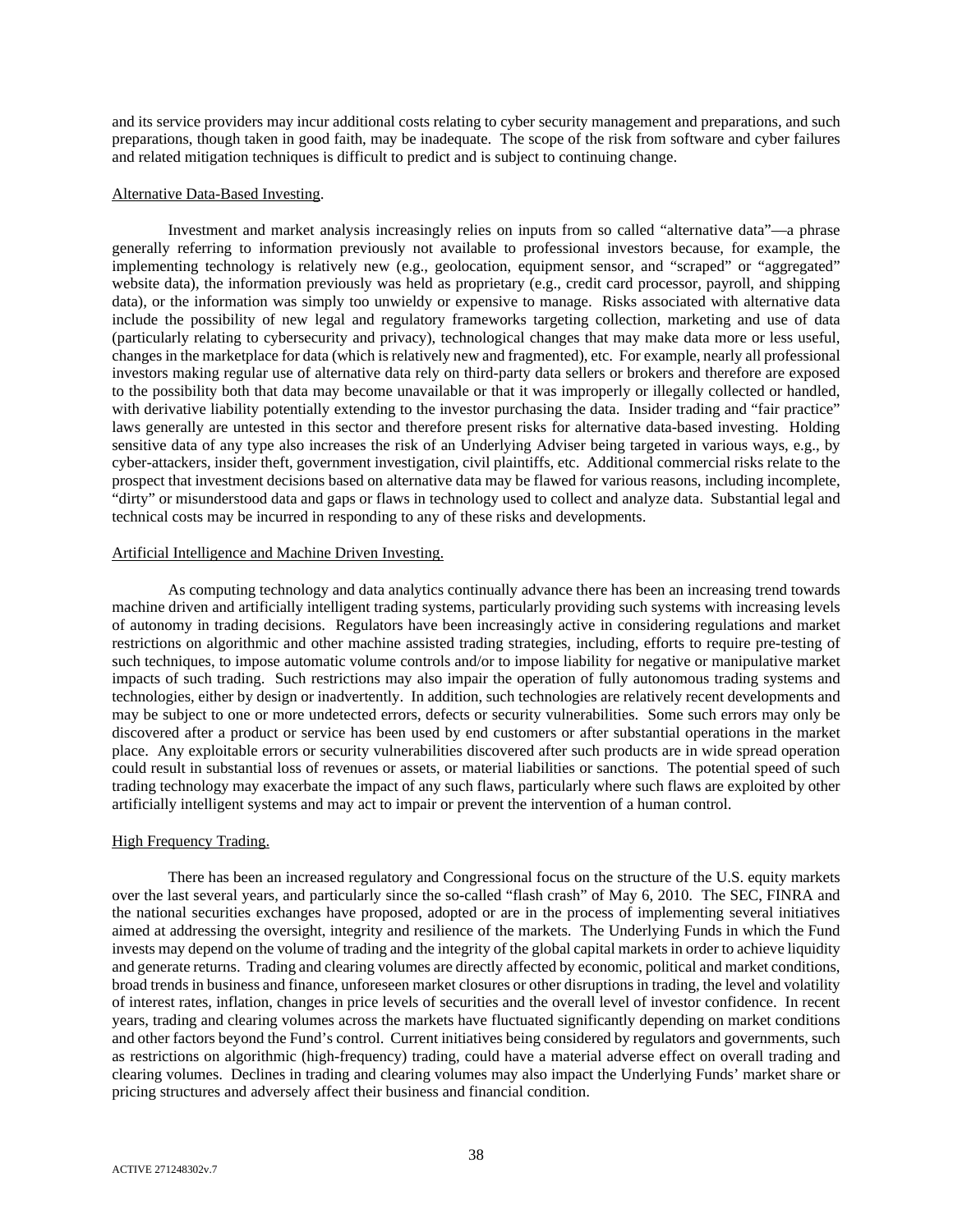THE FOREGOING LIST OF "RISK FACTORS" IS NOT A COMPLETE ENUMERATION OR EXPLANATION OF THE RISKS INVOLVED IN AN INVESTMENT IN THE FEEDER FUND. PROSPECTIVE MEMBERS SHOULD READ THIS ENTIRE PROSPECTUS AND CONSULT WITH THEIR OWN LEGAL, TAX AND FINANCIAL ADVISORS BEFORE DECIDING TO INVEST IN THE FEEDER FUND.

### **MANAGEMENT OF THE FUND**

## **The Board**

The Board of the Feeder Fund and the Master Fund has ultimate responsibility for overseeing the business and operations of the Feeder Fund on behalf of the Members. At least a majority of the Board are and will be persons who are not "interested persons," as defined in Section 2(a)(19) of the 1940 Act ("**Independent Directors**"). See "Directors and Officers" in the Feeder Fund's SAI for identities of the directors ("**Directors**") and executive officers of the Feeder Fund, brief biographical information regarding each of them and other information regarding election of the Board and Board membership.

### **The Investment Adviser**

Under the general oversight of the Board and pursuant to the Investment Management Agreement, Ironwood, a registered investment adviser with headquarters at One Market Plaza, Steuart Tower, Suite 2500, San Francisco, California 94105, provides investment advisory services to the Fund. As the Fund's investment adviser, Ironwood makes the Fund's investment decisions. Ironwood buys and sells securities for the Fund and conducts the research that leads to the purchase and sale decisions. As necessary, Ironwood is also responsible for selecting brokers and dealers and for negotiating brokerage commissions and dealer charges or other transaction costs.

As of July 31, 2021, Ironwood had total assets of approximately \$4.8 billion under management. Ironwood serves as investment adviser or sub-adviser to private investment funds that utilize investment programs similar to that of the Fund. Ironwood and/or its affiliates may in the future serve as an investment adviser or general partner of other registered and/or private investment companies with similar investment programs.

Subject to the general oversight of the Board and in accordance with the investment objective, policies and restrictions of the Fund, Ironwood provides the Fund with ongoing investment guidance, policy direction and monitoring of the Fund pursuant to the Investment Management Agreement. The Investment Management Agreement may be terminated at any time by the Board, by a majority vote of the Members or by Ironwood.

#### **Portfolio Managers**

The portfolio managers of Ironwood primarily responsible for the investment management of the Fund with respect to Ironwood include Jonathan Gans, Benjamin Zack, and Simon Hong.

**Jonathan Gans** is the Chief Executive Officer and President of Ironwood. He joined the firm in 1996 and is a member of Ironwood's Investment & Risk Committee, Leadership Committee, Management Committee, and Valuation Committee. He also serves as a Director for Ironwood's offshore and registered funds. Jon was previously employed at St. Claire Capital Management, where he was General Counsel and Chief Operating Officer. His prior professional experience also includes positions at the Securities and Exchange Commission Division of Enforcement and Glenwood Financial Group. Jon earned a B.A., cum laude, from Williams College, a J.D. from the University of California at Los Angeles School of Law, and is a member of the State Bar of California. Jon is a chapter member of YPO Golden Gate and a Trustee of the San Francisco Museum of Modern Art (SFMOMA), where he has chaired the Investment Committee and served on the Executive Committee.

**Benjamin Zack** joined Ironwood in 2004 and is a Partner and Managing Director. Ben is responsible for overseeing Ironwood's research team and investment process. He is a member of the firm's Investment & Risk Committee and Leadership Committee. Prior to Ironwood, Ben worked in the Health Care Investment Banking Group of Deutsche Banc Alex. Brown where he helped advise life sciences and medical technology clients on a wide variety of strategic and financial alternatives including mergers and acquisitions, equity and debt issuances, and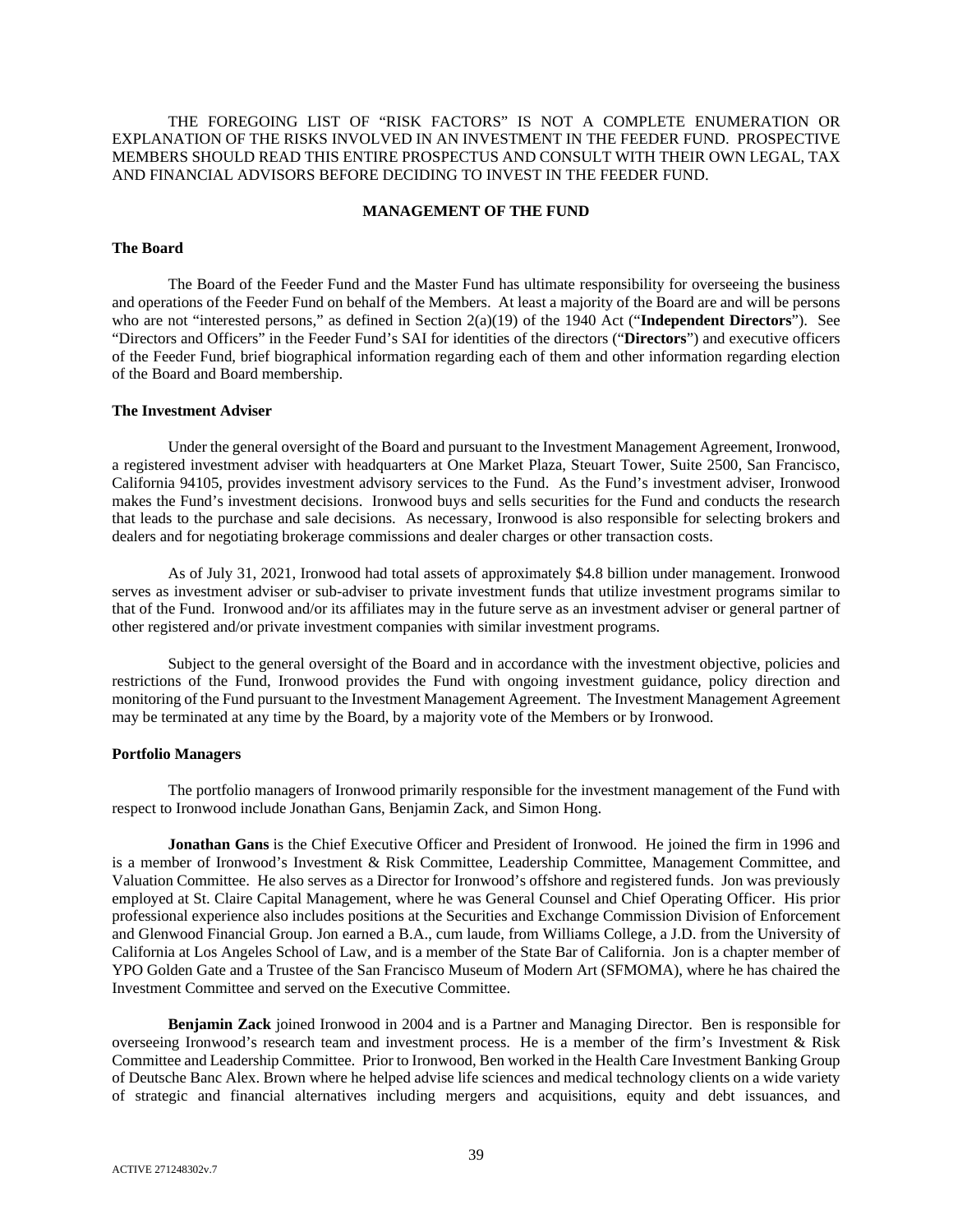restructurings. Ben earned a B.B.A. in Finance from the University of Texas at Austin and an M.B.A. in Finance from the Wharton School at the University of Pennsylvania. Ben has earned the designation of Financial Risk Manager – Certified by the Global Association of Risk Professionals.

**Simon Hong** joined Ironwood in 2008 and is a Partner and Director. Simon is responsible for overseeing Ironwood's research team and investment process. He is a member of the firm's Investment & Risk Committee. Prior to Ironwood, Simon worked in the Investment Banking Division and Global Capital Markets group at Morgan Stanley where he helped advise clients on a wide variety of strategic and financial alternatives. Simon's prior experience also includes positions in the Investment Management Division of Morgan Stanley and the Private Client Group of Merrill Lynch. Simon received a B.A. in Business Economics from Brown University. Simon is a CAIA designee and is a member of the Chartered Alternative Investment Analyst Association. Simon is a member of the Investment Committee of the Catholic Diocese of Oakland.

The Feeder Fund's SAI provides additional information about the portfolio managers' investments in the Feeder Fund, a description of their compensation structure and information regarding other accounts they manage.

## **The Fund Administrator**

The Master Fund and the Feeder Fund have entered into the Administration Services Agreement with The Bank of New York Mellon (the "**Fund Administrator**") to perform certain financial, accounting, tax, corporate, administrative, registrar and transfer agency and other services on behalf of the Feeder Fund and the Master Fund.

The Master Fund pays to the Fund Administrator a monthly fixed fee for certain services provided to the Master Fund and the Feeder Fund, and a monthly fee calculated as a percentage of the Master Fund's and the Feeder Fund's net assets, which fee provides for "breakpoints" (or fee reductions) at increasing asset levels. The Fund Administrator is reimbursed by the Master Fund for out-of-pocket expenses (including out-of-pocket expenses of any third party retained to assist the Fund Administrator) relating to services provided to the Master Fund and the Feeder Fund. Each of the Master Fund and the Feeder Fund bears its own charges for the Fund Administrator's tax, financial reporting, blue sky, and certain regulatory and compliance filing services. The fee paid to the Fund Administrator may be renegotiated from time to time between the parties.

Between Ironwood and the Fund Administrator, the Fund Administrator is responsible, pursuant to the Administration Services Agreement and under the ultimate supervision of Ironwood, for matters pertaining to the administration of the Fund, including, but not limited to, the following: (i) communicating with Members; (ii) performing registrar and transfer agency services; (iii) processing subscriptions and repurchases; (iv) preparing and maintaining the financial and accounting records and statements of the Feeder Fund and the Master Fund; (v) computing the net asset value of the Feeder Fund and the Master Fund on a monthly basis; (vi) arranging for the provision of accounting, clerical and administrative services; and (vii) maintaining records of the Feeder Fund and the Master Fund.

With approval by the Board, Ironwood has delegated to the Fund Administrator the calculation of the net asset value of the Feeder Fund and the Master Fund. In determining the net asset value of the Feeder Fund and the Master Fund, the Fund Administrator follows the valuation policies and procedures adopted by the Feeder Fund as set forth in the LLC Agreement of the Feeder Fund and in the limited liability company agreement of the Master Fund, respectively. If, and to the extent Ironwood is responsible for, or otherwise involved in, the pricing of any of the Fund's portfolio securities or other assets, the Fund Administrator may accept, use and rely on such prices in determining the net asset value of the Feeder Fund and the Master Fund and shall not be liable to the Feeder Fund, the Master Fund, any Member, Ironwood or any other person in so doing. The Fund Administrator will not be responsible or liable for the accuracy of information furnished by other persons in performing its services for the Fund. The Fund Administrator will in no way act as guarantor or offeror of the Units or any underlying investment, nor will it be responsible for the actions of the Feeder Fund's sales agents or Ironwood.

The fees payable to the Fund Administrator are based on the standard schedule of fees charged by the Fund Administrator for similar services. These fees are detailed in the Administration Services Agreement, a copy of which is available from Ironwood upon request. The Feeder Fund and/or the Master Fund may retain other service providers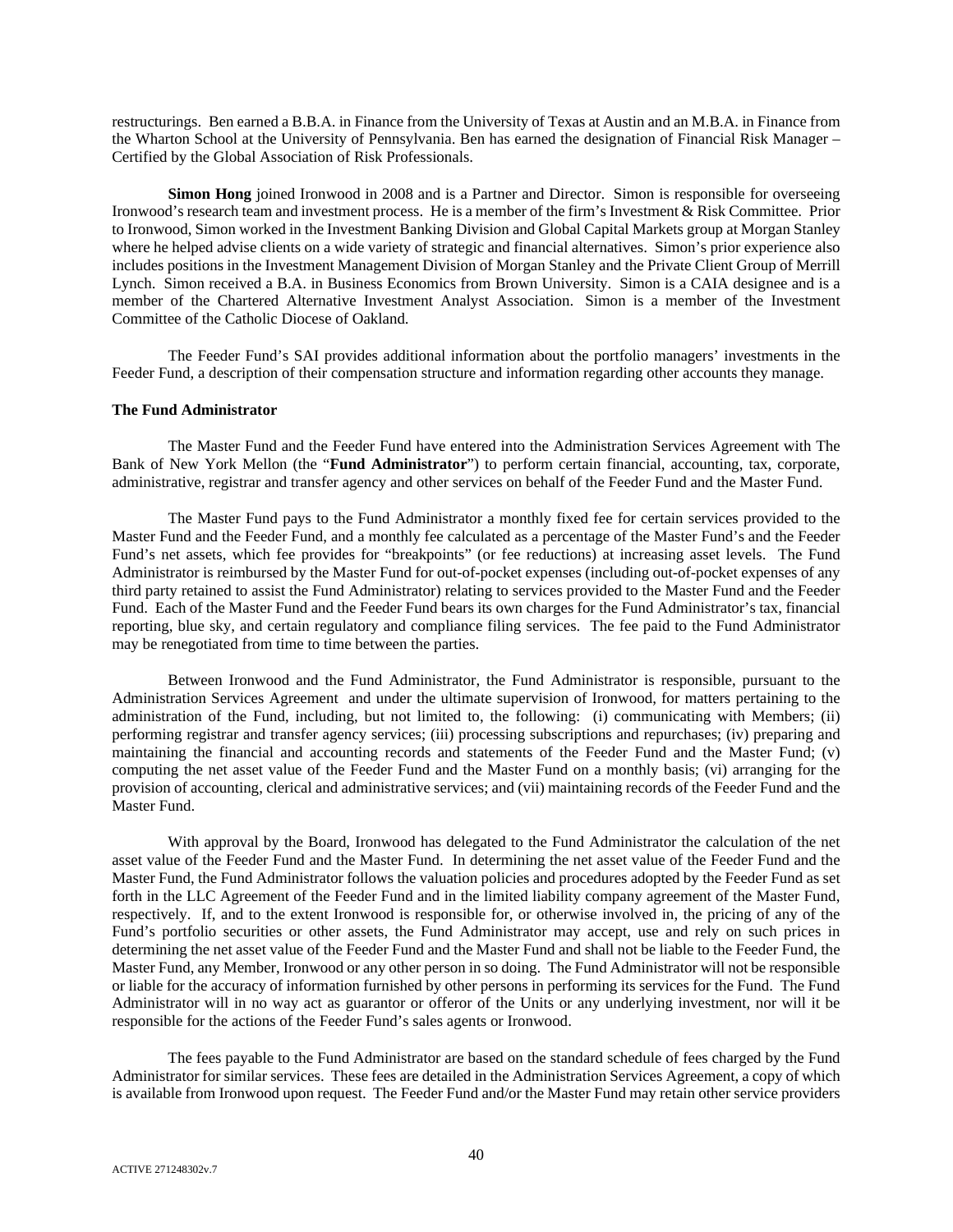affiliated with the Fund Administrator to perform the administrative services that would otherwise be performed by the Fund Administrator and such service providers may be located outside of the United States.

The term of the Administration Services Agreement renews automatically for successive one-year periods; *provided* that the Administration Services Agreement is subject to termination by the Fund Administrator or by the Fund upon 180 calendar days' written notice or immediately in certain other circumstances specified therein.

Under the Administration Services Agreement:

(1) the Master Fund and the Feeder Fund have each agreed to indemnify and hold harmless the Fund Administrator, its subsidiaries, affiliates, directors and other officers, shareholders, servants, employees, agents and permitted delegates and sub-delegates (together the "**Fund Administrator Indemnified Parties**") from and against any and all liabilities, obligations, losses, damages, penalties, actions, judgments, claims, demands, suits, costs, expenses or disbursements of any kind or nature whatsoever that may be imposed on, incurred by or asserted against any of them as a result of the services provided to the Fund (other than by reason of gross negligence, bad faith or willful misconduct on the part of the Fund Administrator or any other Fund Administrator Indemnified Party in connection with the provision of the services to the Fund under the Administration Services Agreement); and

(2) the Master Fund and the Feeder Fund have each agreed that, in the absence of material breach of the Administration Services Agreement by the Fund Administrator or the gross negligence, bad faith or willful misconduct by the Fund Administrator in the provision of the services thereunder, none of the Fund Administrator or any other Fund Administrator Indemnified Party shall be liable to the Fund on account of anything done, omitted or suffered by the Fund Administrator or any other Fund Administrator Indemnified Party in good faith in the provision of the services pursuant to the Administration Services Agreement.

The Fund may engage a different administrator or perform such administrative services itself in its discretion.

IN PROVIDING SERVICES AS AN ADMINISTRATOR, THE FUND ADMINISTRATOR DOES NOT ACT AS A GUARANTOR OF THE FEEDER FUND'S UNITS. MOREOVER, THE FUND ADMINISTRATOR IS NOT RESPONSIBLE FOR ANY INVESTMENT DECISIONS OF THE FUND (ALL OF WHICH WILL BE MADE BY IRONWOOD) OR THE EFFECT OF SUCH INVESTMENT DECISIONS ON THE PERFORMANCE OF THE FUND.

The Bank of New York Mellon also serves as the Feeder Fund's transfer agent (the "**Transfer Agent**") and dividend paying agent.

## **The Custodian**

The Fund has entered into a custody agreement (the "**Custody Agreement**") with The Bank of New York Mellon (the "**Custodian**") to act as the Fund's custodian of all securities and cash at any time delivered to the Custodian, in each case in accordance with the provisions of Section 17 of the 1940 Act and the rules and regulations promulgated thereunder or in connection therewith. The Custodian may place certain of the Fund's assets with subcustodians and/or depositories. The Custodian will also act as custodian of the assets of the Subsidiaries.

The fees payable to the Custodian are based on its standard schedule of fees charged by the Custodian for similar services. These fees are detailed in the Custody Agreement, a copy of which is available from Ironwood upon request. The Fund may retain other custodians from time to time without notice to, or approval of, any Member.

The term of the Custody Agreement is for an indefinite period; *provided* that the Custody Agreement is subject to termination by the Custodian or by the Fund upon 90 calendar days' written notice.

The Custodian's principal business address is 240 Greenwich Street, 17W, New York, New York 10286.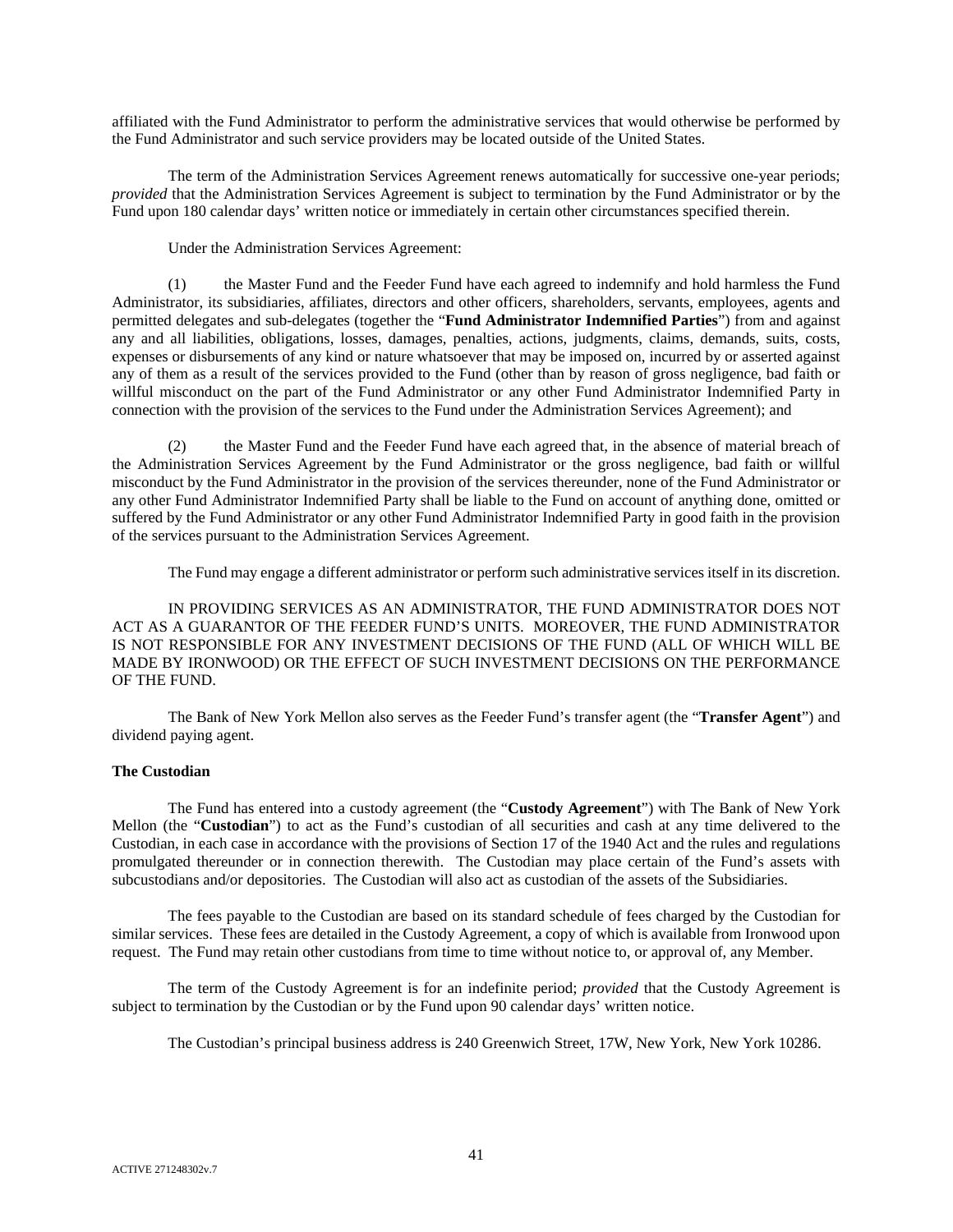## **The Regulatory Compliance Consultant**

The Master Fund and the Feeder Fund have entered into an agreement (the **"Regulatory Compliance Consulting Agreement"**) with the Regulatory Compliance Consultant to perform certain regulatory compliance support services on behalf of the Feeder Fund and the Master Fund. The Regulatory Compliance Consultant is paid a semi-annual fee by the Master Fund.

ACA provides compliance consulting services and support pursuant to the Regulatory Compliance Consulting Agreement to assist Ironwood with the following: (i) the maintenance of a compliance program that meets the requirements of Rule 38a-1 under the 1940 Act; (ii) the maintenance of a code of ethics program that meets the requirements of Rule 17j-1 under the 1940 Act; (iii) the Fund's compliance requirements; (iv) monitoring, preparation and filing of regulatory filings required to be made by the Fund; and (v) responding in the event of a regulatory exam of the Fund.

The term of the Regulatory Compliance Consulting Agreement is for an indefinite period; *provided* that the Regulatory Compliance Consulting Agreement is subject to termination by the Regulatory Compliance Consultant or by the Fund at any time upon thirty (30) calendar days' written notice or immediately in certain other circumstances specified therein.

IN PROVIDING SERVICES AS REGULATORY COMPLIANCE CONSULTANT, THE REGULATORY COMPLIANCE CONSULTANT DOES NOT ACT AS A GUARANTOR OF THE FEEDER FUND'S OR THE MASTER FUND'S UNITS. MOREOVER, THE REGULATORY COMPLIANCE CONSULTANT IS NOT RESPONSIBLE FOR ANY INVESTMENT DECISIONS OF THE FUND (ALL OF WHICH WILL BE MADE BY IRONWOOD) OR THE EFFECT OF SUCH INVESTMENT DECISIONS ON THE PERFORMANCE OF THE FUND.

#### **FEES AND EXPENSES**

#### **Advisory Fee**

The Master Fund pays to Ironwood, as compensation for its investment advisory services, an Advisory Fee. The Advisory Fee shall accrue monthly at a rate equal to 0.10% (a 1.20% annual rate) of the net asset value of the Master Fund as of each Fiscal Period Closing after crediting or debiting any increase or decrease in net asset value for the Fiscal Period but prior to reduction for (i) any repurchase payments to be paid in respect of a Repurchase Date that is as of such date, (ii) any distributions to be paid as of such date (including any distributions paid in respect of dividends declared by the Master Fund in the preceding Fiscal Period) or (iii) Advisory Fees assessed as of such date.

The Advisory Fee for any period less than a Fiscal Period shall be *pro-rated* based on the actual number of calendar days elapsed.

The Advisory Fee is paid in arrears as of each Fiscal Quarter Closing.

The Feeder Fund does not pay Ironwood an advisory fee.

## **Fund Administrative Fee**

The Master Fund pays the Fund Administrator a monthly administrative fee for providing administrative services to the Master Fund and the Feeder Fund.

### **Custodian Fee**

The Master Fund compensates the Custodian for providing custody services to the Master Fund and its wholly-owned and controlled foreign subsidiary, Ironwood Multi-Strategy Fund Ltd. (the **"Subsidiary"**). To the extent that the Feeder Fund invests in assets other than incidental cash and the Master Fund units, the Feeder Fund would bear its own custody fees.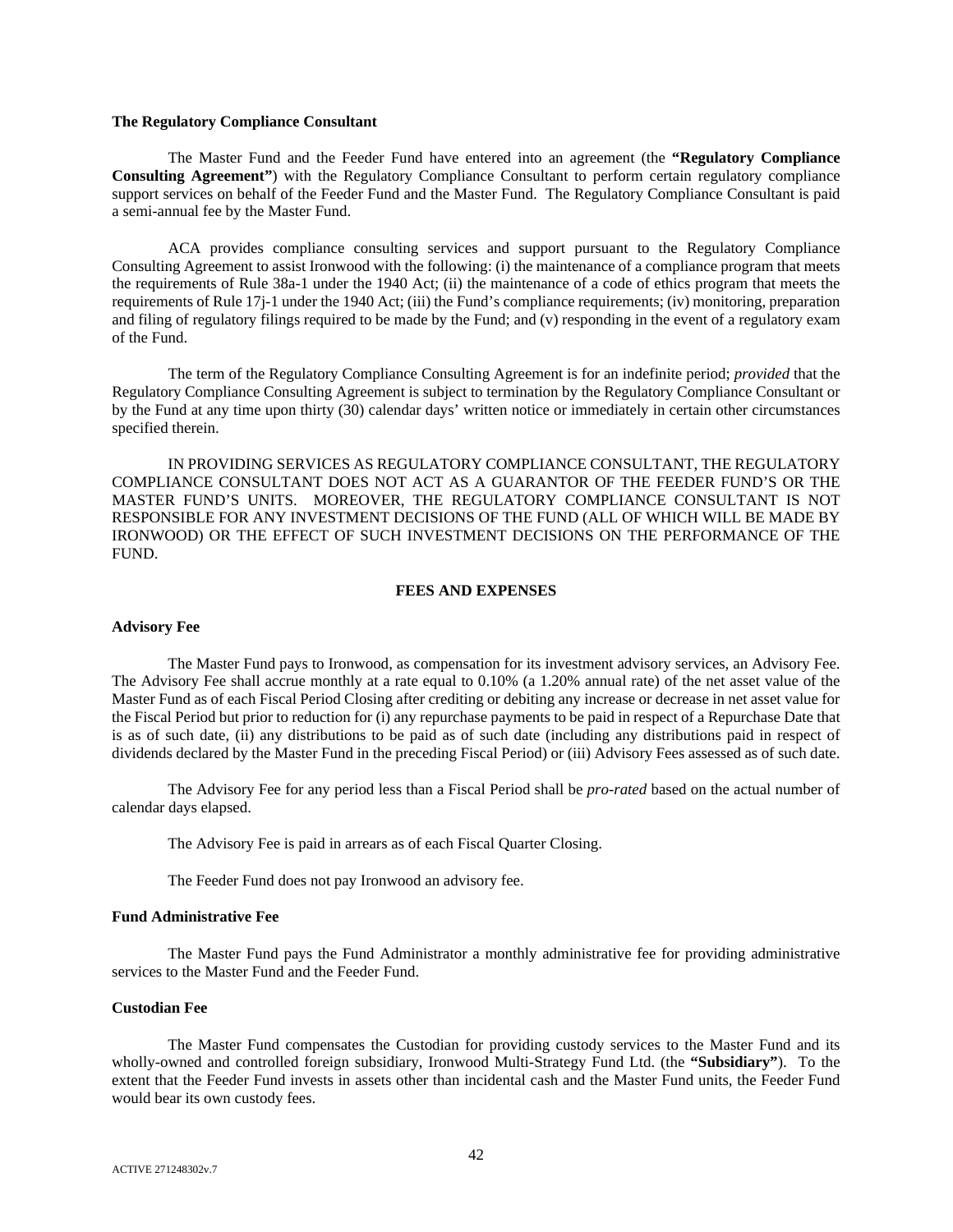# **Regulatory Compliance Consultant Fee**

The Master Fund pays the Regulatory Compliance Consultant a semi-annual fee for providing regulatory compliance consultant services to the Master Fund and the Feeder Fund.

#### **Distribution Expenses**

Pursuant to a Distribution Agreement among the Feeder Fund, the Master Fund and Foreside Fund Services, LLC (the "**Distributor**") (the "**Distribution Agreement**"), the Distributor bears all of its expenses of providing distribution services as described under that agreement. The Feeder Fund assumes and pays all charges not specifically assumed or otherwise to be provided by the Distributor under the Distribution Agreement. The Feeder Fund pays, among other things: (i) all fees and expenses in connection with the registration of the Feeder Fund and the respective units under the U.S. securities laws and the registration and qualification of units for sale in the various jurisdictions in which the Feeder Fund determines it advisable to qualify such units for sale (except for SEC registration fees covered by the Master Fund); and (ii) the cost of preparing and printing of sufficient copies of the Feeder Fund's Prospectus, SAI, and any other sales material (and any supplements or amendments thereto).

The Distributor may enter into related selling group agreements with various broker-dealers that provide distribution services to investors. While neither the Feeder Fund nor the Distributor impose an initial sales charge, if you buy Units through brokers or dealers or other financial intermediaries, they may directly charge you transaction or other fees in such amount as they may determine. Please consult your financial intermediary for additional information. Any such transaction or other fee charged by your financial intermediary will be in addition to the subscription price for Units and will not form a part of an investor's investment in the Feeder Fund. Ironwood or its affiliates may also pay from their own resources additional compensation to brokers or dealers or other eligible intermediaries.

Pursuant to a related Distribution Services Agreement among the Master Fund, the Feeder Fund, Ironwood and the Distributor, the Master Fund pays the Distributor certain fees for providing distribution services to the Master Fund and the Feeder Fund and reimburses certain expenses incurred by the Distributor in connection with the registration of the Feeder Fund's and the Master Fund's units for sale. The fee is paid monthly to the Distributor based on the Master Fund's net asset value. For the fiscal year ended April 30, 2021 those monthly fees aggregated \$135,076. The maximum amount of items of compensation payable to the Distributor under the Distribution Services Agreement, including the reimbursement of out-of-pocket expenses, will not exceed 2.65% of the gross offering proceeds of the Fund. A portion of the Account Servicing Fee described below is also for distribution related activities and is a distribution expense.

The maximum amount of all items of compensation payable to members of the Financial Industry Regulatory Authority will not exceed 6.25% of gross offering proceeds in accordance with FINRA Rule 2341.

#### **Account Servicing Fee**

The Feeder Fund pays to Ironwood an Account Servicing Fee. The Account Servicing Fee accrues monthly at a rate equal to 0.0625% (a 0.75% annual rate) of the net asset value of each Member's Units as of each Fiscal Period Closing after crediting or debiting any increase or decrease in net asset value for the Fiscal Period but prior to reduction for (i) any repurchase payments to be paid in respect of a Repurchase Date that is as of such date, (ii) any distributions to be paid as of such date (including any distributions paid in respect of dividends declared by the Feeder Fund in the preceding Fiscal Period), or (iii) Account Servicing Fees assessed as of such date.

The Account Servicing Fee for any period less than a Fiscal Period shall be *pro-rated* based on the actual number of calendar days.

The Account Servicing Fee is payable in arrears at each Fiscal Quarter Closing.

Ironwood may, in its sole discretion, pay up to the entire amount of the Account Servicing Fee relating to Units to a placement agent that assisted in the sale of Units and/or servicing of accounts. Up to 0.25% per annum of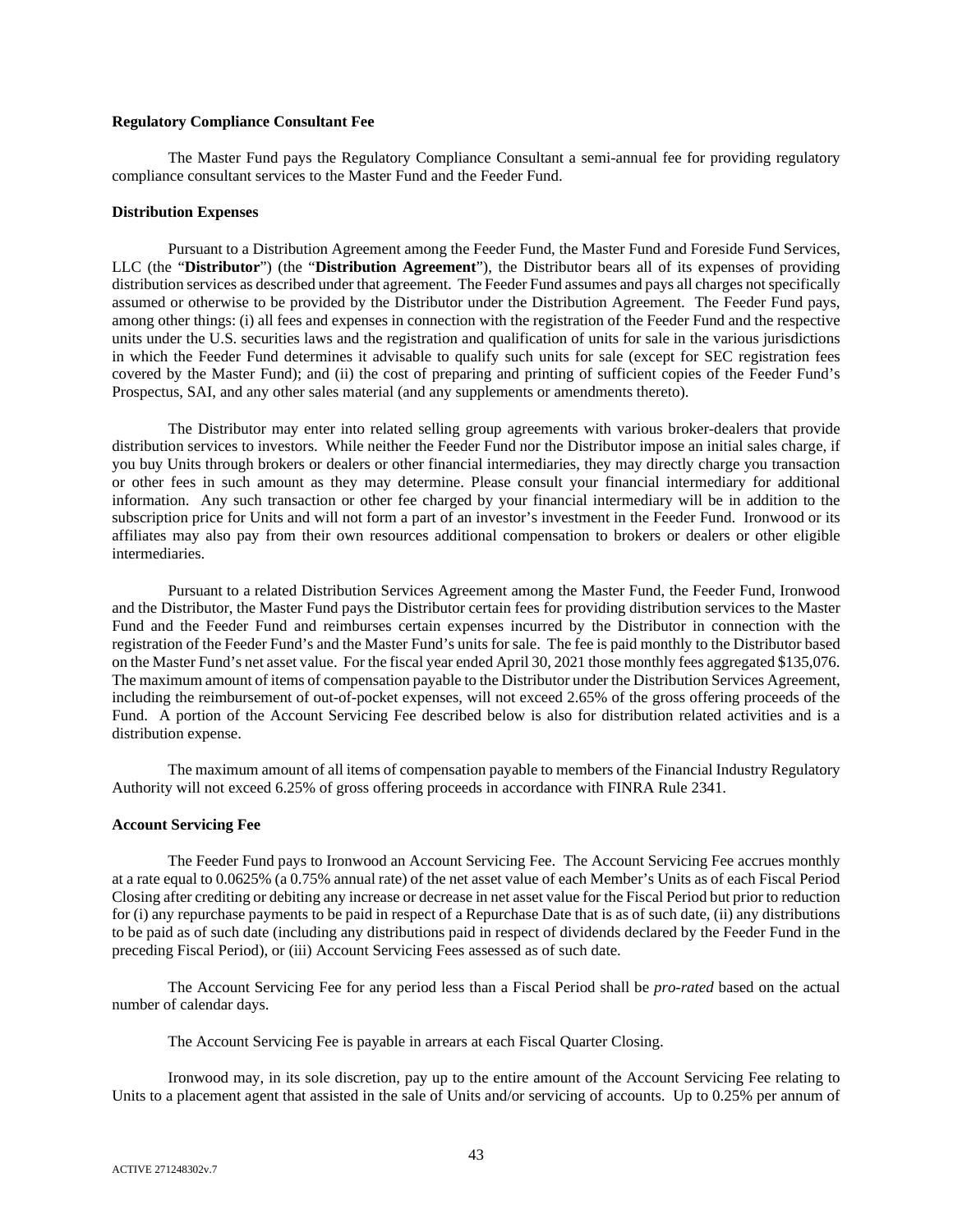the Account Servicing Fee may be deemed to be a "servicing fee" pursuant to FINRA Rule 2341. The remainder is to be deemed to be for distribution support and related services (i.e., an asset-based sales charge). Certain additional payments to placement agents may be subject to the limitation of 6.25% of gross offering proceeds discussed above.

### **Other Expenses**

The Master Fund pays all investment expenses, including, but not limited to, brokerage commissions (if any) and all other costs of executing portfolio transactions, all costs and expenses directly related to positions for the Fund's account, such as custody fees and direct and indirect expenses associated with the Fund's investments and investments in Underlying Funds (including management fees to Underlying Advisers and performance fees or allocations to such Underlying Advisers), costs associated with enforcing the Fund's rights in respect of such investments, taxes withheld on non-U.S. income, transfer taxes and premiums, professional fees (including, without limitation, the fees and expenses of consultants, accountants, investment bankers, attorneys, and experts, which may be retained to assist with due diligence or similar services with respect to potential or current Underlying Advisers or other purposes), fees and expenses to any third party vendors performing data aggregation and/or risk reporting services, fees and expenses of any third party vendor performing tax compliance services.

The Master Fund also pays interest expense (including loan commitment fees), fees and expenses associated with the registration of Units, and all other ongoing ordinary administrative and operational expenses of the Master Fund, including, but not limited to, insurance expense (including, but not limited to, errors and omissions, directors' and officers' liability insurance, and fidelity bond), legal costs, accounting costs, taxes, fees and expenses paid to the Distributor, Fund Administrator, Transfer Agent, Custodian and the Regulatory Compliance Consultant; costs of preparing and distributing the updated prospectuses and subscription documents; costs of preparing reports and other communications, including proxy, tender offer correspondence or similar materials; fees and expenses related to tax return and reporting preparation, review and distribution to Unit holders; fees of Independent Directors and travel expenses of Directors relating to meetings of the Board and committees thereof; all costs and charges for equipment or services used in communicating information regarding transactions between Ironwood and any custodian or other agent engaged by or on behalf of the Master Fund; and any extraordinary expenses, including indemnification expenses as provided for in the LLC Agreement.

The Feeder Fund bears its share of the Master Fund's expenses and certain of the Feeder Fund's ongoing ordinary administrative and operational expenses, which can include the same types of expenses listed above. The Feeder Fund or the Master Fund, as applicable, also directly pays any extraordinary operating expenses. Among the Master Fund's operating costs are certain costs that may be associated in part with the Feeder Fund that are not be clearly allocable on a separate basis or for which separate allocation is otherwise deemed unnecessary (e.g., a nonmaterial cost). Board of Directors meeting costs and related legal fees are examples. Certain joint vendor contracts also may provide or be understood to provide for payment of fees solely by the Master Fund.

SEC share registration and tender offer fees for both the Feeder Fund and the Master Fund have generally been calculated at the level of and borne by the Master Fund. (While historically these SEC fees were paid by the two Funds separately, that practice is changing to a single payment made by the Master Fund.)

The Feeder Fund is the largest shareholder of the Master Fund (as of April 30, 2021, owning approximately 51.8% of the Master Fund's units). As such, the Feeder Fund bears a pro rata share of all expenses of the Master Fund.

Ironwood bears all ongoing ordinary administrative and operational costs of Ironwood, including employees' salaries, office rent, travel costs, computer and equipment costs, telephone bills, office supplies, research and data costs, legal costs, accounting costs, filing costs and communication expenses.

#### **Expense Limitation Agreement**

Ironwood has entered into the Expense Limitation Agreement with the Master Fund and the Feeder Fund whereby Ironwood contractually agreed to waive advisory fees payable to Ironwood by the Master Fund and/or reimburse the Master Fund's expenses to the extent necessary to ensure that the Master Fund's monthly expenses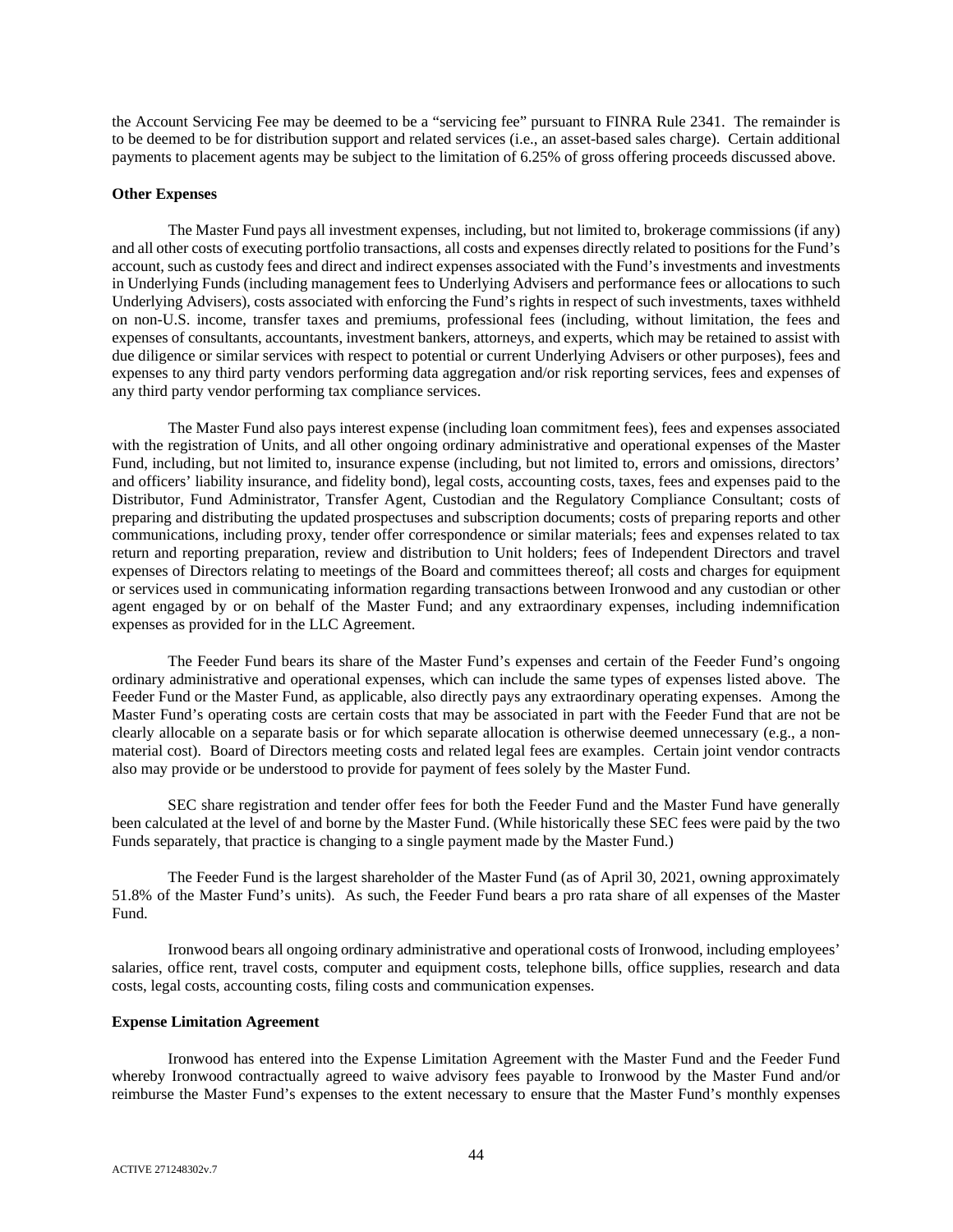(excluding taxes, brokerage commissions, custody fees, interest expense (including loan commitment fees) incurred in connection with the Master Fund's credit facility, other transaction-related expenses, any extraordinary expenses of the Master Fund, any Acquired Fund Fees and Expenses and the Advisory Fee) will not exceed 0.020833% (0.25% per annum) of the Master Fund's net assets as of each Fiscal Period Closing during the term of the Expense Limitation Agreement, before giving effect to (i) any repurchase payments to be paid in respect of a Repurchase Date that is as of such date, (ii) any distributions to be paid as of such date (including any distributions paid in respect of dividends declared by the Master Fund in the preceding Fiscal Period), or (iii) Advisory Fees assessed on the Master Fund as of such date.

The Master Fund will carry forward, for a period not to exceed 3 years from the date on which a waiver or reimbursement is made by Ironwood, any expenses in excess of the Master Fund Expense Limitation and repay Ironwood such amounts; *provided* that the Master Fund is able to effect such reimbursement and remain in compliance with the Master Fund Expense Limitation disclosed in the then-effective Prospectus. For the avoidance of doubt, the Master Fund will make such a repayment to Ironwood only if, in doing so, it remains in compliance with the Master Fund Expense Limitation as if then in effect at the same level as when the relevant expenses were waived.

In addition, under the Expense Limitation Agreement, Ironwood has contractually agreed to reimburse the Feeder Fund's expenses to the extent necessary to ensure that the Feeder Fund's monthly expenses (including the Feeder Fund's *pro rata* share of the Master Fund's monthly expenses but excluding taxes, brokerage commissions, other transaction-related expenses, any extraordinary expenses of the Feeder Fund, the Account Servicing Fees payable by the Feeder Fund) will not exceed 0.020833% (0.25% per annum) of the Feeder Fund's net assets as of each Fiscal Period Closing during the term of the Expense Limitation Agreement, before giving effect to (i) any repurchase payments to be paid in respect of a Repurchase Date that is as of such date, (ii) any distributions to be paid as of such date (including any distributions paid in respect of dividends declared by the Feeder Fund in the preceding Fiscal Period), or (iii) Account Servicing Fees assessed as of such date.

The Feeder Fund will carry forward, for a period not to exceed 3 years from the date on which a waiver or reimbursement is made by Ironwood, any expenses in excess of the Feeder Fund Expense Limitation and repay Ironwood such amounts; *provided* that the Feeder Fund is able to effect such reimbursement and remain in compliance with the Feeder Fund Expense Limitation disclosed in the then-effective Prospectus. For the avoidance of doubt, the Feeder Fund will make such a repayment to Ironwood only if, in doing so, it remains in compliance with the Feeder Fund Expense Limitation as if then in effect at the same level as when the relevant expenses were waived.

The Expense Limitation Agreement will be automatically renewed for the period September 1 through August 31 of each calendar year, unless Ironwood provides written notice to the Master Fund and the Feeder Fund of the termination of the Expense Limitation Agreement at least 90 calendar days prior to the end of the then-current term.

## **PORTFOLIO TRANSACTIONS**

#### **The Fund**

It is the policy of the Fund to obtain the best results in connection with effecting its portfolio transactions, taking into account certain factors as set forth below. In most instances, the Master Fund purchases securities directly from an Underlying Fund and such purchases by the Master Fund may be, but are generally not, subject to transaction expenses. Nevertheless, the Fund anticipates that some of its portfolio transactions may be subject to expenses.

The Fund bears any commissions or spreads in connection with its portfolio transactions. In placing orders, it is the policy of the Fund to obtain the best results taking into account the broker-dealer's general execution and operational facilities, the type of transaction involved and other factors, such as the broker-dealer's risk in positioning the securities involved. While Ironwood generally seeks reasonably competitive spreads or commissions, the Fund will not necessarily be paying the lowest spread or commission available. In executing portfolio transactions and selecting brokers or dealers, Ironwood seeks to obtain the best overall terms available for the Fund. In assessing the best overall terms available for any transaction, Ironwood considers factors deemed relevant, including the breadth of the market in the security, the price of the security, the financial condition and execution capability of the broker or dealer and the reasonableness of the commission, if any, both for the specific transaction and on a continuing basis.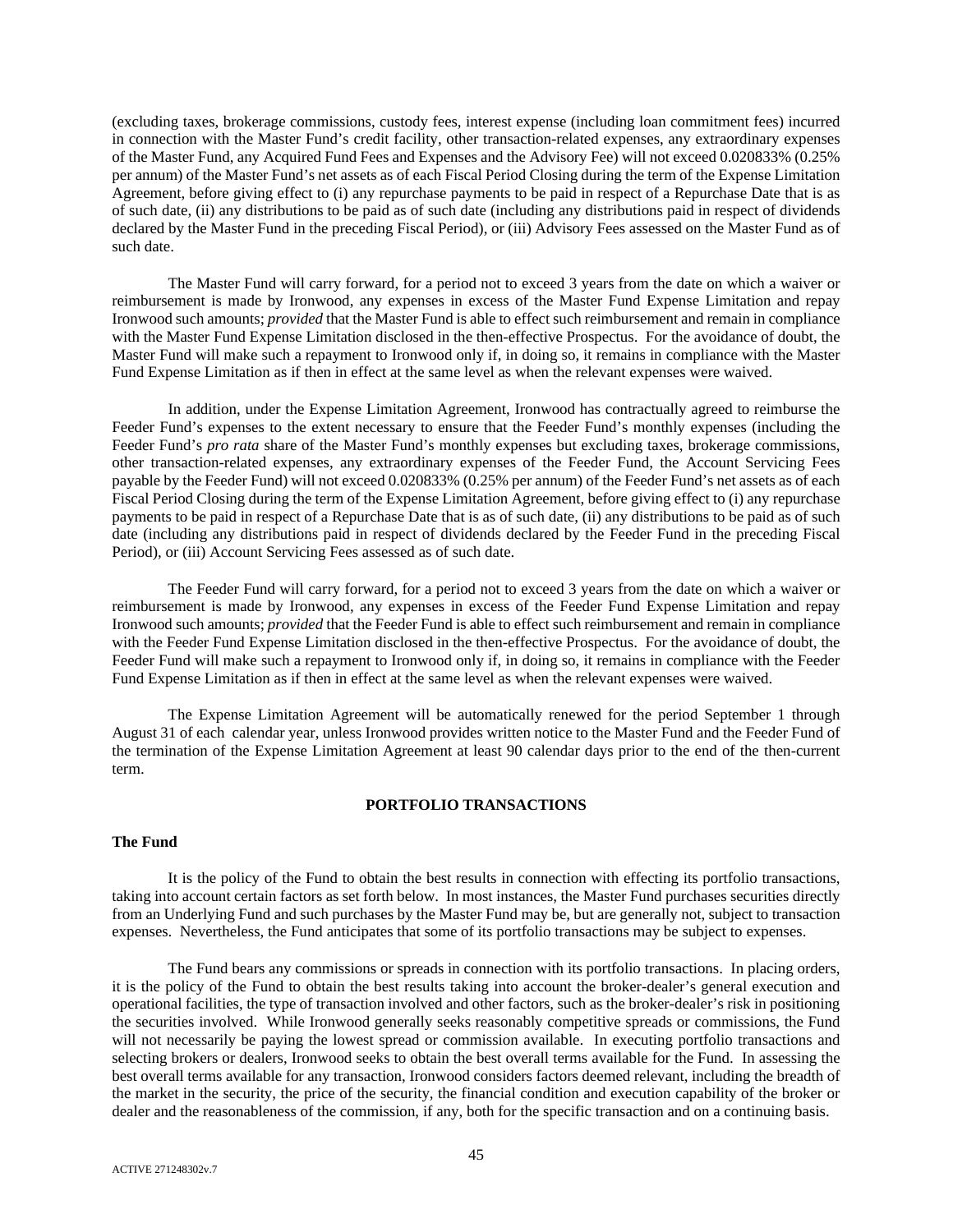The overall reasonableness of brokerage commissions paid is evaluated by Ironwood based upon its knowledge of available information as to the general level of commission paid by other institutional investors for comparable services. Transactions on U.S. stock exchanges and on some foreign stock exchanges involve the payment of negotiated brokerage commissions. On many foreign stock exchanges, however, commissions are fixed. No stated commission is generally applicable to securities traded in OTC markets but the prices of those securities include undisclosed commissions or mark-ups.

## **The Underlying Funds**

Underlying Advisers may allocate brokerage transactions to brokers at the discretion of such Underlying Advisers. In general, an Underlying Fund is not required to obtain the lowest brokerage commission rates or combine or arrange orders to obtain the lowest brokerage rates on such Underlying Fund's brokerage business. In general, Underlying Advisers have authority to, and may select brokers in consideration of, such brokers' provision or payment of the costs of services (*e.g.*, special execution and block positioning capabilities, research ideas, investment strategies and functions incidental to the effectuation of securities transactions) which are generally of benefit to the advisory accounts of the Underlying Adviser, although such services may not directly relate to any transactions for the benefit of the Underlying Fund. Accordingly, an Underlying Fund may be deemed to be paying for research and other services with "soft" or commission dollars. Moreover, any such Underlying Fund may engage in "soft dollar" practices, whether or not such practices fall within the soft dollar "safe harbor" established by Section 28(e) of the Securities Exchange Act of 1934, as amended (the "**Exchange Act**"). Additionally, the Feeder Fund, the Master Fund or an Underlying Fund may utilize the brokerage services of the Fund's or an Underlying Fund's selling agents or their affiliates.

## **VOTING**

Each Member has the right to cast a number of votes based on the number of Units held by such Member at any meeting of Members called by the (i) Directors or (ii) Members holding at least a majority of the total number of votes eligible to be cast by all Members. Members are entitled to vote on any matter on which shareholders of a registered investment company organized as a corporation would be entitled to vote, including selection of Directors. Except for the exercise of their voting privileges, Members are not entitled to participate in the management or control of the Fund's business and may not act for or bind the Fund.

#### **CONFLICTS OF INTEREST**

The following actual and potential conflicts of interest exist in respect of the Fund:

#### Role of Ironwood.

Ironwood has an inherent conflict of interest in recommending itself to the Board as the Fund's investment adviser.

#### Other Activities.

The principals of Ironwood will devote substantially all of their working time to the management and operation of Ironwood, including the investment process, monitoring and management of the Fund and other investment funds. However, the principals of Ironwood may be involved in other business ventures and may serve in fiduciary or consulting roles for charities that involve investment decisions similar to those made for the Fund. The Fund will not share in the risks or rewards of Ironwood or its principals with respect to such other ventures and charitable activities. However, such other ventures and charitable activities will compete for their time and attention and might create other conflicts of interest. The Investment Management Agreement does not require Ironwood to devote its full time or any specified portion of its time to the Fund, although Ironwood intends to dedicate a reasonable amount of time to the Fund and its activities.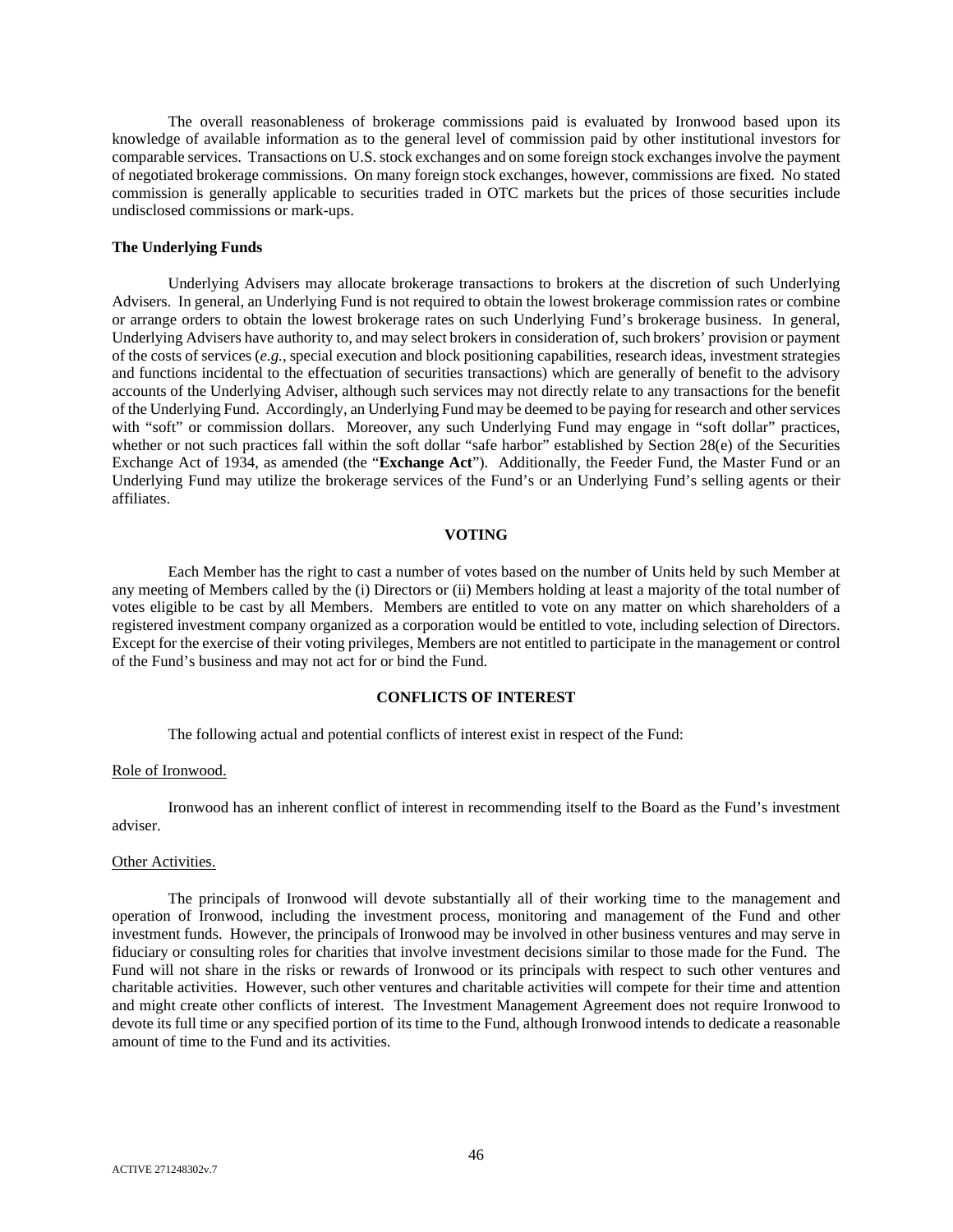### Preferential Terms.

Ironwood, its affiliates or accounts other than the Fund managed by Ironwood or its affiliates may invest in Underlying Funds on terms more favorable than those available to the Master Fund and, as investors in such Underlying Funds, may act in ways adverse to the interests of the Fund.

## Allocation of Investments in Underlying Funds Between the Fund and Other Ironwood Funds.

Ironwood is also the investment adviser of other investment funds which utilize substantially the same investment strategy as the Fund (the "**Other Ironwood Funds**"). Ironwood often selects Underlying Funds for investment by the Master Fund that are managed by Underlying Advisers that advise parallel funds in which the Other Ironwood Funds have made or may make an investment. In some cases, the Fund may invest in the same Underlying Funds as the Other Ironwood Funds. Conflicts of interest may arise with respect to the allocation of investment transactions and opportunities, as well as in the amount or timing of when redemption notices are placed. The Master Fund often elects to waive voting rights to address regulatory implications that might arise under the 1940 Act. An Underlying Fund also may have limited capacity to accept new or additional investments so that Ironwood must make judgments as to which accounts can participate. The Master Fund and Ironwood have adopted policies and procedures regarding the allocation of investment opportunities, which generally require that investment opportunities be allocated among the Master Fund and Other Ironwood Funds in a manner that is fair, equitable and consistent with their fiduciary obligations to each.

### Cross Trades with Other Ironwood Clients.

To the extent permitted under Section 17 of the 1940 Act, Ironwood may cause the Master Fund to purchase securities from, or sell securities and interests in Underlying Funds to other clients or funds advised by Ironwood when Ironwood believes such transactions are appropriate and in the best interests of the Fund and such other clients or funds. In the event Ironwood wishes to reduce the investment of one or more such funds in an Underlying Fund and increase the investment of other funds in such Underlying Fund, it may effect such transactions by directing the transfer of the interests between funds. Ironwood may also effect such transactions in order to rebalance portfolios and provide better liquidity to the funds involved. Any such purchase and sale will take place at the stated net asset value of the Underlying Fund being purchased or sold. Any incremental costs and expenses associated with any such investment will be borne by all such classes of such funds (including the Fund) on a *pro rata* basis. In addition, Ironwood may recommend that the Fund purchase or sell an investment that is being sold or purchased, respectively, at the same time by Ironwood, an affiliate or another advisory client. In relation to cross trades and such simultaneous purchases and sales, Ironwood may have a conflict of interest between acting in the best interests of the Fund and assisting another fund or client by selling or purchasing a particular fund interest.

### Selling Agents.

As selling agents may receive ongoing compensation in respect of selling Units, they may have a conflict of interest in consulting with investors as to the purchase and repurchase of Units. Further, selling agents may receive different amounts of compensation with respect to sales of the Units than from other products advised by Ironwood and/or its affiliates, and therefore may have incentives to favor one or more products over others.

## Other Clients Advised by Underlying Advisers.

Conflicts of interest may arise from the fact that the Underlying Advisers and their affiliates generally are carrying on substantial investment activities for other clients, including other investment funds, in which the Master Fund has no interest. The Underlying Advisers may have financial incentives to favor certain of such accounts over the Underlying Funds. Any of their proprietary accounts and other customer accounts may compete with the Underlying Fund for specific trades or may hold positions opposite to positions maintained on behalf of the Underlying Fund. The Underlying Advisers may give advice and recommend securities to, or buy or sell securities for, an Underlying Fund, which advice or securities may differ from advice given to, or securities recommended or bought or sold for, other accounts and customers even though their investment objectives may be the same as, or similar to, those of the Underlying Fund.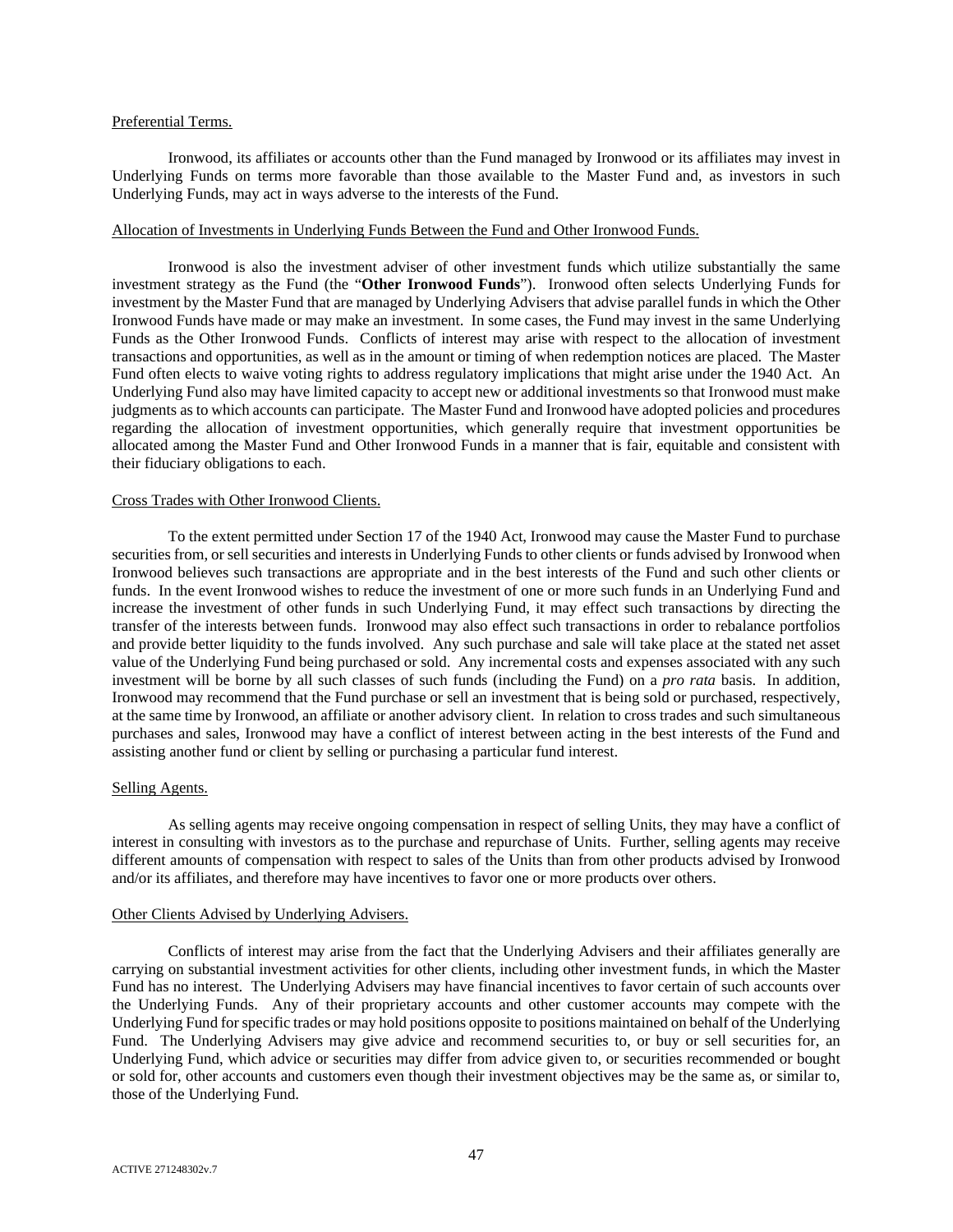### Allocation of Investment Opportunities.

Each Underlying Adviser evaluates a variety of factors that may be relevant in determining whether a particular investment opportunity or strategy is appropriate and feasible for the relevant Underlying Fund and accounts under management at a particular time, including, but not limited to, the following: (i) the nature of the investment opportunity taken in the context of the other investments at the time, (ii) the liquidity of the investment relative to the needs of the particular entity or account; (iii) the availability of the opportunity (i.e., size of obtainable position); (iv) the transaction costs involved; and (v) the investment or regulatory limitations applicable to the particular entity or account. Because these considerations may differ, the investment activities of an Underlying Fund, on the one hand, and other managed accounts, on the other hand, may differ considerably from time to time. In addition, the fees and expenses of the Underlying Fund may differ from those of the other managed accounts. Accordingly, prospective Members should note that the future performance of an Underlying Fund and its Underlying Adviser's other accounts will vary.

## Expenses and Expense Limitation Agreement

Ironwood has voluntarily entered into the Expense Limitation Agreement and has agreed to make potential fee waivers or expense reimbursements to the Master Fund and the Feeder Fund. Although Ironwood seeks to maintain reasonable and fair expenses for the Master Fund and Feeder Fund, it may have certain conflicts in managing the Master Fund and Feeder Fund expenses and in determining whether a particular expense is attributable to the Master Fund, the Feeder Fund, or other funds for which it serves as the investment adviser.

### Management of Other Accounts.

The Underlying Advisers may trade for accounts other than the corresponding Underlying Fund and may have an incentive to favor certain of those accounts over the Master Fund as they may have proprietary investments in those accounts or receive greater compensation for managing them than they do for managing the Master Fund's trading.

## Proprietary Trading by Ironwood, the Underlying Funds and Their Principals.

Ironwood, the Underlying Funds and their respective principals and employees may trade securities and commodity interests for their own accounts. Furthermore, certain principals and employees of Ironwood have made direct investments in Underlying Funds managed by Underlying Advisers and Ironwood's advisory clients have made investments in the same Underlying Funds or other pooled investment vehicles managed by such Underlying Advisers. Such proprietary trading may be in competition with the Fund and may be conducted at brokerage commission rates substantially lower than rates charged to the Fund. Members are not permitted to inspect such proprietary trading records.

### "Soft Dollar" Payments.

The brokers utilized by the Underlying Funds are selected by the Underlying Advisers. Any Underlying Adviser may engage in "soft dollar" practices whether or not such practices fall within the soft dollar safe harbor established by Section 28(e) of the Exchange Act. Thus, an Underlying Adviser may receive "brokerage and related services" covered by such safe harbor as well as office space, overhead expense reimbursement and similar benefits not covered by such safe harbor. In doing so, the Underlying Funds may pay higher commissions than those charged by brokers that do not provide such services or benefits.

#### Aggregation of Orders.

When an Underlying Adviser determines that it would be appropriate for an Underlying Fund and one or more of its other accounts to participate in an investment opportunity at the same time, it may attempt to aggregate, place and allocate orders on a basis that such Underlying Adviser believes to be fair and equitable, consistent with its responsibilities under applicable law. Decisions in this regard are necessarily subjective and there is no requirement that such Underlying Fund participate, or participate to the same extent as the other accounts, in all trades.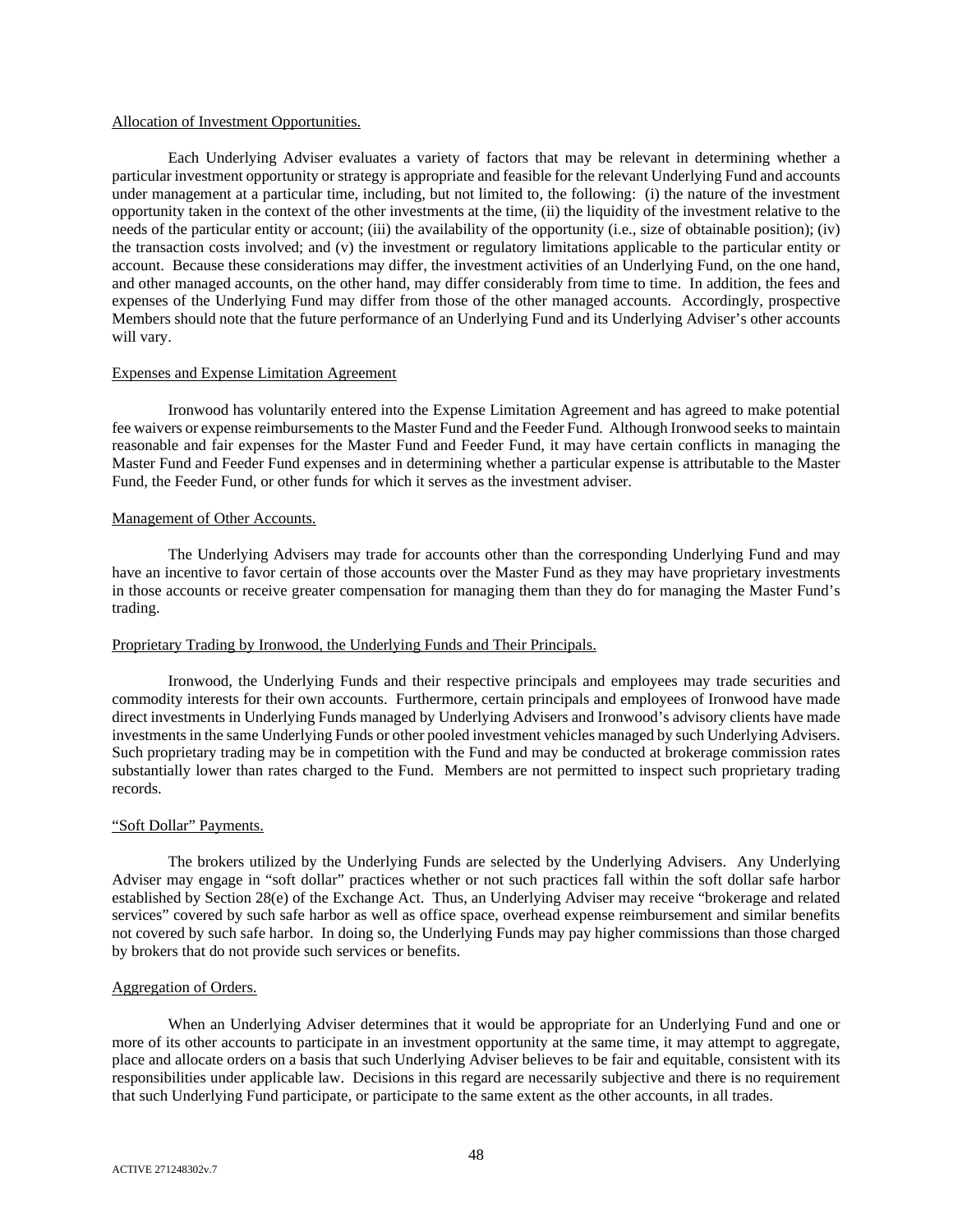Situations may occur, however, where the Fund could be disadvantaged because of the investment activities conducted by an Underlying Adviser for its other accounts. Such situations may be based on, among other things, the following: (i) legal restrictions on the combined size of positions that may be taken for an Underlying Fund or the other accounts, thereby limiting the size of the Underlying Fund's position; (ii) the difficulty of liquidating an investment for an Underlying Fund or the other accounts where the market cannot absorb the sale of the combined positions; (iii) the determination that a particular investment is warranted only if hedged with an option or other instrument and there is a limited availability of such options or other instruments; and (iv) the opportunity may be of limited size so that the Underlying Adviser must make judgments as to which accounts can participate.

## Performance-Based Compensation.

The Underlying Advisers receive performance fees or allocations in the event that the relevant Underlying Fund generates net profits. The fact that such performance fees or allocations are payable or made only out of net profits may create an incentive for the Underlying Adviser to make investments that are riskier or more speculative than would be the case if such Underlying Adviser were compensated solely based on a flat percentage of capital. In addition, an Underlying Adviser may receive increased compensation because the performance fee or allocation may be calculated on a basis that includes unrealized appreciation as well as realized gains.

# **ELIGIBLE INVESTORS**

Each prospective investor (and Members who subscribe for additional Units) will be required to certify that the Units purchased are being acquired directly or indirectly for the account of either (i) a natural person who is an "**accredited investor**", as defined in Rule 501 of the Securities Act, or (ii) a non-natural person that is a "**qualified client**", as defined in Rule 205-3 of the Advisers Act. To qualify as an "**accredited investor**", a natural person must: (i) generally have an individual or joint net worth with that person's spouse or spousal equivalent of \$1,000,000 (exclusive of the value of such person's primary residence), (ii) generally have an individual income in excess of \$200,000 in each of the two most recent years or joint income with that person's spouse or spousal equivalent in excess of \$300,000 in each of those years and a reasonable expectation of reaching the same income level in the current year, (iii) hold, in good standing, a FINRA Series 7, Series 82 or Series 65 license or any such other professional certification, designation or credential that has been designated by an order of the SEC as qualifying an individual for accredited investor status or (iv) be a "family client" of a "family office" (as such terms are defined in Rule 202(a)(11)(G)–1 under the Advisers Act) and such family office has total assets under management in excess of \$5,000,000, such family office was not formed for the specific purpose of acquiring the Units and whose prospective investment in the Fund is directed by a representative of such family office who has such knowledge and experience in financial and business matters that such family office is capable of evaluating the merits and risks of the prospective investment in the Units. "**Spousal equivalent**" means a cohabitant occupying a relationship generally equivalent to that of a spouse. For purposes of determining the value of the primary residence to be excluded from net worth referenced in subclause (i), a prospective investor should exclude the amount by which the estimated fair market value of his or her primary residence exceeds the outstanding balance of any indebtedness secured by that primary residence. If any such indebtedness exceeds the estimated fair market value of such primary residence, a prospective investor should reduce his or her net worth by the amount of any such excess indebtedness. The fair market value of a primary residence and the amount of outstanding indebtedness should be measured as of the relevant subscription date. In addition, if outstanding indebtedness secured by a prospective investor's primary residence has increased (other than as a result of the acquisition of such primary residence) in the 60-day period preceding the proposed relevant subscription date (e.g., due to a home equity loan), a prospective investor should reduce his or her net worth by the amount of such increase. A "**qualified client**" means an entity that has a net worth of more than \$2,200,000 or that meets certain other qualification requirements. The relevant investor qualifications are set forth in the subscription document and investor certification that each investor must sign in order to invest in the Feeder Fund. Any transferee of Units must satisfy the Feeder Fund's eligibility criteria at the time of the transfer. See "Transfers of Units."

### **DISCLOSURE OF PORTFOLIO HOLDINGS**

The Fund's portfolio holdings are made public, as required by law, in the Fund's annual and semi-annual reports. These reports are filed with the SEC and mailed to Members approximately 60 days after the last day of the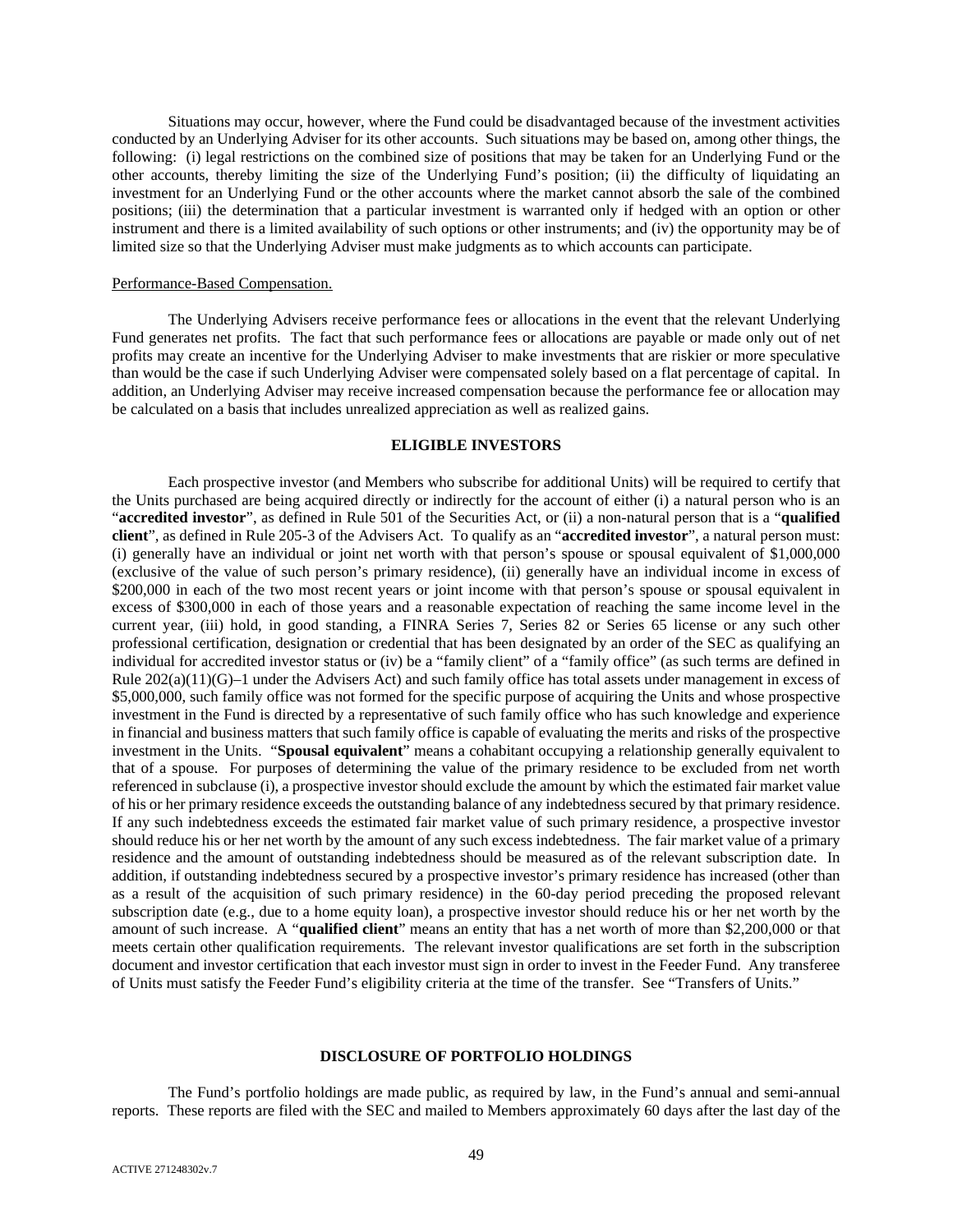relevant period. (In addition, these reports are available upon request.) Also, as required by law, the Fund's portfolio holdings are reported to the SEC approximately 60 days after the last day of the Fund's relevant first or third fiscal quarterly period. Selected holdings, as well as certain statistical information relating to portfolio holdings, such as strategy breakdowns or strategy performance, are made available to Members in their monthly letter from the Fund, which is generally sent within 30 days following the end of the relevant month. More detailed information may be shared with current service providers to the Fund and to current or prospective distribution partners of the Fund. Because the Fund considers current portfolio holding information proprietary, such information may be withheld for some time before being made public and may be shared on a non-public basis under appropriate confidentiality arrangements.

### **SUBSCRIPTION FOR UNITS**

Foreside Fund Services, LLC (the "**Distributor**"), Three Canal Plaza, Suite 100, Portland, Maine 04101, is the distributor of the Units pursuant to a Distribution Agreement among the Master Fund, Feeder Fund and the Distributor. Units are being distributed by the Distributor, the Fund's principal underwriter, and other brokers or dealers. The Units were distributed at a price equal to \$1,000 per Unit on the Initial Closing Date and, thereafter, sold at the current net asset value per Unit on any subsequent date on which Units are sold (each, a "**Subsequent Closing Date**").

While neither the Feeder Fund nor the Distributor impose an initial sales charge, if you buy Units through brokers or dealers or other financial intermediaries, they may directly charge you transaction or other fees in such amount as they may determine. Please consult your financial intermediary for additional information. Any such transaction or other fee charged by your financial intermediary will be in addition to the subscription price for Units and will not form a part of an investor's investment in the Feeder Fund. Ironwood or its affiliates may also pay from their own resources additional compensation to brokers or dealers or other eligible intermediaries.

The Feeder Fund may accept both initial and additional applications by investors to purchase Units at such times as the Feeder Fund may determine, subject to the receipt of cleared funds generally on or prior to the fifth Business Day prior to the relevant subscription date, which may be extended at the Feeder Fund's discretion.

The minimum initial investment is \$50,000, subject to waiver by Ironwood. The minimum subsequent investment is \$10,000, subject to waiver by Ironwood.

Both initial and additional purchases of Units may be accepted from investors at such times as the Board may determine on the terms set forth below. The Board may, in its discretion, suspend or discontinue the offering of Units at any time (*e.g.*, to the extent required for purposes of compliance with the securities laws, in response to market conditions in the securities market(s), or otherwise) or permit purchases on a more frequent basis. The Board reserves the right to reject any purchase of Units or to repurchase all of the Units held by a Member upon notice to such Member.

Except as otherwise permitted by the Board, initial and subsequent purchases of Units will be payable in cash. Each initial or subsequent purchase of Units is payable in one installment and is due prior to the proposed acceptance of the purchase, although the Board may accept, in its discretion, purchases prior to its receipt of cleared funds.

By purchasing Units, each new Member will be bound by all of the terms of the LLC Agreement. Each prospective investor will also be required to represent and warrant in a subscription agreement, among other things, that the investor is purchasing Units for its own account and not with a view to the distribution, assignment, transfer or other disposition of the Units. The Feeder Fund has the sole right to accept subscriptions for Units and reserves the right to reject any subscription in whole or in part.

Pending investment in the Feeder Fund, the proceeds of the continuous offering will be placed in an account by a third-party agent of the Feeder Fund. After each closing, the balance in such account, including any interest earned, will be invested pursuant to the Feeder Fund's investment policies. Any interest accrued in such account will be for the benefit of all Members and not any particular Member.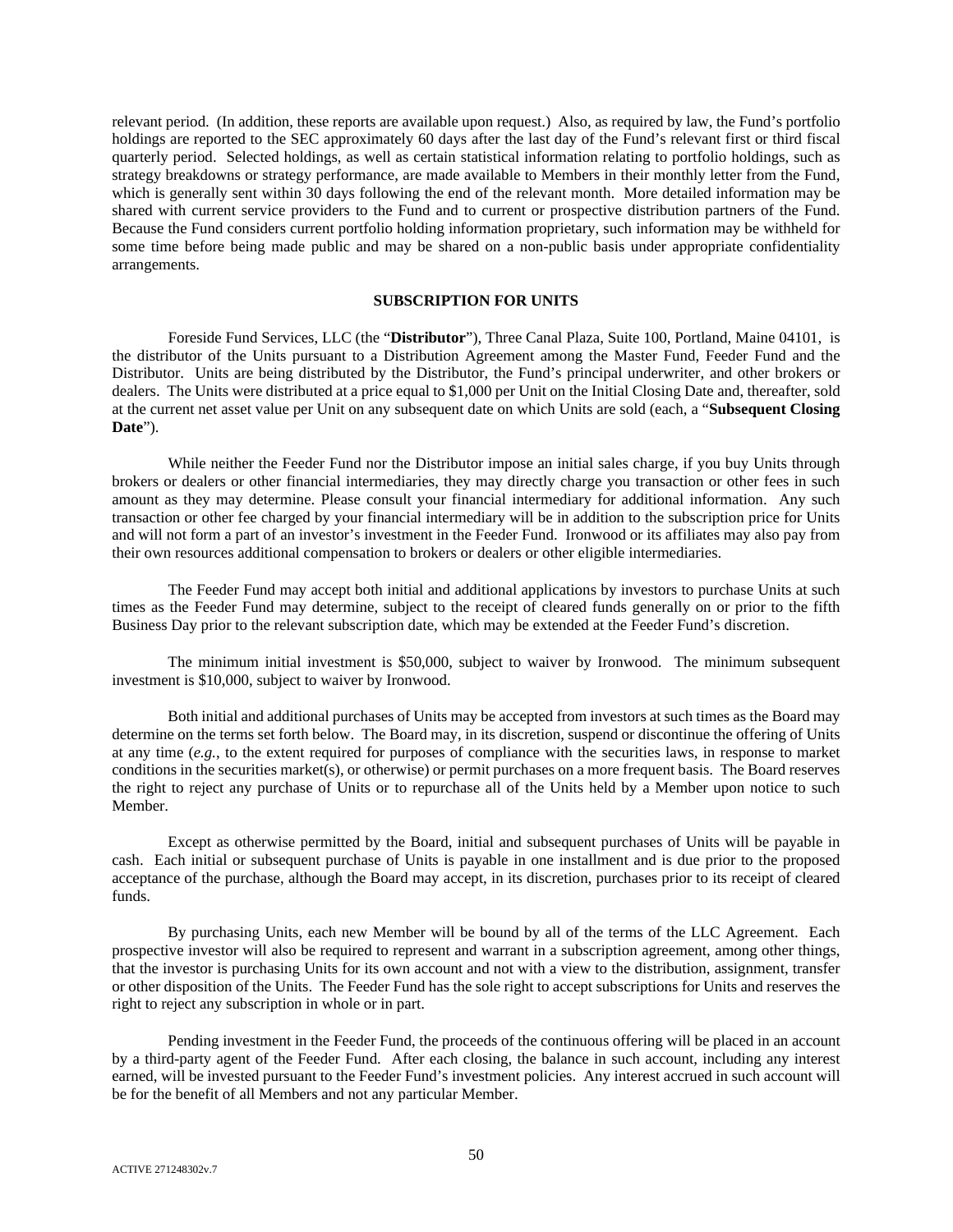# **REPURCHASES OF UNITS**

### **No Right of Repurchase**

Units are not redeemable. No Member will have the right to require the Feeder Fund to repurchase its Units. No public market exists for the Units and none is expected to develop. Consequently, Members will not be able to liquidate their investment other than as a result of repurchases of Units by the Feeder Fund, as described below.

### **Offers to Repurchase**

The Board of the Master Fund, from time to time and in its complete and absolute discretion, may determine to cause the Master Fund to make an offer to repurchase Master Funds units from Master Fund members at the net asset value per Unit on a Repurchase Date and on such other terms and conditions as it may determine. The Board expects that the Master Fund will make an offer on each Repurchase Date. When the Master Fund makes a repurchase offer, the board of the Feeder Fund expects that it will authorize the corresponding offer for the Feeder Fund. The Master Fund offer generally is intended to treat Members as if they were direct members of the Master Fund and subject to the Master Fund Offer. These share exchanges are executed via the mechanism of the Feeder Fund's tender offers from time to time.

The total number of Master Fund units subject to a Master Fund offer will be determined by the Board in its complete and absolute discretion and such number of Master Fund units may include all or any portion of the Feeder Fund's outstanding Units. The Board of the Master Fund will consider the following factors, among others, in making the determination to repurchase Master Fund units and the number of Master Fund units to be subject to such Master Fund offer: (i) whether any Master Fund members or Members have requested that the Master Fund or Feeder Fund repurchase Master Fund units or Units and the number of Master Fund units or Units that such Master Fund members or Members have requested to be repurchased; (ii) the liquidity of the Master Fund's assets; (iii) the investment plans and working capital requirements of the Master Fund; (iv) the relative economies of scale with respect to the size of the Master Fund and Feeder Fund; (v) the history of the Master Fund in repurchasing Units; (vi) the economic condition of the securities markets; (vii) the anticipated tax consequences of any proposed repurchases; and (viii) the recommendation of Ironwood.

Ironwood expects that it will recommend to the Board that the Master Fund make an Offer to repurchase Units from Master Fund members as of each subsequent Repurchase Date.

- While there can be no guarantee that it will continue this practice, to date the Master Fund has offered to repurchase up to 10-20% of its units at each of its June 30 and December 31 repurchase offers. Any percentage threshold is determined as of the Offer Acceptance Deadline based on the last available unaudited net asset value per Unit (that is, the value of the assets minus liabilities, divided by the number of Units outstanding) calculated prior to such date.
- Each Offer is expected to be structured so as to repurchase units from Members as if they were Members of the Master Fund and subject to the terms of the repurchase at the Master Fund. The Feeder Fund's ability to repurchase its Units depends entirely on the Master Fund's corresponding offer to repurchase outstanding Master Fund units.

For example, on a hypothetical Repurchase Date, the Master Fund makes an offer to repurchase up to 20% of Master Fund units outstanding (in line with its currently anticipated practice) and the Feeder Fund holds Master Fund units as specified below. The Feeder Fund would expect to be able to repurchase as few as 20% of the Feeder Fund's Units outstanding and generally up to the maximum set out below:

|                                                     | <b>Hypothetical maximum percentage of Units</b>     |
|-----------------------------------------------------|-----------------------------------------------------|
| <b>Hypothetical percentage of Master Fund units</b> | outstanding that might be repurchased in the Feeder |
| held by the Feeder Fund                             | <b>Fund's Offer</b>                                 |
|                                                     | 100\%                                               |
|                                                     | 40%                                                 |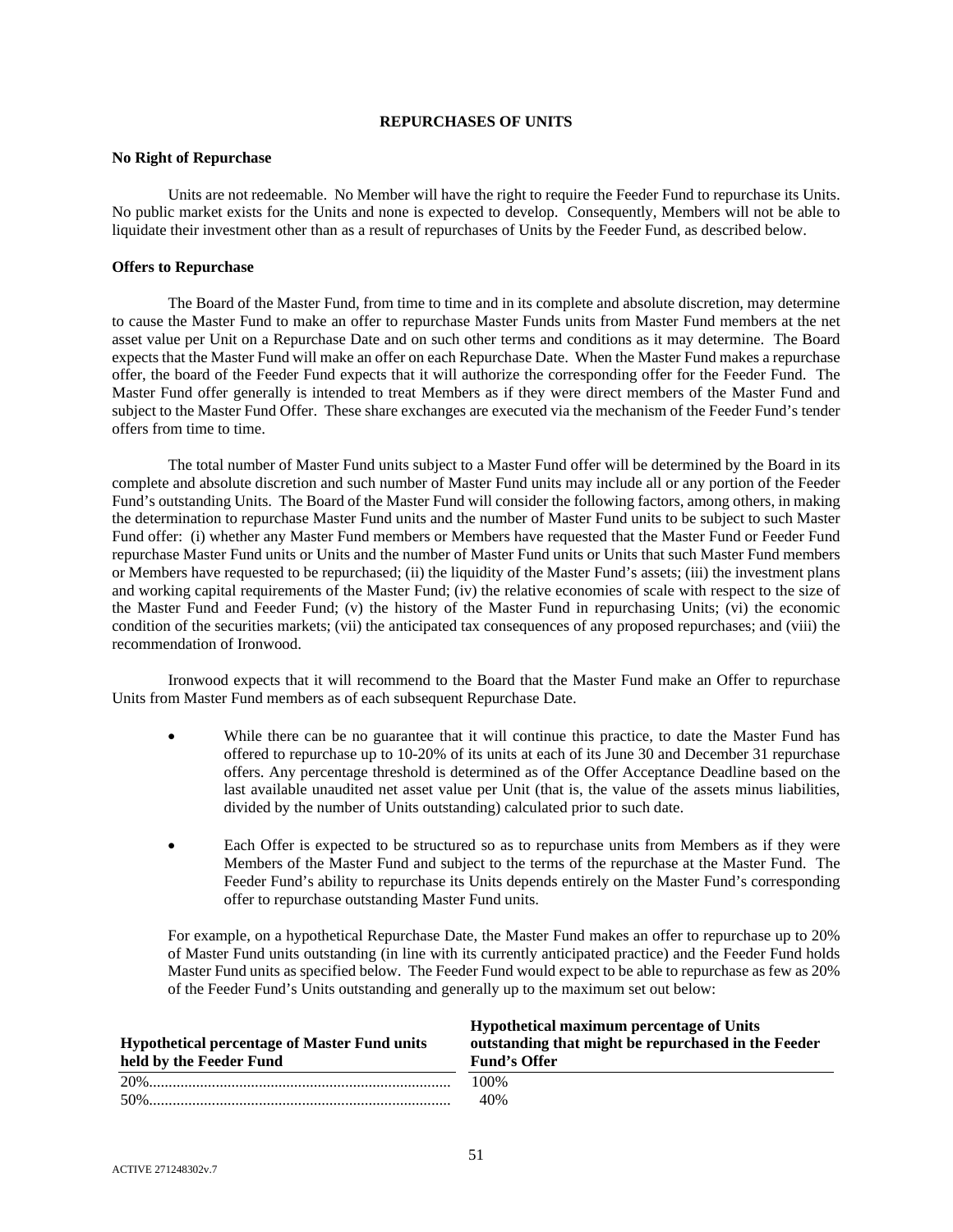| <b>Hypothetical percentage of Master Fund units</b><br>held by the Feeder Fund | <b>Hypothetical maximum percentage of Units</b><br>outstanding that might be repurchased in the Feeder<br><b>Fund's Offer</b> |
|--------------------------------------------------------------------------------|-------------------------------------------------------------------------------------------------------------------------------|
|                                                                                | 25%                                                                                                                           |
|                                                                                | 20%                                                                                                                           |

- The hypothetical maximum percentage of Units outstanding that might be repurchased in the Feeder Fund's Offer assumes no other Master Fund unit holder participates in the Master Fund repurchase offer (i.e., the Feeder Fund is the only participant), so that all 20% of Master Fund units available for repurchase are allocated to the Feeder Fund.
- All figures shown here are hypothetical. In actual fact, as of April 30, 2021, the Feeder Fund held approximately 51.8% of the Master Fund's units, which means that if no Master Fund Members tendered their Units in that fund's June 30, 2021 tender offer, the Feeder Fund would have been able to repurchase approximately 38.6% of its Units outstanding.

In all cases, the Board will make an Offer to repurchase Units only on terms that the Board determines to be fair to the Feeder Fund, the Master Fund and the Members. Separate terms may be applied to Units tendered in exchange for Master Fund units.

The Feeder Fund's schedule with respect to making Offers, and the number of Units subject to an Offer, will be based on operational considerations and various factors relating to the best interests of Members, including, but not limited to, the intent that the Feeder Fund pay Members their repurchase proceeds, to the extent practicable, based on redemption proceeds received by the Master Fund from Underlying Funds and to minimize the need for the Fund to maintain cash or borrow money to meet the payment of repurchase proceeds.

# **Early Repurchase Fee**

A Member who tenders for repurchase such Member's Units subject to the Member's Lock-Up Period will be subject to an Early Repurchase Fee of 5.00% of the value of the Units repurchased by the Feeder Fund, payable to the Feeder Fund. As to any Member who makes an additional subscription, a separate Lock-Up Period also shall run from the date of such subscription for additional Units, but that separate Lock-Up Period shall apply only to those additional Units. The Board or its delegate may, in certain limited instances where the Board or its delegate has determined that the remaining Members will not be materially and adversely affected or prejudiced, waive the imposition of the Early Repurchase Fee. Any such waiver does not imply that the Early Repurchase Fee will be waived at any time in the future. For the avoidance of doubt, Units exchanged by Members when transferring between the Master Fund and the Feeder Fund will not be subject (at the time of exchange) to the Early Repurchase Fee, and going forward the original investment date will be used to calculate any Lock-Up Period as to the exchanged Units. The Early Repurchase Fee will be waived with respect to Units exchanged for Master Fund units (assuming such exchanges are available, which may not be the case) and a Member will be credited for the holding period of such Units when calculating any early repurchase fee that otherwise might be charged by the Master Fund in a subsequent tender of the relevant Master Fund units.

## **Repurchase Notice**

When the Board has determined that the Feeder Fund will make an Offer, the Feeder Fund will send a Repurchase Notice to each Member detailing: (i) the commencement date of such Offer; (ii) the Repurchase Date for such Offer; (iii) the number of Units that are the subject of such Offer and/or the percentage that such Units represent of all Units held by Members (which information may be presented by reference to the Master Fund Offer); and (iv) any other information that the Board has determined, in its sole discretion, that a Member should consider in deciding whether and how to participate in such Offer. For each Offer, a Repurchase Notice will be sent to each Member no later than 20 business days prior to the Offer Acceptance Deadline for such Offer.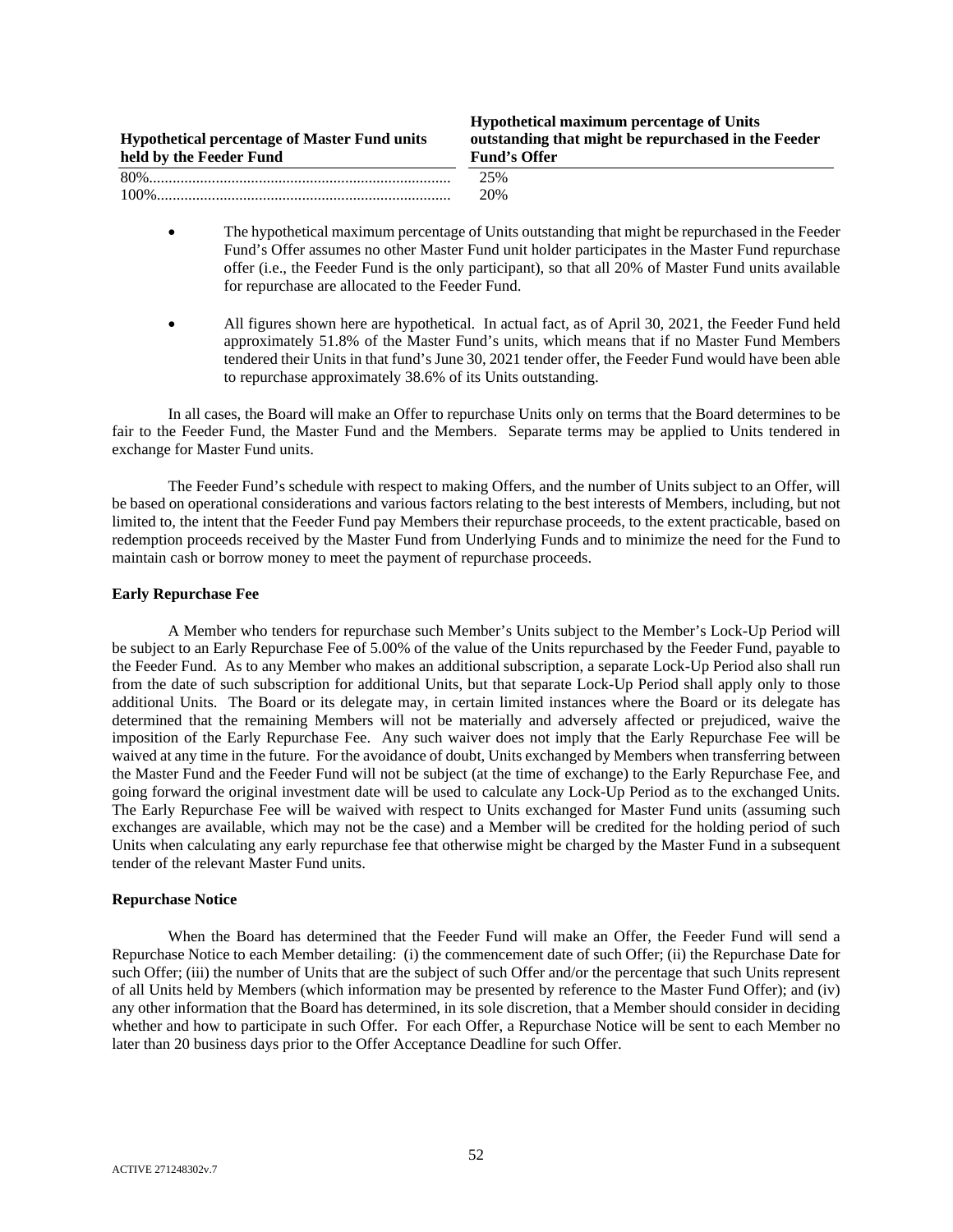## **Tender Mechanics**

For each Offer, a Member will be required to send an Offer Acceptance for such Offer by the relevant Offer Acceptance Deadline stated in the Repurchase Notice. Offer Acceptances received by the Feeder Fund or its designated agent after the Offer Acceptance Deadline will be void. Upon request by a Member, the Feeder Fund may permit a Member to cancel an Offer Acceptance, if such cancellation is determined by the Board or its delegate to be in the best interest of the Fund.

The Offer procedures outlined herein are subject to regulatory requirements imposed by the SEC. The Feeder Fund's repurchase procedures are intended to comply with such requirements. However, in the event that the Board determines that modification of these repurchase procedures is required or appropriate, the Board will adopt revised repurchase procedures as necessary to ensure the Fund's compliance with applicable regulations or as the Board in its sole discretion deems appropriate.

### **Oversubscription**

If in the Master Fund offer, Master Fund members tender for repurchase a greater number of Units than the unaudited net asset value on the Offer Acceptance Date of the number of Master Fund units set forth in the Master Fund Repurchase Notice, the Master Fund may, in the Board's sole and absolute discretion, either (i) accept the additional Master Fund units permitted to be accepted pursuant to Rule 13e-4(f)(3) under the Exchange Act, (ii) increase the outstanding Master Fund units that the Master Fund is offering to purchase by up to 2% on the Repurchase Date, (iii) extend the Master Fund offer, if necessary, and increase the amount of Master Fund units that the Master Fund is offering to purchase to an amount it believes sufficient to accommodate the excess Master Fund units tendered as well as any Master Fund units tendered during the extended Master Fund offer or (iv) accept a portion of the Master Fund units tendered prior to or on the Repurchase Date for payment on a pro rata basis based on the aggregate net asset value of tendered Master Fund units.

If the Feeder Fund's request to tender its Master Fund units is part of an oversubscribed offer and therefore subject to acceptance on a pro rata basis, then Members likewise should expect their tender of Units to the Feeder Fund in its corresponding Offer to be accepted on a pro rata basis. The unaccepted portion of any tender of Units (whether Master Fund units or Units) made by a Master Fund member pursuant to the Master Fund offer or by a Member pursuant to this Offer will not be automatically carried forward or given priority in connection with any future tender offer. Any Member that wishes to have the Feeder Fund repurchase Units that were not accepted for repurchase in connection with an Offer may again tender those Units in connection with, and subject to the terms and conditions of, any future tender offer made by the Feeder Fund.

### **Payment Mechanics**

Members who tender all or a portion of their Units for cash (defined as a specific dollar value in their Offer Acceptances), and which portion is repurchased by the Feeder Fund, will receive the specified dollar amount equal to the net asset value of such Units repurchased by the Feeder Fund, less any applicable Early Repurchase Fee. Members who tender their Units for Master Fund units will (when such an option is available, which may not be the case) receive Master Fund units on the basis of their relative net asset value as of the Repurchase Date, meaning that a Member tendering Units in exchange for Master Fund units will receive Master Fund units equal in value to the Member's Units repurchased by the Feeder Fund as of the Repurchase Date. Members who tender less than 95% of their Units and which Units are repurchased by the Feeder Fund shall be paid an amount equal to 100% of the unaudited net asset value of such Member's Units being repurchased, less any applicable Early Repurchase Fee.

Promptly after the Repurchase Date, each tendering Member will be given a letter confirming acceptance of the tender with its promissory note held at the Fund until the Member requests to have it sent to them. The Member can request to be sent its non-interest bearing, non-transferable note, which is issued by the Feeder Fund and entitles the Member to be paid an amount equal to 100% of the unaudited net asset value of the Member's repurchased Units, determined as of the Repurchase Date (after giving effect to all allocations to be made as of that date to the Member's Units), less the applicable Early Repurchase Fee. The note will entitle the Member to be paid upon the later of (i) 30 calendar days after the Repurchase Date or (ii), if the Master Fund has requested withdrawals of capital or redemptions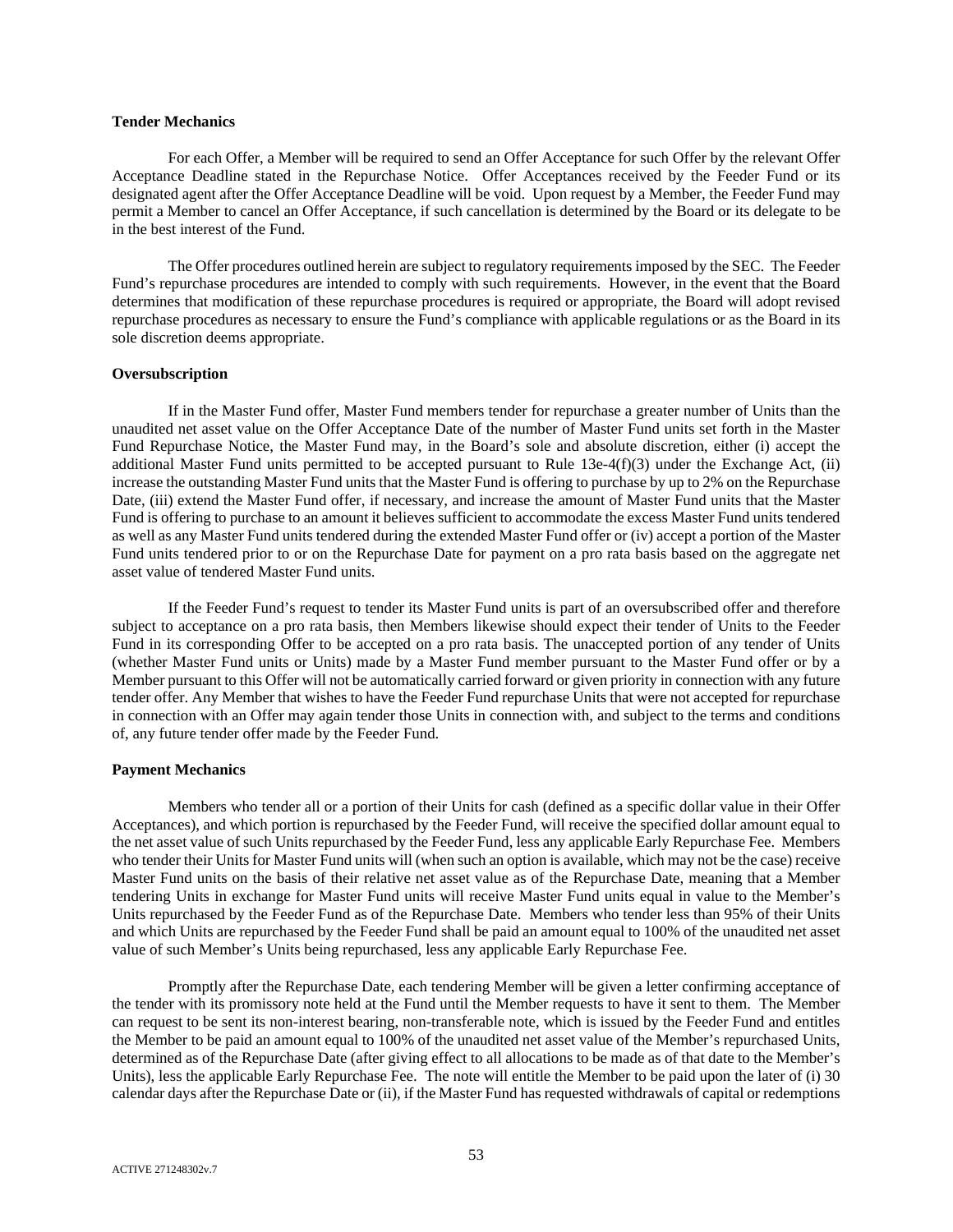of interests from any Underlying Fund in order to fund the repurchase, 10 Business Days after the Fund has received at least 90% of the aggregate amount withdrawn or redeemed from such Underlying Fund (a "**Payment Date**").

If a Member has tendered for repurchase 95% or more of the Units held by such Member in an Offer Acceptance and 95% or more of such Member's Units are repurchased by the Feeder Fund, such Member shall receive the specified dollar amount equal to the net asset value of their Units repurchased by the Feeder Fund, less any applicable Early Repurchase Fee.

Payment will be in the form of: (i) cash or a non-interest bearing, non-transferable promissory note issued by the Feeder Fund in an amount equal to 95% of the estimated unaudited net asset value of a Member's Units being repurchased, determined as of the Repurchase Date (after giving effect to all allocations to be made as of that date to the Member's Units), less any Early Repurchase Fee (the "**Initial Payment**"), which will be paid on or prior to the Payment Date; and (ii) a non-interest bearing, non-transferable promissory note issued by the Feeder Fund entitling such Member to be paid an amount equal to the remaining 5% of the estimated unaudited net asset value of such Member's Units being repurchased, determined as of the Repurchase Date (after giving effect to all allocations to be made as of that date to such Member's Units, including any Advisory Fee allocable to such Units), (as adjusted, the "**Subsequent Payment**").

Following the later of (i) 120 calendar days after the Repurchase Date or (ii) such longer period as the Board in its discretion deems necessary to protect the interests of the remaining Members, the amount of the Subsequent Payment may be adjusted so that the sum of the Initial Payment and the Subsequent Payment is equal to 100% of the final net asset value of such Member's Units being repurchased, determined as of the Repurchase Date (after giving effect to all allocations to be made as of that date to such Member's Units) and the as-adjusted Subsequent Payment shall be paid to such Member. The Board in its discretion, but giving due regard to the interests of the remaining Members, may determine to make payment in satisfaction of a repurchase at earlier dates than those otherwise listed here.

Cash payments on a note may be sent via wire transfer to an account at a Member's authorized financial consultant, financial advisor, or placement agent within the time periods referenced above. The financial consultant, financial advisor, or placement agent may require additional time to further credit the payment to a Member's account.

Payments for repurchased Units may be further delayed under circumstances where the Master Fund has determined to redeem its interests in Underlying Funds to make such payments, but has experienced unusual delays in receiving payments from the Underlying Funds. No interest will accrue on repurchase proceeds owed to Members, even in the event of the failure of repurchase proceeds to be properly wired to a Member's account of record.

Payment for repurchased Units may require the Master Fund to liquidate portfolio holdings in Underlying Funds earlier than Ironwood otherwise would liquidate such holdings, potentially resulting in losses, and may increase the Master Fund's portfolio turnover. Ironwood intends to take measures to attempt to avoid or minimize such potential losses and turnover. The Fund may maintain cash or borrow money to pay repurchase proceeds, which would increase the Fund's operating expenses and would adversely impact the ability of the Fund to achieve its investment objective.

## **Payments In-Kind**

The Board in its discretion may pay repurchase proceeds, in whole or in part, in securities of equivalent value. The Feeder Fund does not expect that it will distribute securities as payment for repurchased Units except in unusual circumstances, such as in the unlikely event that: (i) making a cash payment would result in a material adverse effect on the Fund or on Members not requesting that their Units be repurchased; or (ii) the Master Fund has received distributions from Underlying Funds in the form of securities that are able to be transferred to the Members. In the event that the Feeder Fund makes such a distribution of securities as payment for Units, Members will bear any risks of the distributed securities and may be required to pay a brokerage commission or other costs in order to dispose of such securities.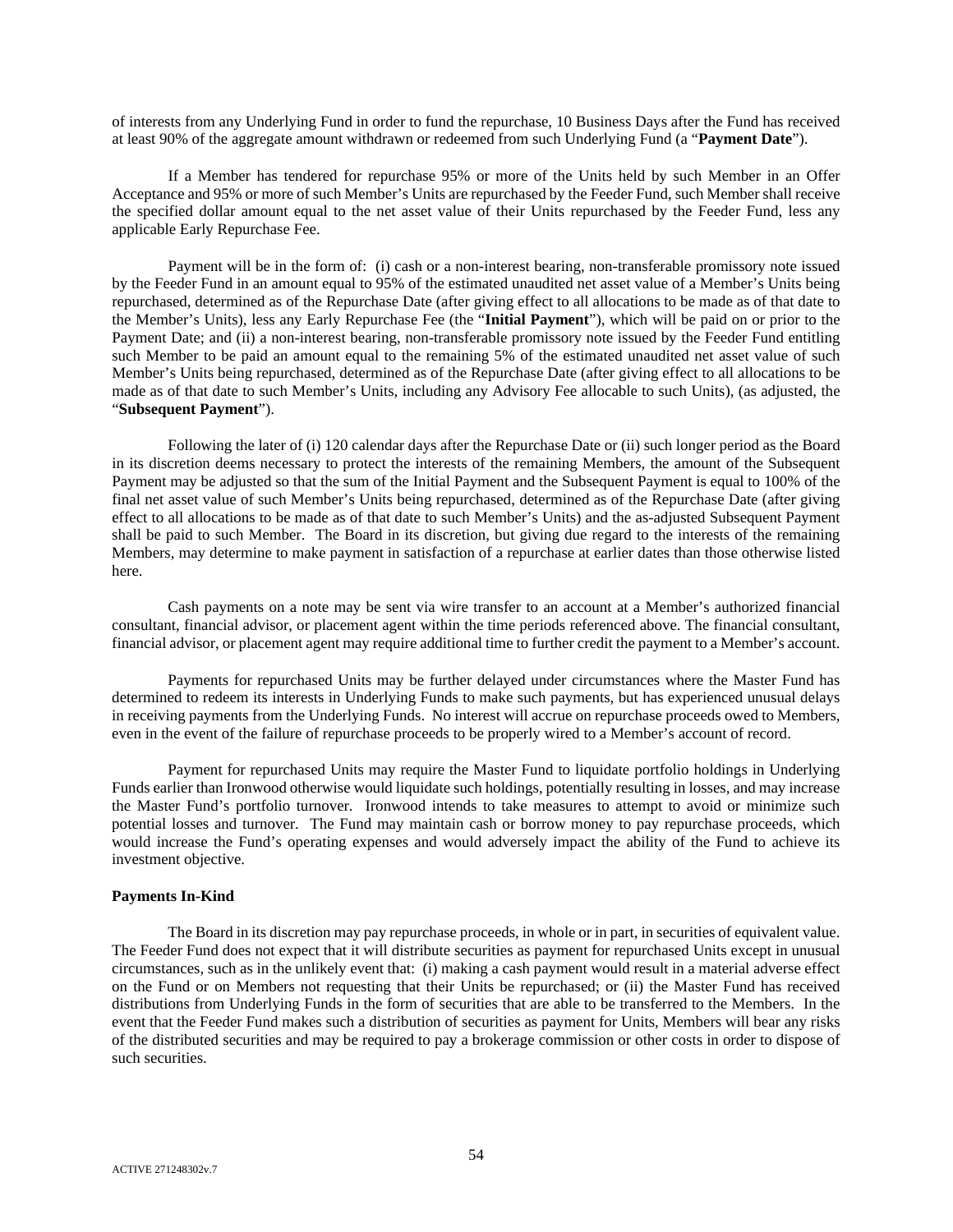#### **Valuation of Units for Purposes of Repurchases**

Under the procedures applicable to the repurchase of Units, Units will be valued for purposes of determining their repurchase price as of the Repurchase Date. The amount that a Member who is tendering all or a portion of its Units may expect to receive in repurchase proceeds will be the net asset value of the Member's Units determined on the Repurchase Date, valued in accordance with the Feeder Fund's Valuation Policy. Such valuation may be based in part on oral or written estimates of the value of the Master Fund's investments received from Underlying Funds as of that date, after giving effect to all allocations to be made as of that date to the Member. Therefore, such repurchase payments may not reflect final net asset values for the Repurchase Date calculated by the Underlying Funds; however, the Feeder Fund will generally not make any adjustments for final valuations from the Feeder Fund based on adjustments received by the Master Fund from the Underlying Funds, and the Member whose Units are being repurchased (if such valuations are adjusted upwards) or the remaining Members (if such valuations are adjusted downwards) will bear the risk of change of any such valuations.

As a general matter, the fair value of the Master Fund's interest in an Underlying Fund will represent the amount that the Master Fund could reasonably expect to receive from an Underlying Fund if the Master Fund's interest were redeemed at the time of valuation, based on information reasonably available at the time the valuation is made and that the Master Fund believes to be reliable. This is typically based on the Underlying Fund's stated net asset value and without adjustment for any redemption fees or restrictions. In the event that an Underlying Fund does not report a value to the Master Fund on a timely basis, the Master Fund will determine the fair value of such Underlying Fund based on the most recent value reported by the Underlying Fund, as well as any other relevant information available at the time the Master Fund values the portfolio. The Master Fund's valuation procedures require Ironwood to consider all relevant information available at the time the Master Fund values its portfolio. The Board and/or Ironwood will consider such information, and may conclude in certain circumstances that the information provided by the Underlying Fund does not represent the fair value of the Master Fund's interest in the Underlying Fund. Following procedures adopted by the Board, in the absence of specific transaction activity in a particular Underlying Fund, the Master Fund will consider whether it is appropriate, in light of all relevant circumstances, to value such a position at its net asset value as reported at the time of valuation, or whether to adjust such value to reflect a premium or discount. Prior to investing in any Underlying Fund, Ironwood conducts a due diligence review of the valuation methodology utilized by the Underlying Fund, which as a general matter will utilize market values when available, and otherwise utilize principles of fair value that Ironwood reasonably believes to be consistent with those used by the Master Fund for valuing its own investments.

Members tendering their Units for repurchase will have to decide whether to tender Units without the benefit of having current information regarding the value of such Units on a date proximate to the Repurchase Date. In addition, there will be a substantial period of time between the Repurchase Date and the date they can expect to receive payment of repurchase proceeds for such Units from the Feeder Fund. As noted below, Members whose Units are repurchased will bear the risk that the Feeder Fund's net asset value may fluctuate significantly between the date of the Offer Acceptance Deadline in respect of a Repurchase Date and such Repurchase Date. This period of time is intended, in part, to assist the Feeder Fund in paying the amount due to Members on the Payment Date.

#### **Suspension of Offers**

The Master Fund and Feeder Fund may suspend or postpone offers in limited circumstances and only by a vote of a majority of the Board, including a majority of the Independent Directors. These circumstances may include the following: (i) a period during which an emergency exists as a result of which it is not reasonably practicable for the Master Fund to dispose of securities it owns or to determine the value of the Master Fund's net assets; (ii) for any other periods that the SEC permits by order; or (iii) other unusual circumstances as the Board determines, in compliance with applicable laws, it is in the best interest of the Feeder Fund, the Master Fund, the Members or the members of the Master Fund to suspend or postpone such Offer.

### **Minimum Holding**

A Member who tenders some but not all of the Member's Units for repurchase will be required to maintain a minimum aggregate net asset value of Units generally equal to \$25,000. The Feeder Fund reserves the right to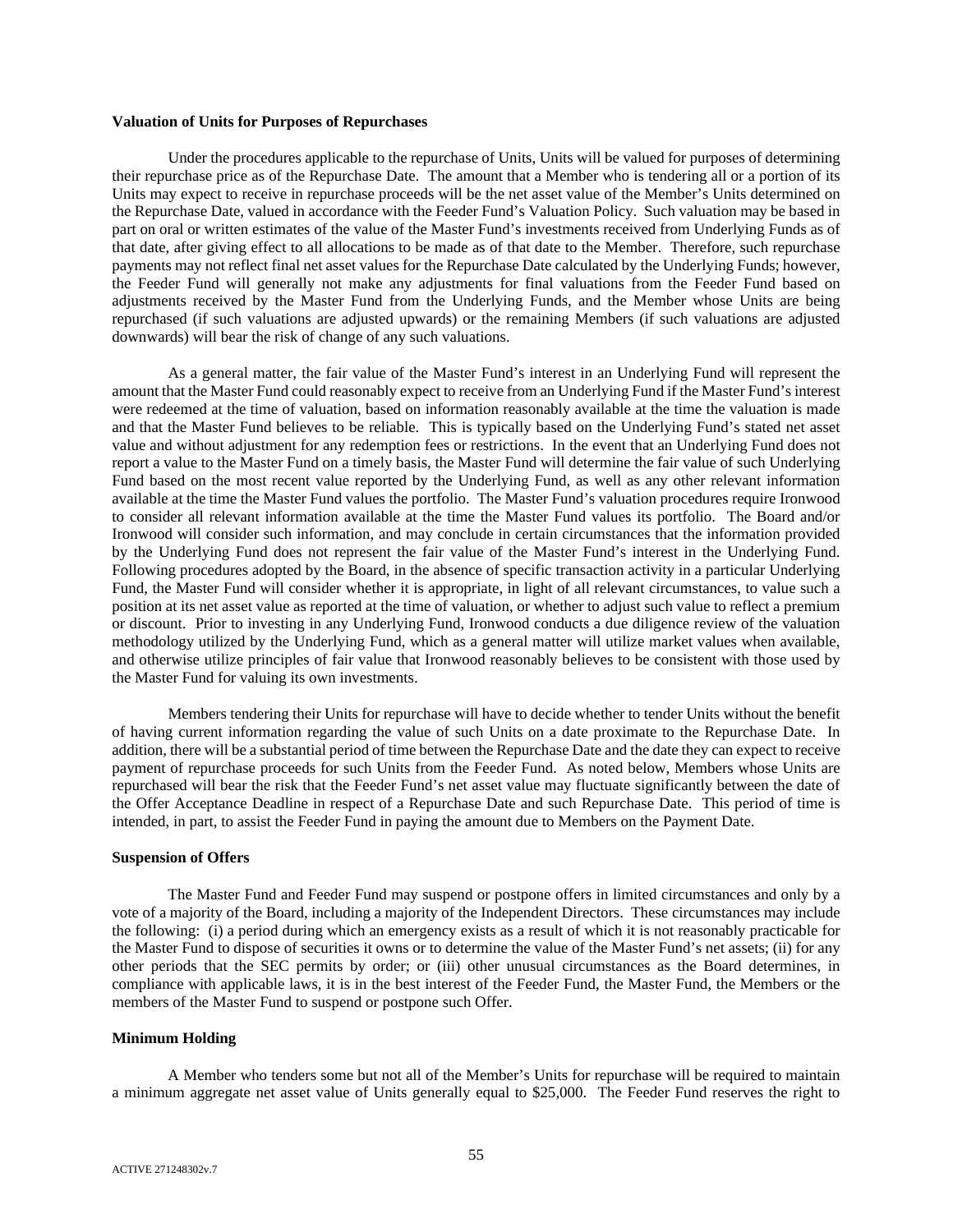reduce the amount to be repurchased from a Member so that the required minimum aggregate net asset value of Units is maintained.

### **Mandatory Repurchases**

In accordance with the terms and conditions of the Feeder Fund's LLC Agreement, the Feeder Fund may cause a mandatory repurchase of all or a portion of the Units of a Member or any person acquiring Units from or through a Member if the Board determines or has reason to believe that, among other things: (i) all or part of the Member's Units has been transferred, or the Units have vested in any person, by operation of law as a result of the death, dissolution, bankruptcy, or incompetency of a Member; (ii) ownership of Units by such Member or other person will cause the Fund to be in violation of, or subject the Fund or Ironwood to additional registration or regulation under the securities, commodities, or other laws of the United States or any other relevant jurisdiction; (iii) continued ownership of such Units may be harmful or injurious to the business or reputation of the Fund or Ironwood, or may subject the Fund or any Members to an undue risk of adverse tax or other fiscal consequences; (iv) any representation or warranty made by a Member in connection with the acquisition of its Units was not true when made or has ceased to be true; or (v) it would be in the best interests of the Fund for the Feeder Fund to cause a mandatory repurchase of such Units.

## **TRANSFERS OF UNITS**

No person will become a substituted Member without the consent of the Board, which consent may be withheld in its sole and absolute discretion. Units held by Members may be transferred only (i) by operation of law pursuant to the death, divorce, bankruptcy, insolvency or dissolution of a Member or (ii) under extremely limited circumstances, with the written consent of the Board (which may be withheld in its sole and absolute discretion). The Board generally will not consider consenting to a transfer unless the transfer is (i) one in which the tax basis of the Units in the hands of the transferee is determined, in whole or in part, by reference to its tax basis in the hands of the transferring Member (*e.g.*, certain gifts and contributions to family entities) or (ii) to members of the transferring Member's immediate family (siblings, spouse, parents, and children). Notice to the Feeder Fund of any proposed transfer must include evidence satisfactory to the Board that the proposed transferee, at the time of transfer, meets any requirements imposed by the Feeder Fund with respect to investor eligibility. See "Eligible Investors." The Board may not consent to a transfer of Units by a Member unless such transfer is to a single transferee or after the transfer of the Units, the aggregate net asset value of Units of each of the transferee and transferor is generally not less than \$25,000. The Board has delegated authority to Ironwood to approve a transfer of Units for purposes of facilitating the transfer of such Units in accordance with these limitations, for financial purposes, or in situations that involve no change of beneficial ownership. Each transferring Member and transferee may be required to pay all expenses, including, but not limited to, attorneys' and accountants' fees, incurred by the Feeder Fund in connection with the transfer. In connection with an approved transfer, the Feeder Fund will promptly take all necessary actions so that each transferee or successor to whom the Units are transferred is admitted to the Feeder Fund as a Member.

By subscribing for Units, each Member agrees to indemnify and hold harmless the Feeder Fund, the Master Fund, the Board, Ironwood, and each other Member, and any affiliate of the foregoing against all losses, claims, damages, liabilities, costs, and expenses (including legal or other expenses incurred in investigating or defending against any losses, claims, damages, liabilities, costs, and expenses or any judgments, fines, and amounts paid in settlement), joint or several, to which such persons may become subject by reason of or arising from any transfer made by that Member in violation of the LLC Agreement or any misrepresentation made by that Member in connection with any such transfer.

# **CREDIT FACILITY**

The Master Fund may enter into one or more credit agreements or other similar agreements negotiated on market terms (each, a "**Borrowing Transaction**") with a bank or other financial institutions not affiliated with Ironwood but which, subject to applicable law, may or may not be affiliated with an Underlying Adviser, Underlying Fund and/or another service provider to the Fund, an Underlying Adviser, an Underlying Fund or any of their respective affiliates (each, a "**Financial Institution**") as chosen by Ironwood and approved by the Board of the Master Fund. The Master Fund may borrow under a credit facility for a number of reasons, including, without limitation, to pay fees and expenses, to make annual income distributions and to satisfy certain repurchase offers in a timely manner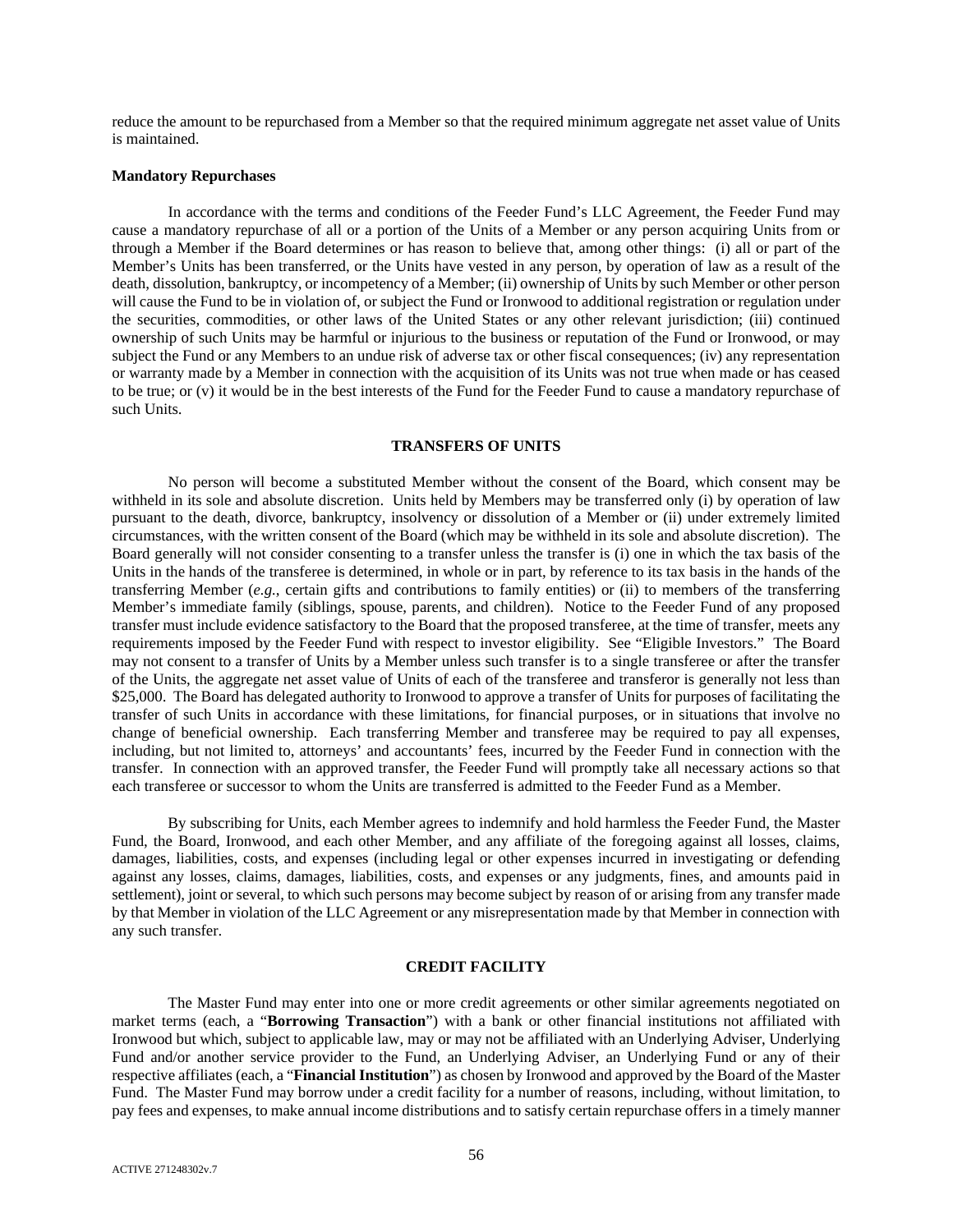to ensure liquidity for the investors. To facilitate such Borrowing Transactions, the Master Fund typically pledges its assets to the Financial Institution.

The Master Fund currently maintains a credit facility (the "**Facility**") with Bank of America, N.A. as agent (the "**Agent**") and as lender (the "**Lender**"). The Fund has granted a security interest over certain of its assets (the "**Collateral**"), including a securities account and a cash account maintained with the Custodian, to Bank of America, N.A., as collateral agent (the "**Collateral Agent**") for the Lender to secure its obligations under the Facility. The Facility is for a one-year term (maturity in 2022), which may be extended with consent of the Lender, subject to the satisfaction of certain conditions. The Facility may be terminated and required to be repaid upon the occurrence of an event of default thereunder. Such events of default include, without limitation, failure to pay principal, interest, fees or other amounts when due, misrepresentations or failures to comply with certain covenants and conditions, misconduct of the Fund or Ironwood, or the directors or officers of either the Fund or Ironwood, bankruptcy or insolvency events, cross default to the Fund's other indebtedness exceeding a specified threshold amount, the occurrence of certain material adverse events with respect to the Fund, the Custodian or Ironwood, and the failure of the security interest to constitute a valid and perfected first priority security interest (subject to certain permitted liens) in the Collateral. In the event that the Fund does not repay the Facility at maturity or upon the occurrence of an event of default, the Collateral Agent shall be entitled to foreclose on its security interest in the Collateral and force a sale or redemption of all or a portion thereof.

# **DISTRIBUTIONS**

The Feeder Fund intends to distribute all of its net investment income, if any, and net capital gain, if any, to Members at least annually. Distributions will be made pro rata based on the number of Units held by such Member and will be net of Fund expenses. For U.S. federal income tax purposes, the Feeder Fund is required to distribute substantially all of its net investment income for each calendar year.

# **DIVIDEND REINVESTMENT PLAN**

Unless a Member makes a Distribution Election in the subscription document, all Distributions are reinvested in full and fractional Units at the net asset value per Unit next determined on or after the payable date of such Distributions. A Member may, by written request to Ironwood, make a Distribution Election, in which event such Member will receive any Distribution in cash. Any such Units will be registered in the name of such Member and such cash payment will be transmitted as soon as practicable after the amounts are calculated. The Feeder Fund is not responsible for any failure of a Distribution to be properly mailed to a Member's address of record or wired to a Member's account of record, and no interest will accrue on amounts represented by Distributions misdirected.

The automatic reinvestment of Distributions does not relieve participants of any U.S. federal income tax that may be payable (or required to be withheld) on such Distributions. See "Material U.S. Federal Income Tax Considerations."

#### **VALUATION**

The Board has designated the Valuation Committee of Ironwood to serve as the valuation committee of the Fund (the "**Valuation Committee**"). The Valuation Committee's function, subject to the oversight of the Board, is generally to review the Fund's valuation methodologies, valuation determinations, and any information provided to the Valuation Committee. The Valuation Committee is assigned to act in accordance with the Fund's valuation procedures as approved by the Board. The Board reviews matters arising from the Valuation Committee's considerations. Members may request information about the members of the Valuation Committee by written request to the Fund.

The net asset value of the Feeder Fund and the Master Fund equals the excess of the Feeder Fund's or the Master Fund's assets, as applicable, over their respective liabilities. Subject to the direction of the Valuation Committee, the value of each asset of the Fund is calculated monthly by the Fund Administrator in accordance with U.S. generally accepted accounting principles applied on a consistent basis. However, the Board may direct or consent to the valuation of such asset in the manner it may reasonably determine (relying upon the determination of the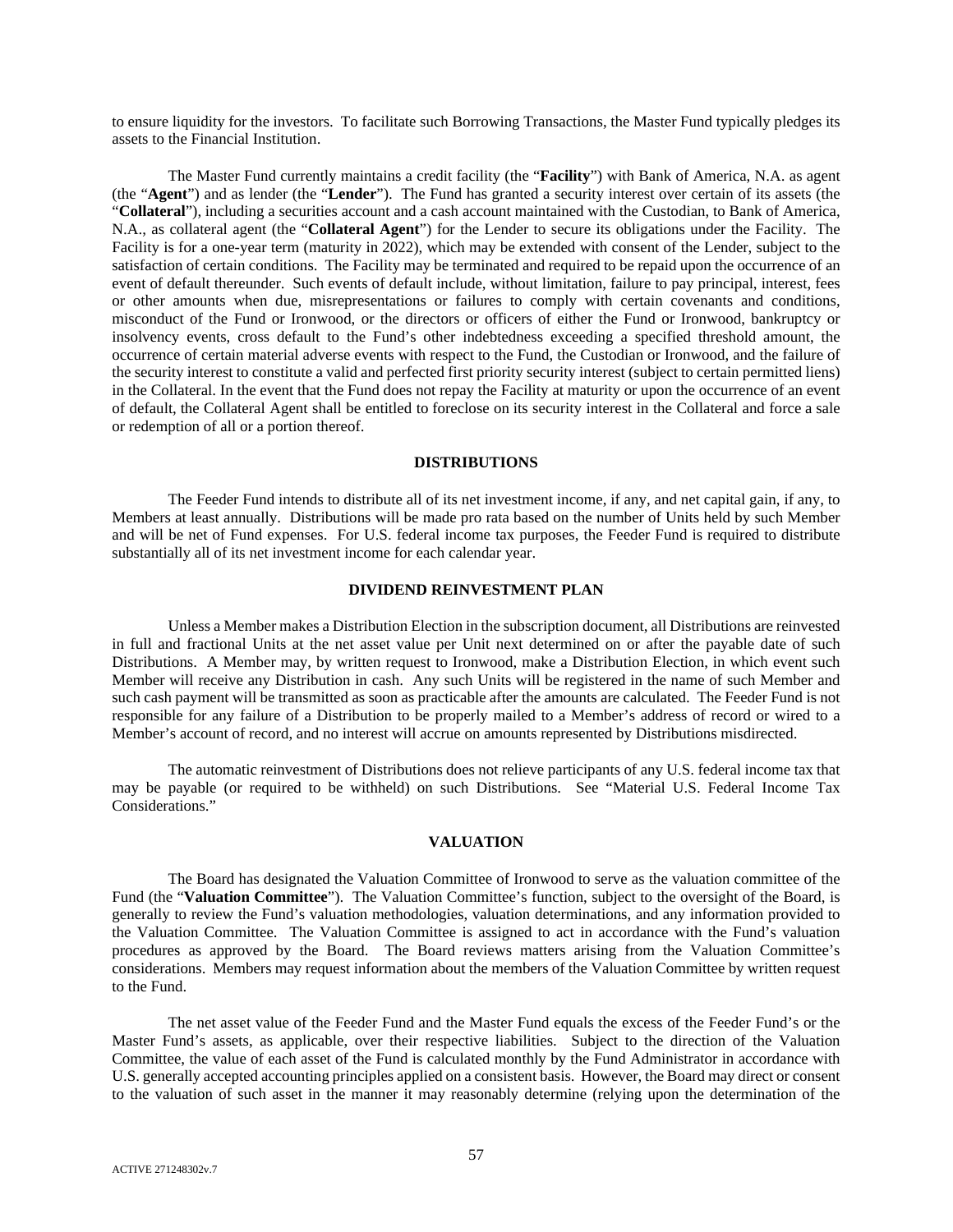Valuation Committee in accordance with the Valuation Policy) and shall set forth the basis for any such valuation in writing in the records of the Feeder Fund or the Master Fund. All values assigned to the assets of the Feeder Fund or the Master Fund pursuant to this paragraph will be binding and conclusive as to all parties.

The valuation of all, or some, of the Master Fund's assets may be suspended by the Board (in consultation with Ironwood), at its discretion, with respect to any Fiscal Period Closing on which trading is suspended or restricted on any domestic or international stock or commodities exchange. In such event, the Fiscal Period Closing to which such valuation relates shall be postponed until the Board elects to make such valuation or the next Business Day on which such exchange or exchanges are open for trading on an unrestricted basis, with the Business Day following the postponed Fiscal Period Closing being the first day of the next Fiscal Period.

# **RESERVES**

Liabilities shall be determined in accordance with generally accepted accounting principles applied on a consistent basis. However, Ironwood may from time to time, in consultation with the Board, provide reserves for liabilities and expenses where the amounts of such items are not known and no accrual under generally accepted accounting principles would be required.

## **MATERIAL U.S. FEDERAL INCOME TAX CONSIDERATIONS**

The following discussion is a general summary of the material U.S. federal income tax considerations applicable to the Feeder Fund and to an investment in Units. This summary does not purport to be a complete description of the U.S. federal income tax considerations applicable to the Feeder Fund and such an investment. For example, the following does not describe tax consequences that are assumed to be generally known by investors or certain considerations that may be relevant to certain types of Members subject to special treatment under U.S. federal income tax laws, including Members subject to the alternative minimum tax, tax-exempt organizations, insurance companies, dealers in securities, pension plans and trusts, and financial institutions. This summary assumes that Members hold Units as capital assets (generally, property held for investment).

The discussion is based upon the Code, Treasury regulations and administrative and judicial interpretations, each as of the date of this Prospectus and all of which are subject to change, possibly retroactively, which could affect the continuing validity of this discussion. In addition, this summary does not discuss pending proposals to increase federal income tax rates on both ordinary income and long-term capital gains. Neither the Feeder Fund nor the Master Fund has sought or will seek any ruling from the Internal Revenue Service, or "**IRS**," regarding this offering. This summary does not discuss any aspects of U.S. estate or gift tax or foreign, state or local tax. It does not discuss the special treatment under U.S. federal income tax laws that could result if the Feeder Fund invested in tax-exempt securities or certain other investment assets. In addition, except where provided below, this summary does not discuss an Offer to repurchase Units from a Member.

A "**U.S. Member**" is a beneficial owner of Units that is for U.S. federal income tax purposes:

- a citizen or individual resident of the United States;
- a corporation, or other entity treated as a corporation for U.S. federal income tax purposes, created or organized in or under the laws of the United States, any state thereof or the District of Columbia;
- a trust, if a court within the United States has primary supervision over its administration and one or more U.S. persons have the authority to control all of its substantial decisions, or the trust has a valid election in effect under applicable Treasury regulations to be treated as a U.S. person; or
- an estate, the income of which is subject to U.S. federal income taxation regardless of its source.

A "**Non-U.S. Member**" is a beneficial owner of Units that is not a U.S. Member or a partnership.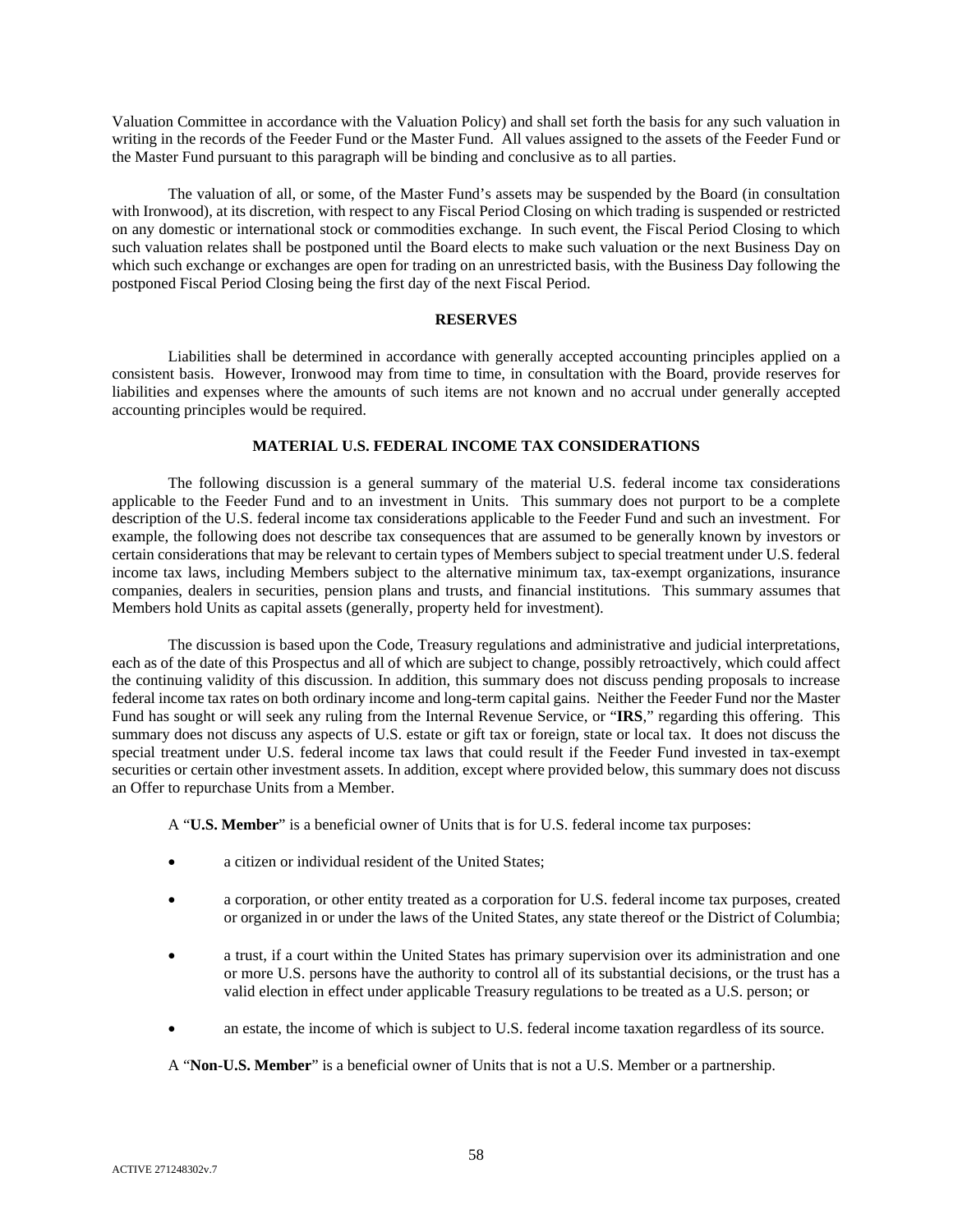If a partnership for U.S. federal income tax purposes holds Units, the tax treatment of a partner in the partnership generally will depend upon the status of the partner and the activities of the partnership. A prospective Member that is a partnership holding Units or a partner of such a partnership should consult its tax advisers with respect to the purchase, ownership and disposition of Units.

Tax matters are very complicated and the tax consequences to an investor of an investment in Units will depend on the facts of its particular situation. Members are encouraged to consult their own tax advisers regarding the specific consequences of such an investment, including tax reporting requirements, the applicability of U.S. federal, state, local and foreign tax laws, eligibility for the benefits of any applicable tax treaty and the effect of any possible changes in the tax laws.

## **Election to be Taxed as a RIC**

The Feeder Fund has elected to be treated as a RIC under Subchapter M of the Code. As a RIC, the Feeder Fund generally will not pay corporate-level U.S. federal income taxes on any ordinary income and capital gains that it distributes to Members as dividends. To qualify as a RIC, the Feeder Fund must, among other things, meet the 90% Income Test (as defined below) and the Diversification Tests (as defined below). In addition, the Feeder Fund must distribute to Members, for each taxable year, an amount equal to at least the sum of (i) 90% of the Feeder Fund's "investment company taxable income," which is generally its ordinary income plus the excess of realized net shortterm capital gain over realized net long-term capital loss, reduced by deductible expenses, and (ii) 90% of its net taxexempt income, which is referred to as the "**Annual Distribution Requirement**." However, the Feeder Fund may make some of its distributions during the following taxable year pursuant to "spillback" provisions of the Code.

### **Taxation as a RIC**

If the Feeder Fund:

- qualifies as a RIC; and
- satisfies the Annual Distribution Requirement;

then the Feeder Fund will not be subject to U.S. federal income tax on the portion of its investment company taxable income and net capital gain (generally, realized net long-term capital gain in excess of realized net short-term capital loss) distributed to Members. The Feeder Fund will be subject to U.S. federal income tax at regular corporate rates on any income or capital gain not distributed (or deemed distributed) to Members.

The Feeder Fund will be subject to a 4% nondeductible U.S. federal excise tax on certain undistributed income unless the Feeder Fund distributes in a timely manner an amount at least equal to the sum of (1) 98% of the Feeder Fund's ordinary income for each calendar year, (2) 98.2% of the Feeder Fund's capital gain net income for the one-year period generally ending October 31 in that calendar year and (3) any income realized, but not distributed, in preceding years, which is referred to as the "**Excise Tax Avoidance Requirement**." In addition, for purposes of determining the Excise Tax Avoidance Requirement, any dividend declared by the Feeder Fund in October, November or December of any calendar year, payable to Members of record on a specified date in such a month and actually paid during January of the following year, will be treated as if it had been paid by the Feeder Fund and received by the Feeder Fund's Members on December 31 of the year in which the dividend was declared. The Feeder Fund currently intends to make sufficient distributions each calendar year to satisfy the Excise Tax Avoidance Requirement.

To qualify as a RIC for U.S. federal income tax purposes, the Feeder Fund generally must, among other things:

• derive in each taxable year at least 90% of its gross income from dividends, interest, payments with respect to certain securities loans, gains from the sale or other taxable disposition of stock, other securities or foreign currencies, or other income (including but not limited to gains from options, futures or forward contracts) derived with respect to the Feeder Fund's business of investing in such stock, securities or currencies, which the Feeder Fund refers to as the "**90% Income Test**;" and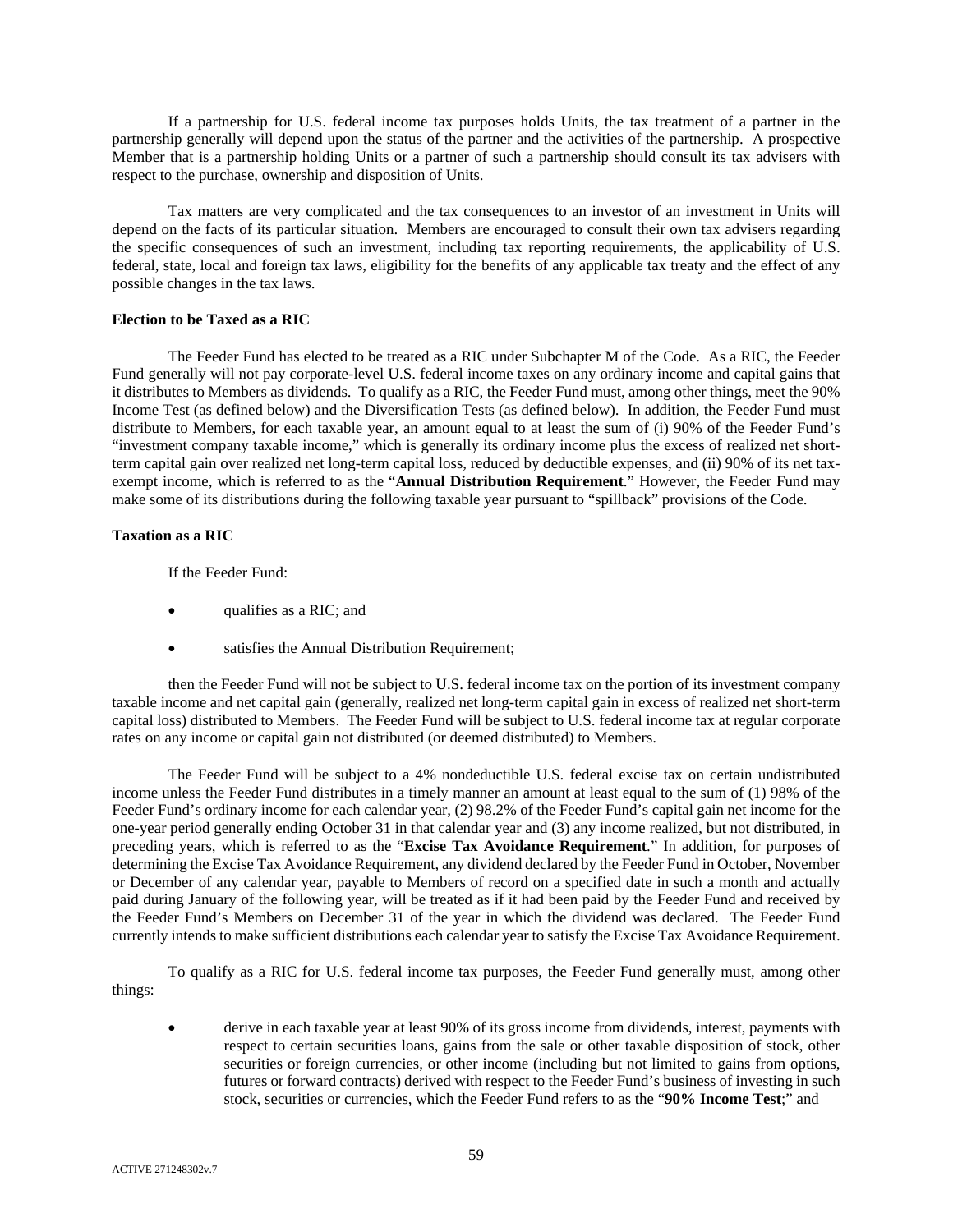- diversify the Feeder Fund's holdings so that at the end of each quarter of the taxable year:
	- at least 50% of the value of the Feeder Fund's assets consists of cash, cash equivalents, U.S. government securities, securities of other RICs, and other securities if such other securities of any one issuer do not represent more than 5% of the value of the Feeder Fund's total assets or more than 10% of the outstanding voting securities of such issuer; and
	- no more than 25% of the value of the Feeder Fund's assets is invested in the securities, other than U.S. government securities or securities of other RICs, of one issuer, the securities (other than the securities of other RICs) of two or more issuers that are controlled, as determined under applicable tax rules, by the Feeder Fund and that are engaged in the same or similar or related trades or businesses, or the securities of one or more qualified publicly traded partnerships, which the Feeder Fund refers to as the "**Diversification Tests**."

The Feeder Fund intends to meet the Diversification Tests primarily through investing substantially all of its assets, net of reserves maintained for reasonably anticipated expenses, in the Master Fund.

The Feeder Fund's net capital gains are not subject to the Annual Distribution Requirement. If the Feeder Fund retains an amount equal to all or a portion of its net capital gains, it will be subject to a corporate tax on the amount retained. In that event, the Feeder Fund will designate such retained amounts as undistributed capital gains in a notice to its shareholders who (a) will be required to include in income for U.S. federal income tax purposes, as long-term capital gains, their proportionate shares of the undistributed amount, (b) will be entitled to credit their proportionate shares of the tax paid by the Feeder Fund on the undistributed amount against their U.S. federal income tax liabilities, if any, and to claim refunds to the extent their credits exceed their liabilities, if any, and (c) will be entitled to increase their tax basis, for U.S. federal income tax purposes, in their shares by an amount equal to the excess of the amount in clause (a) over the amount in clause (b).

## **Fund Investments**

The Master Fund may be required to recognize taxable income in circumstances in which the Master Fund does not receive cash. Specifically, the Master Fund intends to elect to mark-to-market at the end of each taxable year its shares in Underlying Funds that are classified as PFICs for U.S. federal income tax purposes or elect to treat such PFICs as QEFs. Furthermore, the Master Fund expects the majority of the Underlying Funds will be treated as PFICs for which it intends to make a mark-to-market or QEF election. If the Master Fund were to make a mark-to-market election with respect to a PFIC, at the end of each taxable year the Master Fund will recognize as ordinary income any increase in the value of such interests, and as ordinary loss any decrease in such value to the extent it does not exceed prior increases included in income. Alternatively, if the Master Fund were to make a QEF election with respect to a PFIC, the Master Fund generally would be required to include annually in income its pro rata share of the ordinary earnings and net capital gain of the PFIC, regardless of whether it actually received any distributions from the PFIC. Such distributions also will be in the discretion of the PFIC and not in the control of the Master Fund. Losses of a PFIC for which a QEF election has been made will not pass through to the Master Fund. In order to make a QEF election, the Master Fund would be required to obtain certain information from PFICs in which it invests, which in many cases may be difficult to obtain. Under the mark-to-market election or the QEF election, the Master Fund may be required to recognize income in excess of the distributions it receives from PFICs in any particular year. As a result, the Master Fund may be required to make a distribution to its members, including the Feeder Fund, in order to satisfy the Annual Distribution Requirement and the Excise Tax Avoidance Requirement and to avoid U.S. federal corporate tax, even though the Master Fund will not have received any corresponding cash amount. The Feeder Fund will also be required to make a corresponding distribution to Members.

The Master Fund may invest a portion of its capital in Underlying Funds that are treated as partnerships for U.S. federal income tax purposes ("**Partnership Underlying Funds**"). In determining its compliance with the 90% Income Test and the Diversification Tests, the Master Fund generally will be required to take into account its allocable share of the income and assets of such Partnership Underlying Funds. The Master Fund expects to make arrangements with such Partnership Underlying Funds to enable its tax advisers to obtain such information. However, there can be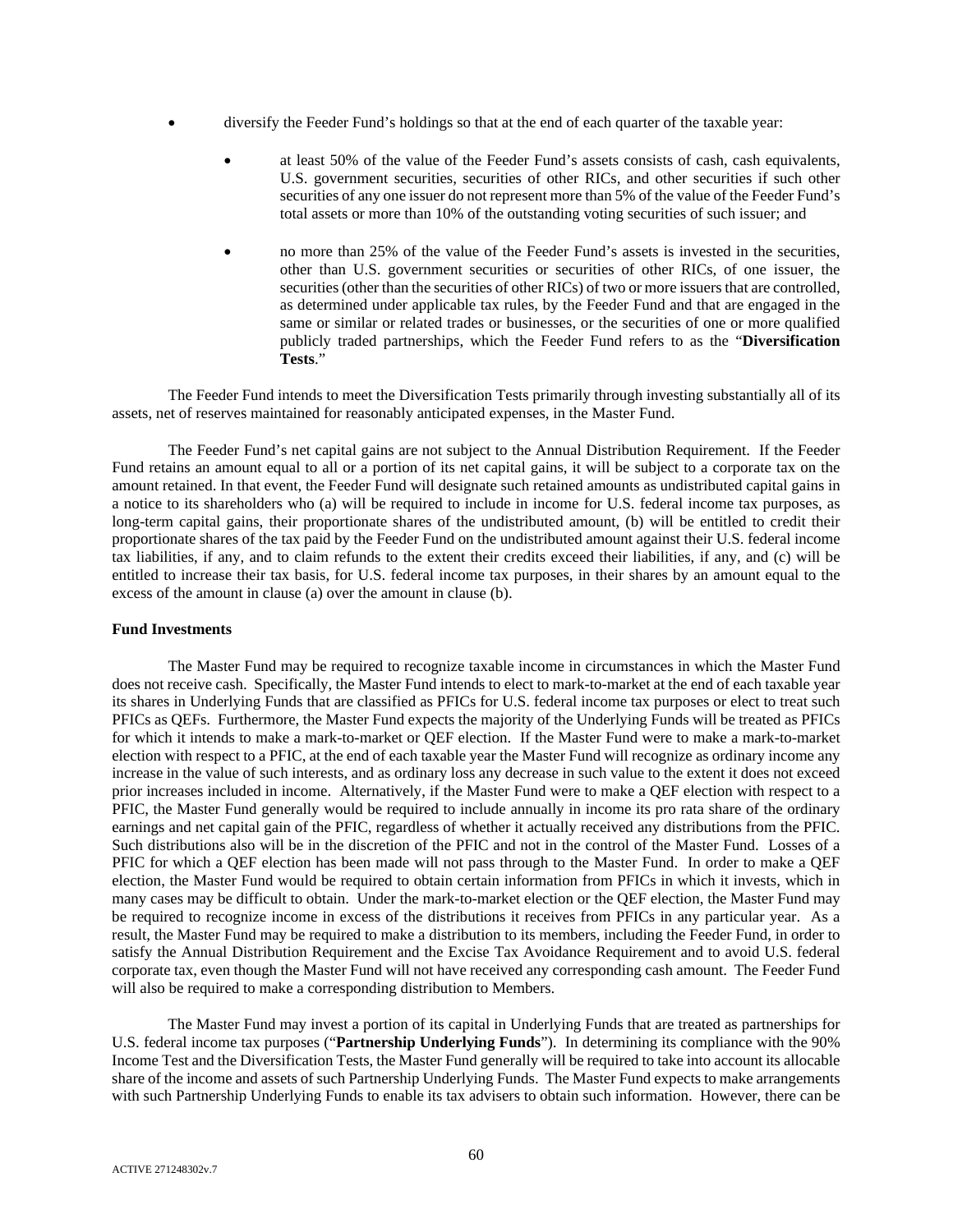no assurance that such information can be timely obtained, and, if it is not obtained, the Master Fund's (and therefore the Feeder Fund's) ability to maintain its qualification to be taxed as a RIC may be jeopardized.

The transactions of the Master Fund through Partnership Underlying Funds are subject to special tax rules of the Code that may, among other things, (a) affect the character of gains and losses realized (with long-term capital gains generally subject to tax at lower rates than ordinary income), (b) disallow, suspend or otherwise limit the allowance of certain losses or deductions, and (c) accelerate the recognition of income without a corresponding receipt of cash (with which to make the necessary distributions to satisfy distribution requirements applicable to RICs). Operation of these rules could, therefore, affect the character, amount and timing of distributions to the Feeder Fund and thus to Members. Special tax rules also will require a Partnership Underlying Fund to mark-to-market certain types of positions in its portfolio (i.e., treat them as sold on the last day of the taxable year), and may result in the recognition of income without a corresponding receipt of cash.

The Master Fund and Partnership Underlying Funds may invest in zero coupon U.S. treasury bonds and other debt securities that are issued at a discount or provide for deferred interest. Even though the Master Fund may receive no actual current interest payments on these securities, it will be deemed to receive income equal, generally, to a portion of the excess of the face value of the securities over their issue price ("original issue discount") each year that the securities are held. Since the original issue discount income earned by the Master Fund in a taxable year may not be represented by cash income, it may have to dispose of assets that it might otherwise have continued to hold, or borrow to generate cash in order to satisfy its distribution requirements. In addition, the investment by the Master Fund and the Partnership Underlying Funds in foreign currencies or foreign currency denominated or referenced debt securities, certain asset-backed securities and contingent payment and inflation-indexed debt instruments may also increase or accelerate the Master Fund's recognition of income, including the recognition of taxable income in excess of cash generated by such investments.

The Code generally applies a "mark-to-market" system of taxing unrealized gains and losses on, and otherwise provides for special rules of taxation with respect to, "Section 1256 Contracts." In general, subject to certain exceptions, a Section 1256 Contract includes certain regulated futures contracts, certain non-U.S. currency forward contracts, and certain listed non-equity options. Section 1256 Contracts held by a Partnership Underlying Fund at the end of a taxable year will be treated for U.S. federal income tax purposes as if they were sold at their fair market value on the last business day of the taxable year. The net gain or loss, if any, resulting from these deemed sales (known as "marking to market"), together with any gain or loss resulting from any actual sales of Section 1256 Contracts (or other termination of the Partnership Underlying Fund's obligations under such contract), must be taken into account by the Partnership Underlying Fund in computing its taxable income for the year. Capital gains and losses from Section 1256 Contracts generally are characterized as short-term capital gains or losses to the extent of 40% of the gains or losses and as long-term capital gains or losses to the extent of 60% of the gains or losses.

To the extent that its investments are made in securities denominated in a non-U.S. currency, gain or loss realized by the Master Fund or a Partnership Underlying Fund frequently will be affected by the fluctuation in the value of such non-U.S. currencies relative to the value of the dollar. Gains or losses with respect to investments in common stock of non-U.S. issuers generally will be taxed as capital gains or losses at the time of the disposition of the stock, subject to certain exceptions specified in the Code. Gains and losses on the acquisition and disposition of non-U.S. currency will be treated as ordinary income or loss. In addition, gains or losses on the disposition of debt securities denominated in a non-U.S. currency, to the extent attributable to fluctuation in the value of the non-U.S. currency between the date of acquisition of the debt security and the date of disposition, will be treated as ordinary income or loss.

The Master Fund and a Partnership Underlying Fund may acquire foreign currency forward contracts, enter into foreign currency futures contracts and acquire put and call options on foreign currencies. Generally, foreign currency regulated futures contracts and option contracts that qualify as "Section 1256 Contracts" will not be subject to ordinary income or loss treatment under Section 988 of the Code. However, if a Partnership Underlying Fund acquires foreign currency futures contracts or option contracts that are not Section 1256 Contracts, or any foreign currency forward contracts, any gain or loss realized by the Partnership Underlying Fund with respect to such instruments will be ordinary, unless (i) the contract is a capital asset in the hands of the Partnership Underlying Fund and is not a part of a straddle transaction and (ii) an election is made (by the close of the day the transaction is entered into) to treat the gain or loss attributable to such contract as capital gain or loss.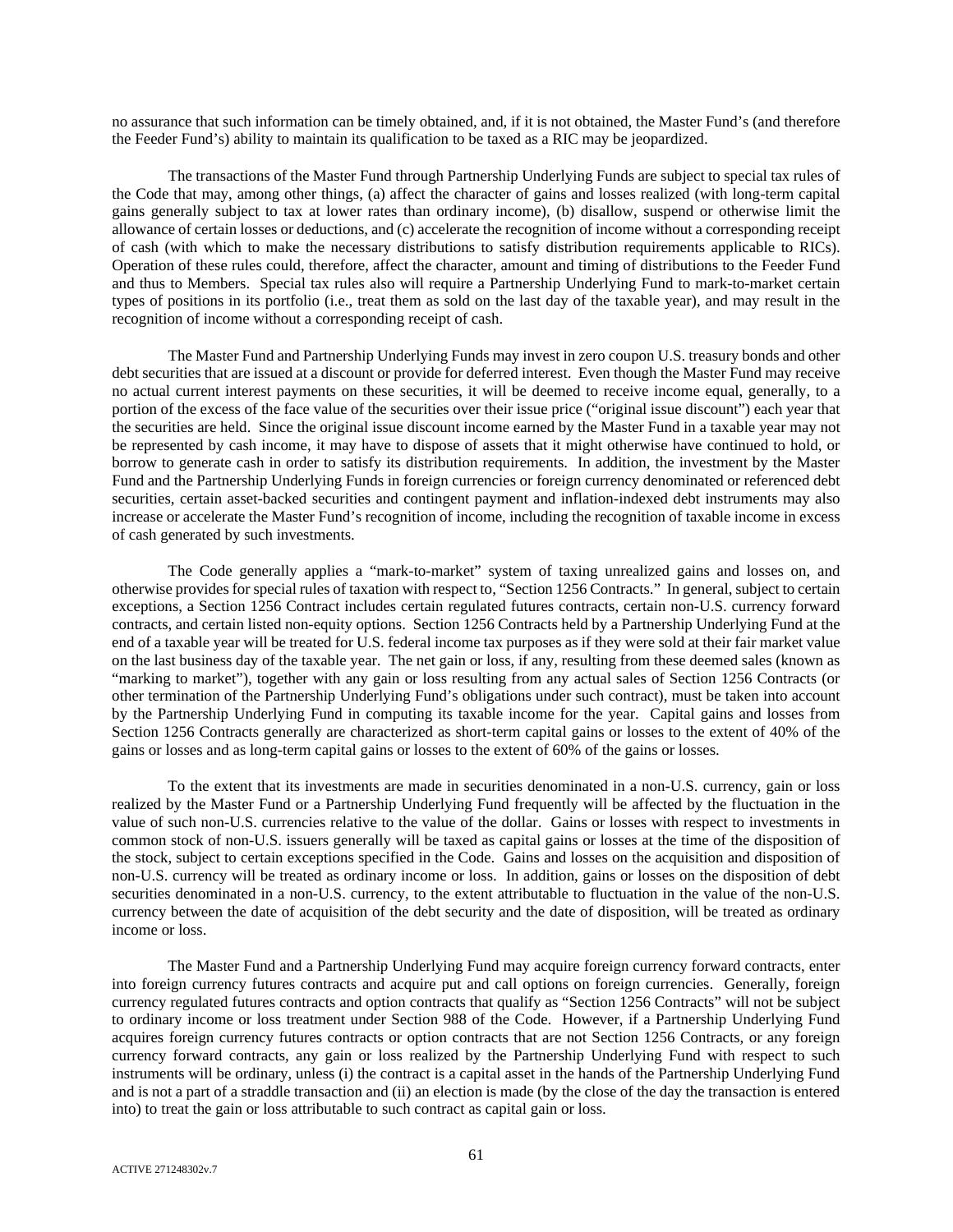Due to potential differences between income recognition and related cash receipts, there is a significant risk that the Feeder Fund may have substantial taxable income in excess of cash available for distribution. In that event, the Feeder Fund may need to borrow funds or take other actions to satisfy the Annual Distribution Requirement and the Excise Tax Avoidance Requirement and avoiding U.S. federal corporate tax. The Feeder Fund is permitted under the 1940 Act to borrow funds and to sell assets in order to satisfy distribution requirements. However, the Feeder Fund, under the 1940 Act, is not permitted to make distributions to Members while its debt obligations and senior securities are outstanding unless certain asset coverage tests are met. The Feeder Fund also may be prevented by loan covenants from declaring and paying dividends in certain circumstances. Lastly, the Feeder Fund's ability to dispose of assets to meet the distribution requirements may be limited by (1) the illiquid nature of its portfolio and (2) other requirements relating to the Feeder Fund's status as a RIC, including the Diversification Tests. If the Feeder Fund disposes of assets to meet the Annual Distribution Requirement and the Excise Tax Avoidance Requirement and avoid U.S. federal corporate income tax, the Feeder Fund may make such dispositions at times that, from an investment standpoint, are not advantageous.

The remainder of this discussion assumes that the Feeder Fund qualifies as a RIC.

## **Taxation of U.S. Members**

For non-corporate U.S. Members, distributions by the Feeder Fund generally are taxable as ordinary income or long-term capital gain. Distributions of the Feeder Fund's "investment company taxable income" (which is, generally, ordinary income plus realized net short-term capital gain in excess of realized net long-term capital loss, reduced by deductible expenses) will be taxable as ordinary income or qualified dividend income to U.S. Members to the extent of the Feeder Fund's current and accumulated earnings and profits, whether paid in cash or reinvested in additional Units. Provided that certain holding period requirements are met at the Feeder Fund and U.S. Member levels, certain dividends received by non-corporate U.S. Members (including individuals) from the Feeder Fund may be eligible for the reduced tax rates applicable in the case of long term capital gains to the extent that the Fund receives "qualified dividend income" and reports a portion of its dividends as such in a written statement to U.S. Members. Dividends received by the Feeder Fund from the Master Fund may be treated as qualified dividend income only to the extent the dividend distributions are attributable to qualified dividend income received by the Master Fund. Distributions of the Feeder Fund's net capital gain (which is generally the Feeder Fund's realized net long-term capital gain in excess of realized net short-term capital loss) properly designated by the Feeder Fund as "capital gain dividends" in a written statement to U.S. Members will be taxable to a U.S. Member as long-term capital gains, currently subject to reduced rates of U.S. federal income tax in the case of non-corporate U.S. Members, regardless of the U.S. Member's holding period for its Units and regardless of whether paid in cash or reinvested in additional Units. However, most of the Feeder Fund's income is expected to be ordinary income and, therefore, the majority of distributions are not expected to be designated as "capital gain dividends" eligible for the reduced rate of tax.

For corporate U.S. Members, dividends paid by the Feeder Fund that are attributable to dividends received by the Fund from taxable U.S. corporations (other than real estate investment trusts) may qualify for the 50% U.S. federal dividends-received deduction, provided that the Feeder Fund reports the dividend as such in a written statement to its U.S. Members and certain holding period requirements are met at the Feeder Fund and U.S. Member levels. Dividends received by the Feeder Fund from the Master Fund may be eligible for such deduction only to the extent the dividends received from the Master Fund would themselves qualify for the dividends received deduction.

Distributions in excess of the Feeder Fund's earnings and profits first will reduce a U.S. Member's adjusted tax basis in such U.S. Member's Units and, after the adjusted basis is reduced to zero, will constitute capital gain from the sale of Units to such U.S. Member.

A dividend and other distribution by the Feeder Fund is generally treated under the Code as received by the Feeder Fund's U.S. Members at the time the dividend or distribution is made. However, any dividend or distribution declared by the Feeder Fund in October, November or December of any calendar year, payable to U.S. Members of record on a specified date in such a month and actually paid during January of the following year, will be treated as if it had been received by the Feeder Fund's U.S. Members on December 31 of the year in which the dividend was declared. U.S. Members who receive distributions in the form of Units will be subject to the same U.S. federal, state and local tax consequences as if they received cash distributions. Dividends and other taxable distributions are taxable to U.S. Members even though they are reinvested in additional Units.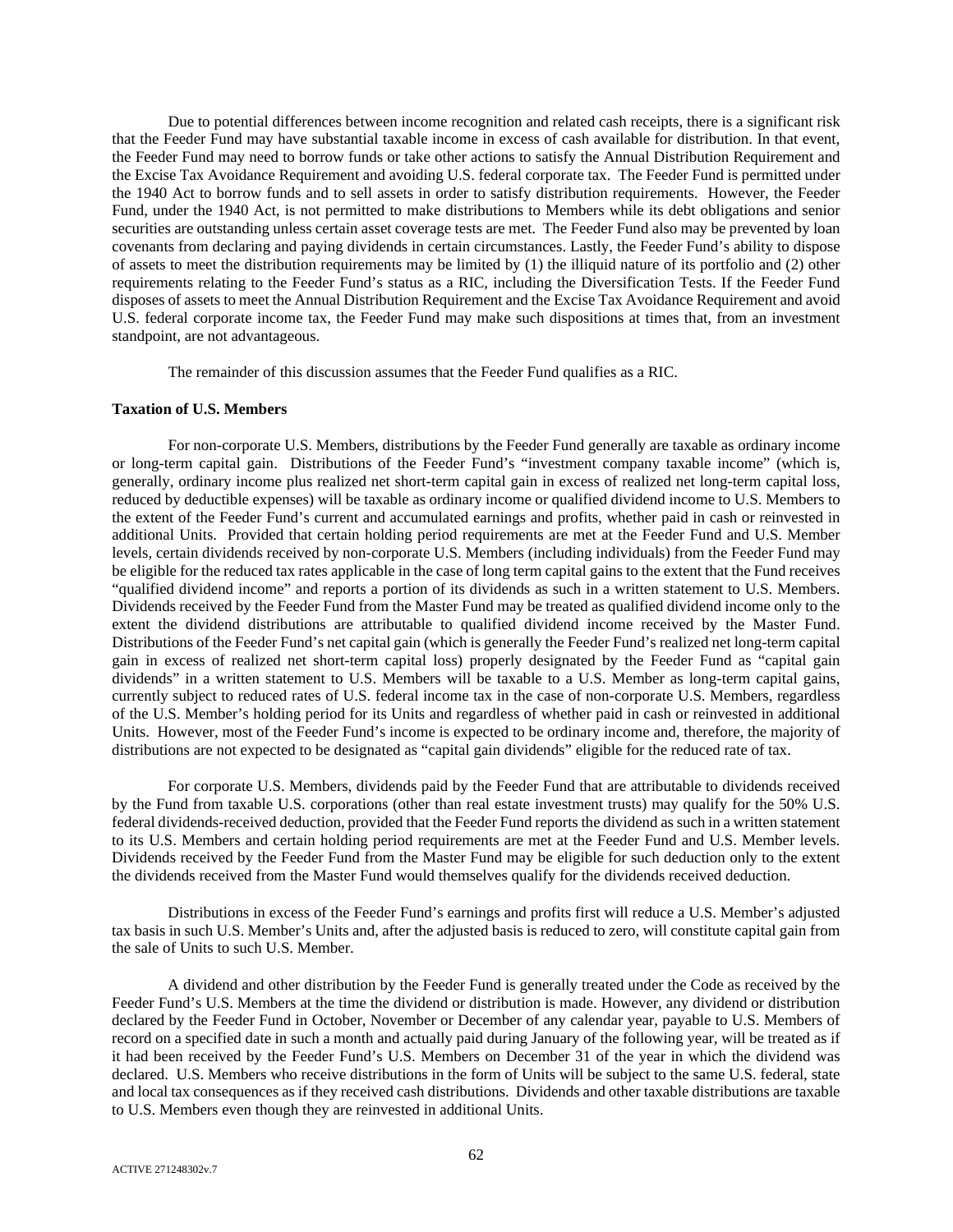Pursuant to the Feeder Fund's "opt out" dividend reinvestment plan, when the Feeder Fund declares a dividend, each U.S. Member that has not made a Distribution Election automatically will have its dividends reinvested in additional Units. U.S. Members who receive distributions in the form of Units will be subject to the same federal, state and local tax consequences as if they received cash distributions but will not have received cash from the Feeder Fund with which to pay taxes. To the extent Members make a Distribution Election, the Feeder Fund may pay any or all such dividends in a combination of cash and Units.

A U.S. Member that receives Units pursuant to a distribution generally has a tax basis in such Units equal to the amount of cash that would have been received instead of Units as described above, and a holding period in such Units that begins on the day following the payment date for the distribution.

A U.S. Member generally will recognize taxable gain or loss if the U.S. Member sells or otherwise disposes of its Units. Such U.S. Member's gain or loss generally is calculated by subtracting from the gross proceeds the Member's adjusted basis of its Units sold or otherwise disposed of. Upon such disposition of such U.S. Member's Units, the Feeder Fund will report the gross proceeds and, for Units acquired on or after January 1, 2012 and disposed of after that date, cost basis to such U.S. Member and the IRS. For each disposition, the cost basis will be calculated using the Feeder Fund's default method of first-in, first-out, unless such U.S. Member instructs the Feeder Fund in writing to use a different calculation method permitted by the IRS, including average cost or specific Unit lot identification. The cost basis method elected by the U.S. Member (or the cost basis method applied by default) for each disposition of Units may not be changed after the settlement date of each such disposition of Units. If a U.S. Member holds its Units through a broker (or other nominee), such U.S. Member should contact that broker (nominee) with respect to reporting of cost basis and available elections for its account. U.S. Members should consult with their tax advisers to determine the best IRS-accepted cost basis method for their tax situation and to obtain more information about how the cost basis reporting law applies to them.

Any gain arising from a sale or disposition generally will be treated as long-term capital gain or loss if the U.S. Member has held its Units for more than one year. Otherwise, it will be classified as short-term capital gain or loss. However, any capital loss arising from the sale or disposition of Units held for six months or less will be treated as long-term capital loss to the extent of the amount of capital gain dividends received or undistributed capital gain deemed received with respect to such Units. In addition, all or a portion of any loss recognized upon a disposition of Units may be disallowed if other Units are purchased (whether through reinvestment of distributions or otherwise) within 30 calendar days before or after the disposition.

Under certain circumstances, proceeds of a repurchase offer received by a U.S. Member will be treated as a dividend paid to that U.S. Member, rather than as amounts received in exchange for the tendered Units.

In general, non-corporate U.S. Members currently are subject to reduced rates of U.S. federal income tax on their net capital gain (generally, the excess of realized net long-term capital gain over realized net short-term capital loss for a taxable year), including a long-term capital gain derived from an investment in Units. Such rate currently is lower than the maximum rate on ordinary income payable by individuals. Corporate U.S. Members currently are subject to U.S. federal income tax on net capital gain at the same rate that applies to ordinary income. Non-corporate U.S. Members with net capital losses for a year (i.e., capital loss in excess of capital gain) generally may deduct up to \$3,000 of such losses against their ordinary income each year; any net capital losses of a non-corporate U.S. Member in excess of \$3,000 generally may be carried forward and used in subsequent years as provided in the Code. Corporate U.S. Members generally may not deduct any net capital losses for a year, but may carry back such losses for three years or carry forward such losses for five years.

The Feeder Fund will send to each U.S. Member, as promptly as possible after the end of each calendar year, but in no event later than the Feeder Fund's distribution of IRS Form 1099, a notice detailing, on a per Unit and per distribution basis, the amounts includible in such U.S. Member's taxable income for such year as ordinary income and as long-term capital gain. In addition, the U.S. federal tax status of each year's distributions generally will be reported to the IRS. Distributions may also be subject to additional state, local and foreign taxes depending on a U.S. Member's particular situation.

The Feeder Fund may be required to withhold U.S. federal income tax, or "backup withholding," currently at a rate of 24%, from all taxable distributions to any non-corporate U.S. Member (1) who fails to furnish the Feeder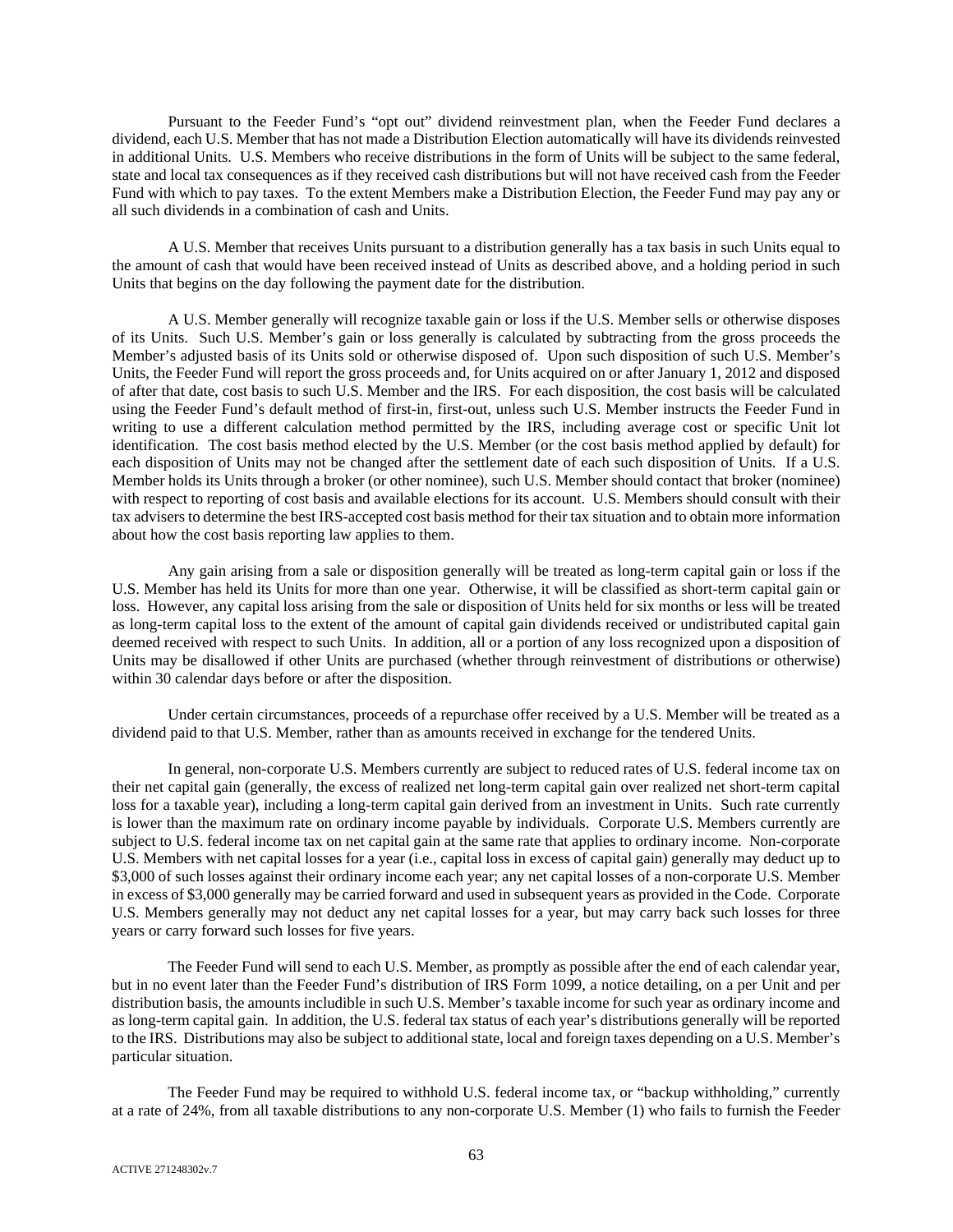Fund with a correct taxpayer identification number or a certificate that such U.S. Member is exempt from backup withholding, or (2) with respect to whom the IRS notifies the Feeder Fund that such U.S. Member has failed to properly report certain interest and dividend income to the IRS and to respond to notices to that effect.

An individual's taxpayer identification number is his or her social security number. Any amount withheld under backup withholding is allowed as a credit against the U.S. Member's U.S. federal income tax liability and may entitle such U.S. Member to a refund, provided that proper information is timely provided to the IRS.

# **Taxation of Non-U.S. Members**

Whether an investment in Units is appropriate for a Non-U.S. Member will depend upon that person's particular circumstances. An investment in Units by a Non-U.S. Member may have material and adverse tax consequences. Non-U.S. Members should consult their tax advisers before investing in Units.

Distributions of the Feeder Fund's investment company taxable income to Non-U.S. Members, subject to the discussion below, will be subject to withholding of U.S. federal income tax at a 30% rate (or lower rate provided by an applicable income tax treaty) to the extent of the Feeder Fund's current and accumulated earnings and profits unless the distributions are effectively connected with a U.S. trade or business of the Non-U.S. Member, and, if an income tax treaty applies, are attributable to a permanent establishment in the United States of the Non-U.S. Member, in which case the distributions will be subject to U.S. federal income tax at the rates applicable to U.S. persons. In that case, the Feeder Fund will not be required to withhold U.S. federal income tax if the Non-U.S. Member complies with applicable certification and disclosure requirements. Special certification requirements apply to certain foreign entities, including foreign trusts and foreign partnerships, and Non-U.S. Members are urged to consult their tax advisers in this regard.

Actual or deemed distributions by the Feeder Fund of capital gain dividends to a Non-U.S. Member, properly designated by the Feeder Fund as such in a written statement to its Non-U.S. Members, and gain realized by a Non-U.S. Member upon the sale of Units will not be subject to U.S. federal withholding tax and generally will not be subject to U.S. federal income tax (a) unless the distributions or gains, as the case may be, are effectively connected with a U.S. trade or business of the Non-U.S. Member and, if an income tax treaty applies, are attributable to a permanent establishment maintained by the Non-U.S. Member in the United States or (b) the Non-U.S. Member is an individual, has been present in the United States for 183 calendar days or more during the taxable year, and certain other conditions are satisfied (in which case the Non-U.S. Member will be subject to a 30% tax on the Non-U.S. Member's net capital gain for the year).

If the Feeder Fund distributes its net capital gain, if any, in the form of deemed distributions as a result of retention of net capital gain rather than actual distributions (which the Feeder Fund may do in the future), a Non-U.S. Member will be entitled to a U.S. federal income tax credit or tax refund equal to the Non-U.S. Member's allocable share of the tax the Feeder Fund pays on the capital gain deemed to have been distributed. In order to obtain the refund, the Non-U.S. Member must obtain a U.S. taxpayer identification number and file a U.S. federal income tax return even if the Non-U.S. Member would not otherwise be required to obtain a U.S. taxpayer identification number or file a U.S. federal income tax return. For a Non-U.S. Member, distributions (both actual and deemed) and gains realized upon the sale of the Feeder Fund's Units that are effectively connected with a U.S. trade or business will be subject to regular U.S. income tax as if the Non-U.S. Member were a U.S. Member and for a corporate Non-U.S. Member may, under certain circumstances, be subject to an additional "branch profits tax" at a 30% rate (or at a lower rate if provided for by an applicable income tax treaty). Accordingly, investment in Units may not be appropriate for certain Non-U.S. Members. *See* the section above entitled "Taxation as a RIC" for a description of how the Fund's retention of net capital gains can result in a deemed distribution to a Member of the Feeder Fund.

A Non-U.S. Member who is a non-resident alien individual, and who is otherwise subject to withholding of U.S. federal income tax, may be subject to information reporting and backup withholding of U.S. federal income tax on dividends unless the Non-U.S. Member provides the Feeder Fund or the dividend paying agent with an IRS Form W-8BEN (or an acceptable substitute form) or otherwise meets documentary evidence requirements for establishing that it is a Non-U.S. Member or otherwise establishes an exemption from backup withholding.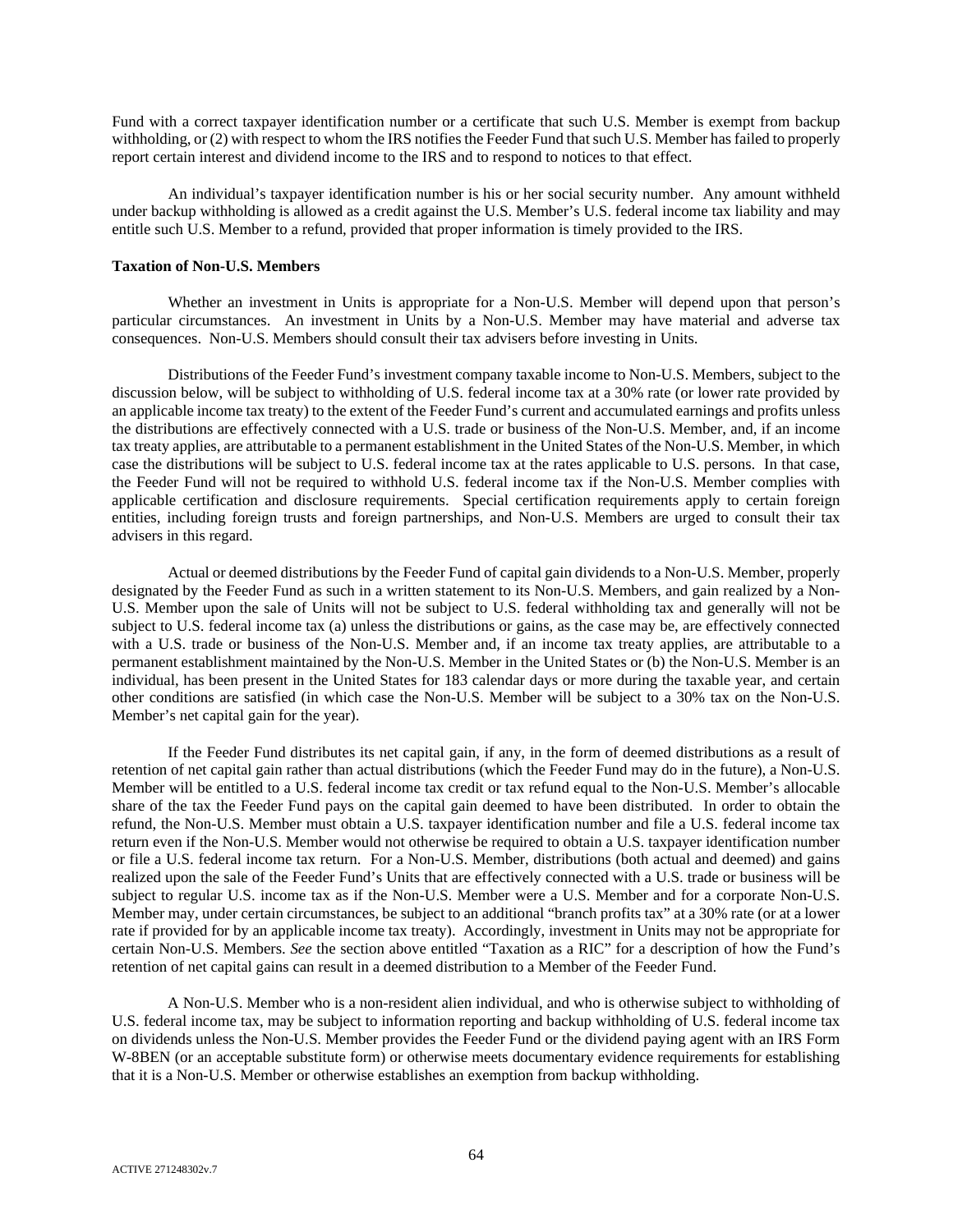Non-U.S. Members should consult their own tax advisers with respect to the U.S. federal income tax and withholding tax, and state, local and foreign tax consequences of an investment in Units.

### **Unrelated Business Taxable Income**

Generally, an exempt organization (including an individual retirement account) is exempt from U.S. federal income tax on its passive investment income, such as dividends, interest and capital gains. This general exemption from tax does not apply to the "unrelated business taxable income" ("**UBTI**") of an exempt organization. Generally, income and gain derived by an exempt organization from the ownership and sale of debt-financed property is UBTI and, thus, taxable in the proportion to which such property is financed by "acquisition indebtedness" during the relevant period of time.

However, a tax-exempt U.S. person investing in the Feeder Fund will not realize UBTI with respect to an investment in Units if the person does not borrow to make the investment. Tax-exempt U.S. persons are urged to consult their own tax advisers concerning the U.S. federal income tax consequences of an investment in the Feeder Fund.

## **Tax Shelter Disclosure Regulations**

Under Treasury regulations, if a Member recognizes a loss with respect to Units in any single tax year of \$2 million or more for an individual Member or \$10 million or more for a corporate Member, the Member will likely have to file with the IRS a disclosure statement on IRS Form 8886. Direct shareholders of portfolio securities are in many cases excepted from this reporting requirement, but under current guidance, shareholders of a RIC are not excepted. The fact that a loss is reportable under these regulations does not affect the legal determination of whether the taxpayer's treatment of the loss is proper. Members should consult their tax advisers to determine the applicability of these regulations in light of their individual circumstances.

### **Foreign Account Tax Compliance Act**

The Foreign Account Tax Compliance Act ("**FATCA**") and IRS guidance provide that a 30% withholding tax will be imposed on dividends paid to (i) foreign financial institutions (as defined in Section 1471(d)(4) of the Code) unless they agree to collect and disclose to the IRS information regarding their direct and indirect U.S. account holders and (ii) certain other foreign entities unless they certify certain information regarding their direct and indirect U.S. owners. Under some circumstances, a foreign investor may be eligible for refunds or credits of such taxes. Non-U.S. Members are encouraged to consult their tax advisers regarding the possible implications of this legislation on an investment in Units.

### **3.8% Medicare Tax**

In addition, a 3.8% Medicare tax is imposed on the net investment income (which includes taxable dividends and gains recognized on a repurchase of Units) of certain individuals, trusts and estates. U.S. Members are urged to consult their own tax advisers regarding the implications of the Medicare tax resulting from an investment in the Feeder Fund.

## **Failure to Qualify as a RIC**

If the Feeder Fund were unable to qualify for treatment as a RIC, the Feeder Fund would be subject to U.S. federal income tax on all of its net taxable income at the regular corporate rate. The Feeder Fund would not be able to deduct distributions to Members, nor would they be required to be made. Distributions generally would be taxable to non-corporate Members as ordinary dividend income eligible for the reduced rates of U.S. federal income tax to the extent of the Feeder Fund's current and accumulated earnings and profits. Subject to certain limitations under the Code, corporate U.S. Members would be eligible for the dividends received deduction. Distributions in excess of the Feeder Fund's current and accumulated earnings and profits would be treated first as a return of capital to the extent of the Member's tax basis, and any remaining distributions would be treated as a capital gain. If the Feeder Fund were to fail to meet the RIC requirements in its first taxable year or, with respect to later years, for more than two consecutive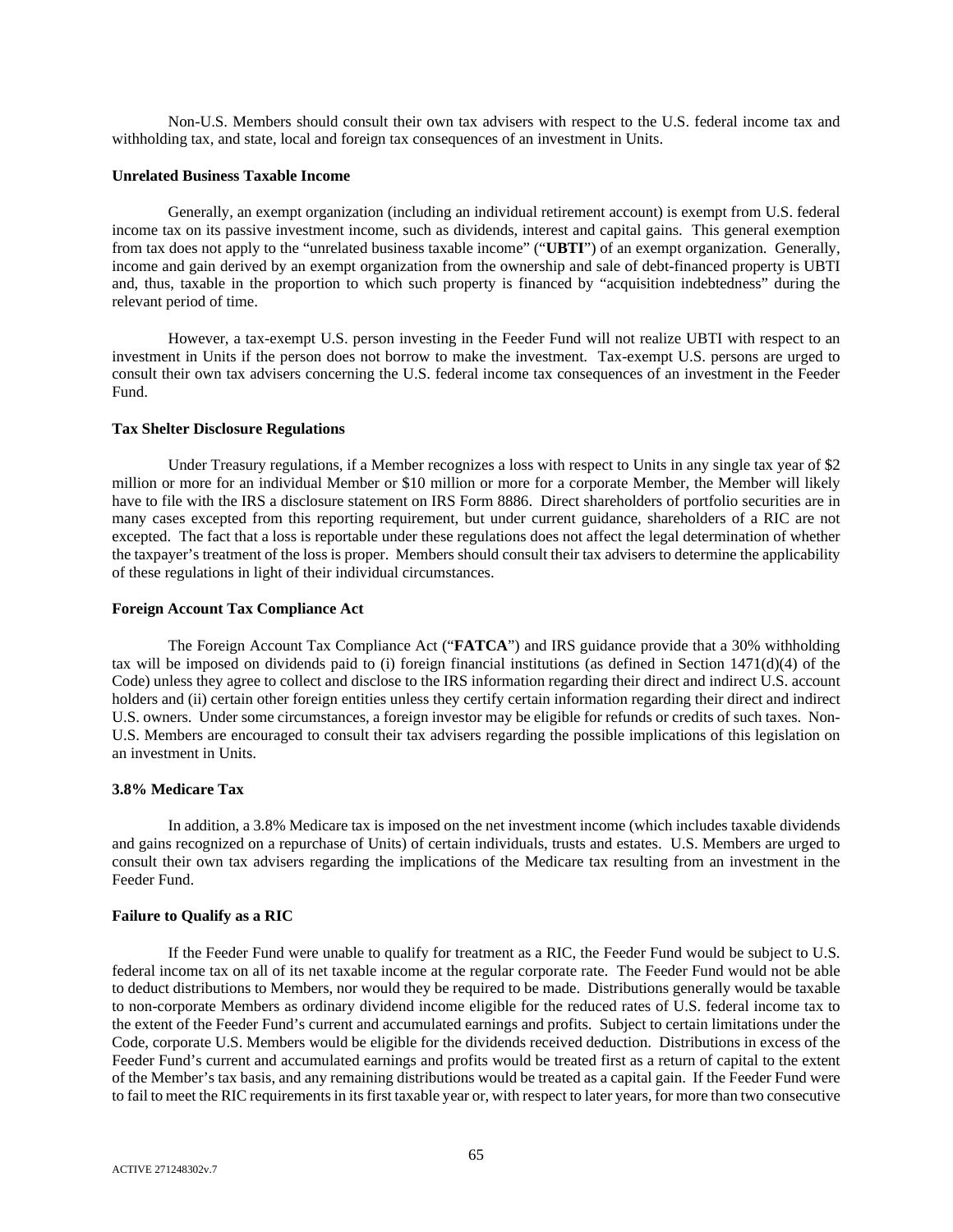years, and then to seek to requalify as a RIC, the Feeder Fund would be required to recognize gain to the extent of any unrealized appreciation in its assets unless the Feeder Fund made a special election to pay corporate-level tax on any such unrealized appreciation recognized during the succeeding ten-year period.

# **ERISA CONSIDERATIONS**

Persons who are fiduciaries with respect to an employee benefit plan subject to ERISA ("**ERISA Plans**"), an individual retirement account, a Keogh plan or other arrangement subject to ERISA or the Code (together with ERISA Plans, "**Plans**") should consider, among other things, the matters described below in determining whether to cause the Plan to invest in the Units.

ERISA imposes substantial responsibilities on persons who are "fiduciaries" for purposes of ERISA and substantial penalties for failing to comply with these responsibilities. In determining whether a particular investment is appropriate for an ERISA Plan, a fiduciary must comply with the fiduciary and prohibited transaction provisions of ERISA. These provisions include the requirement of investment prudence and diversification, the requirement that the ERISA Plan's investments be made in accordance with its governing documents, and the obligation to determine that the investment will not result in a non-exempt prohibited transaction for purposes of Section 406 of ERISA or Section 4975 of the Code. Section 4975 of the Code imposes similar prohibited transaction rules with respect to Plans not subject to ERISA. In addition, the fiduciary should consider the fact that none of the Master or Feeder Fund, Ironwood or any of their respective affiliates are undertaking to provide individualized investment advice or any recommendation to any Plan or Plan fiduciary as to the advisability of acquiring, holding, or disposing of Units in connection with their decision to invest in Units of the Feeder Fund.

The fiduciary and prohibited transaction rules apply to the investment and management of Plan assets. Except in the instance where an ERISA Plan is the sole investor in the Feeder Fund, the underlying assets of the Feeder Fund will not be considered to be "plan assets" for purposes of ERISA because the Feeder Fund is registered as an investment company under the 1940 Act. For that reason, none of Ironwood or any investment adviser of any Underlying Fund in which the Master Fund invests or will invest, any member of the Board, the Distributor, any other selling agent, any of their respective affiliates, or any of their respective agents or employees will be a fiduciary within the meaning of ERISA with respect to the Plans that acquire the Units.

The description of compensation, fees and expenses charged to the Master and Feeder Fund in the section entitled "Fees and Expenses" is intended to satisfy the requirements for reporting "eligible indirect compensation" for purposes of Internal Revenue Service Form 5500, Schedule C. (Certain ERISA Plans may be required to file this Schedule C with the Internal Revenue Service.)

The points noted above do not address all of the considerations under ERISA and the Code that could apply to a plan's investment in the Units. Potential investors that propose to cause a Plan to purchase the Units should consult with their legal counsel for a more complete assessment of how ERISA and the Code apply to the purchase of the Units.

# **SUMMARY OF THE LLC AGREEMENT**

An investor in the Feeder Fund will be a Member of the Feeder Fund, and its rights in the Feeder Fund will be established and governed by the LLC Agreement that has been filed as an exhibit to this Prospectus with the SEC. An investor and his, her or its advisers should carefully review the LLC Agreement, as each Member will agree to be bound by its terms and conditions. The following is a summary description of additional items and of select provisions of the LLC Agreement that may not be described elsewhere in this Prospectus. The description of such items and provisions is not definitive and reference should be made to the complete text of the LLC Agreement.

#### **Units; Members**

Persons who purchase Units of the Feeder Fund will be Members of the Feeder Fund. Additional Members may, at the discretion of the Board, be admitted to the Feeder Fund as of the beginning of each Fiscal Period or at such other time as the Board may determine.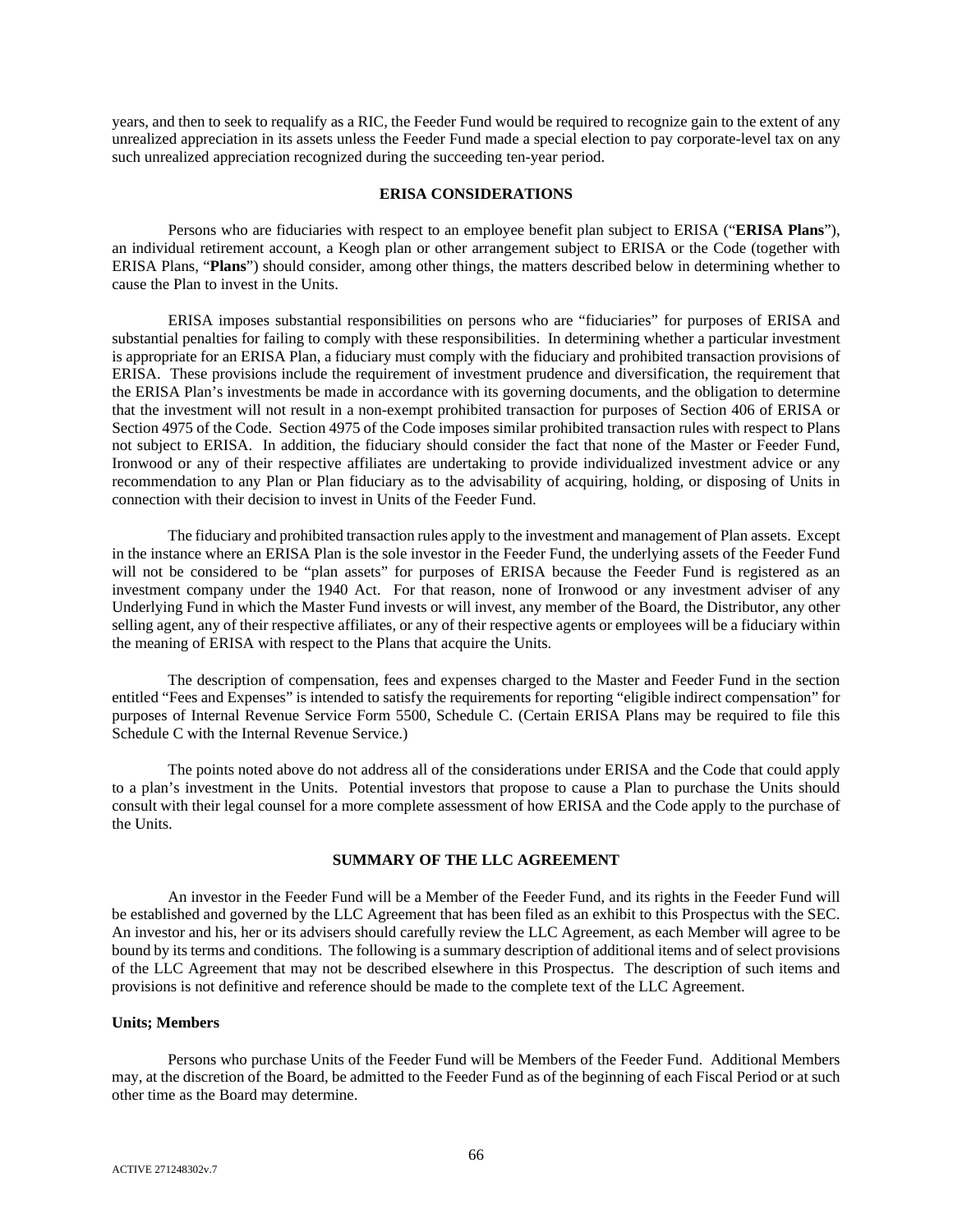## **Indemnification**

By subscribing for Units, each Member acknowledges that the Feeder Fund has agreed to indemnify and hold harmless Ironwood and its Affiliates (as defined below) and each Director (each, an "**Indemnified Party**") against any losses, judgments, liabilities, expenses, and amounts paid in settlement of any claims sustained by them in connection with the Feeder Fund, *provided* that the same were not finally adjudicated in a decision on the merits thereof by a court of competent jurisdiction to have been the result of willful misfeasance, bad faith or gross negligence by such Indemnified Party or reckless disregard of the duties involved in the conduct of such Indemnified Party's actions, on the part of the Board or its Affiliates or such Director. The LLC Agreement also provides for indemnification payments in certain other circumstances and for the advancement of certain expenses, including counsel fees so incurred by any Indemnified Party.

"**Affiliate**" shall mean any person who: (i) directly or indirectly controls, is controlled by, or is under common control with such person; or (ii) owns or controls ten percent or more of the outstanding voting securities of such person; or (iii) is an officer or director of such person; or (iv) is an officer, director, partner, or trustee of any entity for which such person acts in any such capacity.

### **Limited Liability of Members**

Under Delaware law and the LLC Agreement, no Member will be liable for the repayment or discharge of any debt or other liability of the Feeder Fund, or be required to make additional contributions to the capital of the Feeder Fund.

#### **Duty of Care**

The LLC Agreement provides that no Indemnified Party will have any liability to the Feeder Fund or to any Member for any loss suffered by the Feeder Fund which arises out of any action or inaction of such Indemnified Party if such Indemnified Party, in good faith, determined that such course of conduct was in, or not opposed to, the best interests of the Feeder Fund and such course of conduct did not constitute willful misfeasance, bad faith, or gross negligence of such Indemnified Party or reckless disregard of the duties involved in the conduct of such Indemnified Party's actions.

The LLC Agreement also provides that no Indemnified Party shall be liable to the Feeder Fund or any Member for losses due to circumstances beyond their control, including but not limited to, the bankruptcy, insolvency, or suspension of normal business activities by any service provider to the Feeder Fund or the Master Fund, or due to the negligence, dishonesty, bad faith, or misfeasance of any service provider to the Feeder Fund or the Master Fund chosen by the Board in good faith.

The LLC Agreement further provides that no Indemnified Party shall bear any liability whatsoever in respect of valuations provided by a service provider to the Feeder Fund or the Master Fund or any entity in which the Master Fund invests relied on by such Indemnified Party in good faith; *provided* that such service provider was selected by the Board in good faith after the exercise of due care in such selection.

Finally, the LLC Agreement clarifies that nothing contained in the LLC Agreement shall in any way constitute a waiver or limitation of any rights granted to the Feeder Fund or any Member under the U.S. federal securities laws.

### **Amendment of the LLC Agreement**

The terms and provisions of the LLC Agreement may be modified or amended from time to time with the prior written consent of the Board and of Members having, in the aggregate, Units with net asset value in excess of 50% of the aggregate net asset value of the Feeder Fund insofar as is consistent with the laws governing the LLC Agreement.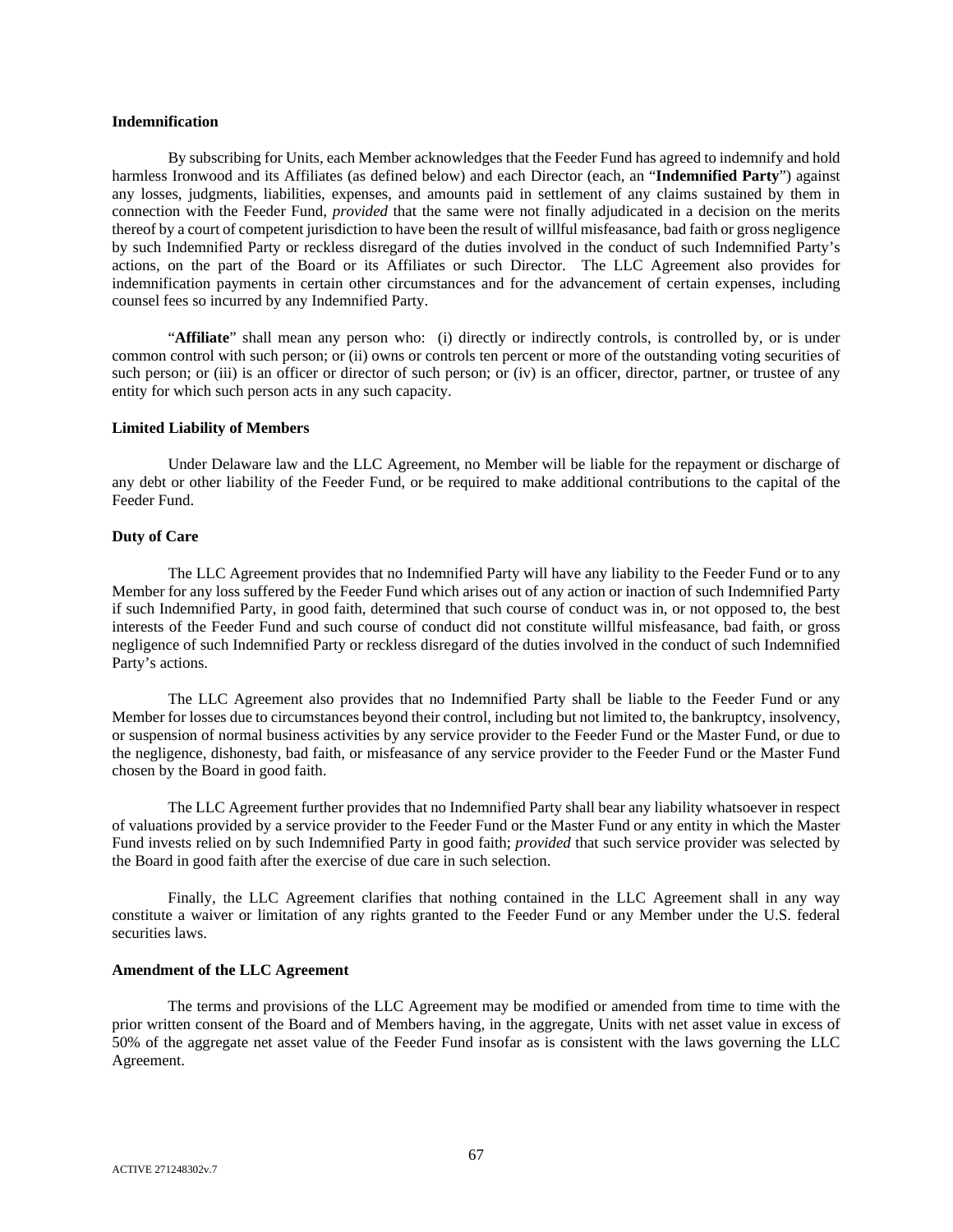Members may be required to respond in the negative to a proposed amendment within a certain time period, but not less than 20 calendar days, or be deemed to have consented to such amendment. No amendment to the LLC Agreement may be made without the consent of the Board. However, the consent of each Member shall be required for any amendment which would reduce such Member's net asset value per Unit or amend the provisions of the LLC Agreement governing amendments to the LLC Agreement.

In addition, the Board may, without the consent of any Member: (i) amend the LLC Agreement to correct clerical errors and reconcile inconsistencies; (ii) following written notice to the Members given at least 60 days prior to any Fiscal Quarter Closing, amend the LLC Agreement, effective as of the first day of the Fiscal Quarter after the giving of such notice, in the following manner: (A) to make a change in any provision of the LLC Agreement that requires an action to be taken by or on behalf of a "manager" (as defined in Section 18-101(10) of the Delaware Limited Liability Company Act) or the Members pursuant to the requirements of applicable Delaware law if the provisions of applicable Delaware law are amended, modified, or revoked so that the taking of such action is no longer required; (B) to reflect a change in the name of the Feeder Fund; (iii) to permit the Feeder Fund to comply with applicable laws, rules, and regulations of the SEC and other regulatory authorities then in effect; (iv) following written notice to the Members given at least 90 days prior to the end of a Fiscal Year, amend the LLC Agreement to change the Fiscal Year, the Fiscal Quarters or the length of each Fiscal Period; and (v) following written notice to the Members, change the LLC Agreement in any manner that does not adversely affect the Members in any material respect or that is required or contemplated by other provisions of the LLC Agreement or that is required by law.

No amendment to the LLC Agreement will be valid to the extent such amendment was not approved in accordance with the provisions of the 1940 Act.

# **Term and Dissolution**

The Feeder Fund shall be dissolved and its affairs wound-up upon the occurrence of any of the following events: (i) any Member that has submitted a written request, in accordance with the terms described in "Repurchases of Units" in the Prospectus, to tender all of such Member's Units for repurchase by the Feeder Fund (A) has not been given the opportunity to so tender within a period of two years after the request (whether in a single repurchase offer or multiple consecutive offers within the two-year period) and (B) has provided written notice to the Feeder Fund within 30 calendar days of the end of such two-year period; (ii) any event which would make it unlawful to continue the existence of the Feeder Fund; or (iii) the Board determines to dissolve the Feeder Fund upon 30 calendar days' prior written notice to the Members.

Upon dissolution of the business of the Feeder Fund, which dissolution shall be deemed a Fiscal Quarter Closing, the Board shall, at any time during the 90 calendar day period following completion of a final audit of the Feeder Fund's books and records, make distributions out of Feeder Fund assets in the following manner and order: (i) to payment and discharge of the claims of all creditors of the Feeder Fund who are not Members; (ii) to payment and discharge of the claims of Member creditors of the Feeder Fund pro rata based on the respective amounts of their claims; and (iii) to each Member in proportion to the number of Units held by such Member.

#### **Reports to Members**

Following each month-end, Ironwood will prepare and deliver to each Member a report setting forth the Feeder Fund's estimated investment performance (based on unaudited data) for that month.

Within 60 calendar days after the end of each Fiscal Year, the Feeder Fund or the accountants for the Feeder Fund will prepare and deliver to each Member a report setting forth as of the end of such Fiscal Year: (i) a balance sheet of the Feeder Fund; (ii) a statement showing the increase or decrease in net asset value of the Feeder Fund for such Fiscal Year; (iii) the number of Units held by the Member; (iv) the net asset value per Unit and the manner of calculation; (v) the aggregate net asset value of a Member's Units and the manner of calculation; and (vi) any such information as may be required by applicable regulatory authorities.

The Feeder Fund may deliver such monthly and annual reports, as well as separate quarterly reports, in electronic format or make them available to Members through the Feeder Fund's website.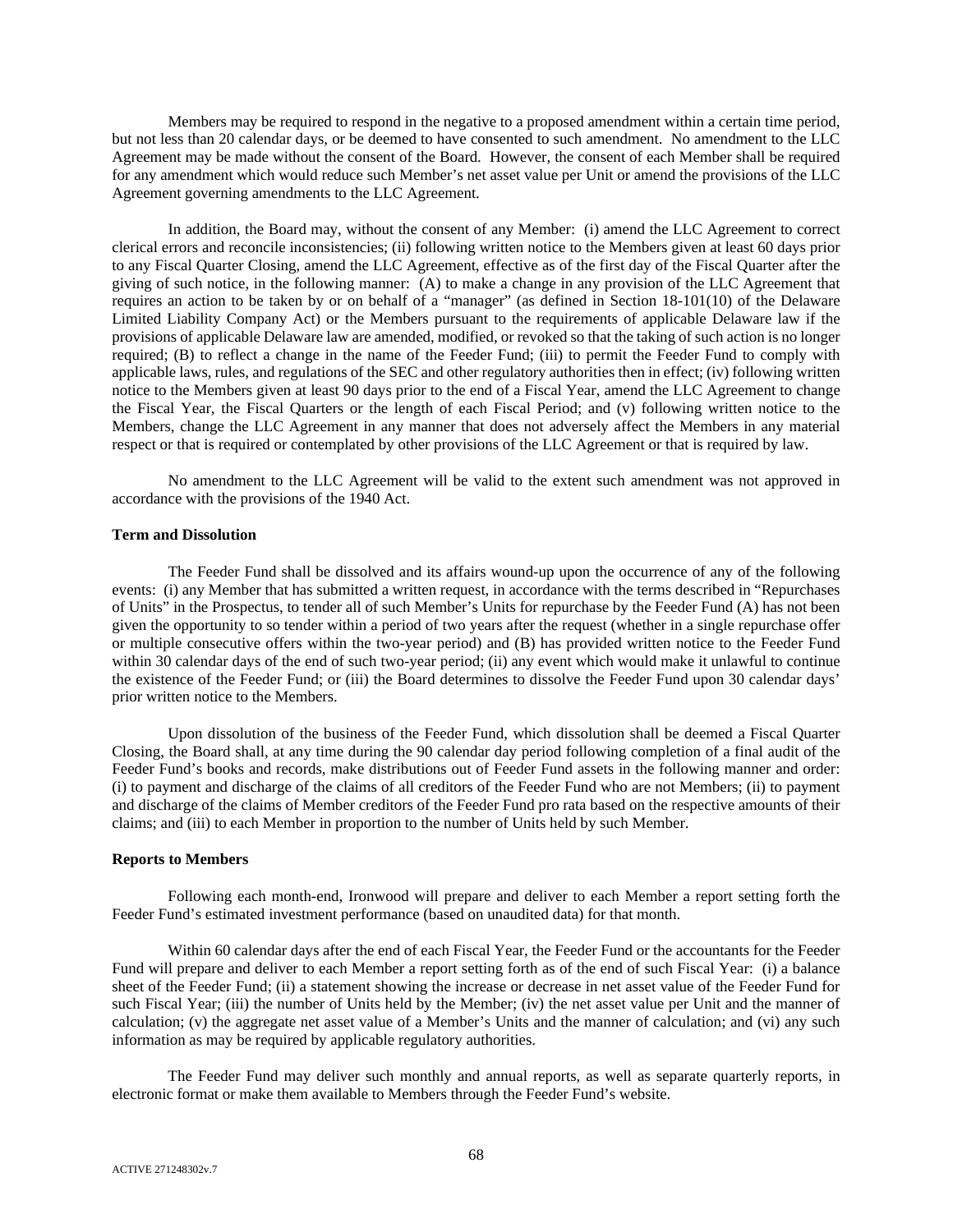# **Fiscal Year**

The Fiscal Year of the Feeder Fund for accounting and U.S. federal income tax purposes will end on April 30 of each year. A Fiscal Quarter of the Feeder Fund will be each three-month period ending on the last calendar day of April, July, October and January.

# **GENERAL INFORMATION**

#### **Description of the Feeder Fund**

The Feeder Fund is registered under the 1940 Act as a closed-end, non-diversified, management investment company. The Feeder Fund was established as a limited liability company under the laws of the State of Delaware on August 25, 2010. The Feeder Fund's office is located at One Market Plaza, Steuart Tower, Suite 2500, San Francisco, California 94105. The Feeder Fund's Prospectus and SAI are available upon request and without charge by writing to Ironwood at One Market Plaza, Steuart Tower, Suite 2500, San Francisco, California 94105. The telephone number of the Feeder Fund is 415-777-2400.

#### **Description of Ironwood**

Ironwood is a San Francisco-based fund of hedge funds manager. Since Ironwood's inception in 1996, Ironwood has been focused exclusively on building and maintaining low volatility, multi-manager portfolios that seek to have low correlation to the broader debt and equity indices.

# **Liquidating Trust**

The Board may, at its discretion if determined to be in the best interests of Members, distribute the assets of the Feeder Fund into and through a liquidating trust to effect the liquidation of, all or a portion of, the Feeder Fund. The use of a liquidating trust would be subject to the regulatory requirements of the 1940 Act and applicable Delaware law, and could result in expenses that the Members would bear indirectly. There are no current plans to liquidate the Feeder Fund.

### **Independent Registered Public Accounting Firm and Legal Counsel**

The Board has selected Ernst & Young LLP as the independent registered public accounting firm of the Feeder Fund. Ernst & Young LLP's principal business address is located at 155 North Wacker Drive, Chicago, IL 60606.

The law firm of Sidley Austin LLP, 787 Seventh Avenue, New York, New York 10019, serves as legal counsel to the Feeder Fund.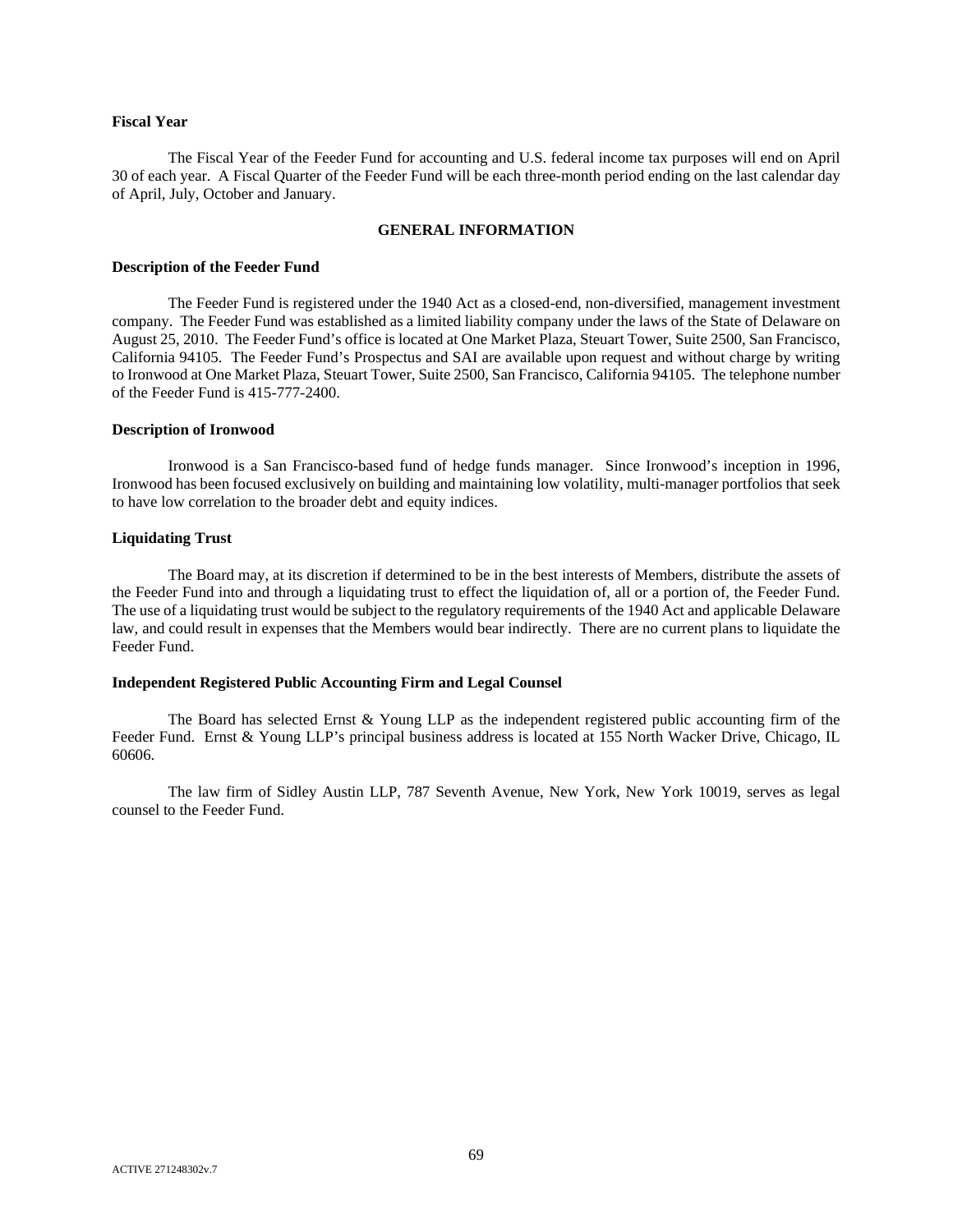# **IRONWOOD CAPITAL MANAGEMENT COMPOSITE GIPS REPORT**

| <b>Year End</b> | <b>Total Firm</b><br>Assets (USD)<br>(millions) | Composite<br>Assets (USD)<br>(millions) | Number of<br><b>Accounts</b> | <b>HFRI FOF:</b><br><b>Conservative</b><br><b>Index</b> | <b>Annual Net</b><br>Performance* | Composite<br>Dispersion* | 3-year Std.<br>Dev.<br><b>Ironwood</b><br>Composite* | 3-year Std.<br>Dev. Index |
|-----------------|-------------------------------------------------|-----------------------------------------|------------------------------|---------------------------------------------------------|-----------------------------------|--------------------------|------------------------------------------------------|---------------------------|
|                 | \$<br>4.192                                     | \$<br>4.192                             | 3                            | 6.47%                                                   | 12.48%                            | N/A                      | 4.47%                                                | 5.41%                     |
|                 | 3.768                                           | \$<br>3.768                             | 3                            | 6.30%                                                   | 6.47%                             | N/A                      | 2.15%                                                | 2.18%                     |
| 2018            | 3.425                                           | \$<br>3.425                             | 3                            | $-0.87%$                                                | 0.46%                             | N/A                      | 2.67%                                                | 2.20%                     |
|                 | 3,112                                           | \$<br>3,112                             | 3                            | 4.12%                                                   | 6.65%                             | N/A                      | 2.76%                                                | 2.07%                     |
|                 | 3.127                                           | \$<br>3,127                             | $\overline{2}$               | 1.89%                                                   | 1.36%                             | N/A                      | 2.92%                                                | 2.28%                     |
|                 | 2,975                                           | \$<br>2,975                             | $\overline{c}$               | 0.37%                                                   | 0.44%                             | N/A                      | 2.63%                                                | 2.30%                     |
|                 | 2.591                                           | \$<br>2,591                             | 3                            | 3.14%                                                   | 4.97%                             | N/A                      | 2.29%                                                | 2.16%                     |
|                 | 1.916                                           | \$<br>1.916                             | 3                            | 7.70%                                                   | 10.61%                            | N/A                      | 2.96%                                                | 2.96%                     |
|                 | 1.539                                           | \$<br>1.539                             | 6                            | 4.22%                                                   | 10.58%                            | 0.19%                    | 3.23%                                                | 3.20%                     |
|                 | 1.465                                           | \$<br>1.441                             | 6                            | $-3.55%$                                                | 1.72%                             | 0.37%                    | 3.90%                                                | 3.42%                     |
|                 | 1.771                                           | \$<br>1.729                             |                              | 5.07%                                                   | 8.49%                             | N/A                      | 9.93%                                                | 6.51%                     |
|                 | 2,039                                           | \$<br>1.903                             |                              | 9.65%                                                   | 18.67%                            | N/A                      | 10.08%                                               | 6.69%                     |
|                 | 2.402                                           | \$<br>2,402                             |                              | $-19.86%$                                               | $-28.83%$                         | N/A                      | 9.82%                                                | 6.71%                     |
| 2007            | 3,253                                           | \$<br>3,253                             |                              | 7.68%                                                   | 10.91%                            | N/A                      | 3.68%                                                | 3.10%                     |
| 2006            | 2.601                                           | \$<br>2,601                             |                              | 9.21%                                                   | 10.97%                            | N/A                      | 3.27%                                                | 2.63%                     |
|                 | 2.096                                           | \$<br>2,096                             | 5                            | 5.13%                                                   | 5.70%                             | N/A                      | 2.64%                                                | 2.29%                     |
| $2004$          | 1.155                                           | \$<br>1,155                             |                              | 5.83%                                                   | 9.55%                             | N/A                      | 2.80%                                                | 2.02%                     |
|                 | 645                                             | \$<br>645                               | 3                            | 9.01%                                                   | 13.63%                            | N/A                      | 2.89%                                                | 2.07%                     |
|                 | 445                                             | \$<br>445                               | 3                            | 3.57%                                                   | 3.05%                             | N/A                      | 3.29%                                                | 2.62%                     |
| $2001$          | 332                                             | \$<br>332                               | $\overline{c}$               | 3.11%                                                   | 9.44%                             | N/A                      | 2.67%                                                | 3.72%                     |
| $2000$          | 151                                             | \$<br>151                               | 2                            | 5.77%                                                   | 21.58%                            | N/A                      | 3.94%                                                | 4.83%                     |
| 1999            | 63                                              | \$<br>63                                |                              | 18.93%                                                  | 22.70%                            | N/A                      | 3.90%                                                | 4.81%                     |
|                 | 46                                              | \$<br>46                                |                              | $-1.61%$                                                | 7.92%                             | N/A                      | 3.60%                                                | 4.21%                     |
| 1997            | 29                                              | \$<br>29                                |                              | 14.95%                                                  | 17.94%                            | N/A                      | N/A                                                  | N/A                       |
| 1996            | 20                                              | 20                                      |                              | 13.73%                                                  | 16.41%                            | N/A                      | N/A                                                  | N/A                       |

\* Annual Net Performance represents the historical calendar year performance for all accounts managed by Ironwood with substantially similar investment objectives, strategies and policies as the Feeder Fund, and is not the Feeder Fund's performance or indicative of the Feeder Fund's future performance. The net performance includes the reinvestment of all income.

The Annual Net Performance shown above is net of all fund level expenses, including interest expense (including loan commitment fees), custody fees, bank charges, other expenses, an annual advisory fee of 1.20% and the annual account servicing fee of 0.75% applied monthly. Other expenses are calculated at 0.25% per annum, which represents the maximum amount of other expenses that could be charged to the Feeder Fund due to the Expense Limitation Agreement. Actual other expenses may be lower than 0.25% per annum.

**None of the funds or accounts included in the Ironwood Composite (as defined below) imposes an initial sales charge. While brokers or dealers or other financial intermediaries may charge commissions or transaction or other fees, any such commissions or transaction or other fee is not reflected in the net performance shown above. Investors who bear a sales commission or transaction or other charges will experience a lower performance return.** Ironwood claims compliance with the Global Investment Performance Standards (GIPS®) and has prepared and presented this report in compliance with the GIPS standards. Ironwood has been independently verified for the period April 1, 2017 through June 30, 2021 by ACA Group, Performance Services Division (ACA Performance) and by Ashland Partners & Company, LLP (Ashland) for the period January 1, 1996 through March 31, 2017. (Ashland's GIPS Verification and performance practice was acquired by ACA Performance effective June 2017.) The verification reports are available upon request.

A firm that claims compliance with the GIPS standards must establish policies and procedures for complying with all the applicable requirements of the GIPS standards. Verification provides assurance on whether the firm's policies and procedures related to composite and pooled fund maintenance, as well as the calculation, presentation, and distribution of performance, have been designed in compliance with the GIPS standards and have been implemented on a firm-wide basis. Verification does not ensure the accuracy of any specific composite presentation.

The Ironwood Composite was created on October 19, 2009 and contains fully discretionary fund of hedge fund accounts. The investment objective of the Ironwood Composite is to achieve capital appreciation while limiting the variability of returns. The Ironwood Composite emphasizes investments with investment advisers with strong operations who invest in historically uncorrelated strategies, such as relative value, event driven, market neutral  $\&$ hedged equity, distressed & credit securities and various arbitrage-based approaches. Results are based on fully discretionary accounts under management, including those accounts no longer with the firm.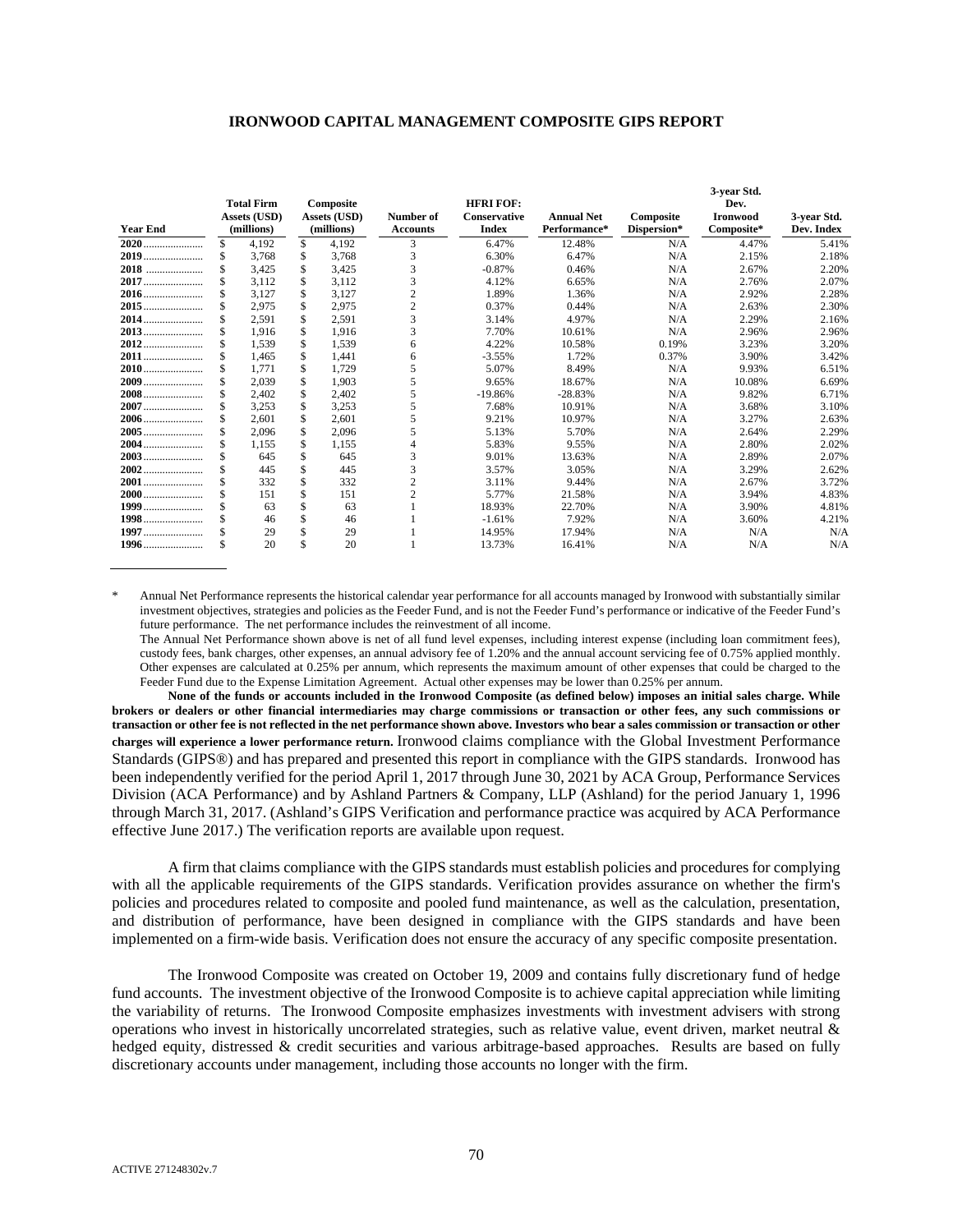Ironwood defines itself for GIPS purposes as an independent registered investment adviser with the SEC. The U.S. dollar is the currency used to express performance.

Composite performance is presented gross of withholding taxes on dividends, interest, and capital gains and includes the reinvestment of all income. Withholding taxes may vary according to the investor's domicile. The annual composite dispersion presented is an asset-weighted standard deviation calculated for the accounts in the composite for the entire year. Dispersion is not presented for periods when 5 or less portfolios were included in the composite for the entire year.

Additional information regarding the policies for valuing investments, calculating performance, and preparing the GIPS Report is available upon request. A list including composite descriptions, pooled fund descriptions for limited distribution pooled funds, and broad distribution funds is available upon request.

For comparison purposes, the composite is measured against the HFRI FOF: Conservative Index. The HFRI Monthly Indices (HFRI) are equally weighted performance indices, utilized by numerous hedge fund managers as a benchmark for their own hedge funds. The HFRI are broken down into four main strategies, each with multiple substrategies: Conservative, Diversified, Market Defensive, and Strategic. FOFs classified as "Conservative" exhibit one or more of the following characteristics: (1) seeks consistent returns by primarily investing in funds that generally engage in more "conservative" strategies, such as equity market neutral, fixed income arbitrage and convertible arbitrage or (2) exhibits a lower historical annual standard deviation than the HFRI Fund of Funds Composite Index. A fund in the HFRI FOF: Conservative Index shows generally consistent performance regardless of market conditions. Funds included in the HFRI Monthly Indices must: report monthly returns, report net of all fees returns, report assets in U.S. dollar, and have at least \$50 million under management or have been actively trading for at least twelve (12) months.

GIPS® is a registered trademark of CFA Institute. CFA Institute does not endorse or promote this organization, nor does it warrant the accuracy or quality of the content contained herein. There can be no assurance that the account's investment objective will be achieved or that the accounts will not incur losses. Past performance is not indicative of future results.

The investment management fee schedule for the Feeder Fund, which is included in the Ironwood Composite, is 1.20% on all assets. The total expense ratio as of April 30, 2021 for the Feeder Fund was 13.09%.

|        | JAN      | FEB      | <b>MAR</b> | APR      | <b>MAY</b> | JUN      | JUL      | AUG      | <b>SEP</b> | <b>OCT</b> | <b>NOV</b> | DEC      | YEAR      |
|--------|----------|----------|------------|----------|------------|----------|----------|----------|------------|------------|------------|----------|-----------|
| 2021   | $-2.20%$ | 2.43%    | 0.35%      | 1.48%    | $-0.01%$   | 0.82%    | 0.90%    |          |            |            |            |          | 3.77%     |
| $2020$ | 0.67%    | $-0.35%$ | $-4.31%$   | 2.02%    | 1.84%      | 1.64%    | 1.14%    | 1.70%    | 0.95%      | 0.28%      | 3.05%      | 3.41%    | 12.48%    |
| 2019   | 1.60%    | 0.39%    | 0.29%      | 0.89%    | 0.02%      | 0.82%    | 0.36%    | 0.13%    | $-0.10%$   | 0.18%      | 0.31%      | 1.40%    | 6.47%     |
| $2018$ | 1.36%    | $-0.25%$ | $-0.38%$   | 0.49%    | 0.63%      | 0.30%    | 0.25%    | 0.22%    | 0.61%      | $-0.82%$   | $-1.36%$   | $-0.56%$ | 0.46%     |
| $2017$ | 1.23%    | 0.41%    | 0.29%      | 0.32%    | 0.48%      | $-0.18%$ | 1.00%    | 0.99%    | 0.59%      | 0.91%      | $-0.17%$   | 0.60%    | 6.65%     |
| 2016   | $-1.90%$ | $-1.58%$ | 0.01%      | 0.95%    | 0.49%      | $-0.71%$ | 0.98%    | 0.89%    | 0.78%      | 0.32%      | 0.44%      | 0.74%    | 1.36%     |
| 2015   | $-0.22%$ | 1.84%    | 1.08%      | $-0.21%$ | 0.48%      | $-0.35%$ | 0.32%    | $-0.79%$ | $-1.32%$   | $-0.08%$   | $-0.21%$   | $-0.07%$ | 0.44%     |
| $2014$ | 0.82%    | 1.34%    | 0.07%      | $-0.31%$ | 1.2%       | 0.99%    | 0.05%    | 0.18%    | 0.67%      | $-1.14%$   | 0.85%      | 0.17%    | 4.97%     |
| 2013   | 1.42%    | 0.62%    | 0.81%      | 0.68%    | 1.27%      | $-0.33%$ | 0.58%    | 0.17%    | 1.29%      | 1.16%      | 0.93%      | 1.52%    | 10.61%    |
| 2012   | 1.56%    | 1.13%    | 1.22%      | 0.33%    | $-0.62%$   | 0.32%    | 0.63%    | 1.28%    | 0.87%      | 0.69%      | 0.76%      | 1.96%    | 10.58%    |
| 2011   | 1.44%    | 1.41%    | 0.65%      | 0.80%    | 0.41%      | $-0.24%$ | 0.18%    | $-2.19%$ | $-1.54%$   | 1.05%      | $-0.32%$   | 0.12%    | 1.72%     |
| 2010   | 0.86%    | 0.32%    | 1.18%      | 0.61%    | $-1.44%$   | $-0.17%$ | 0.87%    | 0.37%    | 1.61%      | 1.56%      | 0.58%      | 1.87%    | 8.49%     |
| 2009   | 2.46%    | 0.13%    | $-0.26%$   | 0.52%    | 2.99%      | 2.13%    | 2.13%    | 1.89%    | 2.26%      | 0.74%      | 0.66%      | 1.64%    | 18.67%    |
| $2008$ | $-2.43%$ | 1.26%    | $-2.11%$   | 1.00%    | 1.54%      | $-0.27%$ | $-1.68%$ | $-1.77%$ | $-8.07%$   | $-9.84%$   | $-5.64%$   | $-4.75%$ | $-28.83%$ |
| $2007$ | 1.70%    | 1.30%    | 1.24%      | 1.53%    | 2.31%      | 0.80%    | $-0.29%$ | $-1.48%$ | 1.41%      | 1.69%      | $-0.46%$   | 0.73%    | 10.91%    |
| 2006   | 2.37%    | 1.00%    | 1.03%      | 1.86%    | $-0.31%$   | 0.15%    | 0.55%    | 1.04%    | $-2.04%$   | 1.57%      | 1.40%      | 1.92%    | 10.97%    |
| $2005$ | 0.19%    | 0.65%    | $-0.18%$   | $-1.18%$ | 0.01%      | 1.42%    | 1.64%    | 0.65%    | 0.81%      | $-0.85%$   | 0.68%      | 1.75%    | 5.70%     |
| 2004   | 1.82%    | 0.70%    | 0.57%      | 0.56%    | $-0.07%$   | 0.17%    | 0.17%    | 0.38%    | 0.66%      | 0.58%      | 1.98%      | 1.64%    | 9.55%     |
| 2003   | 2.27%    | 0.62%    | 0.66%      | 1.32%    | 1.47%      | 0.82%    | 0.18%    | 0.34%    | 1.64%      | 1.19%      | 1.13%      | 1.22%    | 13.63%    |
| $2002$ | 0.95%    | 0.02%    | 0.66%      | 0.74%    | 0.05%      | $-1.92%$ | $-1.00%$ | 0.58%    | 0.12%      | 0.09%      | 1.29%      | 1.50%    | 3.05%     |
| 2001   | 1.45%    | 2.42%    | 1.59%      | 0.09%    | 0.44%      | 0.11%    | 0.58%    | 1.31%    | $-0.06%$   | 0.55%      | 0.09%      | 0.52%    | 9.44%     |
| 2000   | 1.55%    | 2.48%    | 2.03%      | 2.33%    | 1.86%      | 1.80%    | 2.02%    | 0.88%    | 1.66%      | 1.07%      | 1.17%      | 0.89%    | 21.58%    |
| 1999   | 1.87%    | 1.49%    | 0.81%      | 2.81%    | 2.06%      | 2.20%    | 2.35%    | 0.70%    | 1.51%      | 1.38%      | 2.06%      | 1.46%    | 22.70%    |
| 1998   | 0.95%    | 1.92%    | 2.23%      | 1.45%    | 0.33%      | 0.07%    | 0.82%    | $-2.23%$ | $-1.69%$   | $-0.81%$   | 3.41%      | 1.39%    | 7.92%     |
| 1997   | 0.54%    | 1.79%    | 1.37%      | 0.45%    | 1.72%      | 1.04%    | 2.02%    | 1.38%    | 1.90%      | 2.02%      | 0.76%      | 1.69%    | 17.94%    |
| 1996   | 1.93%    | 0.78%    | 1.02%      | 1.47%    | 1.58%      | 1.26%    | 1.35%    | 1.51%    | 1.09%      | 1.28%      | 1.00%      | 1.08%    | 16.41%    |

Historical Monthly Net Returns of All Funds Managed by Ironwood<sup>(1)</sup>

Average Annual Total Return of All Funds Managed by Ironwood<sup>(1)</sup>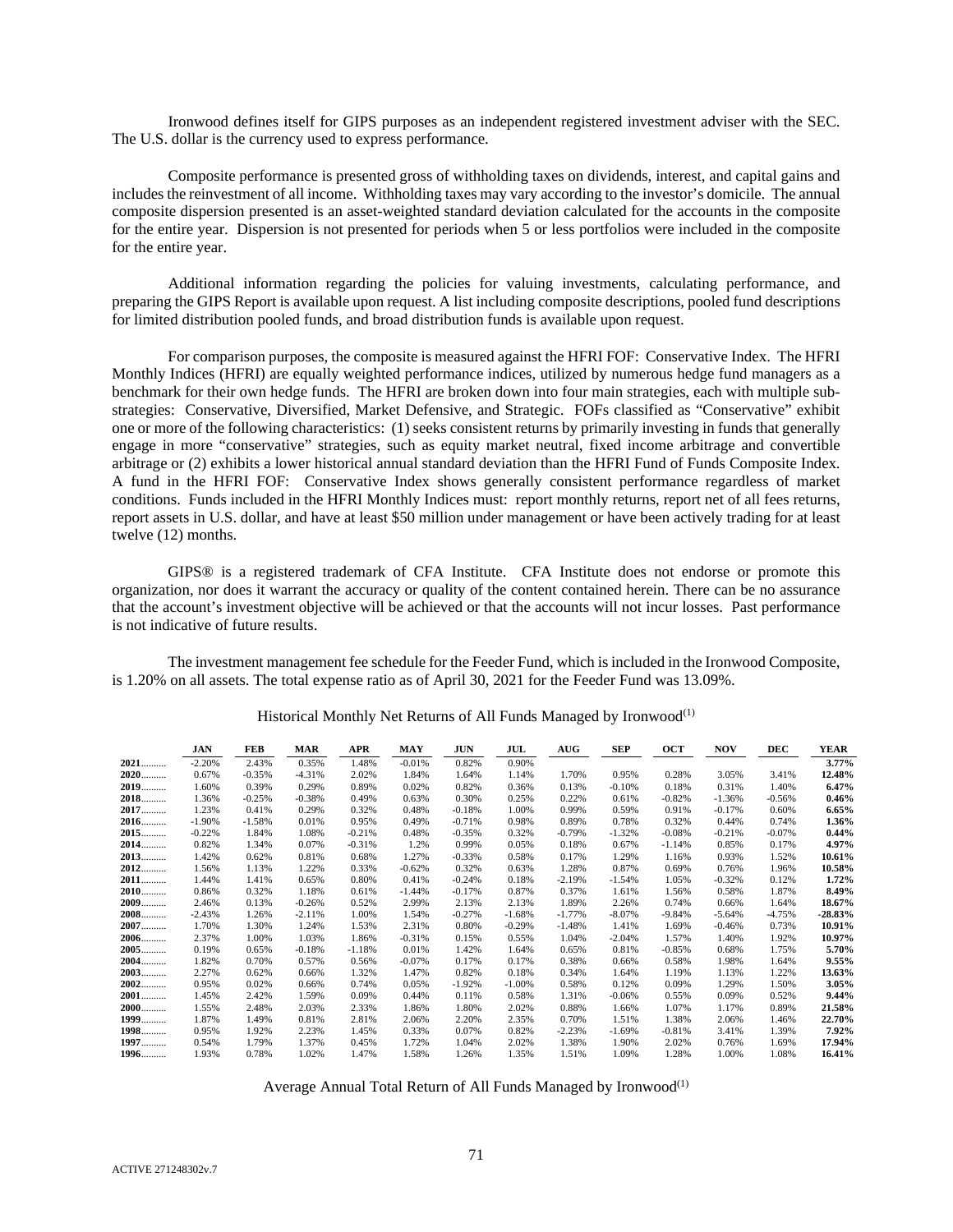(Measured based on the performance of the periods indicated above, i.e. in each case ending July 31, 2021)

| <b>Year(s)</b> of Operation | Year  | 5 Years | 10 Years |
|-----------------------------|-------|---------|----------|
|                             | 3.85% | 6.56%   | 5.39%    |

## Average Annual Total Returns of the HFRI FOF Conservative Index<sup>(2)</sup>

| <b>Year(s)</b> of Operation | 1 Year | 5 Years | <b>10 Years</b> |
|-----------------------------|--------|---------|-----------------|
|                             | 12.84% | 4.78%   | 3.41%           |

(1) Return information shown is that of the Ironwood Composite (inception date January 1, 1996), **not the performance of the Fund**. The "**Ironwood Composite**" includes an asset-weighted average of the results of the Fund and each private investment vehicle (the "**Ironwood Private Funds**") managed by Ironwood. The Fund was formed in 2010 and began operations January 1, 2011. The Ironwood Composite includes the results of the Fund since its inception on January 1, 2011 and the results of the Ironwood Private Funds since the formation of Ironwood on January 1, 1996. Each Ironwood Private Fund is substantially similar to the Fund.

Prior to January 1, 1996, certain Ironwood Private Funds were managed by another investment adviser under a different name. Performance for such period is not reflected above. Each of the Ironwood Private Funds has been managed with investment objectives, policies and strategies substantially similar to those employed by Ironwood in managing the Fund.

The underlying funds and underlying advisers accessed by the Ironwood Private Funds included in the Ironwood Composite have changed materially over time, as have the markets traded by such underlying advisers. Many underlying funds utilized by such Ironwood Private Funds are no longer open for investment by the Fund. Also, the Ironwood Private Funds generally invest in underlying funds that are classified as partnerships for U.S. federal income tax purposes. Substantially all of the Underlying Funds in which the Fund invests are classified as corporations for U.S. federal income tax purposes and, therefore, the Fund may indirectly bear some tax costs not borne by the Ironwood Private Funds. The Ironwood Private Funds (the performance of which comprises a portion of the Ironwood Composite) are not subject to certain investment limitations, diversification requirements, and other restrictions imposed by the 1940 Act and the Code, which may have adversely affected the performance result. Also, the Ironwood Private Funds invest in certain underlying funds that hold certain illiquid investments in which the Fund will not participate. However, the overall differences between the underlying funds in which the Ironwood Private Funds have invested and the Underlying Funds in which the Fund invests do not alter the conclusion that the Fund and the Ironwood Composite are substantially similar.

Net performance shown above is net of fund level expenses, including interest expense, commitment fees, custody fees, bank charges and other expenses, and assumes that each fund in the Ironwood Composite was subject to the same advisory fee and account servicing fee as the Fund. Other expenses are calculated at 0.25% per annum, which represents the maximum amount of other expenses that could be charged to the Fund due to the Expense Limitation Agreement. Actual other expenses may be lower than 0.25% per annum. Depending on the date on which an investor invested in the Fund, and other factors, an investor in the Fund may have an overall investment experience that underperforms or outperforms that reflected in the Ironwood Composite. **None of the funds or accounts included in the Ironwood Composite imposes an initial sales charge. While brokers or dealers or other financial intermediaries may charge commissions or transaction or other fees, any such commissions or transaction or other fee is not reflected in the net performance shown above. Investors who bear a sales commission or transaction or other charges will experience a lower performance return.** Ironwood Composite performance reflects the reinvestment of all investment income. Past performance of the Fund, the Ironwood Private Funds (each of which is a private investment vehicle not registered under the 1940 Act and, therefore, subject to materially different regulatory requirements from those to which the Fund will be subject) and the Ironwood Composite is not necessarily indicative of future results.

Ironwood claims compliance with the Global Investment Performance Standards (GIPS®). GIPS are a set of standardized, industry-wide ethical principles that provide investment firms such as Ironwood with guidance on how to calculate and report their investment results to prospective clients. A key concept of GIPS requires composite performance to include all fee-paying discretionary accounts managed by a firm or money manager for a given investment strategy or objective in order to avoid selection bias. Ironwood utilizes GIPS for purposes of preparing all of its performance presentations and all such performance presentations are prepared in accordance with U.S. generally accepted accounting principles.

Ironwood has been independently verified for the period April 1, 2017 through June 30, 2021 by ACA Performance and by Ashland Ashland for the period January 1, 1996 through March 31, 2017. (Ashland's GIPS Verification and performance practice was acquired by ACA Performance effective June 2017.) A copy of the Verification report is available upon request. See important GIPS disclosure information on page 69.

- (2) The HFRI FOF Conservative Index includes funds of funds (the "**Included HFR FOFs**") that seek consistent returns by primarily investing in funds that generally engage in more "conservative" strategies such as equity market neutral, fixed income arbitrage and convertible arbitrage. Each Included HFR FOF shows generally consistent performance regardless of market conditions. Ironwood believes that the HFRI FOF Conservative Index is comparable to the performance of the Ironwood Composite because each Ironwood fund primarily invests in underlying funds that generally engage in similar strategies to the funds in which a typical Included HFR FOF invests.
- (3) 2021 performance is not annualized and represents only a partial year.